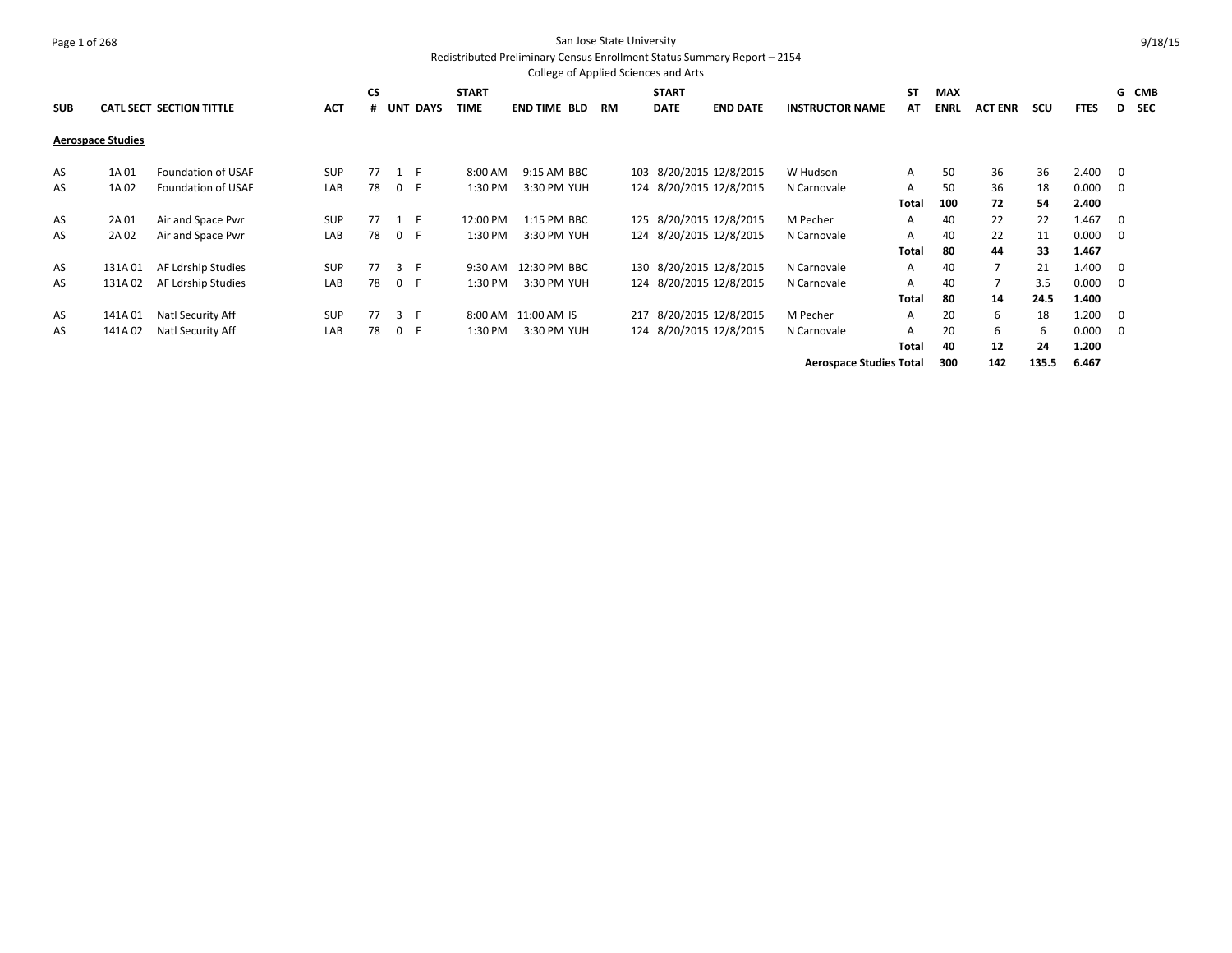#### Page 2 of 268 San Jose State University Redistributed Preliminary Census Enrollment Status Summary Report – 2154

|             |                                                      |                                 |                          |                |                |                 |             | College of Applied Sciences and Arts |              |             |                         |                 |                        |            |             |                |                |             |              |              |        |
|-------------|------------------------------------------------------|---------------------------------|--------------------------|----------------|----------------|-----------------|-------------|--------------------------------------|--------------|-------------|-------------------------|-----------------|------------------------|------------|-------------|----------------|----------------|-------------|--------------|--------------|--------|
|             |                                                      |                                 | CS                       |                |                | <b>START</b>    |             |                                      | <b>START</b> |             |                         |                 | ST                     | <b>MAX</b> |             |                |                |             | G CMB        |              |        |
| <b>SUB</b>  |                                                      | <b>CATL SECT SECTION TITTLE</b> | <b>ACT</b>               | #              |                | <b>UNT DAYS</b> | <b>TIME</b> | END TIME BLD                         | RM           | <b>DATE</b> |                         | <b>END DATE</b> | <b>INSTRUCTOR NAME</b> | AT         | <b>ENRL</b> | <b>ACT ENR</b> | scu            | <b>FTES</b> | D            | <b>SEC</b>   |        |
|             |                                                      |                                 |                          |                |                |                 |             |                                      |              |             |                         |                 |                        |            |             |                |                |             |              |              |        |
|             | <b>Health Professions</b>                            |                                 |                          |                |                |                 |             |                                      |              |             |                         |                 |                        |            |             |                |                |             |              |              |        |
|             |                                                      |                                 |                          |                |                |                 |             |                                      |              |             |                         |                 |                        |            |             |                |                |             |              |              |        |
| <b>HPRF</b> |                                                      | 100W 01 Writing Workshop        | <b>SEM</b>               | 4              | 3              | TR              |             | 9:00 AM 10:15 AM SH                  |              |             | 345 8/20/2015 12/8/2015 |                 | J Jones                | Α          | 25          | $\mathbf 0$    | $\mathbf 0$    | 0.000       | $\mathbf 0$  | C            |        |
| <b>NUFS</b> |                                                      | 100W 01 Writing Workshop        | <b>SEM</b>               | 4              | 3              | TR              |             | 9:00 AM 10:15 AM SH                  |              |             | 345 8/20/2015 12/8/2015 |                 | J Jones                | Α          | $\mathbf 0$ | $\mathbf 0$    | $\mathbf 0$    | 0.000       | $\mathbf 0$  | C            |        |
| <b>NURS</b> |                                                      | 100W 01 Writing Workshop        | <b>SEM</b>               | 4              | 3              | TR              |             | 9:00 AM 10:15 AM SH                  |              |             | 345 8/20/2015 12/8/2015 |                 | J Jones                | Α          | $\mathbf 0$ | $\mathbf 0$    | $\mathbf 0$    | 0.000       | $\mathbf 0$  | C            |        |
| OCTH        |                                                      | 100W 01 Writing Workshop        | <b>SEM</b>               | 4              | 3              | TR              |             | 9:00 AM 10:15 AM SH                  |              |             | 345 8/20/2015 12/8/2015 |                 | J Jones                | Α          | $\mathbf 0$ | $\mathbf 0$    | $\mathbf 0$    | 0.000       | $\mathbf 0$  | C            |        |
| <b>HPRF</b> |                                                      | 100W 02 Writing Workshop        | <b>SEM</b>               | 4              | 3              | TR              |             | 10:30 AM 11:45 AM DMH                |              |             | 358 8/20/2015 12/8/2015 |                 | L Jacoby               | Α          | 25          | $\mathbf{0}$   | $\bf{0}$       | 0.000       | $\mathbf{0}$ | C            |        |
| <b>NUFS</b> |                                                      | 100W 02 Writing Workshop        | <b>SEM</b>               | 4              | 3              | TR              |             | 10:30 AM 11:45 AM DMH                |              |             | 358 8/20/2015 12/8/2015 |                 | L Jacoby               | Α          | $\mathbf 0$ | $\mathbf 0$    | $\mathbf 0$    | 0.000       | $\mathbf 0$  | C            |        |
| <b>NURS</b> |                                                      | 100W 02 Writing Workshop        | <b>SEM</b>               | 4              | 3              | TR              |             | 10:30 AM 11:45 AM DMH                |              |             | 358 8/20/2015 12/8/2015 |                 | L Jacoby               | Α          | $\mathbf 0$ | $\mathbf 0$    | $\mathbf 0$    | 0.000       | $\mathbf 0$  | C            |        |
| <b>OCTH</b> |                                                      | 100W 02 Writing Workshop        | <b>SEM</b>               | 4              | 3              | TR              |             | 10:30 AM 11:45 AM DMH                |              |             | 358 8/20/2015 12/8/2015 |                 | L Jacoby               | Α          | $\mathbf 0$ | $\mathbf{0}$   | $\overline{0}$ | 0.000       | $\mathbf 0$  | C            | Ą      |
| <b>HPRF</b> |                                                      | 100W 03 Writing Workshop        | SEM                      | 4              | $\overline{3}$ | TR              | 1:30 PM     | 2:45 PM SH                           |              |             | 242 8/20/2015 12/8/2015 |                 | S Ash                  | Α          | 25          | $\mathbf{0}$   | $\mathbf 0$    | 0.000       | $\mathbf 0$  | C            |        |
| <b>NUFS</b> |                                                      | 100W 03 Writing Workshop        | <b>SEM</b>               | 4              | 3              | TR              | 1:30 PM     | 2:45 PM SH                           |              |             | 242 8/20/2015 12/8/2015 |                 | S Ash                  | Α          | $\mathbf 0$ | $\mathbf{0}$   | $\Omega$       | 0.000       | $\mathbf{0}$ | C            |        |
| <b>NURS</b> |                                                      | 100W 03 Writing Workshop        | <b>SEM</b>               | 4              | 3              | TR              | 1:30 PM     | 2:45 PM SH                           |              |             | 242 8/20/2015 12/8/2015 |                 | S Ash                  | Α          | $\mathbf 0$ | $\mathbf 0$    | $\mathbf 0$    | 0.000       | $\mathbf 0$  | C            |        |
| <b>OCTH</b> |                                                      | 100W 03 Writing Workshop        | <b>SEM</b>               | 4              | 3              | TR              | 1:30 PM     | 2:45 PM SH                           |              |             | 242 8/20/2015 12/8/2015 |                 | S Ash                  | Α          | $\mathbf 0$ | $\mathbf{0}$   | $\mathbf 0$    | 0.000       | $\mathbf 0$  | C            |        |
| <b>HPRF</b> |                                                      | 100W 04 Writing Workshop        | SEM                      | 4              | $\overline{3}$ | <b>MW</b>       | 1:30 PM     | 2:45 PM SH                           |              |             | 346 8/20/2015 12/8/2015 |                 | M Bondi                | Α          | 25          | $\Omega$       | $\mathbf 0$    | 0.000       | $\mathbf 0$  | C            |        |
| <b>NUFS</b> |                                                      | 100W 04 Writing Workshop        | SEM                      | 4              | 3              | MW              | 1:30 PM     | 2:45 PM SH                           |              |             | 346 8/20/2015 12/8/2015 |                 | M Bondi                | Α          | $\mathbf 0$ | $\mathbf{0}$   | $\Omega$       | 0.000       | $\mathbf{0}$ | C            | *      |
| <b>NURS</b> |                                                      | 100W 04 Writing Workshop        | <b>SEM</b>               | 4              | 3              | MW              | 1:30 PM     | 2:45 PM SH                           |              |             | 346 8/20/2015 12/8/2015 |                 | M Bondi                | Α          | $\mathbf 0$ | $\Omega$       | $\mathbf 0$    | 0.000       | $\mathbf 0$  | C            |        |
| <b>OCTH</b> |                                                      | 100W 04 Writing Workshop        | <b>SEM</b>               | 4              | 3              | <b>MW</b>       | 1:30 PM     | 2:45 PM SH                           |              |             | 346 8/20/2015 12/8/2015 |                 | M Bondi                | Α          | $\mathbf 0$ | $\mathbf{0}$   | $\overline{0}$ | 0.000       | $\mathbf 0$  | $\mathsf{C}$ | $\ast$ |
| <b>HPRF</b> |                                                      | 100W 05 Writing Workshop        | <b>SEM</b>               |                | $\overline{3}$ |                 |             |                                      |              |             |                         |                 |                        | X          | $\mathbf 0$ | 0              | $\mathbf 0$    | 0.000       | $\mathbf 0$  |              |        |
| HS          |                                                      | 100W 05 Writing Workshop        | <b>SEM</b>               |                | $\overline{3}$ |                 |             |                                      |              |             |                         |                 |                        | X          | $\mathbf 0$ | 0              | $\mathbf 0$    | 0.000       | $\mathbf 0$  |              |        |
| <b>NUFS</b> |                                                      | 100W 05 Writing Workshop        | <b>SEM</b>               |                | $\overline{3}$ |                 |             |                                      |              |             |                         |                 |                        | X          | $\mathbf 0$ | 0              | 0              | 0.000       | 0            |              |        |
| <b>NURS</b> |                                                      | 100W 05 Writing Workshop        | <b>SEM</b>               |                | $\overline{3}$ |                 |             |                                      |              |             |                         |                 |                        | X          | $\mathbf 0$ | 0              | 0              | 0.000       | $\mathbf 0$  |              |        |
| <b>OCTH</b> | 100W 05                                              | <b>Writing Workshop</b>         | <b>SEM</b>               |                | $\overline{3}$ |                 |             |                                      |              |             |                         |                 |                        | X          | $\mathbf 0$ | 0              | $\mathbf 0$    | 0.000       | $\mathbf 0$  |              |        |
| <b>HPRF</b> |                                                      | 100W 06 Writing Workshop        | SEM                      | 4              | 3              | -F              |             | 9:00 AM 11:45 AM CL                  |              |             | 243 8/20/2015 12/8/2015 |                 | S Rivera               | Α          | 30          | $\mathbf{0}$   | $\mathbf{0}$   | 0.000       | $\mathbf 0$  | C            | *<br>× |
| <b>NUFS</b> |                                                      | 100W 06 Writing Workshop        | <b>SEM</b>               | $\overline{4}$ | 3              | -F              |             | 9:00 AM 11:45 AM CL                  |              |             | 243 8/20/2015 12/8/2015 |                 | S Rivera               | Α          | $\mathbf 0$ | $\Omega$       | $\mathbf{0}$   | 0.000       | $\mathbf{0}$ | C            |        |
| <b>NURS</b> |                                                      | 100W 06 Writing Workshop        | <b>SEM</b>               | 4              | 3              | F               |             | 9:00 AM 11:45 AM CL                  |              |             | 243 8/20/2015 12/8/2015 |                 | S Rivera               | Α          | $\mathbf 0$ | $\Omega$       | $\Omega$       | 0.000       | $\mathbf 0$  | C            |        |
| <b>OCTH</b> | 100W 06                                              | <b>Writing Workshop</b>         | <b>SEM</b>               | 4              | 3              | -F              |             | 9:00 AM 11:45 AM CL                  |              |             | 243 8/20/2015 12/8/2015 |                 | S Rivera               | Α          | $\mathbf 0$ | $\mathbf 0$    | $\mathbf 0$    | 0.000       | $\mathbf 0$  | C            |        |
| <b>HPRF</b> |                                                      | 100W 07 Writing Workshop        | <b>SEM</b>               | 4              | 3              | M               | 3:00 PM     | 5:45 PM BBC                          |              |             | 225 8/20/2015 12/8/2015 |                 | S Ash                  | Α          | 25          | $\mathbf{0}$   | $\mathbf 0$    | 0.000       | $\mathbf 0$  | C            |        |
| <b>NUFS</b> | 100W 07                                              | <b>Writing Workshop</b>         | <b>SEM</b>               | 4              | $\overline{3}$ | M               | 3:00 PM     | 5:45 PM BBC                          |              |             | 225 8/20/2015 12/8/2015 |                 | S Ash                  | Α          | $\mathbf 0$ | $\Omega$       | $\mathbf 0$    | 0.000       | $\mathbf 0$  | C            |        |
| <b>NURS</b> | 100W 07                                              | <b>Writing Workshop</b>         | <b>SEM</b>               | 4              | 3              | M               | 3:00 PM     | 5:45 PM BBC                          |              |             | 225 8/20/2015 12/8/2015 |                 | S Ash                  | Α          | $\mathbf 0$ | $\mathbf{0}$   | $\Omega$       | 0.000       | $\mathbf{0}$ | C            | ×      |
| <b>OCTH</b> | 100W 07                                              | <b>Writing Workshop</b>         | <b>SEM</b>               | 4              | 3              | M               | 3:00 PM     | 5:45 PM BBC                          |              |             | 225 8/20/2015 12/8/2015 |                 | S Ash                  | Α          | $\mathbf 0$ | $\mathbf 0$    | $\mathbf 0$    | 0.000       | $\mathbf 0$  | C            |        |
| <b>HPRF</b> |                                                      | 100W 08 Writing Workshop        | <b>SEM</b>               | 4              | 3              | $\top$          | 3:00 PM     | 5:45 PM HB                           |              |             | 408 8/20/2015 12/8/2015 |                 | N Clinch               | Α          | 25          | $\mathbf 0$    | $\mathbf 0$    | 0.000       | $\mathbf 0$  | C            | 米      |
| <b>NUFS</b> | 100W 08                                              | <b>Writing Workshop</b>         | <b>SEM</b>               | $\overline{4}$ | 3              | T               | 3:00 PM     | 5:45 PM HB                           |              |             | 408 8/20/2015 12/8/2015 |                 | N Clinch               | Α          | $\mathbf 0$ | $\Omega$       | $\mathbf 0$    | 0.000       | $\mathbf 0$  | C            |        |
| <b>NURS</b> | 100W 08                                              | <b>Writing Workshop</b>         | <b>SEM</b>               | 4              | 3              | $\top$          | 3:00 PM     | 5:45 PM HB                           |              |             | 408 8/20/2015 12/8/2015 |                 | N Clinch               | Α          | $\mathbf 0$ | $\mathbf{0}$   | $\Omega$       | 0.000       | $\mathbf{0}$ | C            | ×      |
| <b>OCTH</b> | 100W 08                                              | <b>Writing Workshop</b>         | <b>SEM</b>               | 4              | 3              | $\mathsf{T}$    | 3:00 PM     | 5:45 PM HB                           |              |             | 408 8/20/2015 12/8/2015 |                 | N Clinch               | Α          | $\mathbf 0$ | $\Omega$       | $\Omega$       | 0.000       | $\mathbf 0$  | C            | $\ast$ |
| <b>HPRF</b> | 100W 09                                              | <b>Writing Workshop</b>         | <b>SEM</b>               |                | 3              |                 |             |                                      |              |             |                         |                 |                        | X          | $\mathbf 0$ | 0              | $\mathbf 0$    | 0.000       | $\mathbf 0$  |              |        |
| HS          | 100W 09                                              | <b>Writing Workshop</b>         | <b>SEM</b>               |                | 3              |                 |             |                                      |              |             |                         |                 |                        | X          | $\mathbf 0$ | 0              | $\mathbf 0$    | 0.000       | 0            |              |        |
| <b>NUFS</b> | 100W 09                                              | <b>Writing Workshop</b>         | <b>SEM</b>               |                | $\overline{3}$ |                 |             |                                      |              |             |                         |                 |                        | X          | $\mathbf 0$ | $\mathbf 0$    | $\mathbf 0$    | 0.000       | $\mathbf 0$  |              |        |
| <b>NURS</b> | 100W 09                                              | <b>Writing Workshop</b>         | <b>SEM</b>               |                | 3              |                 |             |                                      |              |             |                         |                 |                        | X          | $\mathbf 0$ | 0              | 0              | 0.000       | 0            |              |        |
| OCTH        | 100W 09                                              | <b>Writing Workshop</b>         | <b>SEM</b>               |                | $\overline{3}$ |                 |             |                                      |              |             |                         |                 |                        | X          | 0           | 0              | 0              | 0.000       | $\mathbf 0$  |              |        |
| <b>HPRF</b> | 100W 10                                              | <b>Writing Workshop</b>         | <b>SEM</b>               | 4              | 3              | TR              | 12:00 PM    | 1:15 PM SH                           |              |             | 312 8/20/2015 12/8/2015 |                 | J Jones                | Α          | 25          | $\mathbf 0$    | $\mathbf 0$    | 0.000       | $\mathbf 0$  | C            | *      |
| <b>NUFS</b> |                                                      | 100W 10 Writing Workshop        | <b>SEM</b>               | 4              | 3              | TR              | 12:00 PM    | 1:15 PM SH                           |              |             | 312 8/20/2015 12/8/2015 |                 | J Jones                | Α          | $\mathbf 0$ | $\mathbf{0}$   | $\overline{0}$ | 0.000       | $\mathbf 0$  | C            | -*     |
| <b>NURS</b> |                                                      | 100W 10 Writing Workshop        | SEM                      | 4              | 3              | TR              | 12:00 PM    | 1:15 PM SH                           |              |             | 312 8/20/2015 12/8/2015 |                 | J Jones                | Α          | $\mathbf 0$ | $\mathbf{0}$   | $\mathbf 0$    | 0.000       | $\mathbf 0$  | C            | ×      |
| <b>OCTH</b> |                                                      | 100W 10 Writing Workshop        | <b>SEM</b>               | 4              | 3              | TR              | 12:00 PM    | 1:15 PM SH                           |              |             | 312 8/20/2015 12/8/2015 |                 | J Jones                | Α          | 0           | $\mathbf 0$    | $\Omega$       | 0.000       | $\mathbf 0$  | C            | *      |
| <b>HPRF</b> |                                                      |                                 | <b>SEM</b><br><b>SEM</b> | 4              | 3              | <b>MW</b>       |             | 9:00 AM 10:15 AM SH                  |              |             | 238 8/20/2015 12/8/2015 |                 | N Williams             | Α          | 25          | $\Omega$       | $\overline{0}$ | 0.000       | $\mathbf 0$  | C            | ×      |
| <b>NUFS</b> | 100W 11 Writing Workshop<br>100W 11 Writing Workshop |                                 |                          | 4              | 3              | <b>MW</b>       |             | 9:00 AM 10:15 AM SH                  |              |             | 238 8/20/2015 12/8/2015 |                 | N Williams             | A          | $\Omega$    | $\Omega$       | $\Omega$       | 0.000       | $\Omega$     | C            | 米      |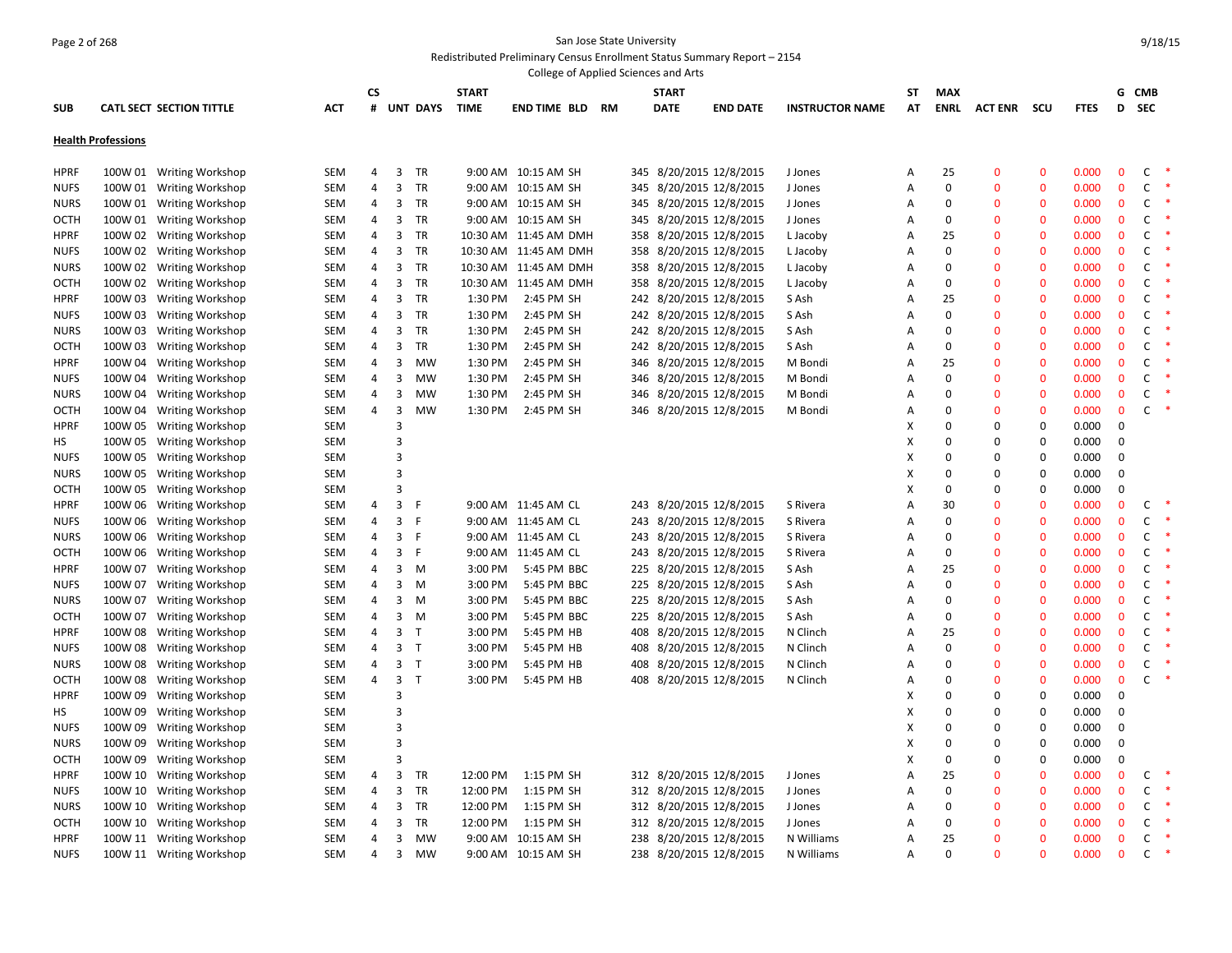### Page 3 of 268 San Jose State University Redistributed Preliminary Census Enrollment Status Summary Report – 2154

|             |        |                             |            |                |                |                 |              | College of Applied Sciences and Arts |    |     |                         |                     |                        |       |                |                |              |             |              |              |           |
|-------------|--------|-----------------------------|------------|----------------|----------------|-----------------|--------------|--------------------------------------|----|-----|-------------------------|---------------------|------------------------|-------|----------------|----------------|--------------|-------------|--------------|--------------|-----------|
|             |        |                             |            | <b>CS</b>      |                |                 | <b>START</b> |                                      |    |     | <b>START</b>            |                     |                        | SΤ    | <b>MAX</b>     |                |              |             |              | G CMB        |           |
| <b>SUB</b>  |        | CATL SECT SECTION TITTLE    | <b>ACT</b> | #              |                | <b>UNT DAYS</b> | <b>TIME</b>  | END TIME BLD                         | RM |     | <b>DATE</b>             | <b>END DATE</b>     | <b>INSTRUCTOR NAME</b> | AT    | <b>ENRL</b>    | <b>ACT ENR</b> | scu          | <b>FTES</b> | D            | <b>SEC</b>   |           |
| <b>NURS</b> |        | 100W 11 Writing Workshop    | SEM        | 4              | 3              | MW              |              | 9:00 AM 10:15 AM SH                  |    |     | 238 8/20/2015 12/8/2015 |                     | N Williams             | А     | $\mathbf 0$    | $\mathbf 0$    | $\mathbf{0}$ | 0.000       | $\mathbf 0$  | C            | $\ast$    |
| <b>OCTH</b> |        | 100W 11 Writing Workshop    | <b>SEM</b> | $\overline{4}$ | 3              | <b>MW</b>       |              | 9:00 AM 10:15 AM SH                  |    |     | 238 8/20/2015 12/8/2015 |                     | N Williams             | Α     | $\mathbf 0$    | $\mathbf{0}$   | $\mathbf{0}$ | 0.000       | $\mathbf{0}$ | $\mathsf{C}$ | $\ast$    |
| <b>HPRF</b> |        | 100W 12 Writing Workshop    | <b>SEM</b> | 4              | 3              | <b>TBA</b>      |              |                                      |    |     |                         | 8/20/2015 12/8/2015 | M Duphily              | Α     | 25             | $\Omega$       | $\mathbf 0$  | 0.000       | $\mathbf 0$  | C            |           |
| <b>NUFS</b> |        | 100W 12 Writing Workshop    | <b>SEM</b> | $\overline{4}$ | 3              | TBA             |              |                                      |    |     | 8/20/2015 12/8/2015     |                     | M Duphily              | Α     | $\Omega$       | $\mathbf{0}$   | $\mathbf{0}$ | 0.000       | $\mathbf{0}$ | C            | $\ast$    |
| <b>NURS</b> |        | 100W 12 Writing Workshop    | <b>SEM</b> | $\overline{4}$ | 3              | <b>TBA</b>      |              |                                      |    |     | 8/20/2015 12/8/2015     |                     | M Duphily              | А     | $\Omega$       | $\Omega$       | $\mathbf{0}$ | 0.000       | $\mathbf{0}$ | C            | $\ast$    |
| <b>OCTH</b> |        | 100W 12 Writing Workshop    | <b>SEM</b> | 4              | 3              | TBA             |              |                                      |    |     |                         | 8/20/2015 12/8/2015 | M Duphily              | Α     | $\mathbf 0$    | $\mathbf{0}$   | $\mathbf 0$  | 0.000       | $\mathbf 0$  | C            | ∗         |
| <b>HPRF</b> |        | 100W 13 Writing Workshop    | <b>SEM</b> | 4              | 3              | <b>TBA</b>      |              |                                      |    |     | 8/20/2015 12/8/2015     |                     | M Duphily              | Α     | 25             | $\Omega$       | $\Omega$     | 0.000       | $\mathbf{0}$ | C            | $\ast$    |
| <b>NUFS</b> |        | 100W 13 Writing Workshop    | <b>SEM</b> | 4              | 3              | TBA             |              |                                      |    |     |                         | 8/20/2015 12/8/2015 | M Duphily              | Α     | $\Omega$       | $\mathbf 0$    | $\mathbf 0$  | 0.000       | $\mathbf 0$  | C            | ∗         |
| <b>NURS</b> |        | 100W 13 Writing Workshop    | <b>SEM</b> | 4              | 3              | <b>TBA</b>      |              |                                      |    |     |                         | 8/20/2015 12/8/2015 | M Duphily              | Α     | $\Omega$       | $\Omega$       | $\Omega$     | 0.000       | $\mathbf{0}$ | C            | $\ast$    |
| OCTH        |        | 100W 13 Writing Workshop    | <b>SEM</b> | $\overline{4}$ | 3              | TBA             |              |                                      |    |     |                         | 8/20/2015 12/8/2015 |                        | Α     | $\Omega$       | $\mathbf{0}$   | $\Omega$     | 0.000       | $\mathbf{0}$ | $\mathsf{C}$ | $\ast$    |
| <b>HPRF</b> |        |                             | <b>SEM</b> | 4              | 3              | R               |              | 9:00 AM 11:45 AM SPX                 |    |     | 152 8/20/2015 12/8/2015 |                     | M Duphily<br>L Cabral  | Α     | 25             | $\Omega$       | $\Omega$     | 0.000       | $\mathbf{0}$ | C            | $\ast$    |
| <b>NUFS</b> |        | 100W 14 Writing Workshop    | <b>SEM</b> | $\overline{4}$ | 3              | $\mathsf{R}$    |              | 9:00 AM 11:45 AM SPX                 |    |     | 152 8/20/2015 12/8/2015 |                     | L Cabral               | A     | $\Omega$       | $\Omega$       | $\Omega$     | 0.000       | $\mathbf{0}$ | $\mathsf{C}$ | $\ast$    |
|             |        | 100W 14 Writing Workshop    |            | 4              | 3              | R               |              | 9:00 AM 11:45 AM SPX                 |    |     |                         |                     |                        | A     | $\Omega$       | $\Omega$       | $\Omega$     | 0.000       | $\mathbf{0}$ | C            | $\;$ $\;$ |
| <b>NURS</b> |        | 100W 14 Writing Workshop    | <b>SEM</b> |                |                |                 |              |                                      |    |     | 152 8/20/2015 12/8/2015 |                     | L Cabral               |       | $\Omega$       | $\Omega$       | $\Omega$     |             | $\mathbf{0}$ |              | $\ast$    |
| <b>OCTH</b> |        | 100W 14 Writing Workshop    | <b>SEM</b> | 4              | 3              | $\mathsf{R}$    |              | 9:00 AM 11:45 AM SPX                 |    |     | 152 8/20/2015 12/8/2015 |                     | L Cabral               | Α     | 305            | 0              | 0            | 0.000       |              | C            |           |
|             |        |                             |            |                |                |                 |              |                                      |    |     |                         |                     |                        | Total |                | $\Omega$       | $\Omega$     | 0.000       | $\mathbf 0$  | C            |           |
| <b>HPRF</b> | 135 01 | <b>Hith Multiculture</b>    | LEC        | 3              | $\overline{3}$ | TR<br><b>TR</b> | 12:00 PM     | 1:15 PM SH                           |    |     | 345 8/20/2015 12/8/2015 |                     | C Haas                 | Α     | 25<br>$\Omega$ | $\Omega$       | $\Omega$     | 0.000       | $\Omega$     |              | $\ast$    |
| HS          | 135 01 | <b>Hith Multiculture</b>    | LEC        | 3              | 3              |                 | 12:00 PM     | 1:15 PM SH                           |    | 345 | 8/20/2015 12/8/2015     |                     | C Haas                 | Α     | $\Omega$       |                |              | 0.000       |              | C            | $\ast$    |
| <b>NURS</b> | 135 01 | <b>Hlth Multiculture</b>    | LEC        | 3              | 3              | TR              | 12:00 PM     | 1:15 PM SH                           |    |     | 345 8/20/2015 12/8/2015 |                     | C Haas                 | Α     |                | $\Omega$       | $\Omega$     | 0.000       | $\mathbf{0}$ | $\mathsf{C}$ | $\ast$    |
| OCTH        | 135 01 | <b>Hlth Multiculture</b>    | LEC        | 3              | 3              | TR              | 12:00 PM     | 1:15 PM SH                           |    | 345 | 8/20/2015 12/8/2015     |                     | C Haas                 | A     | $\mathbf 0$    | $\Omega$       | $\Omega$     | 0.000       | $\mathbf 0$  | C            | $\ast$    |
| <b>HPRF</b> | 135 02 | <b>Hith Multiculture</b>    | LEC        | 3              | $\overline{3}$ | W               |              | 9:00 AM 11:45 AM SH                  |    |     | 312 8/20/2015 12/8/2015 |                     | V Ta                   | A     | 25             | $\Omega$       | $\Omega$     | 0.000       | $\mathbf{0}$ | $\mathsf{C}$ | $\ast$    |
| <b>NUFS</b> | 135 02 | <b>Hith Multiculture</b>    | LEC        | 3              | 3              | W               |              | 9:00 AM 11:45 AM SH                  |    |     | 312 8/20/2015 12/8/2015 |                     | V Ta                   | Α     | $\Omega$       | $\Omega$       | $\Omega$     | 0.000       | $\mathbf 0$  | C            | $\ast$    |
| <b>NURS</b> | 135 02 | <b>Hlth Multiculture</b>    | LEC        | 3              | 3              | W               |              | 9:00 AM 11:45 AM SH                  |    |     | 312 8/20/2015 12/8/2015 |                     | V Ta                   | A     | $\mathbf 0$    | $\overline{0}$ | $\Omega$     | 0.000       | $\mathbf 0$  | C            |           |
| <b>OCTH</b> | 135 02 | <b>Hith Multiculture</b>    | LEC        | 3              | 3              | W               |              | 9:00 AM 11:45 AM SH                  |    |     | 312 8/20/2015 12/8/2015 |                     | V Ta                   | Α     | $\Omega$       | $\Omega$       | $\mathbf{0}$ | 0.000       | $\mathbf{0}$ | C            | $\ast$    |
| <b>HPRF</b> | 135 03 | <b>Hlth Multiculture</b>    | LEC        | 3              | 3              | $\mathsf{R}$    | 3:00 PM      | 5:45 PM SH                           |    |     | 312 8/20/2015 12/8/2015 |                     | A Shaw                 | Α     | 25             | $\mathbf 0$    | $\Omega$     | 0.000       | $\mathbf 0$  | C            | $\ast$    |
| <b>NUFS</b> | 135 03 | <b>Hlth Multiculture</b>    | LEC        | 3              | 3              | $\mathsf R$     | 3:00 PM      | 5:45 PM SH                           |    |     | 312 8/20/2015 12/8/2015 |                     | A Shaw                 | A     | $\Omega$       | $\Omega$       | $\mathbf{0}$ | 0.000       | $\mathbf 0$  | C            | $\ast$    |
| <b>NURS</b> | 135 03 | <b>Hith Multiculture</b>    | LEC        | 3              | 3              | R               | 3:00 PM      | 5:45 PM SH                           |    |     | 312 8/20/2015 12/8/2015 |                     | A Shaw                 | Α     | $\Omega$       | $\Omega$       | $\Omega$     | 0.000       | $\mathbf 0$  | C            | $\ast$    |
| <b>OCTH</b> | 135 03 | <b>Hlth Multiculture</b>    | LEC        | 3              | 3              | R               | 3:00 PM      | 5:45 PM SH                           |    |     | 312 8/20/2015 12/8/2015 |                     | A Shaw                 | Α     | $\mathbf 0$    | $\mathbf{0}$   | $\mathbf{0}$ | 0.000       | $\mathbf 0$  | C            | $\ast$    |
| <b>HPRF</b> | 135 05 | <b>Hith Multiculture</b>    | LEC        | 3              | 3 <sub>T</sub> |                 |              | 9:00 AM 11:45 AM SPX                 |    |     | 152 8/20/2015 12/8/2015 |                     | A Shaw                 | Α     | 25             | $\mathbf{0}$   | $\Omega$     | 0.000       | $\pmb{0}$    | c            | $\ast$    |
| <b>NUFS</b> | 135 05 | <b>Hith Multiculture</b>    | LEC        | 3              | 3 <sub>T</sub> |                 |              | 9:00 AM 11:45 AM SPX                 |    |     | 152 8/20/2015 12/8/2015 |                     | A Shaw                 | Α     | $\Omega$       | $\mathbf{0}$   | $\mathbf{0}$ | 0.000       | $\mathbf 0$  | C            | $\ast$    |
| <b>NURS</b> | 135 05 | <b>Hith Multiculture</b>    | LEC        | 3              | 3 <sub>7</sub> |                 |              | 9:00 AM 11:45 AM SPX                 |    |     | 152 8/20/2015 12/8/2015 |                     | A Shaw                 | A     | $\Omega$       | $\Omega$       | $\Omega$     | 0.000       | $\mathbf 0$  | C            | $\ast$    |
| OCTH        | 135 05 | <b>Hith Multiculture</b>    | LEC        | 3              | 3 <sub>7</sub> |                 |              | 9:00 AM 11:45 AM SPX                 |    |     | 152 8/20/2015 12/8/2015 |                     | A Shaw                 | Α     | $\Omega$       | $\mathbf{0}$   | $\Omega$     | 0.000       | $\mathbf{0}$ | $\mathsf C$  | $\ast$    |
| <b>HPRF</b> | 135 06 | <b>Hlth Multiculture</b>    | LEC        | 3              | 3 <sub>7</sub> |                 | 6:00 PM      | 8:45 PM CL                           |    |     | 316 8/20/2015 12/8/2015 |                     | M Nacionales           | Α     | 25             | $\mathbf 0$    | $\Omega$     | 0.000       | $\mathbf 0$  | C            | $\ast$    |
| <b>NUFS</b> | 135 06 | <b>Hith Multiculture</b>    | LEC        | 3              | 3 <sub>7</sub> |                 | 6:00 PM      | 8:45 PM CL                           |    |     | 316 8/20/2015 12/8/2015 |                     | <b>M</b> Nacionales    | Α     | $\Omega$       | $\mathbf{0}$   | $\Omega$     | 0.000       | $\mathbf{0}$ | $\mathsf{C}$ | $\ast$    |
| <b>NURS</b> | 135 06 | <b>Hlth Multiculture</b>    | LEC        | 3              | 3 <sub>7</sub> |                 | 6:00 PM      | 8:45 PM CL                           |    |     | 316 8/20/2015 12/8/2015 |                     | M Nacionales           | Α     | $\mathbf 0$    | $\mathbf 0$    | $\Omega$     | 0.000       | $\mathbf 0$  | C            | $\ast$    |
| <b>OCTH</b> | 135 06 | <b>Hith Multiculture</b>    | LEC        | 3              | 3 <sub>T</sub> |                 | 6:00 PM      | 8:45 PM CL                           |    |     | 316 8/20/2015 12/8/2015 |                     | <b>M</b> Nacionales    | Α     | $\Omega$       | $\Omega$       | $\mathbf{0}$ | 0.000       | $\mathbf{0}$ | $\mathsf{C}$ | $\;$ $\;$ |
|             |        |                             |            |                |                |                 |              |                                      |    |     |                         |                     |                        | Total | 125            | 0              | $\Omega$     | 0.000       |              |              |           |
| <b>HPRF</b> | 295 01 | <b>Research Methodology</b> | <b>SEM</b> | 5              | 3              | W               | 3:00 PM      | 5:45 PM CCB                          |    |     | 122 8/20/2015 12/8/2015 |                     | C Hollenbeck           | Α     | 25             | $\overline{0}$ | $\mathbf{0}$ | 0.000       | $\bf{0}$     | C            | $\ast$    |
| HS          | 295 01 | <b>Research Methodology</b> | <b>SEM</b> | 5              | 3              | W               | 3:00 PM      | 5:45 PM CCB                          |    |     | 122 8/20/2015 12/8/2015 |                     | C Hollenbeck           | Α     | $\Omega$       | $\mathbf{0}$   | $\Omega$     | 0.000       | $\mathbf{0}$ | C            | $\ast$    |
| <b>NURS</b> | 295 01 | <b>Research Methodology</b> | <b>SEM</b> | 5              | 3              | W               | 3:00 PM      | 5:45 PM CCB                          |    |     | 122 8/20/2015 12/8/2015 |                     | C Hollenbeck           | Α     | $\mathbf 0$    | $\mathbf 0$    | $\mathbf{0}$ | 0.000       | $\mathbf 0$  | C            | $\ast$    |
| <b>HPRF</b> | 295 02 | <b>Research Methodology</b> | <b>SEM</b> | 5              | 3              | W               | 6:00 PM      | 8:45 PM BBC                          |    |     | 225 8/20/2015 12/8/2015 |                     | D Goyal                | Α     | 25             | $\mathbf{0}$   | $\Omega$     | 0.000       | $\mathbf 0$  | C            | $\ast$    |
| НS          | 295 02 | <b>Research Methodology</b> | <b>SEM</b> | 5              | 3              | W               | 6:00 PM      | 8:45 PM BBC                          |    |     | 225 8/20/2015 12/8/2015 |                     | D Goyal                | Α     | $\Omega$       | $\mathbf{0}$   | $\mathbf{0}$ | 0.000       | $\mathbf{0}$ | $\mathsf C$  | $\ast$    |
| <b>NUFS</b> | 295 02 | <b>Research Methodology</b> | <b>SEM</b> | 5              | 3              | W               | 6:00 PM      | 8:45 PM BBC                          |    |     | 225 8/20/2015 12/8/2015 |                     | D Goyal                | Α     | $\mathbf 0$    | $\mathbf 0$    | $\mathbf{0}$ | 0.000       | $\mathbf 0$  | C            | $\ast$    |
| <b>NURS</b> | 295 02 | Research Methodology        | <b>SEM</b> | 5              | 3              | W               | 6:00 PM      | 8:45 PM BBC                          |    |     | 225 8/20/2015 12/8/2015 |                     | D Goyal                | А     | $\Omega$       | $\mathbf{0}$   | $\mathbf{0}$ | 0.000       | $\mathbf{0}$ | $\mathsf{C}$ | $\ast$    |
| <b>HPRF</b> | 295 03 | <b>Research Methodology</b> | <b>SEM</b> | 5              | 3              | W               | 6:00 PM      | 8:45 PM BBC                          |    |     | 201 8/20/2015 12/8/2015 |                     | A Sapp                 | Α     | 25             | $\mathbf 0$    | $\mathbf 0$  | 0.000       | $\mathbf 0$  | C            | $\ast$    |
| <b>NUFS</b> | 295 03 | <b>Research Methodology</b> | <b>SEM</b> | 5              | 3              | <b>W</b>        | 6:00 PM      | 8:45 PM BBC                          |    |     | 201 8/20/2015 12/8/2015 |                     | A Sapp                 | A     | $\Omega$       | $\mathbf{0}$   | $\mathbf{0}$ | 0.000       | $\mathbf{0}$ | C            | $\ast$    |
| <b>NURS</b> | 295 03 | <b>Research Methodology</b> | <b>SEM</b> | 5              | $\overline{3}$ | W               | 6:00 PM      | 8:45 PM BBC                          |    |     | 201 8/20/2015 12/8/2015 |                     | A Sapp                 | A     | $\Omega$       | $\Omega$       | $\Omega$     | 0.000       | $\mathbf{0}$ | $\mathsf{C}$ | $\ast$    |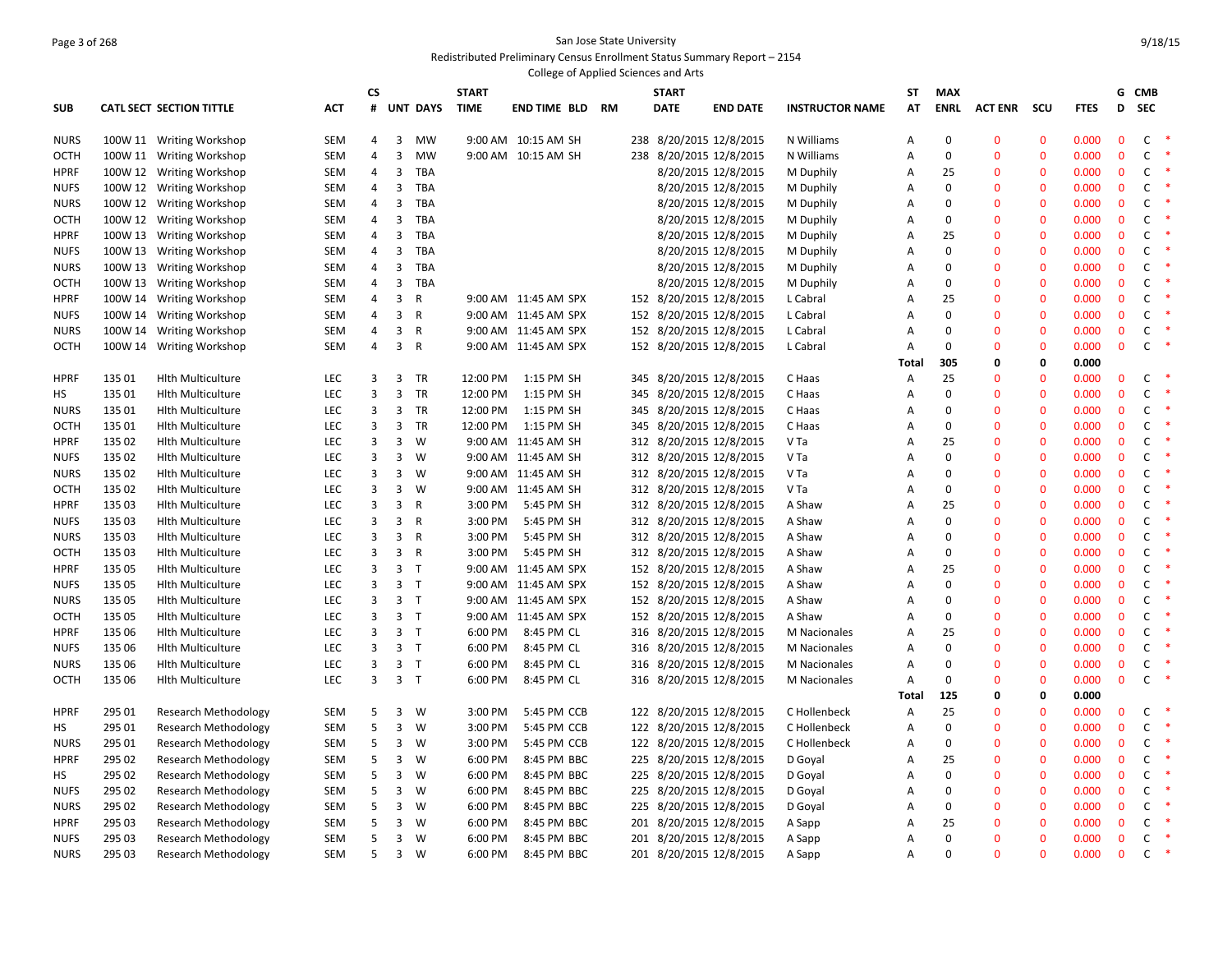| Page 4 of 268 |                                 |            |                              |                             |                                                                          | San Jose State University            |                 |                        |           |                    |                |     |             | 9/18/15        |
|---------------|---------------------------------|------------|------------------------------|-----------------------------|--------------------------------------------------------------------------|--------------------------------------|-----------------|------------------------|-----------|--------------------|----------------|-----|-------------|----------------|
|               |                                 |            |                              |                             | Redistributed Preliminary Census Enrollment Status Summary Report - 2154 | College of Applied Sciences and Arts |                 |                        |           |                    |                |     |             |                |
| <b>SUB</b>    | <b>CATL SECT SECTION TITTLE</b> | <b>ACT</b> | <b>CS</b><br><b>UNT DAYS</b> | <b>START</b><br><b>TIME</b> | END TIME BLD RM                                                          | <b>START</b><br><b>DATE</b>          | <b>END DATE</b> | <b>INSTRUCTOR NAME</b> | ST.<br>AT | <b>MAX</b><br>ENRL | <b>ACT ENR</b> | scu | <b>FTES</b> | G CMB<br>D SEC |
|               |                                 |            |                              |                             |                                                                          |                                      |                 |                        | Total     | 75                 |                |     | 0.000       |                |

**Health Professions Total 505 0 0 0.000**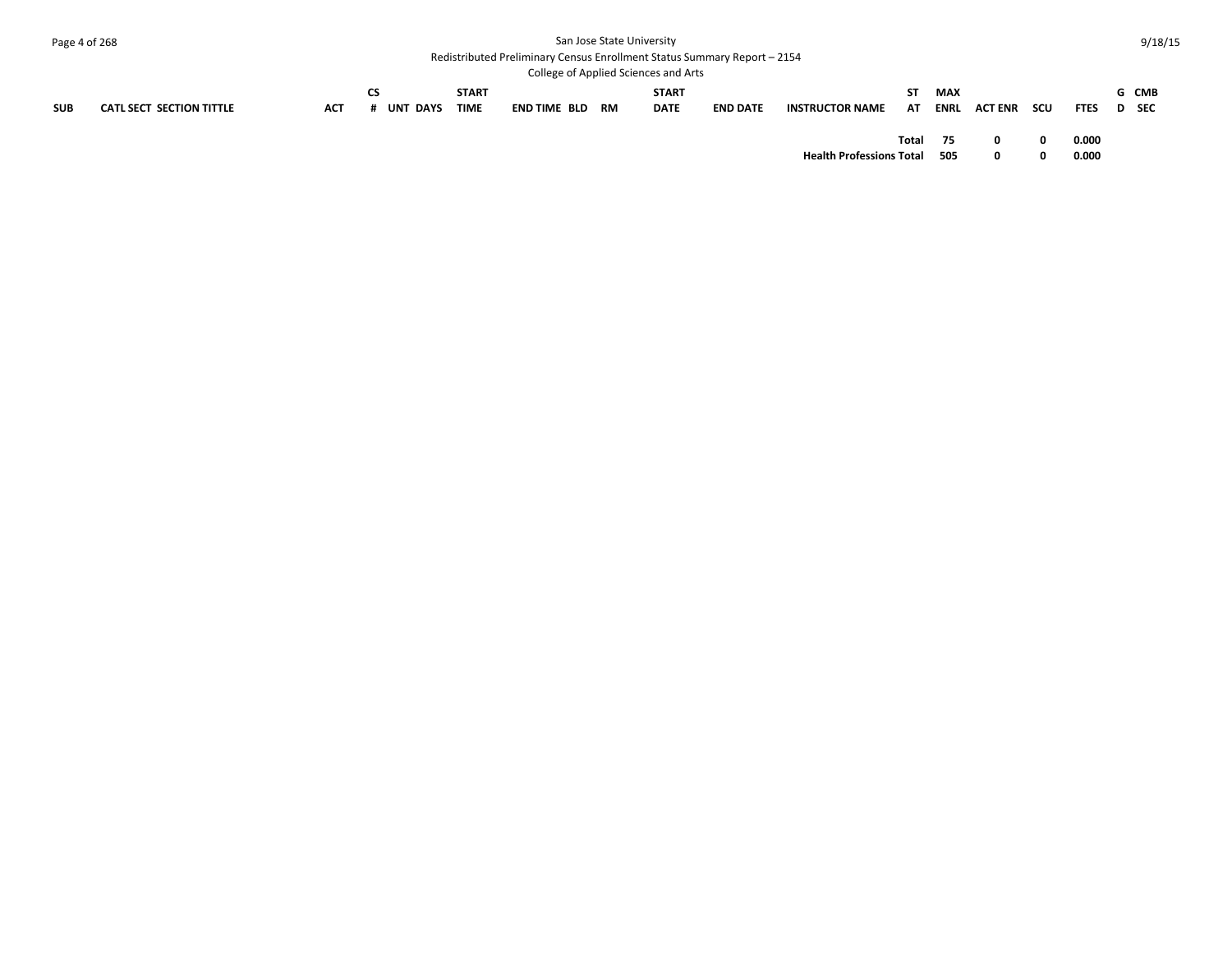#### Page 5 of 268 San Jose State University Redistributed Preliminary Census Enrollment Status Summary Report – 2154

College of Applied Sciences and Arts **SUB CATL SECT SECTION TITTLE ACT CS # UNT DAYS START TIME END TIME BLD RM START DATE END DATE INSTRUCTOR NAME ST AT MAX ENRL ACT ENR SCU FTES G CMB D SEC Health Science** HS 1 01 Understand Health LEC 2 3 MW 9:00 AM 10:15 AM HB 407 8/20/2015 12/8/2015 M McCarthy A 35 38 114 7.600 0 HS 1 02 Understand Health LEC 2 3 MW 10:30 AM 11:45 AM HB 407 8/20/2015 12/8/2015 M McCarthy A 35 42 126 8.400 0 HS 1 03 Understand Health LEC 2 3 MW 12:00 PM 1:15 PM HB 407 8/20/2015 12/8/2015 M McCarthy A 35 35 105 7.000 0 HS 1 04 Understand Health LEC 2 3 MW 1:30 PM 2:45 PM HB 407 8/20/2015 12/8/2015 M McCarthy A 35 36 108 7.200 0 HS 1 06 Understand Health LEC 2 3 TR 9:00 AM 10:15 AM HB 407 8/20/2015 12/8/2015 L Mai A 35 36 108 7.200 0 HS 1 08 Understand Health LEC 2 3 TR 10:30 AM 11:45 AM HB 407 8/20/2015 12/8/2015 L Mai A 35 38 114 7.600 0 HS 1 09 Understand Health LEC 2 3 TR 12:00 PM 1:15 PM HB 407 8/20/2015 12/8/2015 L Mai A 35 36 108 7.200 0 HS 1 10 Understand Health LEC 2 3 MW 9:00 AM 10:15 AM HGH 217 8/20/2015 12/8/2015 J Mac A 35 35 105 7.000 0 **Total 280 296 888 59.200** GERO 1501 Human Life Span 
LEC 2 3 M 3:00 PM 5:45 PM HB 407 8/20/2015 12/8/2015 A Buckner-Capone A 0 0 0.000 0 C HS 15 01 Human Life Span LEC 2 3 M 3:00 PM 5:45 PM HB 407 8/20/2015 12/8/2015 A Buckner-Capone A 30 31 93 6.200 0 C \* RECL 15 01 Human Life Span LEC 2 3 M 3:00 PM 5:45 PM HB 407 8/20/2015 12/8/2015 A Buckner-Capone A 0 0 0 0.000 0 C \* GERO 1502 Human Life Span 
LEC 2 3 TR 12:00 PM 1:15 PM SH 242 8/20/2015 12/8/2015 F Noonis A 0 0 0 0.000 0 C HS 15 02 Human Life Span LEC 2 3 TR 12:00 PM 1:15 PM SH 242 8/20/2015 12/8/2015 F Noonis A 30 32 96 6.400 0 C \* RECL 15 02 Human Life Span 
LEC 
2 
3 
TR 
12:00 PM 1:15 PM SH 
242 8/20/2015 12/8/2015 
FNoonis 
A 0 0 0 0.000 0 C GERO 15 03 Human Life Span 
LEC 2 3 MW 12:00 PM 1:15 PM CL 
218 8/20/2015 12/8/2015 E O'Driscoll 
A 0 0 0 0.000 0 C HS 15 03 Human Life Span LEC 2 3 MW 12:00 PM 1:15 PM CL 218 8/20/2015 12/8/2015 E O'Driscoll A 30 34 102 6.800 0 C \* RECL 15 03 Human Life Span 
LEC 
2 3 MW 
12:00 PM 1:15 PM CL 
218 8/20/2015 12/8/2015 
E O'Driscoll 
A 0 0 0 0.000 0 C GERO 15 04 Human Life Span 
LEC 2 3 TR 3:00 PM 4:15 PM SH 242 8/20/2015 12/8/2015 F Noonis A 0 0 0 0.000 0 C HS 15 04 Human Life Span LEC 2 3 TR 3:00 PM 4:15 PM SH 242 8/20/2015 12/8/2015 F Noonis A 30 31 93 6.200 0 C \* RECL 15 04 Human Life Span LEC 2 3 TR 3:00 PM 4:15 PM SH 242 8/20/2015 12/8/2015 F Noonis A 0 0 0 0.000 0 C \* GERO 15 05 Human Life Span LEC 2 3 W 3:00 PM 5:45 PM SH 315 8/20/2015 12/8/2015 M Bondi A 0 0 0 0.000 0 C \* HS 15 05 Human Life Span CLEC 2 3 W 3:00 PM 5:45 PM SH 315 8/20/2015 12/8/2015 M Bondi A 30 28 84 5.600 0 C RECL 15 05 Human Life Span 
LEC 
2 
3 
W 
3:00 PM
5:45 PM SH 315 8/20/2015 12/8/2015 
M Bondi 
A 0 0 0 0.000 0 C **Total 150 156 468 31.200** GERO 25 01 Hlth Team Building CLEC 2 3 M 6:00 PM 8:45 PM MH 322 8/20/2015 12/8/2015 I Cantos A 0 0 0 0.000 0 C HS 25 01 Hlth Team Building LEC 2 3 M 6:00 PM 8:45 PM MH 322 8/20/2015 12/8/2015 I Cantos A 30 29 87 5.800 0 C \* GERO 2502 Hlth Team Building CLEC 2 3 W 6:00 PM 8:45 PM MH 322 8/20/2015 12/8/2015 J Ferris A 0 0 0 0.000 0 C HS 25 02 Hlth Team Building CLEC 2 3 W 6:00 PM 8:45 PM MH 322 8/20/2015 12/8/2015 J Ferris A 30 28 84 5.600 0 C GERO 25 03 Hlth Team Building CLEC 2 3 M 3:00 PM 5:45 PM SH 312 8/20/2015 12/8/2015 D McClure A 0 0 0 0.000 0 C HS 25 03 Hlth Team Building LEC 2 3 M 3:00 PM 5:45 PM SH 312 8/20/2015 12/8/2015 D McClure A 30 32 96 6.400 0 C \* GERO 25 04 Hlth Team Building LEC 2 3 W 3:00 PM 5:45 PM MH 322 8/20/2015 12/8/2015 D McClure A 0 0 0 0.000 0 C \* HS 25 04 Hlth Team Building LEC 2 3 W 3:00 PM 5:45 PM MH 322 8/20/2015 12/8/2015 D McClure A 30 31 93 6.200 0 C \* **Total 120 120 360 24.000** HS 67 01 Intro Health Stat LEC 1 3 MW 9:00 AM 10:15 AM SH 242 8/20/2015 12/8/2015 R Knight A 25 24 72 4.800 0 HS 67 02 Intro Health Stat LEC 1 3 TR 9:00 AM 10:15 AM SH 242 8/20/2015 12/8/2015 R Knight A 25 25 75 5.000 0 HS 67 04 Intro Health Stat LEC 1 3 TR 10:30 AM 11:45 AM ENG 303 8/20/2015 12/8/2015 E Houts A 25 25 75 5.000 0 **Total 75 74 222 14.800** HS 74 02 Healthy Comms LEC 2 3 MW 3:00 PM 4:15 PM BBC 202 8/20/2015 12/8/2015 K Roe A 110 110 330 22.000 0 **Total 110 110 330 22.000** HS 100W 01 Writing Workshop SEM 4 3 TR 9:00 AM 10:15 AM SH 345 8/20/2015 12/8/2015 J Jones A 0 25 75 5.000 0 C \* HS 100W 02 Writing Workshop SEM 4 3 TR 10:30 AM 11:45 AM DMH 358 8/20/2015 12/8/2015 L Jacoby A 0 24 72 4.800 0 C \* HS 100W 03 Writing Workshop SEM 4 3 TR 1:30 PM 2:45 PM SH 242 8/20/2015 12/8/2015 SAsh A 0 23 69 4.600 0 C HS 100W 04 Writing Workshop SEM 4 3 MW 1:30 PM 2:45 PM SH 346 8/20/2015 12/8/2015 M Bondi A 0 24 72 4.800 0 C \*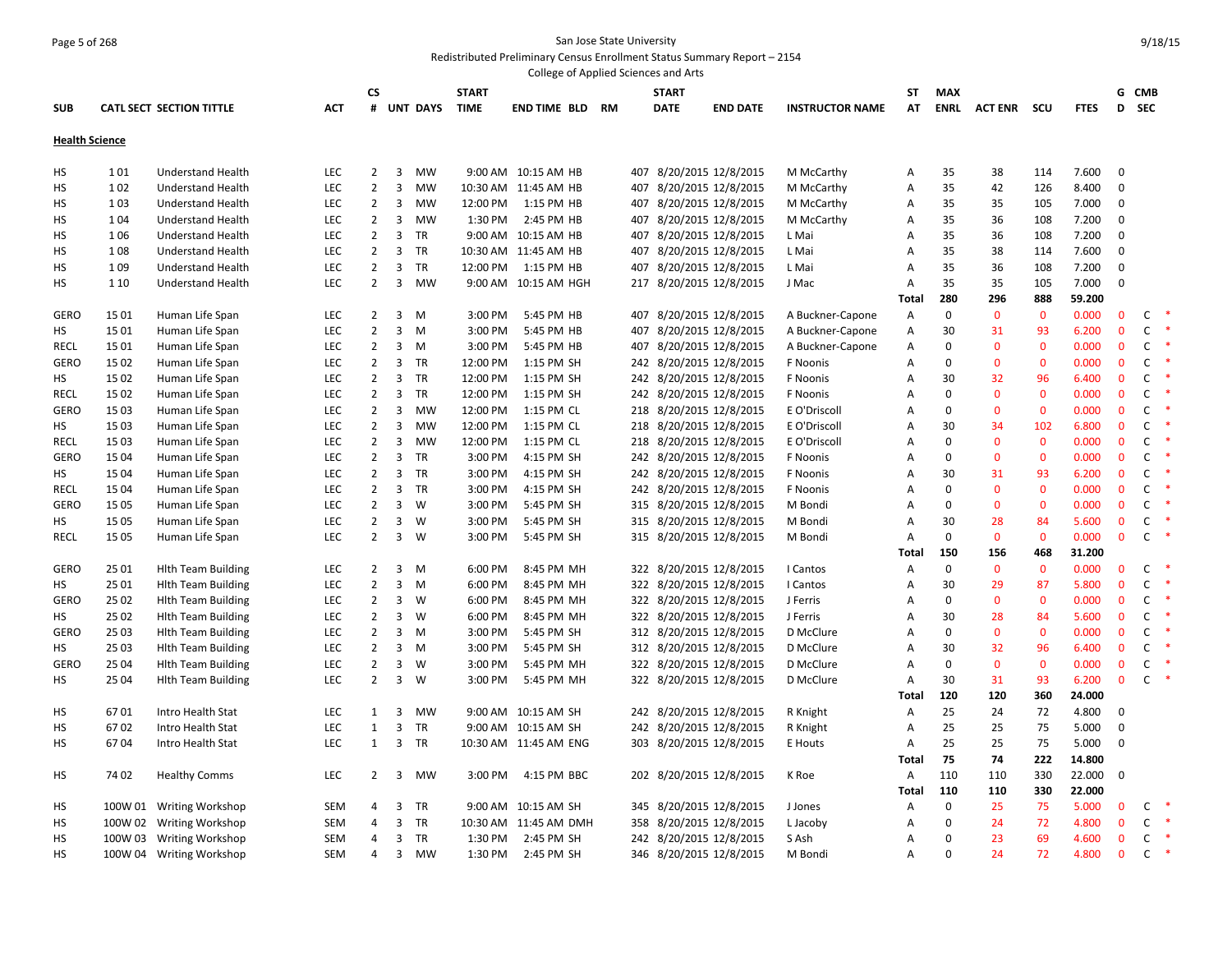#### Page 6 of 268 San Jose State University Redistributed Preliminary Census Enrollment Status Summary Report – 2154

|            | College of Applied Sciences and Arts<br><b>CS</b>              |                                 |            |                     |                         |                 |             |                        |              |     |             |                                                    |                        |                   |                            |                |             |                 |                                |                              |               |
|------------|----------------------------------------------------------------|---------------------------------|------------|---------------------|-------------------------|-----------------|-------------|------------------------|--------------|-----|-------------|----------------------------------------------------|------------------------|-------------------|----------------------------|----------------|-------------|-----------------|--------------------------------|------------------------------|---------------|
|            |                                                                |                                 |            |                     | <b>START</b>            |                 |             |                        | <b>START</b> |     |             | ST                                                 | <b>MAX</b>             |                   |                            |                | G           | <b>CMB</b>      |                                |                              |               |
| <b>SUB</b> |                                                                | <b>CATL SECT SECTION TITTLE</b> | ACT        | #                   |                         | <b>UNT DAYS</b> | <b>TIME</b> | <b>END TIME BLD RM</b> |              |     | <b>DATE</b> | <b>END DATE</b>                                    | <b>INSTRUCTOR NAME</b> | AT                | <b>ENRL</b>                | <b>ACT ENR</b> | scu         | <b>FTES</b>     | D                              | <b>SEC</b>                   |               |
| НS         | 100W 06 Writing Workshop<br>100W 07<br><b>Writing Workshop</b> |                                 | SEM        | 4                   | 3                       | -F              |             | 9:00 AM 11:45 AM CL    |              |     |             | 243 8/20/2015 12/8/2015                            | S Rivera               | Α                 | $\mathbf 0$                | 24             | 72          | 4.800           | $\mathbf 0$                    | $\mathsf{C}$                 | $\rightarrow$ |
| HS         |                                                                |                                 | SEM        | $\overline{4}$      | 3                       | M               | 3:00 PM     | 5:45 PM BBC            |              |     |             | 225 8/20/2015 12/8/2015                            | S Ash                  | А                 | $\mathbf 0$                | 24             | 72          | 4.800           | $\mathbf{0}$                   | $\mathsf{C}$                 | $\ast$        |
| НS         | 100W 08                                                        | <b>Writing Workshop</b>         | SEM        | 4                   | 3                       | $\top$          | 3:00 PM     | 5:45 PM HB             |              |     |             | 408 8/20/2015 12/8/2015                            | N Clinch               | Α                 | $\mathbf 0$                | 23             | 69          | 4.600           | $\mathbf 0$                    | C                            | -*            |
| НS         | 100W 10                                                        | <b>Writing Workshop</b>         | SEM        | 4                   | 3                       | TR              | 12:00 PM    | 1:15 PM SH             |              |     |             | 312 8/20/2015 12/8/2015                            | J Jones                | Α                 | $\mathbf 0$                | 25             | 75          | 5.000           | $\mathbf 0$                    | $\mathsf{C}$                 | $\ast$        |
| НS         |                                                                | 100W 11 Writing Workshop        | <b>SEM</b> | 4                   | 3                       | <b>MW</b>       |             | 9:00 AM 10:15 AM SH    |              |     |             | 238 8/20/2015 12/8/2015                            | N Williams             | A                 | $\mathbf 0$                | 25             | 75          | 5.000           | $\mathbf{0}$                   | $\mathsf{C}$                 | $\ast$        |
| HS         | 100W 12                                                        | <b>Writing Workshop</b>         | <b>SEM</b> | 4                   | 3                       | <b>TBA</b>      |             |                        |              |     |             | 8/20/2015 12/8/2015                                | M Duphily              | Α                 | $\mathbf 0$                | 24             | 72          | 4.800           | $\mathbf 0$                    | C                            | -*            |
| HS         | 100W 13                                                        | <b>Writing Workshop</b>         | <b>SEM</b> | 4                   | 3                       | <b>TBA</b>      |             |                        |              |     |             | 8/20/2015 12/8/2015                                | M Duphily              | Α                 | $\mathbf 0$                | 21             | 63          | 4.250           | $\mathbf{1}$                   | C                            | $\ast$        |
| HS         |                                                                | 100W 14 Writing Workshop        | <b>SEM</b> | 4                   | $\overline{\mathbf{3}}$ | $\mathsf{R}$    |             | 9:00 AM 11:45 AM SPX   |              |     |             | 152 8/20/2015 12/8/2015                            | L Cabral               | Α                 | $\mathbf 0$                | 15             | 45          | 3.000           | $\mathbf{0}$                   | $\mathsf{C}$                 | $\ast$        |
|            |                                                                |                                 |            |                     |                         |                 |             |                        |              |     |             |                                                    |                        | <b>Total</b>      | 0                          | 277            | 831         | 55.450          |                                |                              |               |
| НS         | 103 01                                                         | <b>Health Policy</b>            | LEC        | 1                   | 3 <sub>1</sub>          |                 | 6:00 PM     | 8:45 PM YUH            |              |     |             | 124 8/20/2015 12/8/2015                            | C Cherney              | Α                 | 110                        | 92             | 276         | 18.400          | $\mathbf 0$                    |                              |               |
|            | 104 01<br>Com Hith Promo                                       |                                 |            |                     |                         |                 |             |                        |              |     |             |                                                    |                        | <b>Total</b>      | 110                        | 92             | 276         | 18.400          |                                |                              |               |
| НS         |                                                                |                                 | LEC        | $\overline{2}$      |                         | 3 MW            | 1:30 PM     | 2:45 PM BBC            |              |     |             | 202 8/20/2015 12/8/2015                            | R Rinck                | Α                 | 100                        | 73             | 219         | 14.600          | $\mathbf 0$                    |                              |               |
|            |                                                                |                                 |            |                     |                         |                 |             |                        |              |     |             |                                                    |                        | <b>Total</b>      | 100                        | 73             | 219         | 14.600          |                                |                              |               |
| нs         | 11701                                                          | Soc Pol Serv Aging              | LEC        | $\overline{2}$      | 3 <sub>1</sub>          |                 | 3:00 PM     | 5:45 PM SH             |              |     |             | 312 8/20/2015 12/8/2015                            | J McCabe               | Α                 | $\mathbf 0$                | 41             | 123         | 8.200           | $\mathbf 0$                    | $\mathsf{C}$                 |               |
|            |                                                                |                                 |            |                     |                         |                 |             |                        |              |     |             |                                                    |                        | <b>Total</b>      | 0                          | 41             | 123         | 8.200           |                                |                              |               |
| нs         | 135 02                                                         | <b>Hith Multiculture</b>        | LEC        | 3                   | 3<br>3                  | W               |             | 9:00 AM 11:45 AM SH    |              |     |             | 312 8/20/2015 12/8/2015                            | V Ta                   | Α                 | $\mathbf 0$<br>$\mathbf 0$ | 25             | 75          | 5.150           | $\overline{3}$<br>$\mathbf{1}$ | C                            |               |
| НS         | 135 03                                                         | <b>Hith Multiculture</b>        | LEC        | 3<br>$\overline{3}$ | 3 <sub>T</sub>          | $\mathsf{R}$    | 3:00 PM     | 5:45 PM SH             |              |     |             | 312 8/20/2015 12/8/2015<br>152 8/20/2015 12/8/2015 | A Shaw                 | Α                 | $\mathbf 0$                | 22<br>23       | 66          | 4.450           | $\mathbf{0}$                   | $\mathsf{C}$<br>$\mathsf{C}$ | $\ast$        |
| HS         | 135 05                                                         | <b>Hith Multiculture</b>        | LEC        | 3                   |                         |                 |             | 9:00 AM 11:45 AM SPX   |              |     |             |                                                    | A Shaw                 | А                 |                            |                | 69          | 4.600           |                                |                              | $\ast$        |
| НS         | 135 06                                                         | <b>Hith Multiculture</b>        | LEC        |                     | 3 <sub>T</sub>          |                 | 6:00 PM     | 8:45 PM CL             |              |     |             | 316 8/20/2015 12/8/2015                            | <b>M</b> Nacionales    | Α                 | $\mathbf 0$<br>0           | 22<br>92       | 66<br>276   | 4.450<br>18.650 | $\mathbf{1}$                   | $\mathsf{C}$                 |               |
|            | 15801                                                          | Hith Comm Tech                  | <b>LEC</b> |                     | 3                       |                 |             |                        |              |     |             |                                                    |                        | <b>Total</b><br>х | $\Omega$                   | $\mathbf 0$    | $\mathbf 0$ | 0.000           | $\mathbf 0$                    |                              |               |
| HS<br>НS   | 15802                                                          | Hith Comm Tech                  | <b>SEM</b> |                     | $\mathbf 0$             |                 |             |                        |              |     |             |                                                    |                        | X                 | $\mathbf 0$                | $\mathbf 0$    | $\mathbf 0$ | 0.000           | $\mathbf 0$                    |                              |               |
|            |                                                                |                                 |            |                     |                         |                 |             |                        |              |     |             |                                                    |                        | <b>Total</b>      | 0                          | $\mathbf 0$    | 0           | 0.000           |                                |                              |               |
| нs         | 15901                                                          | <b>Hith Prgm Planning</b>       | LEC        | $\overline{2}$      | 3                       | MW              | 1:30 PM     | 2:20 PM MH             |              |     |             | 324 8/20/2015 12/8/2015                            | K Roe                  | Α                 | 25                         | 25             | 75          | 5.000           | 0                              |                              |               |
| НS         | 15902                                                          | <b>Hith Prgm Planning</b>       | SEM        | 5                   | $\mathbf 0$             | <b>MW</b>       | 2:30 PM     | 2:55 PM MH             |              |     |             | 324 8/20/2015 12/8/2015                            | K Roe                  | Α                 | 25                         | 25             | 25          | 0.000           | $\mathbf 0$                    |                              |               |
| НS         | 15903                                                          | <b>Hith Prgm Planning</b>       | LEC        | 1                   | 3                       | <b>MW</b>       | 1:30 PM     | 2:20 PM YUH            |              |     |             | 243 8/20/2015 12/8/2015                            | E O'Driscoll           | $\overline{A}$    | 25                         | 25             | 50          | 5.000           | $\mathbf 0$                    |                              |               |
| HS         | 15904                                                          | <b>Hith Prgm Planning</b>       | <b>SEM</b> | 5                   | 0                       | <b>MW</b>       | 2:30 PM     | 2:55 PM YUH            |              |     |             | 243 8/20/2015 12/8/2015                            | E O'Driscoll           | Α                 | 25                         | 25             | 25          | 0.000           | $\mathbf 0$                    |                              |               |
| НS         | 15905                                                          | <b>Hith Prgm Planning</b>       | LEC        | 1                   | 3                       | MW              | 1:30 PM     | 2:20 PM SH             |              |     |             | 239 8/20/2015 12/8/2015                            | F Noonis               | $\overline{A}$    | 25                         | 23             | 46          | 4.600           | $\mathbf 0$                    |                              |               |
| HS         | 15906                                                          | <b>Hith Prgm Planning</b>       | <b>SEM</b> | 5                   | $\mathbf 0$             | <b>MW</b>       | 2:30 PM     | 2:55 PM SH             |              |     |             | 239 8/20/2015 12/8/2015                            | F Noonis               | A                 | 25                         | 23             | 23          | 0.000           | $\mathbf 0$                    |                              |               |
| HS         | 15907                                                          | <b>Hith Prgm Planning</b>       | LEC        | $\mathbf{1}$        | 3                       | <b>MW</b>       | 1:30 PM     | 2:20 PM DH             |              |     |             | 243 8/20/2015 12/8/2015                            | A Buckner-Capone       | А                 | 25                         | 26             | 52          | 5.200           | $\mathbf 0$                    |                              |               |
| НS         | 15908                                                          | <b>Hith Prgm Planning</b>       | <b>SEM</b> | 5                   | $\mathbf 0$             | <b>MW</b>       | 2:30 PM     | 2:55 PM DH             |              | 243 |             | 8/20/2015 12/8/2015                                | A Buckner-Capone       | Α                 | 25                         | 26             | 26          | 0.000           | $\mathbf 0$                    |                              |               |
|            |                                                                |                                 |            |                     |                         |                 |             |                        |              |     |             |                                                    |                        | Total             | 200                        | 198            | 322         | 19.800          |                                |                              |               |
| HS         | 16101                                                          | Epidemiology                    | LEC        | 1                   | 3                       | M               | 3:00 PM     | 4:50 PM SH             |              |     |             | 411 8/20/2015 12/8/2015                            | A Sapp                 | Α                 | 25                         | 25             | 50          | 5.000           | $\mathbf 0$                    |                              |               |
| HS         | 16102                                                          | Epidemiology                    | <b>SEM</b> | 5                   | $\mathbf 0$             | M               | 5:00 PM     | 5:50 PM SH             |              |     |             | 411 8/20/2015 12/8/2015                            | A Sapp                 | А                 | 25                         | 25             | 25          | 0.000           | $\mathbf 0$                    |                              |               |
| НS         | 16103                                                          | Epidemiology                    | LEC        | $\mathbf{1}$        | 3                       | M               | 3:00 PM     | 4:50 PM MH             |              |     |             | 520 8/20/2015 12/8/2015                            | R Shah                 | Α                 | 25                         | 22             | 44          | 4.400           | $\mathbf 0$                    |                              |               |
| HS         | 16104                                                          | Epidemiology                    | <b>SEM</b> | 5                   | $\mathbf 0$             | M               | 5:00 PM     | 5:50 PM MH             |              |     |             | 520 8/20/2015 12/8/2015                            | R Shah                 | А                 | 25                         | 22             | 22          | 0.000           | $\mathbf 0$                    |                              |               |
| HS         | 16105                                                          | Epidemiology                    | LEC        | $\mathbf{1}$        | 3                       | M               | 3:00 PM     | 4:50 PM SH             |              |     |             | 414 8/20/2015 12/8/2015                            | M Worthen              | А                 | 25                         | 27             | 54          | 5.400           | $\mathbf 0$                    |                              |               |
| НS         | 16106                                                          | Epidemiology                    | <b>SEM</b> | 5                   | $\mathbf 0$             | M               | 5:00 PM     | 5:50 PM SH             |              |     |             | 414 8/20/2015 12/8/2015                            | M Worthen              | А                 | 25                         | 27             | 27          | 0.000           | $\mathbf 0$                    |                              |               |
| HS         | 16107                                                          | Epidemiology                    | LEC        | $\mathbf{1}$        | 3                       | W               | 3:00 PM     | 4:50 PM IS             |              |     |             | 215 8/20/2015 12/8/2015                            | M Dougan               | А                 | 25                         | 15             | 30          | 3.000           | $\mathbf 0$                    |                              |               |
| НS         | 16108                                                          | Epidemiology                    | <b>SEM</b> | 5                   | $\boldsymbol{0}$        | W               | 5:00 PM     | 5:50 PM IS             |              |     |             | 215 8/20/2015 12/8/2015                            | M Dougan               | Α                 | 25                         | 15             | 15          | 0.000           | $\mathbf 0$                    |                              |               |
|            |                                                                |                                 |            |                     |                         |                 |             |                        |              |     |             |                                                    |                        | <b>Total</b>      | 200                        | 178            | 267         | 17.800          |                                |                              |               |
| НS         | 162 01                                                         | Health Org & Admin              | LEC        | $\overline{2}$      | 3                       | W               | 3:00 PM     | 5:45 PM BBC            |              |     |             | 4 8/20/2015 12/8/2015                              | V Ta                   | Α                 | 100                        | 92             | 276         | 18.400          | $\Omega$                       |                              |               |
|            |                                                                |                                 |            |                     |                         |                 |             |                        |              |     |             |                                                    |                        | <b>Total</b>      | 100                        | 92             | 276         | 18.400          |                                |                              |               |
| НS         | 164 01                                                         | Hith & Soc Mrkting              | LEC        | $\mathbf{1}$        | 3                       | W               | 3:00 PM     | 4:50 PM MH             |              |     |             | 324 8/20/2015 12/8/2015                            | N Zhang                | Α                 | 30                         | 16             | 32          | 3.200           | 0                              |                              |               |
| HS.        | 164 02                                                         | Hith & Soc Mrkting              | <b>SEM</b> | 5                   |                         | $0 \quad W$     | 5:00 PM     | 5:50 PM MH             |              |     |             | 324 8/20/2015 12/8/2015                            | N Zhang                | A                 | 30                         | 16             | 16          | 0.000           | $\Omega$                       |                              |               |
|            |                                                                |                                 |            |                     |                         |                 |             |                        |              |     |             |                                                    |                        | <b>Total</b>      | 60                         | 32             | 48          | 3.200           |                                |                              |               |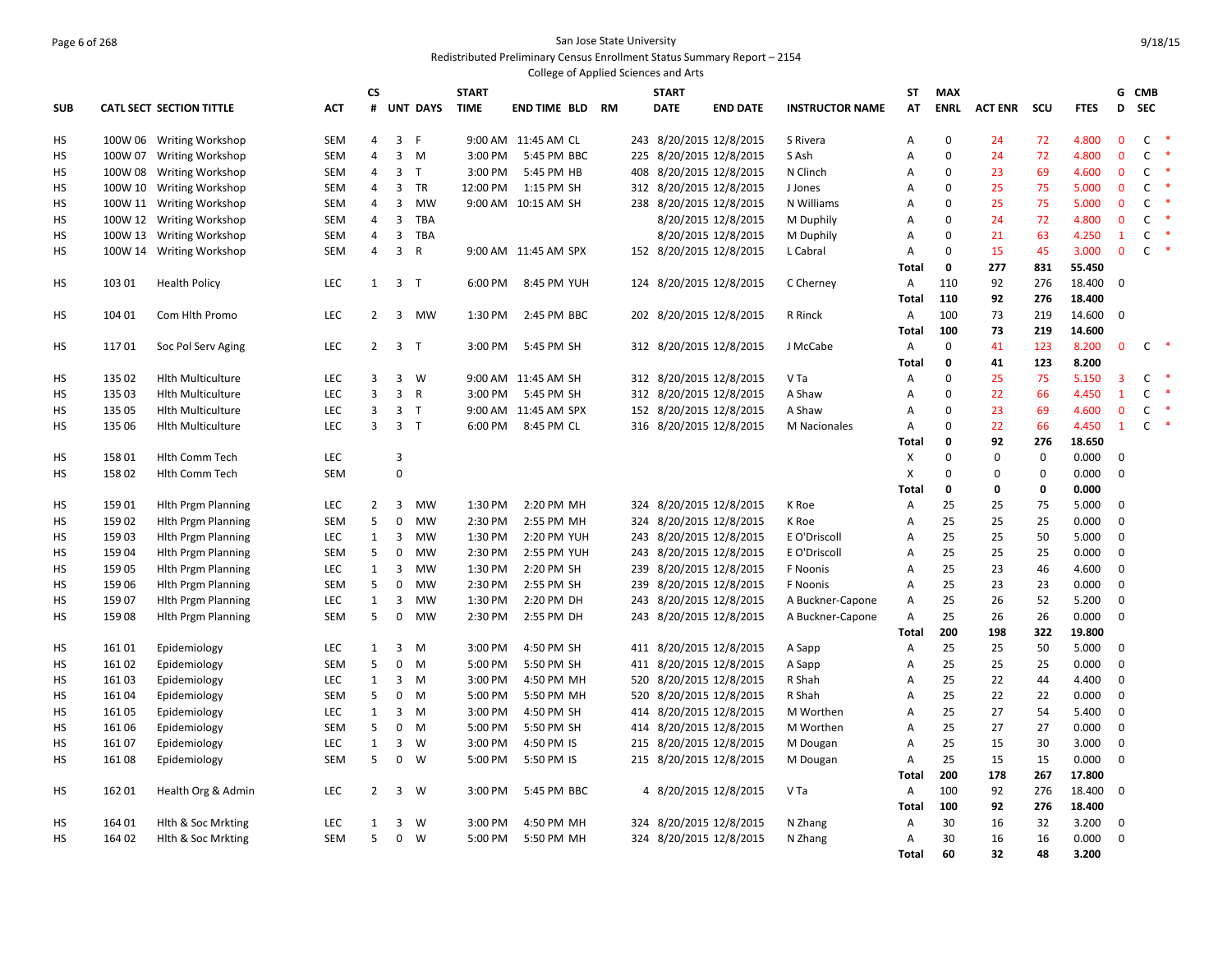#### Page 7 of 268 San Jose State University Redistributed Preliminary Census Enrollment Status Summary Report – 2154

| College of Applied Sciences and Arts |                                                                          |                                 |            |                |                |                 |              |                        |  |  |              |                         |                        |                |             |                |                |             |                 |  |
|--------------------------------------|--------------------------------------------------------------------------|---------------------------------|------------|----------------|----------------|-----------------|--------------|------------------------|--|--|--------------|-------------------------|------------------------|----------------|-------------|----------------|----------------|-------------|-----------------|--|
|                                      |                                                                          |                                 |            | CS             |                |                 | <b>START</b> |                        |  |  | <b>START</b> |                         |                        | ST             | <b>MAX</b>  |                |                |             | G CMB           |  |
| <b>SUB</b>                           |                                                                          | <b>CATL SECT SECTION TITTLE</b> | <b>ACT</b> | #              |                | <b>UNT DAYS</b> | <b>TIME</b>  | <b>END TIME BLD RM</b> |  |  | <b>DATE</b>  | <b>END DATE</b>         | <b>INSTRUCTOR NAME</b> | AT             | <b>ENRL</b> | <b>ACT ENR</b> | scu            | <b>FTES</b> | <b>SEC</b><br>D |  |
| HS                                   | 165 01<br><b>Hith Professional</b><br>165 02<br><b>Hith Professional</b> |                                 |            | $\mathbf{1}$   | 3              | M               | 6:00 PM      | 7:50 PM BBC            |  |  |              | 4 8/20/2015 12/8/2015   | J McCabe               | A              | 100         | 66             | 132            | 13.200      | $\mathbf 0$     |  |
| <b>HS</b>                            |                                                                          |                                 | <b>SEM</b> | 5              | $\mathbf 0$    | M               | 8:00 PM      | 8:50 PM BBC            |  |  |              | 4 8/20/2015 12/8/2015   | J McCabe               | $\overline{A}$ | 100         | 66             | 66             | 0.000       | $\mathbf 0$     |  |
|                                      |                                                                          |                                 |            |                |                |                 |              |                        |  |  |              |                         |                        | Total          | 200         | 132            | 198            | 13.200      |                 |  |
| HS                                   | 166A 01                                                                  | Field Exp Sem                   | <b>SEM</b> | 5              | 3 F            |                 |              | 9:00 AM 11:45 AM MH    |  |  |              | 324 8/20/2015 12/8/2015 | K Roe                  | A              | 45          | 21             | 63             | 4.200       | 0               |  |
|                                      |                                                                          |                                 |            |                |                |                 |              |                        |  |  |              |                         |                        | Total          | 45          | 21             | 63             | 4.200       |                 |  |
| HS                                   | 166B01                                                                   | Field Exp Hlth Sci              | <b>SUP</b> | 36             | $\overline{3}$ | TBA             |              |                        |  |  |              | 8/20/2015 12/8/2015     | L Chavarria            | A              | 45          | 20             | 60             | 4.000       | 0               |  |
|                                      |                                                                          |                                 |            |                |                |                 |              |                        |  |  |              |                         |                        | <b>Total</b>   | 45          | 20             | 60             | 4.000       |                 |  |
| HS                                   | 16701                                                                    | <b>Biostatistics</b>            | <b>LEC</b> | 1              | 3              | TR              | 3:00 PM      | 3:50 PM BBC            |  |  |              | 202 8/20/2015 12/8/2015 | E Houts                | A              | 100         | 106            | 212            | 21.400      | 4               |  |
| HS                                   | 16702                                                                    | <b>Biostatistics</b>            | <b>SEM</b> | 5              | 0              | W               | 12:00 PM     | 1:15 PM MH             |  |  |              | 321 8/20/2015 12/8/2015 | E Houts                | Α              | 25          | 23             | 23             | 0.000       | 0               |  |
| HS                                   | 16703                                                                    | <b>Biostatistics</b>            | <b>SEM</b> | 5              | $\mathbf 0$    | $\mathsf{R}$    | 12:00 PM     | 1:15 PM MH             |  |  |              | 321 8/20/2015 12/8/2015 | E Houts                | А              | 25          | 15             | 15             | 0.000       | $\mathbf{1}$    |  |
| HS                                   | 16704                                                                    | <b>Biostatistics</b>            | <b>SEM</b> | 5              | $\mathbf{0}$   | $\overline{R}$  | 1:30 PM      | 2:45 PM MH             |  |  |              | 321 8/20/2015 12/8/2015 | E Houts                | Α              | 25          | 26             | 26             | 0.000       | 0               |  |
| HS                                   | 16705                                                                    | <b>Biostatistics</b>            | <b>SEM</b> | 5              | $\mathbf 0$    | $\mathsf{R}$    | 4:35 PM      | 5:45 PM MH             |  |  |              | 321 8/20/2015 12/8/2015 | E Houts                | Α              | 25          | 17             | 17             | 0.000       | $\overline{2}$  |  |
| <b>HS</b>                            | 16706                                                                    | <b>Biostatistics</b>            | <b>SEM</b> | 5              | 0 <sub>T</sub> |                 | 4:30 PM      | 5:45 PM MH             |  |  |              | 321 8/20/2015 12/8/2015 | E Houts                | Α              | 25          | 25             | 25             | 0.000       | $\mathbf{1}$    |  |
|                                      |                                                                          |                                 |            |                |                |                 |              |                        |  |  |              |                         |                        | Total          | 225         | 212            | 318            | 21.400      |                 |  |
| HS                                   | 17001                                                                    | <b>Hith Care Econ</b>           | <b>LEC</b> | $\overline{2}$ | 3 R            |                 | 3:00 PM      | 5:45 PM SH             |  |  |              | 345 8/20/2015 12/8/2015 | D Metz                 | A              | 40          | 41             | 123            | 8.200       | 0               |  |
|                                      |                                                                          |                                 |            |                |                |                 |              |                        |  |  |              |                         |                        | Total          | 40          | 41             | 123            | 8.200       |                 |  |
| HS                                   | 17201                                                                    | Contemp Env Hlth                | LEC        | $\overline{2}$ | 3              | <b>MW</b>       | 12:00 PM     | 1:15 PM MH             |  |  |              | 324 8/20/2015 12/8/2015 | A Shaw                 | Α              | 35          | 35             | 105            | 7.000       | 0               |  |
| HS                                   | 17202                                                                    | Contemp Env Hith                | <b>LEC</b> | $\overline{2}$ | $\overline{3}$ | MW              | 1:30 PM      | 2:45 PM SH             |  |  |              | 242 8/20/2015 12/8/2015 | A Shaw                 | Α              | 35          | 32             | 96             | 6.400       | $\mathbf 0$     |  |
| HS                                   | 17204                                                                    | Contemp Env Hith                | LEC        | $\overline{2}$ | $\overline{3}$ | T               | 6:00 PM      | 8:45 PM BBC            |  |  |              | 124 8/20/2015 12/8/2015 | A Chan                 | A              | 30          | 17             | 51             | 3.400       | $\mathbf 0$     |  |
|                                      |                                                                          |                                 |            |                |                |                 |              |                        |  |  |              |                         |                        | <b>Total</b>   | 100         | 84             | 252            | 16.800      |                 |  |
| HS                                   | 17401                                                                    | Health IT                       | <b>LEC</b> | $\overline{2}$ | 3              | W               | 6:00 PM      | 8:45 PM BBC            |  |  |              | 22 8/20/2015 12/8/2015  | H Martin               | A              | 50          | 44             | 132            | 8.800       | $\mathbf 0$     |  |
|                                      |                                                                          |                                 |            |                |                |                 |              |                        |  |  |              |                         |                        | Total          | 50          | 44             | 132            | 8.800       |                 |  |
| HS                                   | 18001                                                                    | <b>Indiv Studies</b>            | <b>SUP</b> | 36             | 1              | TBA             |              |                        |  |  |              | 8/20/2015 12/8/2015     | R Rinck                | Α              | 20          | 6              | 6              | 0.400       | 0               |  |
| HS                                   | 18002                                                                    | <b>Indiv Studies</b>            | <b>SUP</b> | 36             | 1              | <b>TBA</b>      |              |                        |  |  |              | 8/20/2015 12/8/2015     | E Houts                | Α              | 10          | $\overline{2}$ | $\overline{2}$ | 0.167       | $\overline{2}$  |  |
| HS                                   | 18003                                                                    | <b>Indiv Studies</b>            | <b>SUP</b> | 36             | $\overline{2}$ | <b>TBA</b>      |              |                        |  |  |              | 8/20/2015 12/8/2015     | R Rinck                | A              | 20          | $\overline{3}$ | 6              | 0.400       | 0               |  |
| HS                                   | 18004                                                                    | <b>Indiv Studies</b>            | <b>SUP</b> | 36             | $\overline{2}$ | TBA             |              |                        |  |  |              | 8/20/2015 12/8/2015     | A Buckner-Capone       | Α              | 10          | 5              | 10             | 0.833       | 5               |  |
| <b>HS</b>                            | 18005                                                                    | <b>Indiv Studies</b>            | <b>SUP</b> | 36             | $\overline{2}$ | <b>TBA</b>      |              |                        |  |  |              | 8/20/2015 12/8/2015     |                        | A              | 3           | $\Omega$       | $\mathbf 0$    | 0.000       | $\mathbf 0$     |  |
| HS                                   | 18007                                                                    | <b>Indiv Studies</b>            | <b>SUP</b> | 36             | $\overline{3}$ | TBA             |              |                        |  |  |              | 8/20/2015 12/8/2015     | R Rinck                | A              | 3           | 5              | 15             | 1.000       | 0               |  |
| HS                                   | 18008                                                                    | <b>Indiv Studies</b>            | <b>SUP</b> | 36             | 1              | TBA             |              |                        |  |  |              | 8/20/2015 12/8/2015     | E Romero               | A              | 15          | $\mathbf 0$    | $\mathbf 0$    | 0.000       | $\mathbf 0$     |  |
| <b>HS</b>                            | 18009                                                                    | <b>Indiv Studies</b>            | <b>SUP</b> | 36             | $\overline{2}$ | TBA             |              |                        |  |  |              | 8/20/2015 12/8/2015     | E Romero               | $\overline{A}$ | 15          | 4              | 8              | 0.533       | $\mathbf 0$     |  |
|                                      |                                                                          |                                 |            |                |                |                 |              |                        |  |  |              |                         |                        | Total          | 96          | 25             | 47             | 3.333       |                 |  |
| HS                                   | 200 01                                                                   | <b>Contemporary Practice</b>    | <b>LEC</b> | $2^{\circ}$    | 2 M            |                 | 3:00 PM      | 5:45 PM SH             |  |  |              | 242 8/20/2015 12/8/2015 | K Roe                  | A              | 30          | 25             | 50             | 4.167       | 25              |  |
|                                      |                                                                          |                                 |            |                |                |                 |              |                        |  |  |              |                         |                        | Total          | 30          | 25             | 50             | 4.167       |                 |  |
| HS                                   | 201 01                                                                   | Groups & Training               | <b>LEC</b> | $\overline{2}$ | $2 \quad M$    |                 | 6:00 PM      | 8:45 PM SH             |  |  |              | 242 8/20/2015 12/8/2015 | M Allen                | Α              | 30          | 25             | 50             | 4.167       | 25              |  |
|                                      |                                                                          |                                 |            |                |                |                 |              |                        |  |  |              |                         |                        | Total          | 30          | 25             | 50             | 4.167       |                 |  |
| <b>HS</b>                            | 26101                                                                    | Epidemiol Prin                  | <b>LEC</b> | $\overline{3}$ | 3 W            |                 | 3:00 PM      | 5:45 PM SH             |  |  |              | 242 8/20/2015 12/8/2015 | M Worthen              | A              | 25          | 21             | 63             | 5.250       | 21              |  |
|                                      |                                                                          |                                 |            |                |                |                 |              |                        |  |  |              |                         |                        | <b>Total</b>   | 25          | 21             | 63             | 5.250       |                 |  |
| HS                                   | 26301                                                                    | Prin/Skls Hlth Adm              | <b>SEM</b> | 5              | 2 <sub>T</sub> |                 | 6:00 PM      | 8:45 PM SH             |  |  |              | 242 8/20/2015 12/8/2015 | A Santiago             | A              | 25          | 26             | 52             | 4.333       | 26              |  |
|                                      |                                                                          |                                 |            |                |                |                 |              |                        |  |  |              |                         |                        | <b>Total</b>   | 25          | 26             | 52             | 4.333       |                 |  |
| HS                                   | 27101                                                                    | Theory of Pub Hith              | <b>SEM</b> | 5              | 3 R            |                 | 6:00 PM      | 8:45 PM CCB            |  |  |              | 101 8/20/2015 12/8/2015 | N Zhang                | Α              | 25          | 16             | 48             | 4.000       | 16              |  |
|                                      |                                                                          |                                 |            |                |                |                 |              |                        |  |  |              |                         |                        | <b>Total</b>   | 25          | 16             | 48             | 4.000       |                 |  |
| HS                                   | 27601                                                                    | Com Org Health Pro              | <b>SEM</b> | 5              | 3              | M               | 6:00 PM      | 8:45 PM MH             |  |  |              | 324 8/20/2015 12/8/2015 | J Seavey-Hultquist     | Α              | 25          | 16             | 48             | 4.000       | 16              |  |
|                                      |                                                                          |                                 |            |                |                |                 |              |                        |  |  |              |                         |                        | Total          | 25          | 16             | 48             | 4.000       |                 |  |
| <b>HS</b>                            |                                                                          | 291B 01 Fieldwork               | <b>SUP</b> | 25             |                | 1 TBA           |              |                        |  |  |              | 8/20/2015 12/8/2015     | L Chavarria            | A              | 25          | 11             | 11             | 0.917       | 11              |  |
|                                      |                                                                          |                                 |            |                |                |                 |              |                        |  |  |              |                         |                        | <b>Total</b>   | 25          | 11             | 11             | 0.917       |                 |  |
| <b>HS</b>                            |                                                                          | 291D 01 Work Exper Prac         | <b>ACT</b> |                | 1              |                 |              |                        |  |  |              |                         |                        | X              | $\Omega$    | $\Omega$       | $\Omega$       | 0.000       | $\Omega$        |  |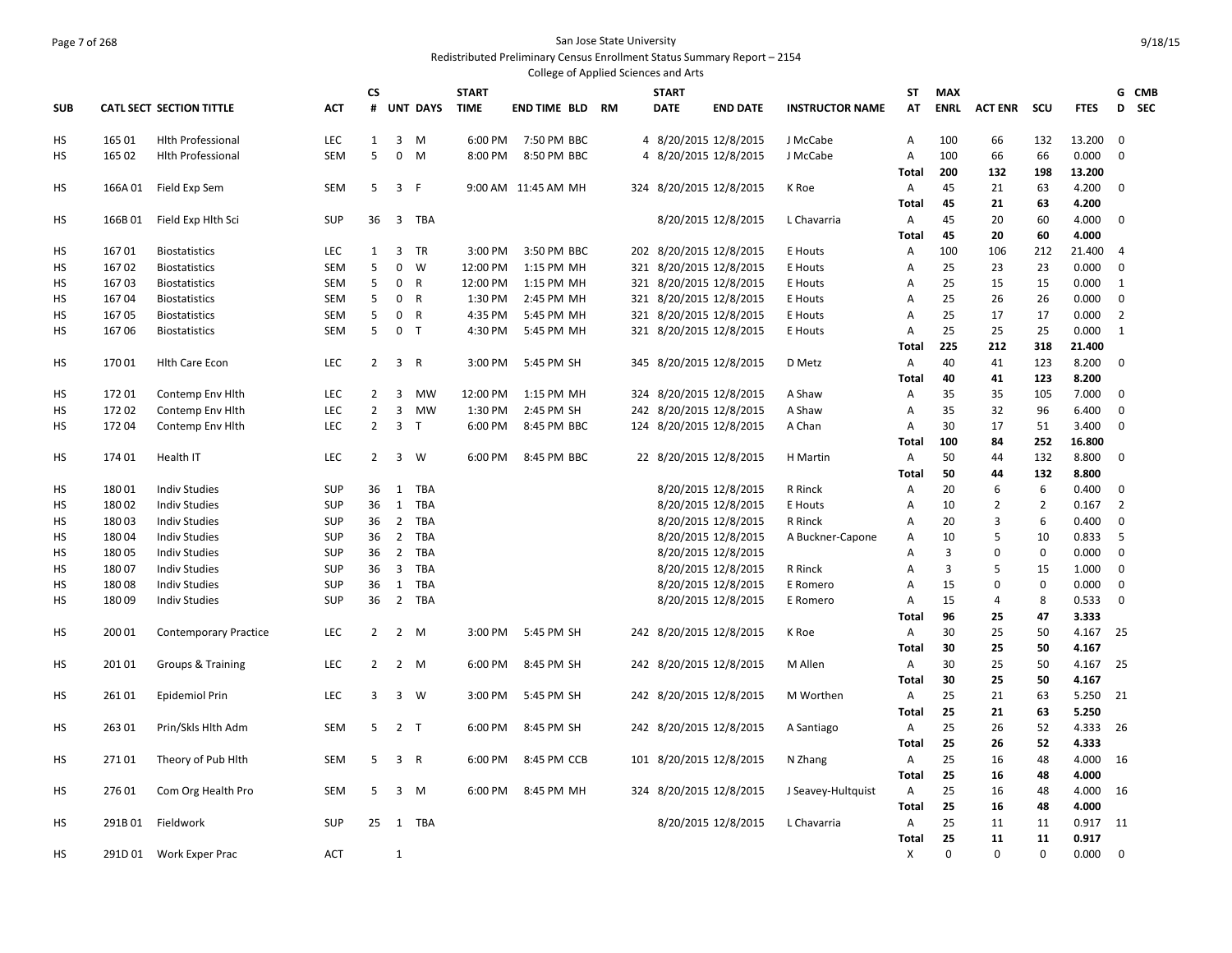| Page 8 of 268 |        |                                 |            |           |   |                 |                             |                     |           | San Jose State University<br>College of Applied Sciences and Arts | Redistributed Preliminary Census Enrollment Status Summary Report - 2154 |                                                 |                     |                           |                |                |                           |      | 9/18/15             |  |
|---------------|--------|---------------------------------|------------|-----------|---|-----------------|-----------------------------|---------------------|-----------|-------------------------------------------------------------------|--------------------------------------------------------------------------|-------------------------------------------------|---------------------|---------------------------|----------------|----------------|---------------------------|------|---------------------|--|
| <b>SUB</b>    |        | <b>CATL SECT SECTION TITTLE</b> | <b>ACT</b> | <b>CS</b> |   | <b>UNT DAYS</b> | <b>START</b><br><b>TIME</b> | <b>END TIME BLD</b> | <b>RM</b> | <b>START</b><br><b>DATE</b>                                       | <b>END DATE</b>                                                          | <b>INSTRUCTOR NAME</b>                          | <b>ST</b><br>AT.    | <b>MAX</b><br><b>ENRL</b> | <b>ACT ENR</b> | scu            | <b>FTES</b>               | D    | G CMB<br><b>SEC</b> |  |
| <b>HS</b>     | 291P01 | Prof Dev                        | <b>SUP</b> | 23        |   | TBA             |                             |                     |           |                                                                   | 8/20/2015 12/8/2015                                                      | L Chavarria                                     | Total<br>A<br>Total | - 0<br>25<br>25           | 0<br>16<br>16  | 0<br>16<br>16  | 0.000<br>1.333<br>1.333   | - 16 |                     |  |
| <b>HS</b>     | 295 03 | Research Methodology            | <b>SEM</b> |           | 3 | W               | 6:00 PM                     | 8:45 PM BBC         |           | 201 8/20/2015 12/8/2015                                           |                                                                          | A Sapp                                          | A<br>Total          | $\Omega$                  | 17<br>17       | 51<br>51       | 4.250<br>4.250            | 17   | C *                 |  |
| HS            | 298 01 | Spec Study                      | <b>SUP</b> | 25        | 3 | TBA             |                             |                     |           |                                                                   | 8/20/2015 12/8/2015                                                      | A Buckner-Capone<br><b>Health Science Total</b> | A<br>Total          | 2518                      | 1<br>2584      | ર<br>3<br>6491 | 0.250<br>0.250<br>438.300 |      |                     |  |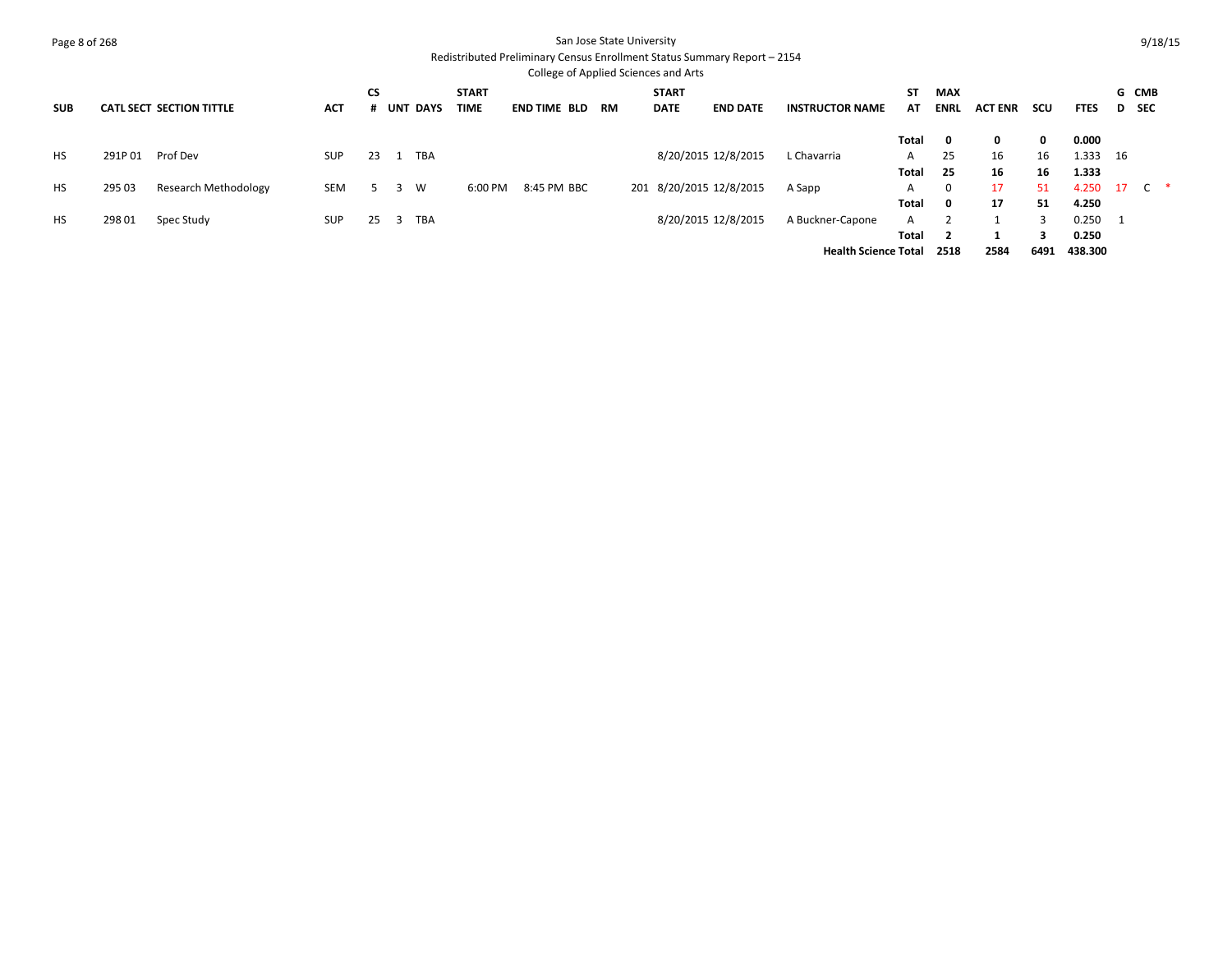## Page 9 of 268 San Jose State University

Redistributed Preliminary Census Enrollment Status Summary Report – 2154

|             |                                               |                          |            |                |                |                 |              | College of Applied Sciences and Arts |    |     |              |                         |                        |              |             |                    |                     |                |                             |                   |        |
|-------------|-----------------------------------------------|--------------------------|------------|----------------|----------------|-----------------|--------------|--------------------------------------|----|-----|--------------|-------------------------|------------------------|--------------|-------------|--------------------|---------------------|----------------|-----------------------------|-------------------|--------|
|             | <b>CATL SECT SECTION TITTLE</b><br><b>ACT</b> |                          |            | CS             |                |                 | <b>START</b> |                                      |    |     | <b>START</b> |                         |                        | ST           | <b>MAX</b>  |                    |                     |                | G                           | <b>CMB</b>        |        |
| <b>SUB</b>  |                                               |                          |            | #              |                | <b>UNT DAYS</b> | <b>TIME</b>  | END TIME BLD                         | RM |     | <b>DATE</b>  | <b>END DATE</b>         | <b>INSTRUCTOR NAME</b> | AT           | <b>ENRL</b> | <b>ACT ENR</b>     | scu                 | <b>FTES</b>    | D                           | <b>SEC</b>        |        |
|             | <b>Hospitality Management</b>                 |                          |            |                |                |                 |              |                                      |    |     |              |                         |                        |              |             |                    |                     |                |                             |                   |        |
|             | 101<br>Intro Hospitality                      |                          |            |                |                |                 |              |                                      |    |     |              |                         |                        |              |             |                    |                     |                |                             |                   |        |
| <b>HSPM</b> |                                               |                          | <b>LEC</b> | $\overline{2}$ | 3              | TBA             |              |                                      |    |     |              | 8/20/2015 12/8/2015     | P Wey                  | A            | 90          | 82                 | 246                 | 16.400         | $\mathbf 0$                 |                   |        |
|             |                                               |                          |            |                |                |                 |              |                                      |    |     |              |                         |                        | Total        | 90          | 82                 | 246                 | 16.400         |                             |                   |        |
| <b>HSPM</b> | 1101                                          | <b>Restaurant Mgmt</b>   | LEC        |                | 3              |                 |              |                                      |    |     |              |                         |                        | X            | 0           | 0                  | $\mathbf 0$         | 0.000          | $\mathbf 0$                 |                   |        |
| <b>HSPM</b> | 1102                                          | <b>Restaurant Mgmt</b>   | LEC        | $\overline{2}$ | 3              | M               | 3:00 PM      | 5:45 PM CL                           |    |     |              | 224 8/20/2015 12/8/2015 | T Thompson             | A            | 54          | 46                 | 138                 | 9.200          | $\mathbf 0$                 |                   |        |
|             |                                               |                          |            |                |                |                 |              |                                      |    |     |              |                         |                        | Total        | 54          | 46                 | 138                 | 9.200          |                             |                   |        |
| <b>HSPM</b> | 1201                                          | Cost Ctrl Hosp           | <b>SEM</b> |                | 3              |                 |              |                                      |    |     |              |                         |                        | Х            | 0           | 0                  | $\mathbf 0$         | 0.000          | $\mathbf 0$                 |                   |        |
| <b>NUFS</b> | 1201                                          | Cost Ctrl Hosp           | <b>SEM</b> | $\overline{4}$ | $\overline{3}$ |                 |              |                                      |    |     |              |                         |                        | X            | 0           | 0                  | $\mathbf 0$         | 0.000          | 0                           |                   |        |
| <b>HSPM</b> | 1202<br>1202                                  | Cost Ctrl Hosp           | <b>SEM</b> | $\overline{4}$ | 3<br>3         | TBA<br>TBA      |              |                                      |    |     |              | 8/20/2015 12/8/2015     | J Ha                   | Α            | 50<br>0     | 49<br>$\mathbf{0}$ | 147<br>$\mathbf{0}$ | 9.800<br>0.000 | $\mathbf 0$<br>$\mathbf{0}$ | C<br>$\mathsf{C}$ | $\ast$ |
| <b>NUFS</b> |                                               | Cost Ctrl Hosp           | SEM        |                |                |                 |              |                                      |    |     |              | 8/20/2015 12/8/2015     | J Ha                   | A<br>Total   | 50          | 49                 | 147                 | 9.800          |                             |                   |        |
| <b>HSPM</b> | 6501                                          | Seminar in HSPM          | LEC        | $\overline{2}$ | 1              | F               | 9:00 AM      | 9:50 AM YUH                          |    | 124 |              | 8/20/2015 12/8/2015     | T Yen                  | A            | 55          | 48                 | 48                  | 3.200          | $\mathbf 0$                 |                   |        |
|             |                                               |                          |            |                |                |                 |              |                                      |    |     |              |                         |                        | <b>Total</b> | 55          | 48                 | 48                  | 3.200          |                             |                   |        |
| <b>HSPM</b> | 100W 01                                       | <b>Writing Workshop</b>  | SEM        | $\overline{4}$ | 3              | <b>MW</b>       |              | 9:00 AM 10:15 AM BBC                 |    | 225 |              | 8/20/2015 12/8/2015     | S Nourmanesh           | A            | 25          | 22                 | 66                  | 4.400          | $\mathbf 0$                 |                   |        |
| <b>HSPM</b> | 100W 02                                       | <b>Writing Workshop</b>  | <b>SEM</b> | $\overline{4}$ | 3              | TR              |              | 9:00 AM 10:15 AM BBC                 |    | 225 |              | 8/20/2015 12/8/2015     | S Nourmanesh           | Α            | 25          | 24                 | 72                  | 4.800          | 0                           |                   |        |
| <b>HSPM</b> | 100W 03                                       | <b>Writing Workshop</b>  | SEM        | $\overline{4}$ | 3              | TR              |              | 10:30 AM 11:45 AM CL                 |    |     |              | 216 8/20/2015 12/8/2015 | S Nourmanesh           | Α            | 25          | 24                 | 72                  | 4.800          | 0                           |                   |        |
|             |                                               |                          |            |                |                |                 |              |                                      |    |     |              |                         |                        | Total        | 75          | 70                 | 210                 | 14.000         |                             |                   |        |
| <b>HSPM</b> | 102 01                                        | Hotel & Lodging Op       | <b>LEC</b> | 2              | 3              | TR              | 12:00 PM     | 1:15 PM CL                           |    |     |              | 324 8/20/2015 12/8/2015 | F Memarzadeh           | A            | 50          | 57                 | 171                 | 11.400         | $\mathbf 0$                 |                   |        |
|             |                                               |                          |            |                |                |                 |              |                                      |    |     |              |                         |                        | Total        | 50          | 57                 | 171                 | 11.400         |                             |                   |        |
| <b>HSPM</b> | 104 01                                        | <b>Hospitality Mktg</b>  | LEC        | $\overline{2}$ | 3              | <b>MW</b>       | 12:00 PM     | 1:15 PM CL                           |    |     |              | 324 8/20/2015 12/8/2015 | Y Huang                | Α            | 55          | 42                 | 126                 | 8.400          | 0                           |                   |        |
|             |                                               |                          |            |                |                |                 |              |                                      |    |     |              |                         |                        | <b>Total</b> | 55          | 42                 | 126                 | 8.400          |                             |                   |        |
| <b>HSPM</b> | 105 01                                        | Finance in HSPM          | LEC        | 2              | 3              | TR              | 9:00 AM      | 10:15 AM CL                          |    | 324 |              | 8/20/2015 12/8/2015     | F Memarzadeh           | A            | 30          | 38                 | 114                 | 7.600          | $\mathbf 0$                 |                   |        |
| <b>HSPM</b> | 105 02                                        | Finance in HSPM          | LEC        | $\overline{2}$ | 3              | <b>MW</b>       | 3:00 PM      | 4:15 PM MH                           |    |     |              | 233 8/20/2015 12/8/2015 | F Memarzadeh           | A            | 30          | 22                 | 66                  | 4.400          | $\mathbf 0$                 |                   |        |
|             |                                               |                          |            |                |                |                 |              |                                      |    |     |              |                         |                        | Total        | 60          | 60                 | 180                 | 12.000         |                             |                   |        |
| <b>HSPM</b> | 10701                                         | Legal Hospitality        | LEC        | 2              | 3              | W               | 3:00 PM      | 5:45 PM CL                           |    |     |              | 324 8/20/2015 12/8/2015 | J Dworak               | Α            | 55          | 48                 | 144                 | 9.600          | $\mathbf 0$                 |                   |        |
|             |                                               |                          |            |                |                |                 |              |                                      |    |     |              |                         |                        | <b>Total</b> | 55          | 48                 | 144                 | 9.600          |                             |                   |        |
| <b>HSPM</b> | 108 01                                        | <b>HSPM Info Sys</b>     | LEC        | 2              | $\overline{3}$ | TBA             |              |                                      |    |     |              | 8/20/2015 12/8/2015     | P Wey                  | A            | 55          | 50                 | 150                 | 10.000         | $\overline{0}$              |                   |        |
|             |                                               |                          |            |                |                |                 |              |                                      |    |     |              |                         |                        | Total        | 55          | 50                 | 150                 | 10.000         |                             |                   |        |
| <b>HSPM</b> | 12102                                         | <b>HSPM Leadership</b>   | LEC        | $\overline{2}$ | 3              | TR              | 12:00 PM     | 1:15 PM ENG                          |    |     |              | 331 8/20/2015 12/8/2015 | E Wyeth                | Α            | 60          | 52                 | 156                 | 10.400         | $\overline{0}$              |                   |        |
|             |                                               |                          |            |                |                |                 |              |                                      |    |     |              |                         |                        | <b>Total</b> | 60          | 52                 | 156                 | 10.400         |                             |                   |        |
| <b>HSPM</b> | 13002                                         | <b>Hospitality Event</b> | <b>LEC</b> | 2              | $\overline{3}$ | M               | 6:00 PM      | 8:45 PM MH                           |    |     |              | 520 8/20/2015 12/8/2015 | J Milde                | Α            | 60          | 58                 | 174                 | 11.600         | $\overline{0}$              |                   |        |
|             |                                               |                          |            |                |                |                 |              |                                      |    |     |              |                         |                        | <b>Total</b> | 60          | 58                 | 174                 | 11.600         |                             |                   |        |
| <b>HSPM</b> | 134 01                                        | <b>HR Management</b>     | <b>LEC</b> | 2              | 3              | TR              |              | 10:30 AM 11:45 AM MH                 |    |     |              | 324 8/20/2015 12/8/2015 | T Thompson             | A            | 55          | 45                 | 135                 | 9.000          | $\mathbf{0}$                |                   |        |
|             |                                               |                          |            |                |                |                 |              |                                      |    |     |              |                         |                        | <b>Total</b> | 55          | 45                 | 135                 | 9.000          |                             |                   |        |
| <b>HSPM</b> | 14001                                         | Mtg, Conv & Event        | <b>LEC</b> | $\overline{2}$ |                | 3 TR            |              | 10:30 AM 11:45 AM CL                 |    |     |              | 324 8/20/2015 12/8/2015 | K Sullivan             | Α            | 50          | 45                 | 135                 | 9.000          | 0                           |                   |        |
|             |                                               |                          |            |                |                |                 |              |                                      |    |     |              |                         |                        | <b>Total</b> | 50          | 45                 | 135                 | 9.000          |                             |                   |        |
| <b>HSPM</b> | 148 01                                        | Wine Appreciation        | LEC        | $\overline{2}$ | 3              | M               | 6:00 PM      | 8:45 PM CL                           |    |     |              | 224 8/20/2015 12/8/2015 | D Eriksen              | A            | 50          | 49                 | 147                 | 9.800          | $\mathbf 0$                 |                   |        |
|             |                                               |                          |            |                |                |                 |              |                                      |    |     |              |                         |                        | <b>Total</b> | 50          | 49                 | 147                 | 9.800          |                             |                   |        |
| <b>HSPM</b> | 149 01                                        | <b>Beer Appreciation</b> | LEC        | $\overline{2}$ | $\overline{3}$ | R               | 6:00 PM      | 8:45 PM MH                           |    |     |              | 520 8/20/2015 12/8/2015 | K Sullivan             | Α            | 72          | 66                 | 198                 | 13.200         | $\mathbf 0$                 |                   |        |
|             |                                               |                          |            |                |                |                 |              |                                      |    |     |              |                         |                        | <b>Total</b> | 72          | 66                 | 198                 | 13.200         |                             |                   |        |
| <b>HSPM</b> | 152 01                                        | <b>Hotel Catering</b>    | LEC        | $\overline{2}$ | 3              | TR              | 1:30 PM      | 2:45 PM CL                           |    |     |              | 324 8/20/2015 12/8/2015 | T Thompson             | Α            | 50          | 40                 | 120                 | 8.000          | 0                           |                   |        |
| <b>HSPM</b> | 154 01                                        |                          | LEC        | 2              | 3              | <b>MW</b>       |              | 9:00 AM 10:15 AM CL                  |    |     |              |                         |                        | Total<br>Α   | 50<br>45    | 40<br>27           | 120<br>81           | 8.000<br>5.400 | 0                           |                   |        |
|             |                                               | Revenue Management       |            |                |                |                 |              |                                      |    |     |              | 324 8/20/2015 12/8/2015 | Y Huang                | <b>Total</b> | 45          | 27                 | 81                  | 5.400          |                             |                   |        |
| <b>HSPM</b> | 16102                                         | Cruise Op Mgnt           | <b>LEC</b> | $\overline{2}$ |                | 3 TR            | 1:30 PM      | 2:45 PM HB                           |    |     |              | 407 8/20/2015 12/8/2015 | E Wyeth                | A            | 50          | 47                 | 141                 | 9.400          | 0                           |                   |        |
|             |                                               |                          |            |                |                |                 |              |                                      |    |     |              |                         |                        |              |             |                    |                     |                |                             |                   |        |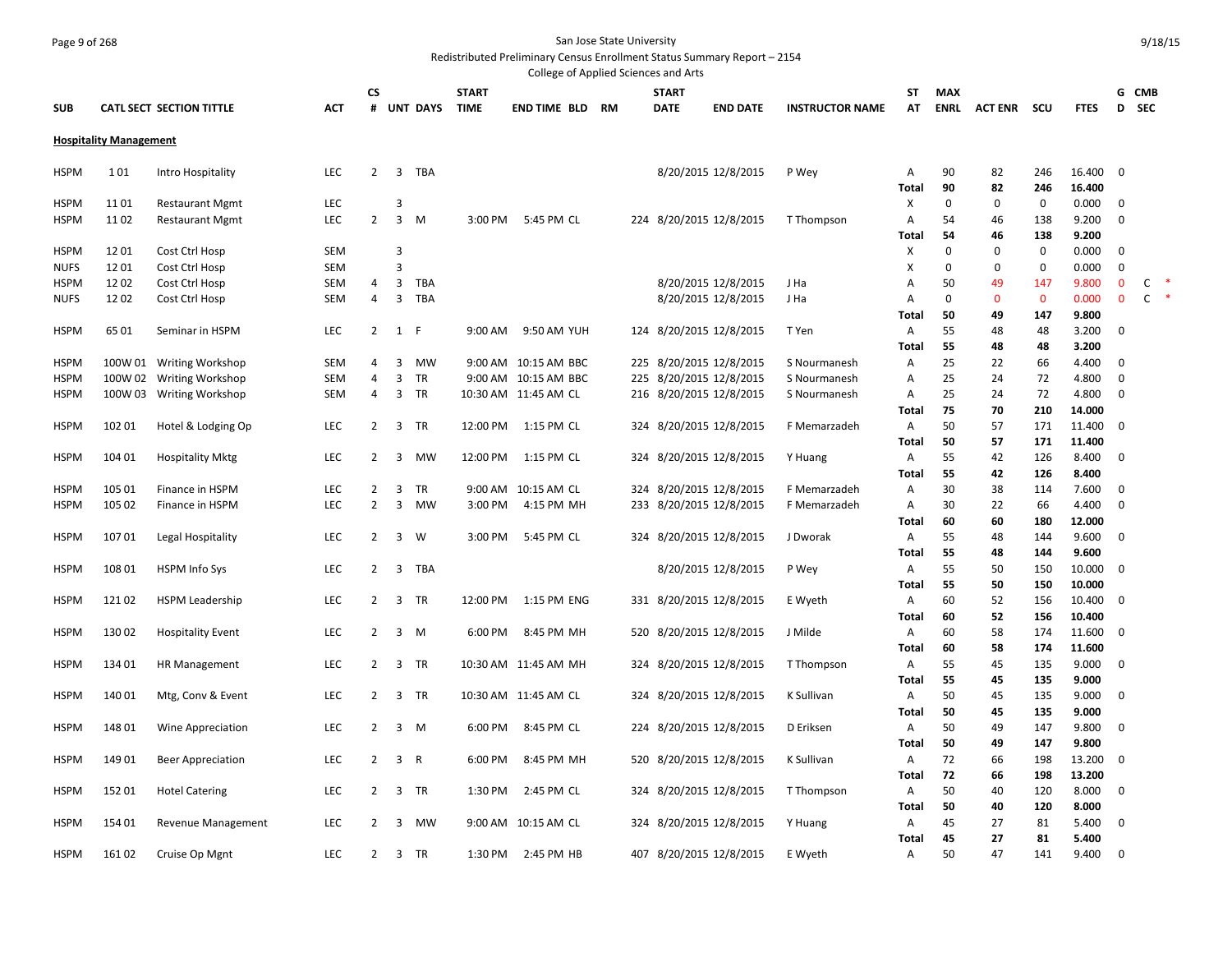| Page 10 of 268 |        |                                 |            |           |              |            |              |                                                                                                                  | San Jose State University |              |                         |                        |              |             |                |     |             |                          | 9/18/15    |
|----------------|--------|---------------------------------|------------|-----------|--------------|------------|--------------|------------------------------------------------------------------------------------------------------------------|---------------------------|--------------|-------------------------|------------------------|--------------|-------------|----------------|-----|-------------|--------------------------|------------|
|                |        |                                 |            |           |              |            |              | Redistributed Preliminary Census Enrollment Status Summary Report - 2154<br>College of Applied Sciences and Arts |                           |              |                         |                        |              |             |                |     |             |                          |            |
|                |        |                                 |            | <b>CS</b> |              |            | <b>START</b> |                                                                                                                  |                           | <b>START</b> |                         |                        | ST           | <b>MAX</b>  |                |     |             |                          | G CMB      |
| <b>SUB</b>     |        | <b>CATL SECT SECTION TITTLE</b> | <b>ACT</b> |           |              | # UNT DAYS | <b>TIME</b>  | <b>END TIME BLD</b>                                                                                              | RM                        | <b>DATE</b>  | <b>END DATE</b>         | <b>INSTRUCTOR NAME</b> | AT           | <b>ENRL</b> | <b>ACT ENR</b> | scu | <b>FTES</b> | D                        | <b>SEC</b> |
|                |        |                                 |            |           |              |            |              |                                                                                                                  |                           |              |                         |                        | <b>Total</b> | 50          | 47             | 141 | 9.400       |                          |            |
| <b>HSPM</b>    | 175 02 | Entrepreneurship                | SEM        | 4         | $\mathbf{3}$ |            | 3:00 PM      | 5:45 PM HGH                                                                                                      |                           |              | 124 8/20/2015 12/8/2015 | E Wyeth                | A            | 45          | 28             | 84  | 5.600       | $\overline{\mathbf{0}}$  |            |
|                |        |                                 |            |           |              |            |              |                                                                                                                  |                           |              |                         |                        | <b>Total</b> | 45          | 28             | 84  | 5.600       |                          |            |
| <b>HSPM</b>    | 17701  | <b>HSPM Service Mgnt</b>        | LEC        | 2         | 3            | MW         | 1:30 PM      | 2:45 PM CL                                                                                                       |                           |              | 324 8/20/2015 12/8/2015 | J Ha                   | A            | 45          | 40             | 120 | 8.050       | $\overline{\mathbf{1}}$  |            |
|                |        |                                 |            |           |              |            |              |                                                                                                                  |                           |              |                         |                        | <b>Total</b> | 45          | 40             | 120 | 8.050       |                          |            |
| <b>HSPM</b>    | 18601  | <b>Strategic Mgmt</b>           | <b>LEC</b> | 2         | 3            | W          | 6:00 PM      | 8:45 PM CL                                                                                                       |                           |              | 324 8/20/2015 12/8/2015 | <b>B</b> Ratcliffe     | A            | 40          | 33             | 99  | 6.600       | $\overline{\phantom{0}}$ |            |
|                |        |                                 |            |           |              |            |              |                                                                                                                  |                           |              |                         |                        | <b>Total</b> | 40          | 33             | 99  | 6.600       |                          |            |
| <b>HSPM</b>    | 191A01 | Intern Level 1                  | <b>SUP</b> | 36        |              | 2 TBA      |              |                                                                                                                  |                           |              | 8/20/2015 12/8/2015     | T Yen                  | A            | 40          | 33             | 66  | 4.400       | $\overline{\mathbf{0}}$  |            |
|                |        |                                 |            |           |              |            |              |                                                                                                                  |                           |              |                         |                        | <b>Total</b> | 40          | 33             | 66  | 4.400       |                          |            |
| <b>HSPM</b>    | 191B01 | Intern Level 2                  | <b>SUP</b> | 36        | 3            | TBA        |              |                                                                                                                  |                           |              | 8/20/2015 12/8/2015     | K Sullivan             | A            | 40          | 33             | 99  | 6.600       | $\overline{\mathbf{0}}$  |            |
|                |        |                                 |            |           |              |            |              |                                                                                                                  |                           |              |                         |                        | Total        | 40          | 33             | 99  | 6.600       |                          |            |
|                |        |                                 |            |           |              |            |              |                                                                                                                  |                           |              |                         |                        |              |             |                |     |             |                          |            |

**Hospitality Management Total 1301 1148 3315 221.050**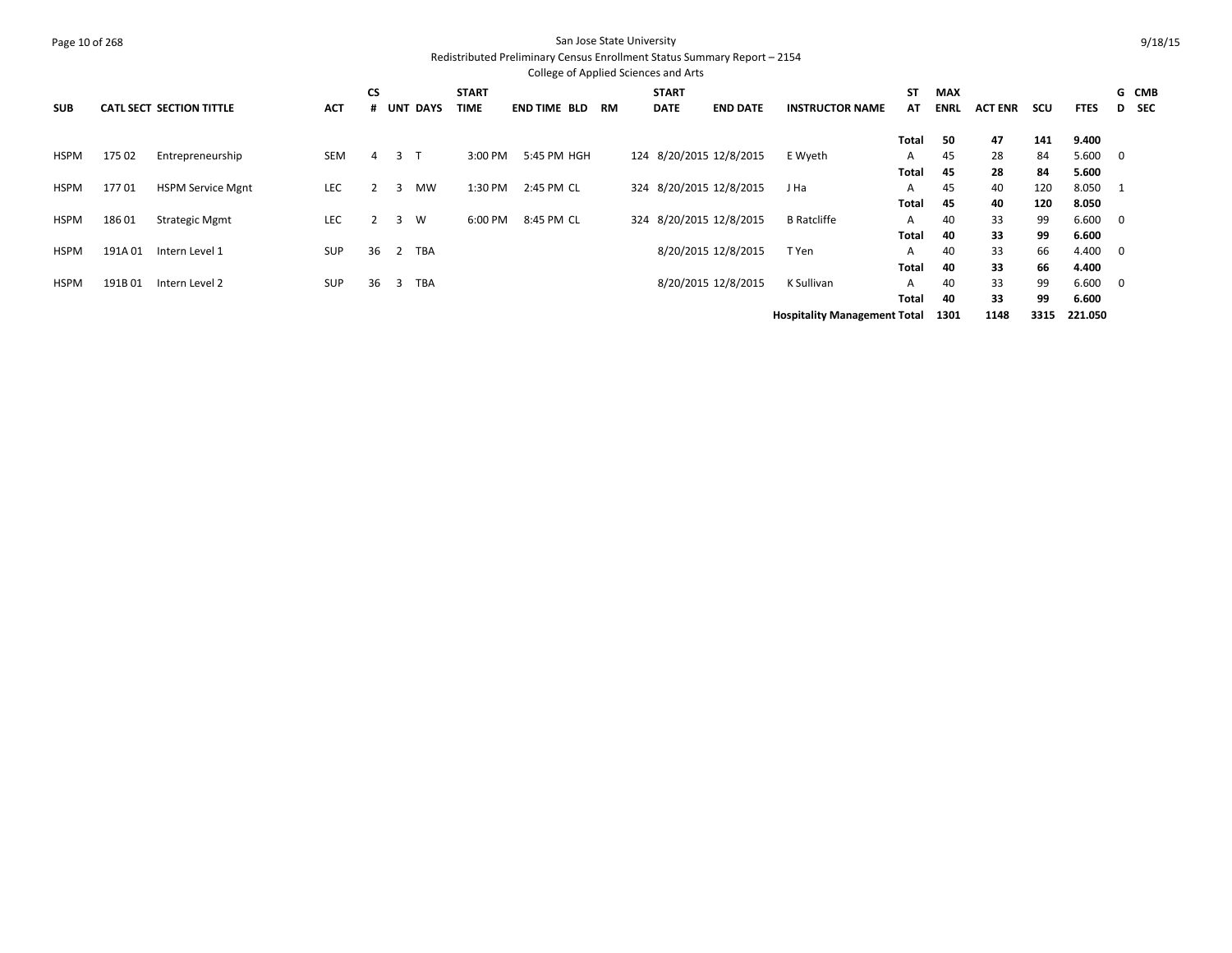# Page 11 of 268 San Jose State University

Redistributed Preliminary Census Enrollment Status Summary Report – 2154 College of Applied Sciences and Arts

|                            |                  |                                                      |                          |                                  |                |                            |                             | conced or Applica Sciences and Arts            |     |                             |                                                    |                          |                   |             |                      |                      |                  |                                  |                     |
|----------------------------|------------------|------------------------------------------------------|--------------------------|----------------------------------|----------------|----------------------------|-----------------------------|------------------------------------------------|-----|-----------------------------|----------------------------------------------------|--------------------------|-------------------|-------------|----------------------|----------------------|------------------|----------------------------------|---------------------|
| <b>SUB</b>                 |                  | <b>CATL SECT SECTION TITTLE</b>                      | <b>ACT</b>               | <b>CS</b><br>#                   |                | <b>UNT DAYS</b>            | <b>START</b><br><b>TIME</b> | <b>END TIME BLD RM</b>                         |     | <b>START</b><br><b>DATE</b> | <b>END DATE</b>                                    | <b>INSTRUCTOR NAME</b>   | ST<br>AT          | <b>MAX</b>  | <b>ENRL ACTENR</b>   | scu                  | <b>FTES</b>      | D                                | G CMB<br><b>SEC</b> |
|                            |                  | Journalism & Mass Communication                      |                          |                                  |                |                            |                             |                                                |     |                             |                                                    |                          |                   |             |                      |                      |                  |                                  |                     |
| ADV                        | 9101             | Intro Advertising                                    | <b>LEC</b>               | 2                                | 3              | MW                         | 1:30 PM                     | 2:45 PM YUH                                    |     |                             | 124 8/20/2015 12/8/2015                            | D Ocampo                 | A<br><b>Total</b> | 150<br>150  | 140<br>140           | 420<br>420           | 28.000<br>28,000 | $\mathbf 0$                      |                     |
| ADV                        | 11601            | Spartan Daily Ad Staff                               | <b>ACT</b>               | 20                               | 3              | <b>MTWR</b>                | 1:30 PM                     | 4:15 PM DBH 2091                               |     |                             | 8/20/2015 12/8/2015                                | T Hendrick               | Α                 | 15          | 6                    | 18                   | 1.200            | 0                                |                     |
| ADV                        | 12101            | <b>Consumer Advertising</b>                          | <b>LEC</b>               | $\overline{2}$                   | 3 <sub>1</sub> |                            | 6:00 PM                     | 8:45 PM DBH                                    |     |                             | 133 8/20/2015 12/8/2015                            | S Eckstone               | <b>Total</b><br>Α | 15<br>30    | 6<br>30              | 18<br>90             | 1.200<br>6.000   | 0                                |                     |
| ADV                        | 12201            | <b>Bus-to-Bus Advertising</b>                        | SEM                      | 4                                | 3              | MW                         | 12:00 PM                    | 1:15 PM DBH                                    |     |                             | 225 8/20/2015 12/8/2015                            | S Eckstone               | <b>Total</b><br>Α | 30<br>25    | 30<br>25             | 90<br>75             | 6.000<br>5.000   | 0                                |                     |
| ADV                        | 123 01           | Brdcast & New Media Adv                              | SEM                      | $\overline{4}$                   | $3 \, M$       |                            | 6:00 PM                     | 8:45 PM DBH                                    |     |                             | 225 8/20/2015 12/8/2015                            | S Eckstone               | <b>Total</b><br>Α | 25<br>20    | 25<br>19             | 75<br>57             | 5.000<br>3.850   | 1                                |                     |
| ADV                        | 124 01           | Copywriting                                          | <b>SEM</b>               | $\overline{4}$                   | 3              | TR                         | 1:30 PM                     | 2:45 PM DBH                                    |     |                             | 225 8/20/2015 12/8/2015                            | J Delacruz               | <b>Total</b><br>Α | 20<br>20    | 19<br>20             | 57<br>60             | 3.850<br>4.000   | 0                                |                     |
|                            |                  |                                                      |                          |                                  |                |                            |                             |                                                |     |                             |                                                    |                          | <b>Total</b>      | 20          | 20                   | 60                   | 4.000            |                                  |                     |
| ADV<br>ADV                 | 125 01<br>125 02 | Ad Layout & Prod<br>Ad Layout & Prod                 | <b>SEM</b><br>SEM        | 4<br>4                           | 3<br>3         | <b>MW</b><br><b>MW</b>     | 4:30 PM<br>6:00 PM          | 5:45 PM DBH 117D<br>7:15 PM DBH 117D           |     |                             | 8/20/2015 12/8/2015<br>8/20/2015 12/8/2015         | J Delacruz<br>J Delacruz | Α<br>Α            | 20<br>20    | 20<br>16             | 60<br>48             | 4.000<br>3.200   | $\mathbf 0$<br>0                 |                     |
| ADV                        | 126 01           | Media Planning & Buying                              | SEM                      | 4                                | 3              | TR                         | 4:30 PM                     | 5:45 PM DBH                                    |     |                             | 225 8/20/2015 12/8/2015                            | T Hendrick               | <b>Total</b><br>A | 40<br>25    | 36<br>21             | 108<br>63            | 7.200<br>4.200   | 0                                |                     |
| ADV                        | 12801            | Integrtd Mktg Comm                                   | SEM                      | 4                                | 3              | <b>MW</b>                  | 4:30 PM                     | 5:45 PM DBH                                    |     |                             | 225 8/20/2015 12/8/2015                            | T Hendrick               | <b>Total</b><br>Α | 25<br>20    | 21<br>18             | 63<br>54             | 4.200<br>3.600   | 0                                |                     |
| ADV                        | 12901            | <b>Campaigns Mgmt</b>                                | SEM                      | 4                                | 3              | TR                         |                             | 10:30 AM 11:45 AM DBH 117D                     |     |                             | 8/20/2015 12/8/2015                                | J Delacruz               | <b>Total</b><br>Α | 20<br>30    | 18<br>31             | 54<br>93             | 3.600<br>6.200   | 0                                |                     |
|                            |                  |                                                      |                          |                                  |                |                            |                             |                                                |     |                             |                                                    |                          | Total             | 30          | 31                   | 93                   | 6.200            |                                  |                     |
| <b>JOUR</b><br><b>JOUR</b> | 6101<br>6102     | Prnt/Mag and Online Wrtg<br>Prnt/Mag and Online Wrtg | LEC<br><b>LEC</b>        | $\overline{2}$<br>$\overline{2}$ | 3<br>3         | <b>MW</b><br>TR            | 12:00 PM<br>1:30 PM         | 1:15 PM DBH<br>2:45 PM DBH                     |     |                             | 228 8/20/2015 12/8/2015<br>226 8/20/2015 12/8/2015 | H Kazem<br>H Kazem       | Α<br>A            | 20<br>20    | 19<br>19             | 57<br>57             | 3.800<br>3.800   | 0<br>0                           |                     |
| <b>JOUR</b>                | 6103             | Prnt/Mag and Online Wrtg                             | <b>LEC</b>               |                                  | 3              |                            |                             |                                                |     |                             |                                                    |                          | X<br>A            | $\mathbf 0$ | $\overline{0}$<br>20 | $\mathbf 0$          | 0.000            | 0                                |                     |
| <b>JOUR</b><br>JOUR        | 6104<br>6105     | Prnt/Mag and Online Wrtg<br>Prnt/Mag and Online Wrtg | <b>LEC</b><br><b>LEC</b> | $\overline{2}$<br>$\overline{2}$ | 3<br>3         | <b>MW</b><br>MW            |                             | 10:30 AM 11:45 AM DBH<br>10:30 AM 11:45 AM DBH |     |                             | 226 8/20/2015 12/8/2015<br>213 8/20/2015 12/8/2015 | D Martinet<br>T Ulrich   | A                 | 20<br>20    | 13                   | 60<br>39             | 4.000<br>2.600   | 0<br>$\mathbf 0$                 |                     |
| JOUR                       | 95 01            | <b>Digital News Photo</b>                            | <b>LEC</b>               | 3                                | 3              | MW                         |                             | 10:30 AM 11:45 AM DBH                          |     |                             | 225 8/20/2015 12/8/2015                            | D Cheers                 | Total<br>A        | 80<br>20    | 71<br>20             | 213<br>60            | 14.200<br>4.000  | 0                                |                     |
| JOUR                       | 13201            | Internet Info Gath                                   | <b>SEM</b>               | 4                                | 3              | <b>MW</b>                  | 1:30 PM                     | 2:45 PM DBH                                    |     |                             | 213 8/20/2015 12/8/2015                            | S Fosdick                | Total<br>A        | 20<br>20    | 20<br>15             | 60<br>45             | 4.000<br>3.000   | 0                                |                     |
| <b>JOUR</b>                | 13301            | <b>Editing/News Mgmt</b>                             | SEM                      | 4                                | 3              | <b>MW</b>                  | 1:30 PM                     | 2:45 PM DBH                                    |     |                             | 224 8/20/2015 12/8/2015                            | W Tillinghast            | <b>Total</b><br>Α | 20<br>20    | 15<br>18             | 45<br>54             | 3.000<br>3.600   | 0                                |                     |
| JOUR                       | 135 01           | Rep/Editing & Mgmt                                   | <b>ACT</b>               | 20                               | 1              | <b>MTWR</b>                | 1:30 PM                     | 2:45 PM DBH                                    | 209 |                             | 8/20/2015 12/8/2015                                | R Craig                  | <b>Total</b><br>Α | 20<br>10    | 18<br>11             | 54<br>11             | 3.600<br>0.733   | 0                                |                     |
| <b>JOUR</b>                | 135 02           | Rep/Editing & Mgmt                                   | <b>ACT</b>               | 20                               | $\overline{2}$ | <b>MTWR</b>                | 3:00 PM                     | 4:15 PM DBH                                    |     |                             | 209 8/20/2015 12/8/2015                            | R Craig                  | Α                 | 10          | 9                    | 9                    | 1.200            | $\mathbf 0$                      |                     |
| <b>JOUR</b>                | 136 01           | Newspaper and Mag Design                             | LEC                      | $\overline{2}$                   | $\overline{3}$ | TR                         | 4:30 PM                     | 5:45 PM DBH                                    |     |                             | 226 8/20/2015 12/8/2015                            | T Mitchell               | <b>Total</b><br>Α | 20<br>20    | 20<br>20             | 20<br>60             | 1.933<br>4.000   | $\mathbf 0$                      |                     |
| <b>JOUR</b>                | 165 01           | <b>TV News Staff</b>                                 | ACT                      | 20                               | 1              | <b>MWR</b>                 | 1:30 PM                     | 2:45 PM DBH                                    |     |                             | 221 8/20/2015 12/8/2015                            | D Martinet               | <b>Total</b><br>Α | 20<br>20    | 20<br>$\overline{2}$ | 60<br>$\overline{2}$ | 4.000<br>0.133   | $\mathbf 0$                      |                     |
| JOUR                       | 165 02           | <b>TV News Staff</b>                                 | <b>ACT</b>               | 20                               | $\overline{2}$ | <b>MWR</b>                 | 1:30 PM                     | 2:45 PM DBH                                    |     |                             | 221 8/20/2015 12/8/2015                            | D Martinet               | A                 | 20          | $\pmb{0}$            | $\mathbf 0$          | 0.000            | 0                                |                     |
| <b>JOUR</b>                | 165 03           | <b>TV News Staff</b>                                 | <b>ACT</b>               | 20                               | 3 F            |                            |                             | 8:00 AM 10:30 AM DBH                           |     |                             | 221 8/20/2015 12/8/2015                            | D Martinet               | Α<br>Total        | 20<br>60    | 12<br>14             | 12<br>14             | 2.450<br>2.583   | 1                                |                     |
| <b>JOUR</b><br><b>JOUR</b> | 16601<br>16602   | Converged Newsroom<br>Converged Newsroom             | <b>LEC</b><br><b>ACT</b> | 4<br>12                          | 3<br>$\Omega$  | <b>MTWR</b><br><b>MTWR</b> | 1:30 PM<br>3:00 PM          | 2:45 PM DBH<br>4:15 PM DBH                     |     |                             | 209 8/20/2015 12/8/2015<br>213 8/20/2015 12/8/2015 | T Ulrich<br>T Ulrich     | A<br>A            | 20<br>20    | 18<br>18             | 36<br>18             | 3.700<br>0.000   | $\overline{2}$<br>$\overline{2}$ |                     |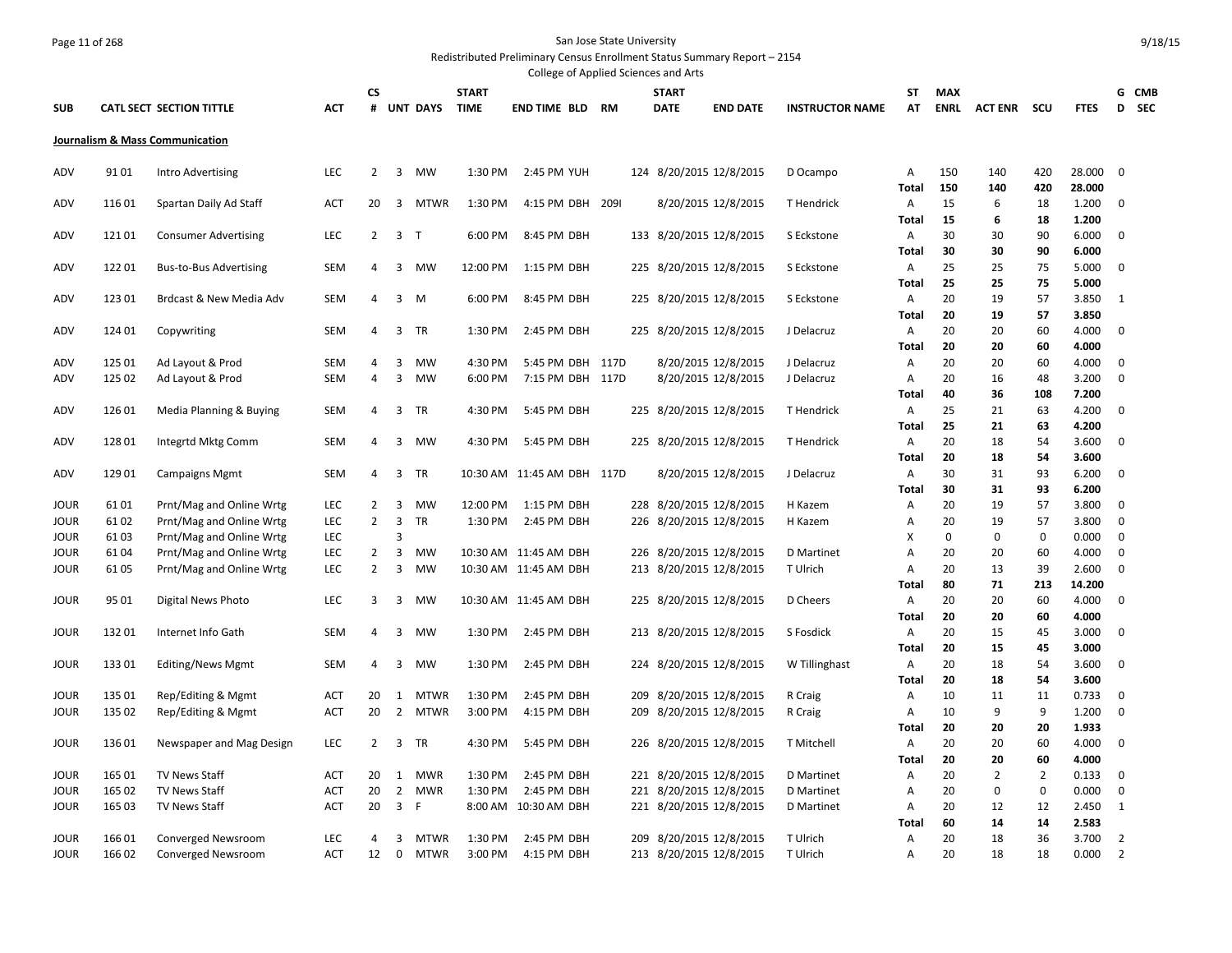#### Page 12 of 268 San Jose State University Redistributed Preliminary Census Enrollment Status Summary Report – 2154

|             |         |                                 |            |                |                |                 |              | College of Applied Sciences and Arts |    |                         |                 |                        |              |             |                |     |             |                 |  |
|-------------|---------|---------------------------------|------------|----------------|----------------|-----------------|--------------|--------------------------------------|----|-------------------------|-----------------|------------------------|--------------|-------------|----------------|-----|-------------|-----------------|--|
|             |         |                                 |            | <b>CS</b>      |                |                 | <b>START</b> |                                      |    | <b>START</b>            |                 |                        | ST           | <b>MAX</b>  |                |     |             | G CMB           |  |
| <b>SUB</b>  |         | <b>CATL SECT SECTION TITTLE</b> | <b>ACT</b> | #              |                | <b>UNT DAYS</b> | <b>TIME</b>  | <b>END TIME BLD</b>                  | RM | <b>DATE</b>             | <b>END DATE</b> | <b>INSTRUCTOR NAME</b> | AT           | <b>ENRL</b> | <b>ACT ENR</b> | SCU | <b>FTES</b> | <b>SEC</b><br>D |  |
|             |         |                                 |            |                |                |                 |              |                                      |    |                         |                 |                        |              |             |                |     |             |                 |  |
|             |         |                                 |            |                |                |                 |              |                                      |    |                         |                 |                        | Total        | 40          | 36             | 54  | 3.700       |                 |  |
| <b>MCOM</b> | 6301    | New Media                       | <b>LEC</b> | $\overline{2}$ | $\overline{3}$ | <b>TR</b>       | 10:30 AM     | 11:45 AM DBH                         |    | 228 8/20/2015 12/8/2015 |                 | D Cheers               | A            | 20          | 17             | 51  | 3.400       | $\mathbf 0$     |  |
| <b>MCOM</b> | 6302    | New Media                       | <b>LEC</b> | $\overline{2}$ | 3              | MW              | 1:30 PM      | 2:45 PM DBH                          |    | 228 8/20/2015 12/8/2015 |                 | P Young                | Α            | 20          | 20             | 60  | 4.000       | 0               |  |
| <b>MCOM</b> | 6303    | New Media                       | <b>LEC</b> | $\overline{2}$ | 3              | TR              | 1:30 PM      | 2:45 PM DBH                          |    | 228 8/20/2015 12/8/2015 |                 | P Young                | Α            | 20          | 20             | 60  | 4.000       | 0               |  |
| MCOM        | 6304    | New Media                       | LEC        | 2              | 3              | MW              | 3:00 PM      | 4:15 PM DBH                          |    | 228 8/20/2015 12/8/2015 |                 | P Young                | A            | 20          | 19             | 57  | 3.800       | 0               |  |
|             |         |                                 |            |                |                |                 |              |                                      |    |                         |                 |                        | Total        | 80          | 76             | 228 | 15.200      |                 |  |
| <b>MCOM</b> | 7001    | Vis Comm Mod Media              | LEC        | 3              | 3              | MW              |              | 9:00 AM 10:15 AM DBH                 |    | 133 8/20/2015 12/8/2015 |                 | D Martinet             | Α            | 70          | 68             | 204 | 13.600      | $\mathbf 0$     |  |
|             |         |                                 |            |                |                |                 |              |                                      |    |                         |                 |                        | Total        | 70          | 68             | 204 | 13.600      |                 |  |
| <b>MCOM</b> | 7202    | Mcom & Society                  | <b>LEC</b> | 2              | 3              | MW              | 12:00 PM     | 1:15 PM DBH                          |    | 133 8/20/2015 12/8/2015 |                 | D Nichols              | A            | 70          | 70             | 210 | 14.000      | $\mathbf 0$     |  |
| MCOM        | 7203    | Mcom & Society                  | LEC        | $\overline{2}$ | $\overline{3}$ | <b>TR</b>       |              | 10:30 AM 11:45 AM DBH                |    | 133 8/20/2015 12/8/2015 |                 | R Craig                | Α            | 70          | 66             | 198 | 13.200      | $\mathbf 0$     |  |
|             |         |                                 |            |                |                |                 |              |                                      |    |                         |                 |                        | Total        | 140         | 136            | 408 | 27.200      |                 |  |
| <b>MCOM</b> |         | 100W 01 Wrtg Wkhp in Comm       | <b>SEM</b> | 4              | 3              | MW              |              | 10:30 AM 11:45 AM DBH                |    | 224 8/20/2015 12/8/2015 |                 | D Nichols              | Α            | 20          | 20             | 60  | 4.000       | $\mathbf 0$     |  |
| MCOM        | 100W 02 | Wrtg Wkhp in Comm               | <b>SEM</b> | 4              | $\overline{3}$ | MW              | 12:00 PM     | 1:15 PM DBH                          |    | 226 8/20/2015 12/8/2015 |                 | T Ulrich               | A            | 20          | 19             | 57  | 3.800       | 0               |  |
| MCOM        | 100W 03 | Wrtg Wkhp in Comm               | <b>SEM</b> | 4              | 3              | MW              | 9:00 AM      | 10:15 AM DBH                         |    | 228 8/20/2015 12/8/2015 |                 | D Nichols              | Α            | 20          | 19             | 57  | 3.800       | $\mathbf 0$     |  |
| <b>MCOM</b> | 100W 04 | Wrtg Wkhp in Comm               | <b>SEM</b> | 4              | 3              | <b>TR</b>       | 1:30 PM      | 2:45 PM DBH                          |    | 222 8/20/2015 12/8/2015 |                 | L Sokoloff             | Α            | 20          | 20             | 60  | 4.000       | $\mathbf 0$     |  |
| <b>MCOM</b> | 100W 05 | Wrtg Wkhp in Comm               | <b>SEM</b> | 4              | $\overline{3}$ | F.              |              | 9:00 AM 12:00 PM DBH                 |    | 224 8/20/2015 12/8/2015 |                 | R Nichols              | Α            | 20          | 10             | 30  | 2.000       | 0               |  |
|             |         |                                 |            |                |                |                 |              |                                      |    |                         |                 |                        | Total        | 100         | 88             | 264 | 17.600      |                 |  |
| <b>MCOM</b> | 10101   | Media Law & Ethics              | <b>LEC</b> | 3              | $\overline{3}$ | <b>MW</b>       | 1:30 PM      | 2:45 PM DBH                          |    | 133 8/20/2015 12/8/2015 |                 | D Tillinghast          | Α            | 60          | 59             | 177 | 11.800      | $\mathbf 0$     |  |
| <b>MCOM</b> | 10102   | Media Law & Ethics              | <b>LEC</b> | 3              | $\overline{3}$ | TR              | 3:00 PM      | 4:15 PM DBH                          |    | 133 8/20/2015 12/8/2015 |                 | D Tillinghast          | Α            | 60          | 54             | 162 | 10.800      | $\mathbf 0$     |  |
|             |         |                                 |            |                |                |                 |              |                                      |    |                         |                 |                        | <b>Total</b> | 120         | 113            | 339 | 22.600      |                 |  |
| MCOM        | 104 01  | Mass Comm Research              | <b>SEM</b> | 4              | 3              | <b>MW</b>       | $3:00$ PM    | 4:15 PM DBH                          |    | 133 8/20/2015 12/8/2015 |                 | W Tillinghast          | A            | 60          | 66             | 198 | 13.200      | 0               |  |
|             |         |                                 |            |                |                |                 |              |                                      |    |                         |                 |                        | Total        | 60          | 66             | 198 | 13.200      |                 |  |
| <b>MCOM</b> | 105 01  | Diversty & Media                | <b>LEC</b> | 2              | 3              | TR              | 1:30 PM      | 2:45 PM DBH                          |    | 133 8/20/2015 12/8/2015 |                 | D Nichols              | A            | 70          | 45             | 135 | 9.050       | 1               |  |
|             |         |                                 |            |                |                |                 |              |                                      |    |                         |                 |                        | Total        | 70          | 45             | 135 | 9.050       |                 |  |
| MCOM        | 106 01  | <b>Global Mass Comm</b>         | <b>LEC</b> | $\overline{2}$ | 3              | <b>MW</b>       |              | 10:30 AM 11:45 AM DBH                |    | 133 8/20/2015 12/8/2015 |                 | D Tillinghast          | A            | 60          | 54             | 162 | 10.800      | 0               |  |
|             |         |                                 |            |                |                |                 |              |                                      |    |                         |                 |                        | Total        | 60          | 54             | 162 | 10.800      |                 |  |
| <b>MCOM</b> | 111 01  | Internship                      | SEM        | 6              | 3              | TBA             |              |                                      |    | 8/20/2015 12/8/2015     |                 | D Nichols              | A            | 60          | 42             | 126 | 8.500       | 2               |  |
|             |         |                                 |            |                |                |                 |              |                                      |    |                         |                 |                        | <b>Total</b> | 60          | 42             | 126 | 8.500       |                 |  |
| MCOM        | 16301   | Adv Media tech                  | <b>LEC</b> | 3              | 3              | MW              | 4:30 PM      | 5:45 PM DBH                          |    | 226 8/20/2015 12/8/2015 |                 | P Young                | A            | 20          | 18             | -54 | 3.650       | 1               |  |
|             |         |                                 |            |                |                |                 |              |                                      |    |                         |                 |                        | Total        | 20          | 18             | 54  | 3.650       |                 |  |
| <b>MCOM</b> | 17001   | StrtgcSocialMedia&BusCom        | <b>LEC</b> | 1              | 3              | W               | 6:00 PM      | 8:45 PM DBH                          |    | 133 8/20/2015 12/8/2015 |                 | M Brito                | Α            | 60          | 22             | 66  | 4.600       | $\overline{4}$  |  |
|             |         |                                 |            |                |                |                 |              |                                      |    |                         |                 |                        | Total        | 60          | 22             | 66  | 4.600       |                 |  |
| <b>MCOM</b> | 18001   | Global Leadership               | <b>SUP</b> | 36             | 1              | TBA             |              |                                      |    | 8/20/2015 12/8/2015     |                 | R Rucker               | Α            | 30          | 20             | 20  | 1.333       | 0               |  |
| <b>MCOM</b> | 18002   | Global Leadership               | <b>SUP</b> | 36             | $\overline{2}$ | <b>TBA</b>      |              |                                      |    | 8/20/2015 12/8/2015     |                 | R Rucker               | Α            | 20          | 3              | 6   | 0.433       | 1               |  |
| MCOM        | 18003   | Global Leadership               | <b>SUP</b> | 36             | 3              | TBA             |              |                                      |    | 8/20/2015 12/8/2015     |                 | R Rucker               | Α            | 20          | 25             | 75  | 5.000       | $\mathbf 0$     |  |
|             |         |                                 |            |                |                |                 |              |                                      |    |                         |                 |                        | Total        | 70          | 48             | 101 | 6.767       |                 |  |
| MCOM        | 199A01  | Ad & PR Agency I                | LAB        | 15             | 3              | MTWR            | 3:00 PM      | 4:15 PM DBH                          |    | 225 8/20/2015 12/8/2015 |                 | C Disalvo              | A            | 30          | 31             | 93  | 6.200       | $\mathbf 0$     |  |
|             |         |                                 |            |                |                |                 |              |                                      |    |                         |                 |                        | Total        | 30          | 31             | 93  | 6.200       |                 |  |
| <b>MCOM</b> | 21001   | Media/Social Issue              | <b>SEM</b> | 5              | $\overline{3}$ | M               | 6:00 PM      | 8:45 PM DBH                          |    | 133 8/20/2015 12/8/2015 |                 | S Fosdick              | A            | 20          | 13             | 39  | 3.250       | 13              |  |
|             |         |                                 |            |                |                |                 |              |                                      |    |                         |                 |                        | Total        | 20          | 13             | 39  | 3.250       |                 |  |
| <b>MCOM</b> | 28001   | <b>Communication Mgmt</b>       | <b>SEM</b> | 5              | $\overline{3}$ | $\overline{R}$  | 6:00 PM      | 8:45 PM DBH                          |    | 225 8/20/2015 12/8/2015 |                 | R Craig                | Α            | 20          | 15             | 45  | 3.750       | 15              |  |
|             |         |                                 |            |                |                |                 |              |                                      |    |                         |                 |                        | Total        | 20          | 15             | 45  | 3.750       |                 |  |
| <b>MCOM</b> | 285 01  | New Media Technology            | <b>SEM</b> | 5              | 3 <sub>T</sub> |                 | 6:00 PM      | 8:45 PM DBH                          |    | 225 8/20/2015 12/8/2015 |                 | T Mitchell             | Α            | 20          | 13             | 39  | 3.250       | 13              |  |
|             |         |                                 |            |                |                |                 |              |                                      |    |                         |                 |                        | Total        | 20          | 13             | 39  | 3.250       |                 |  |
| MCOM        | 29001   | Theory of Mass Comm             | <b>SEM</b> | .5             | $\overline{3}$ | - W             | 6:00 PM      | 8:45 PM DBH                          |    | 225 8/20/2015 12/8/2015 |                 | D Tillinghast          | Α            | 20          | 12             | 36  | 3.000       | 12              |  |
|             |         |                                 |            |                |                |                 |              |                                      |    |                         |                 |                        | <b>Total</b> | 20          | 12             | 36  | 3.000       |                 |  |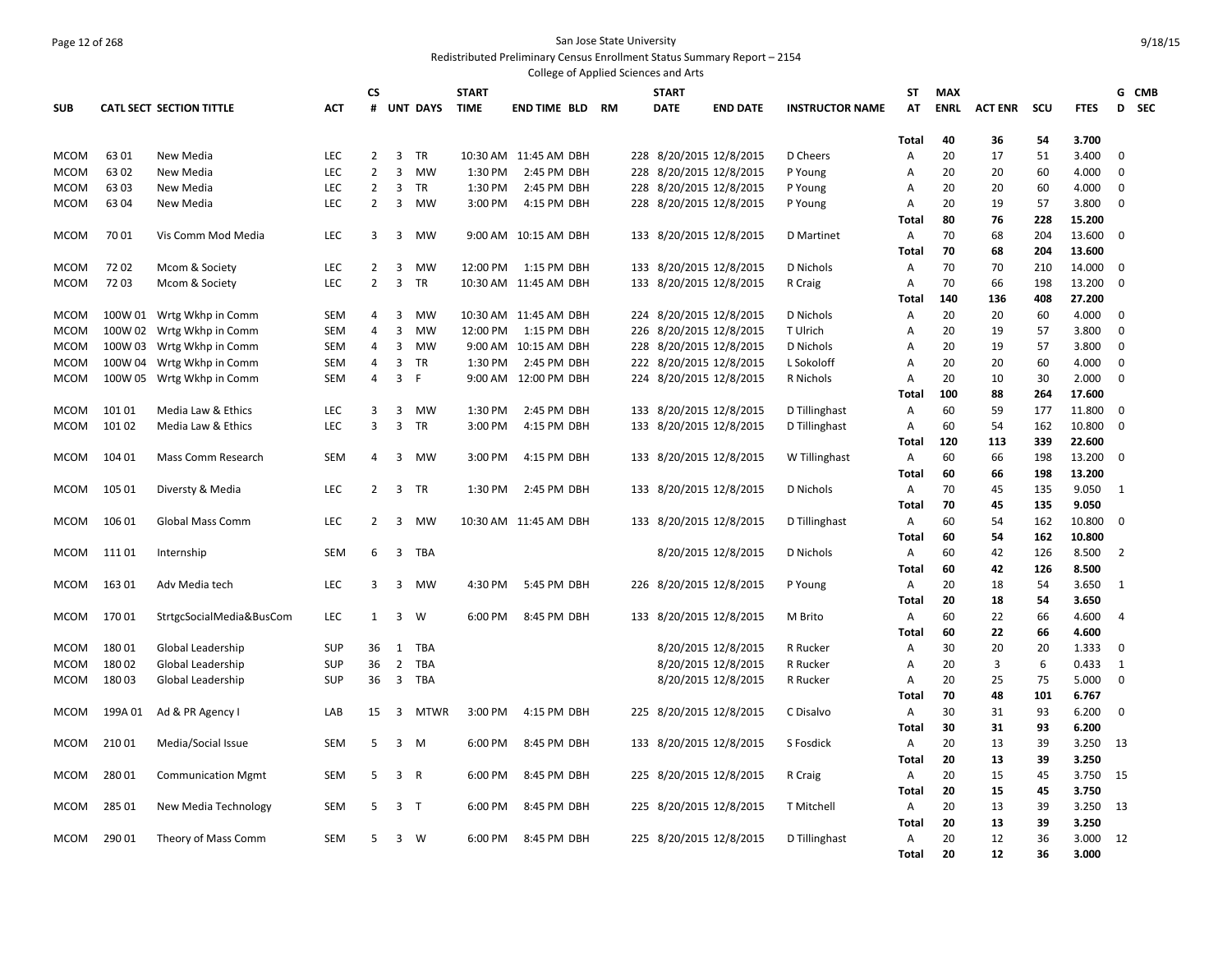#### Page 13 of 268 San Jose State University Redistributed Preliminary Census Enrollment Status Summary Report – 2154

College of Applied Sciences and Arts **SUB CATL SECT SECTION TITTLE ACT CS # UNT DAYS START TIME END TIME BLD RM START DATE END DATE INSTRUCTOR NAME ST AT MAX ENRL ACT ENR SCU FTES G CMB D SEC** MCOM 298 01 SP Studies M C SUP 25 3 TBA 8/20/2015 12/8/2015 W Tillinghast A 20 12 36 3.000 12 MCOM 298 02 SP Studies M C SUP 25 6 TBA 8/20/2015 12/8/2015 W Tillinghast A 20 1 6 0.500 1 **Total 40 13 42 3.500** MCOM 29901 Mass Comm Thesis SUP 25 3 TBA 8/20/2015 12/8/2015 12/8/2015 W Tillinghast A 20 0 0000 0 MCOM 29902 Mass Comm Thesis 5UP 25 6 TBA 8/20/2015 12/8/2015 12/8/2015 W Tillinghast A 20 2 12 1.000 2 **Total 40 2 12 1.000** PR 99 01 Contempory PR SEM 4 3 TR 10:30 AM 11:45 AM YUH 124 8/20/2015 12/8/2015 M Cabot A 150 90 270 18.050 1 **Total 150 90 270 18.050** PR 190 01 Media Writing SEM 4 3 MW 4:30 PM 5:45 PM DBH 222 8/20/2015 12/8/2015 C Disalvo A 20 20 60 4.000 0 PR 190 02 Media Writing SEM 4 3 TR 1:30 PM 2:45 PM DBH 224 8/20/2015 12/8/2015 C Disalvo A 20 18 54 3.600 0 **Total 40 38 114 7.600** PR 191 01 Strategic Writing SEM 4 3 MW 10:30 AM 11:45 AM DBH 222 8/20/2015 12/8/2015 M Cabot A 20 20 60 4.000 0 PR 191 02 Strategic Writing SEM 4 3 TR 4:30 PM 5:45 PM DBH 228 8/20/2015 12/8/2015 R Barlow A 20 19 57 3.800 0 **Total 40 39 117 7.800** PR 192 02 Case Studies SEM 4 3 MW 1:30 PM 2:45 PM DBH 226 8/20/2015 12/8/2015 M Cabot A 20 21 63 4.200 0 PR 192 03 Case Studies SEM 4 3 MW 1:30 PM 2:45 PM 8/20/2015 12/8/2015 R Siegel A 20 19 57 3.800 0 **Total 40 40 120 8.000** PR 199 01 Campaign Mgmt SEM 5 3 MW 1:30 PM 2:45 PM DBH 225 8/20/2015 12/8/2015 C Disalvo A 30 22 66 4.400 0 **Total 30 22 66 4.400**

**Journalism & Mass Communication Total 2055 1664 4836 328.833**

9/18/15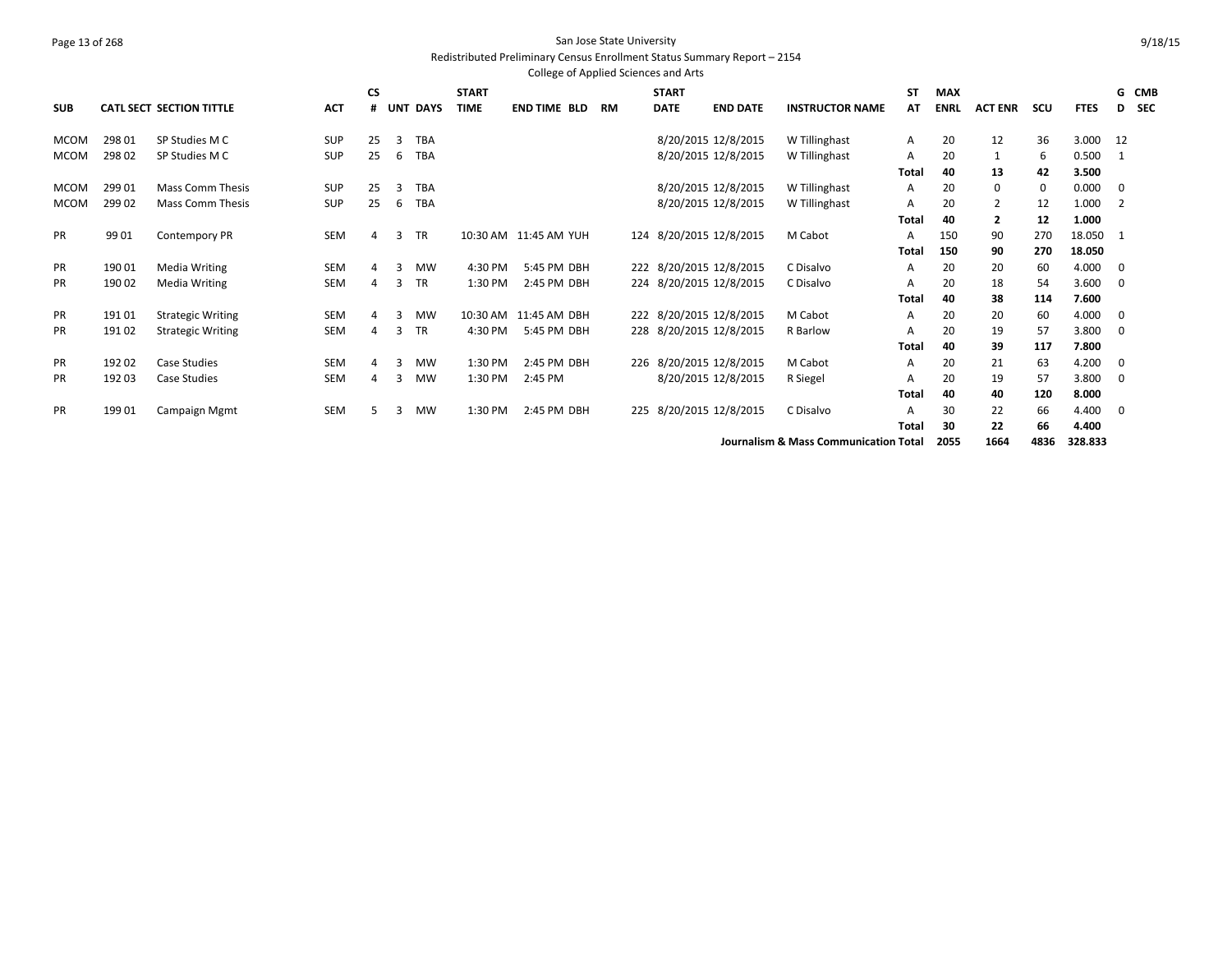# Page 14 of 268 San Jose State University

Redistributed Preliminary Census Enrollment Status Summary Report – 2154

| College of Applied Sciences and Arts |                                     |                                 |            |                              |                     |                 |              |                          |    |     |              |                                                    |                        |                   |             |                |             |                 |                |       |
|--------------------------------------|-------------------------------------|---------------------------------|------------|------------------------------|---------------------|-----------------|--------------|--------------------------|----|-----|--------------|----------------------------------------------------|------------------------|-------------------|-------------|----------------|-------------|-----------------|----------------|-------|
|                                      |                                     |                                 |            | CS                           |                     |                 | <b>START</b> |                          |    |     | <b>START</b> |                                                    |                        | ST                | <b>MAX</b>  |                |             |                 |                | G CMB |
| <b>SUB</b>                           |                                     | <b>CATL SECT SECTION TITTLE</b> | <b>ACT</b> |                              |                     | # UNT DAYS      | <b>TIME</b>  | END TIME BLD             | RM |     | <b>DATE</b>  | <b>END DATE</b>                                    | <b>INSTRUCTOR NAME</b> | AT                | ENRL        | <b>ACT ENR</b> | scu         | <b>FTES</b>     |                | D SEC |
|                                      |                                     |                                 |            |                              |                     |                 |              |                          |    |     |              |                                                    |                        |                   |             |                |             |                 |                |       |
|                                      | <b>Justice Studies</b>              |                                 |            |                              |                     |                 |              |                          |    |     |              |                                                    |                        |                   |             |                |             |                 |                |       |
| FS                                   | 1101                                | Survey For Sci                  | LEC        |                              | 3                   |                 |              |                          |    |     |              |                                                    |                        | х                 | $\mathbf 0$ | $\mathbf 0$    | $\mathbf 0$ | 0.000           | $\mathbf 0$    |       |
| <b>FS</b>                            | 1102                                | Survey For Sci                  | LEC        | $\overline{2}$               | $\overline{3}$      | TBA             |              |                          |    |     |              | 8/20/2015 12/8/2015                                | M Juno                 | A                 | 65          | 63             | 189         | 12.600          | $\mathbf 0$    |       |
|                                      |                                     |                                 |            |                              |                     |                 |              |                          |    |     |              |                                                    |                        | Total             | 65          | 63             | 189         | 12.600          |                |       |
| <b>FS</b>                            | 16001                               | <b>Spec Topics FS</b>           | <b>SEM</b> | 5                            | 3                   | TBA             |              |                          |    |     |              | 8/20/2015 12/8/2015                                | S Lee                  | Α                 | 25<br>25    | 15             | 45          | 3.000           | $\mathbf 0$    |       |
| <b>FS</b>                            | 16101                               | Crime Scene Invest              | LEC        | $\overline{2}$               | $\overline{3}$      | $\overline{R}$  | 4:00 PM      | 6:00 PM MH               |    |     |              | 523 8/20/2015 12/8/2015                            | M Juno                 | Total<br>Α        | 55          | 15<br>58       | 45<br>116   | 3.000<br>11.600 | 0              |       |
| <b>FS</b>                            |                                     |                                 |            | 16                           | $\mathbf 0$         |                 |              | 12:00 PM MH              |    |     |              |                                                    |                        |                   | 55          |                |             |                 | 0              |       |
|                                      | 16102                               | Crime Scene Invest              | LAB        |                              |                     | - F             | 10:00 AM     |                          |    | 520 |              | 8/20/2015 12/8/2015                                | M Juno                 | Α<br><b>Total</b> | 110         | 58<br>116      | 58<br>174   | 0.000<br>11.600 |                |       |
| <b>FS</b>                            | 16301                               | Fingerprint Sci                 | <b>SEM</b> | 5                            | 3                   | $\overline{R}$  | 1:30 PM      | 3:15 PM MH               |    |     |              | 523 8/20/2015 12/8/2015                            | M Juno                 | Α                 | 40          | 30             | 60          | 6.000           | 0              |       |
| <b>FS</b>                            | 16302                               | Fingerprint Sci                 | <b>ACT</b> | $\overline{7}$               | 0                   | F               | 1:00 PM      | 3:00 PM MH               |    |     |              | 523 8/20/2015 12/8/2015                            | M Juno                 | Α                 | 40          | 30             | 30          | 0.000           | $\mathbf 0$    |       |
|                                      |                                     |                                 |            |                              |                     |                 |              |                          |    |     |              |                                                    |                        | Total             | 80          | 60             | 90          | 6.000           |                |       |
| <b>FS</b>                            | 16701                               | Forensic Mol Biol               | <b>LEC</b> | 2                            |                     | 0 <sub>T</sub>  | 6:00 PM      | 8:00 PM MH               |    |     |              | 526 8/20/2015 12/8/2015                            | J Garrido              | Α                 | 20          | 8              | 32          | 0.000           | 0              |       |
| <b>FS</b>                            | 16702                               | Forensic Mol Biol               | LAB        | 16                           | 5                   | W               | 6:00 PM      | 8:00 PM MH               |    |     |              | 526 8/20/2015 12/8/2015                            | J Garrido              | Α                 | 20          | 8              | 8           | 2.667           | 0              |       |
|                                      |                                     |                                 |            |                              |                     |                 |              |                          |    |     |              |                                                    |                        | Total             | 40          | 16             | 40          | 2.667           |                |       |
| <b>FS</b>                            | 16901                               | <b>FS Senior Seminar</b>        | <b>SEM</b> |                              | 3                   |                 |              |                          |    |     |              |                                                    |                        | X                 | $\mathbf 0$ | $\mathbf 0$    | $\mathbf 0$ | 0.000           | $\mathbf 0$    |       |
| <b>FS</b>                            | 16902                               | FS Senior Seminar               | <b>SEM</b> |                              | 3                   |                 |              |                          |    |     |              |                                                    |                        | X                 | $\mathbf 0$ | $\mathbf 0$    | 0           | 0.000           | 0              |       |
|                                      |                                     |                                 |            |                              |                     |                 |              |                          |    |     |              |                                                    |                        | <b>Total</b>      | 0           | $\mathbf 0$    | 0           | 0.000           |                |       |
| JS                                   | 1001                                | Intro Just Stud                 | LEC        | $\mathbf{1}$                 |                     | 3 TBA           |              |                          |    |     |              | 8/20/2015 12/8/2015                                | D Dexheimer            | Α                 | 70          | 65             | 195         | 13.000          | $\mathbf 0$    |       |
|                                      |                                     |                                 |            |                              |                     |                 |              |                          |    |     |              |                                                    |                        | <b>Total</b>      | 70          | 65             | 195         | 13.000          |                |       |
| JS                                   | 1201                                | Intro to Leg Studies            | LEC        | $\overline{2}$               | $\overline{3}$      | TR              | 1:30 PM      | 2:45 PM MH               |    |     |              | 324 8/20/2015 12/8/2015                            | H Peterson             | Α                 | 40          | 38             | 114         | 7.600           | $\mathbf 0$    |       |
|                                      |                                     |                                 |            |                              |                     |                 |              |                          |    |     |              |                                                    |                        | Total             | 40          | 38             | 114         | 7.600           |                |       |
| JS                                   | 1501                                | Intro Stat Justice              | LEC        |                              | 3                   |                 |              |                          |    |     |              |                                                    |                        | х                 | $\mathbf 0$ | $\mathbf 0$    | $\mathbf 0$ | 0.000           | $\mathbf 0$    |       |
| JS                                   | 1502                                | Intro Stat Justice              | LEC        |                              | 3                   |                 |              |                          |    |     |              |                                                    |                        | X                 | $\mathbf 0$ | $\mathbf 0$    | $\mathbf 0$ | 0.000           | 0              |       |
| JS                                   | 1503                                | Intro Stat Justice              | LEC        | $\overline{2}$               | $\overline{3}$      | M               | 4:30 PM      | 7:15 PM DMH 149B         |    |     |              | 8/20/2015 12/8/2015                                | M Vallerga             | A                 | 35          | 17             | 51          | 3.750           | $\overline{7}$ |       |
|                                      |                                     |                                 |            |                              |                     |                 |              |                          |    |     |              |                                                    |                        | Total             | 35          | 17             | 51          | 3.750           |                |       |
| JS                                   | 25 01                               | Intro HR & Justice              | LEC        |                              | 3                   |                 |              |                          |    |     |              |                                                    |                        | х                 | $\mathbf 0$ | $\mathbf 0$    | $\mathbf 0$ | 0.000           | 0              |       |
| JS                                   | 25 02                               | Intro HR & Justice              | LEC        | $\overline{2}$               | $\overline{3}$      | <b>MW</b>       |              | 9:00 AM 10:15 AM MH      |    |     |              | 322 8/20/2015 12/8/2015                            | L Buckingham           | Α                 | 35          | 34             | 102         | 6.800           | 0              |       |
|                                      |                                     |                                 |            |                              |                     |                 |              |                          |    |     |              |                                                    |                        | <b>Total</b>      | 35          | 34             | 102         | 6.800           |                |       |
| JS                                   | 100W 01                             | <b>Writing Workshop</b>         | <b>SEM</b> | 4                            | 3                   | <b>MW</b>       |              | 10:30 AM 11:45 AM MH     |    |     |              | 321 8/20/2015 12/8/2015                            | D Kameda               | A                 | 27          | 27             | 81          | 5.400           | 0              |       |
| JS                                   | 100W 02                             | Writing Workshop                | <b>SEM</b> | 4                            | $\overline{3}$      | <b>MW</b>       | 3:00 PM      | 4:15 PM MH               |    |     |              | 321 8/20/2015 12/8/2015                            | D Kameda               | Α                 | 27          | 26             | 78          | 5.200           | $\mathbf 0$    |       |
| JS                                   | 100W 03                             | <b>Writing Workshop</b>         | <b>SEM</b> |                              | 3                   |                 |              |                          |    |     |              |                                                    |                        | х                 | $\mathbf 0$ | $\mathbf 0$    | $\mathbf 0$ | 0.000           | $\mathbf 0$    |       |
| JS                                   | 100W 04                             | <b>Writing Workshop</b>         | <b>SEM</b> |                              | 3                   |                 |              |                          |    |     |              |                                                    |                        | X                 | $\mathbf 0$ | $\mathbf 0$    | 0           | 0.000           | $\mathbf 0$    |       |
| JS                                   | 100W 05                             | <b>Writing Workshop</b>         | <b>SEM</b> | 4                            | 3                   | MW              | 1:30 PM      | 2:45 PM ENG              |    | 401 |              | 8/20/2015 12/8/2015                                | M Vallerga             | A                 | 27          | 27             | 81          | 5.400           | $\mathbf 0$    |       |
| JS                                   | 100W 06                             | <b>Writing Workshop</b>         | <b>SEM</b> | 4                            | 3                   | TR              | 7:30 AM      | 8:45 AM MH               |    |     |              | 523 8/20/2015 12/8/2015                            | H Peterson             | A                 | 27          | 27             | 81          | 5.400           | $\mathbf 0$    |       |
| JS                                   | 100W 07                             | <b>Writing Workshop</b>         | SEM        | 4                            | 3                   | TBA             |              |                          |    |     |              | 8/20/2015 12/8/2015                                | D Dexheimer            | Α                 | 27          | 27             | 81          | 5.400           | 0              |       |
|                                      | 101 01                              |                                 |            |                              |                     |                 | 12:00 PM     |                          |    |     |              |                                                    |                        | Total<br>A        | 135<br>65   | 134            | 402         | 26.800          |                |       |
| JS<br>JS                             | 101 02                              | <b>Critical Issues</b>          | LEC<br>LEC | $\mathbf{1}$<br>$\mathbf{1}$ | 3<br>$\overline{3}$ | <b>MW</b><br>TR | 1:30 PM      | 1:15 PM MH<br>2:45 PM MH |    |     |              | 520 8/20/2015 12/8/2015<br>520 8/20/2015 12/8/2015 | D Kameda<br>D Kameda   | A                 | 45          | 63<br>44       | 189<br>132  | 12.600<br>8.800 | 0<br>0         |       |
|                                      |                                     | <b>Critical Issues</b>          |            |                              |                     |                 |              |                          |    |     |              |                                                    |                        |                   | 110         | 107            | 321         | 21.400          |                |       |
|                                      | 102 01                              | Police and Society              | LEC        |                              | 3                   |                 |              |                          |    |     |              |                                                    |                        | Total<br>X        | $\mathbf 0$ | $\mathbf 0$    | $\mathbf 0$ | 0.000           | $\mathbf 0$    |       |
| JS<br>JS                             | 102 02                              | Police and Society              | LEC        | $\overline{2}$               | $\overline{3}$      | R               | 5:45 PM      | 8:30 PM YUH              |    | 124 |              | 8/20/2015 12/8/2015                                | E Sills                | Α                 | 130         | 80             | 240         | 16.000          | $\mathbf 0$    |       |
|                                      |                                     |                                 |            |                              |                     |                 |              |                          |    |     |              |                                                    |                        | Total             | 130         | 80             | 240         | 16.000          |                |       |
| JS                                   |                                     |                                 | LEC        | $\overline{2}$               |                     | 3 TR            | 12:00 PM     | 1:15 PM MH               |    |     |              | 520 8/20/2015 12/8/2015                            | M Stevenson            | Α                 | 65          | 65             | 195         | 13.000          | 0              |       |
|                                      | 103 01<br><b>Courts and Society</b> |                                 |            |                              |                     |                 |              |                          |    |     |              |                                                    |                        | <b>Total</b>      | 65          | 65             | 195         | 13.000          |                |       |
|                                      |                                     |                                 |            |                              |                     |                 |              |                          |    |     |              |                                                    |                        |                   |             |                |             |                 |                |       |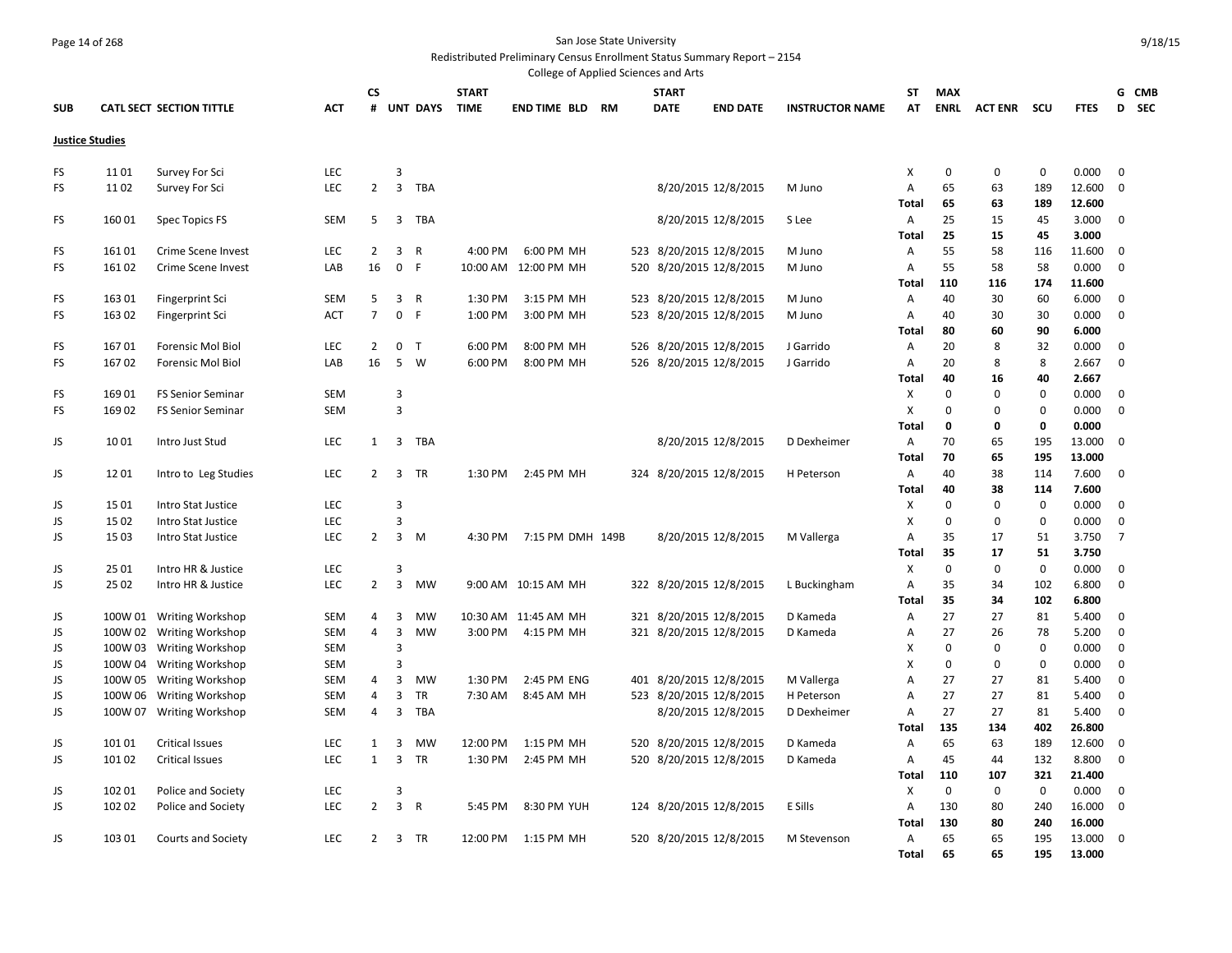## Page 15 of 268 San Jose State University Redistributed Preliminary Census Enrollment Status Summary Report – 2154

|            |        |                               |            |                |                |               |              | College of Applied Sciences and Arts |    |     |                         |                 |                        |                           |             |                |             |             |                |            |
|------------|--------|-------------------------------|------------|----------------|----------------|---------------|--------------|--------------------------------------|----|-----|-------------------------|-----------------|------------------------|---------------------------|-------------|----------------|-------------|-------------|----------------|------------|
|            |        |                               |            | <b>CS</b>      |                |               | <b>START</b> |                                      |    |     | <b>START</b>            |                 |                        | ST                        | <b>MAX</b>  |                |             |             |                | G CMB      |
| <b>SUB</b> |        | CATL SECT SECTION TITTLE      | ACT        | #              |                | UNT DAYS TIME |              | <b>END TIME BLD</b>                  | RM |     | <b>DATE</b>             | <b>END DATE</b> | <b>INSTRUCTOR NAME</b> | AT                        | <b>ENRL</b> | <b>ACT ENR</b> | scu         | <b>FTES</b> | D              | <b>SEC</b> |
|            | 104 01 | Penal Pol & Inst              | LEC        |                | 3              |               |              |                                      |    |     |                         |                 |                        | X                         | $\mathbf 0$ | $\mathbf 0$    | $\mathbf 0$ | 0.000       | $\mathbf 0$    |            |
| JS         |        |                               |            |                | $\overline{3}$ |               |              |                                      |    |     |                         |                 |                        |                           | 70          |                |             |             | $\Omega$       |            |
| JS         | 104 02 | Penal Pol & Inst              | <b>LEC</b> | $\overline{2}$ |                | TR            |              | 9:00 AM 10:15 AM MH                  |    |     | 324 8/20/2015 12/8/2015 |                 | S Rivera               | A                         |             | 69             | 207         | 13.800      |                |            |
|            |        |                               |            |                |                |               |              |                                      |    |     |                         |                 |                        | <b>Total</b>              | 70          | 69             | 207         | 13.800      |                |            |
| JS         | 10701  | Justice Mgmt                  | LEC        |                | 3              |               |              |                                      |    |     |                         |                 |                        | X                         | $\mathbf 0$ | 0              | $\mathbf 0$ | 0.000       | $\mathbf 0$    |            |
| JS         | 10702  | Justice Mgmt                  | <b>LEC</b> | $\overline{2}$ | $\overline{3}$ | <b>TBA</b>    |              |                                      |    |     | 8/20/2015 12/8/2015     |                 | D Dexheimer            | $\overline{A}$            | 65          | 63             | 189         | 12.600      | $\mathbf 0$    |            |
|            |        |                               |            |                |                |               |              |                                      |    |     |                         |                 |                        | Total                     | 65          | 63             | 189         | 12.600      |                |            |
| JS         | 114 01 | <b>Research Methods</b>       | LEC        |                | 3              |               |              |                                      |    |     |                         |                 |                        | X                         | $\mathbf 0$ | $\mathbf 0$    | $\mathbf 0$ | 0.000       | 0              |            |
| JS         | 11402  | <b>Research Methods</b>       | LEC        | $\overline{2}$ | 3              | <b>MW</b>     |              | 12:00 PM 1:15 PM CCB                 |    |     | 101 8/20/2015 12/8/2015 |                 | M Vallerga             | A                         | 35          | 33             | 99          | 6.650       | 1              |            |
| JS         | 114 03 | <b>Research Methods</b>       | LEC        |                | 3              |               |              |                                      |    |     |                         |                 |                        | X                         | $\Omega$    | $\pmb{0}$      | $\mathbf 0$ | 0.000       | $\mathbf 0$    |            |
| JS         | 114 04 | <b>Research Methods</b>       | LEC        | $\overline{2}$ | 3              | <b>TBA</b>    |              |                                      |    |     | 8/20/2015 12/8/2015     |                 | M Schlegel             | A                         | 35          | 25             | 75          | 5.100       | $\overline{2}$ |            |
| JS         | 114 05 | <b>Research Methods</b>       | LEC        | $\overline{2}$ | 3              | <b>MW</b>     |              | 9:00 AM 10:15 AM MH                  |    |     | 523 8/20/2015 12/8/2015 |                 | D Kameda               | $\overline{A}$            | 45          | 52             | 156         | 10.400      | $\mathbf 0$    |            |
|            |        |                               |            |                |                |               |              |                                      |    |     |                         |                 |                        | Total                     | 115         | 110            | 330         | 22.150      |                |            |
| JS         | 11701  | QuaL Resrch Mds               | LEC        |                | 3              |               |              |                                      |    |     |                         |                 |                        | X                         | $\mathbf 0$ | $\Omega$       | $\mathbf 0$ | 0.000       | $\mathbf 0$    |            |
| JS         | 11702  | <b>QuaL Resrch Mds</b>        | <b>LEC</b> |                | 3              |               |              |                                      |    |     |                         |                 |                        | $\boldsymbol{\mathsf{x}}$ | $\mathbf 0$ | $\Omega$       | $\mathbf 0$ | 0.000       | $\mathbf 0$    |            |
|            |        |                               |            |                |                |               |              |                                      |    |     |                         |                 |                        | Total                     | 0           | $\mathbf 0$    | $\bf{0}$    | 0.000       |                |            |
| JS         | 12101  | Media and Justice             | LEC        | $\overline{2}$ |                | 3 TR          | 7:30 AM      | 8:45 AM MH                           |    |     | 520 8/20/2015 12/8/2015 |                 | S Rivera               | A                         | 30          | 29             | 87          | 5.800       | 0              |            |
|            |        |                               |            |                |                |               |              |                                      |    |     |                         |                 |                        | Total                     | 30          | 29             | 87          | 5.800       |                |            |
| JS         | 12201  | Drugs & Society               | LEC        | 1              | -3             | MW            |              | 10:30 AM 11:45 AM MH                 |    |     | 523 8/20/2015 12/8/2015 |                 | W Armaline             | A                         | 70          | 65             | 195         | 13.000      | 0              |            |
|            |        |                               |            |                |                |               |              |                                      |    |     |                         |                 |                        | Total                     | 70          | 65             | 195         | 13.000      |                |            |
| JS         | 128 01 | Punishment, Cult and Society  | LEC        |                | 3              |               |              |                                      |    |     |                         |                 |                        | X                         | $\mathbf 0$ | $\mathbf 0$    | $\mathbf 0$ | 0.000       | 0              |            |
| JS         | 12802  | Punishment, Cult and Society  | LEC        | $\overline{2}$ | $\overline{3}$ | TR            | 4:30 PM      | 5:45 PM MH                           |    |     | 520 8/20/2015 12/8/2015 |                 | S Benson               | Α                         | 25          | 19             | 57          | 3.800       | 0              |            |
|            |        |                               |            |                |                |               |              |                                      |    |     |                         |                 |                        | Total                     | 25          | 19             | 57          | 3.800       |                |            |
| JS         | 129 01 | Intl Crime & Dev              | LEC        |                | 3              |               |              |                                      |    |     |                         |                 |                        | X                         | $\mathbf 0$ | $\Omega$       | $\mathbf 0$ | 0.000       | $\mathbf 0$    |            |
| JS         | 129 02 | Intl Crime & Dev              | LEC        | $\overline{2}$ | $\overline{3}$ | <b>MW</b>     | 7:30 AM      | 8:45 AM MH                           |    |     | 520 8/20/2015 12/8/2015 |                 | L Buckingham           | Α                         | 20          | 10             | 30          | 2.000       | $\mathbf 0$    |            |
|            |        |                               |            |                |                |               |              |                                      |    |     |                         |                 |                        | Total                     | 20          | 10             | 30          | 2.000       |                |            |
| JS         | 13001  | Sex & Justice                 | LEC        |                | 3              |               |              |                                      |    |     |                         |                 |                        | X                         | $\mathbf 0$ | $\mathbf 0$    | $\mathbf 0$ | 0.000       | 0              |            |
|            |        |                               |            |                |                |               |              |                                      |    |     |                         |                 |                        | Total                     | 0           | 0              | $\bf{0}$    | 0.000       |                |            |
| JS         | 13101  | Intervntn/Mediatn             | LEC        | $\overline{2}$ | $\overline{3}$ | <b>MW</b>     |              | 9:00 AM 10:15 AM MH                  |    |     | 520 8/20/2015 12/8/2015 |                 | J McClure              | A                         | 35          | 35             | 105         | 7.000       | $\mathbf 0$    |            |
|            |        |                               |            |                |                |               |              |                                      |    |     |                         |                 |                        | Total                     | 35          | 35             | 105         | 7.000       |                |            |
| JS         | 13201  | Race Gender Inequality & Law  | LEC        |                | 3              |               |              |                                      |    |     |                         |                 |                        | X                         | $\mathbf 0$ | 0              | $\mathbf 0$ | 0.000       | $\mathbf 0$    |            |
| JS         | 13202  | Race Gender Inequality & Law  | LEC        | $\overline{2}$ | 3              | <b>TBA</b>    |              |                                      |    |     | 8/20/2015 12/8/2015     |                 | V Herrera              | A                         | 44          | 41             | 123         | 8.200       | $\mathbf 0$    |            |
| JS         | 13203  | Race Gender Inequality & Law  | LEC        | $\overline{2}$ | $\overline{3}$ | TBA           |              |                                      |    |     | 8/20/2015 12/8/2015     |                 | S Martinek             | A                         | 44          | 27             | 81          | 5.400       | $\mathbf 0$    |            |
|            |        |                               |            |                |                |               |              |                                      |    |     |                         |                 |                        | Total                     | 88          | 68             | 204         | 13.600      |                |            |
| JS         | 136 01 | Famly & Comm Violence         | LEC        |                | 3              |               |              |                                      |    |     |                         |                 |                        | X                         | $\mathbf 0$ | 0              | $\mathbf 0$ | 0.000       | $\mathbf 0$    |            |
| JS         | 13602  | Famly & Comm Violence         | LEC        | $\overline{2}$ | 3              | TR            |              | 9:00 AM 10:15 AM MH                  |    |     | 523 8/20/2015 12/8/2015 |                 | V Montelongo           | A                         | 44          | 43             | 129         | 8.600       | $\mathbf 0$    |            |
|            |        |                               |            |                |                |               |              |                                      |    |     |                         |                 |                        | Total                     | 44          | 43             | 129         | 8.600       |                |            |
| JS         | 13701  | <b>Collaborative Response</b> | LEC        | $\overline{2}$ | 3              | TBA           |              |                                      |    |     | 8/20/2015 12/8/2015     |                 | M Lowell               | A                         | 25          | 11             | 33          | 2.300       | $\overline{2}$ |            |
|            |        |                               |            |                |                |               |              |                                      |    |     |                         |                 |                        | Total                     | 25          | 11             | 33          | 2.300       |                |            |
| JS         | 14001  | <b>RCP</b>                    | LEC        | 2              | 3              | TR            | 3:00 PM      | 4:15 PM MH                           |    |     | 322 8/20/2015 12/8/2015 |                 | M Stevenson            | A                         | 25          | 19             | 57          | 3.800       | 0              |            |
|            |        |                               |            |                |                |               |              |                                      |    |     |                         |                 |                        | Total                     | 25          | 19             | 57          | 3.800       |                |            |
| JS         | 14101  | <b>RCP Representation</b>     | SUP        | 36             | $\overline{3}$ | TR            | 4:30 PM      | 5:45 PM MH                           |    |     | 332 8/20/2015 12/8/2015 |                 | M Stevenson            | A                         | 10          | 5              | 15          | 1.000       | $\mathbf 0$    |            |
|            |        |                               |            |                |                |               |              |                                      |    |     |                         |                 |                        | Total                     | 10          | 5              | 15          | 1.000       |                |            |
| JS         | 143 01 | Evidence & Proced             | LEC        | $\overline{2}$ | 3              | TR            |              | 9:00 AM 10:15 AM MH                  |    | 520 | 8/20/2015 12/8/2015     |                 | H Peterson             | A                         | 50          | 50             | 150         | 10.000      | $\mathbf 0$    |            |
|            |        |                               |            |                |                |               |              |                                      |    |     |                         |                 |                        | Total                     | 50          | 50             | 150         | 10.000      |                |            |
| JS         | 145 01 | <b>White Collar Crime</b>     | <b>LEC</b> | 2              |                | 3 TR          | 12:00 PM     | 1:15 PM MH                           |    |     | 523 8/20/2015 12/8/2015 |                 | C Hebert               | A                         | 65          | 66             | 198         | 13.200      | $\mathbf 0$    |            |
|            |        |                               |            |                |                |               |              |                                      |    |     |                         |                 |                        | Total                     | 65          | 66             | 198         | 13.200      |                |            |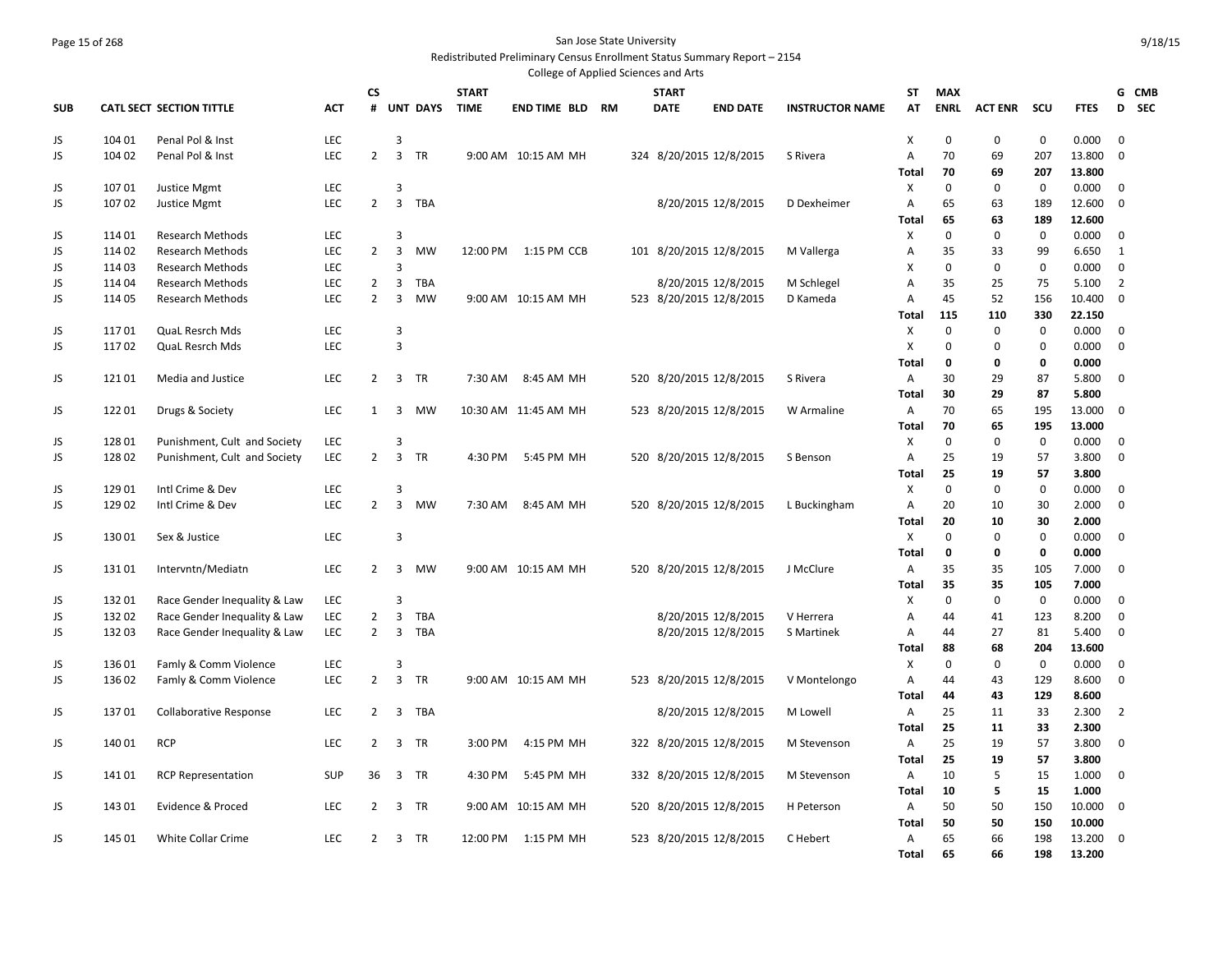### Page 16 of 268 San Jose State University Redistributed Preliminary Census Enrollment Status Summary Report – 2154

|            |        |                                 |            |                |                         |            |              | College of Applied Sciences and Arts |    |              |                         |                        |                |                |                |             |             |                 |
|------------|--------|---------------------------------|------------|----------------|-------------------------|------------|--------------|--------------------------------------|----|--------------|-------------------------|------------------------|----------------|----------------|----------------|-------------|-------------|-----------------|
|            |        |                                 |            | CS             |                         |            | <b>START</b> |                                      |    | <b>START</b> |                         |                        | ST             | <b>MAX</b>     |                |             |             | G CMB           |
| <b>SUB</b> |        | <b>CATL SECT SECTION TITTLE</b> | <b>ACT</b> |                |                         | # UNT DAYS | <b>TIME</b>  | <b>END TIME BLD</b>                  | RM | <b>DATE</b>  | <b>END DATE</b>         | <b>INSTRUCTOR NAME</b> | AT             | <b>ENRL</b>    | <b>ACT ENR</b> | <b>SCU</b>  | <b>FTES</b> | <b>SEC</b><br>D |
| JS         | 15001  | Gender and Crime                | LEC        |                | 3                       |            |              |                                      |    |              |                         |                        | X              | $\mathbf 0$    | $\mathbf 0$    | 0           | 0.000       | 0               |
| JS.        | 15002  | Gender and Crime                | LEC        | $\overline{2}$ | $\overline{3}$          | <b>MW</b>  |              | 10:30 AM 11:45 AM MH                 |    |              | 520 8/20/2015 12/8/2015 | J McClure              | $\overline{A}$ | 35             | 32             | 96          | 6.400       | $\mathbf 0$     |
|            |        |                                 |            |                |                         |            |              |                                      |    |              |                         |                        | <b>Total</b>   | 35             | 32             | 96          | 6.400       |                 |
| JS         | 15101  | Crim Theory                     | <b>LEC</b> |                | 3                       |            |              |                                      |    |              |                         |                        | X              | $\mathbf 0$    | $\mathbf 0$    | $\mathbf 0$ | 0.000       | 0               |
| JS         | 15102  | Crim Theory                     | <b>LEC</b> | $\overline{2}$ | $\overline{3}$          | TBA        |              |                                      |    |              | 8/20/2015 12/8/2015     | D Dexheimer            | Α              | 60             | 61             | 183         | 12.200      | 0               |
| JS         | 15103  | Crim Theory                     | LEC        | $\overline{2}$ | 3                       | TR         |              | 10:30 AM 11:45 AM BBC                |    |              | 225 8/20/2015 12/8/2015 | C Hebert               | Α              | 40             | 26             | 78          | 5.200       | 0               |
|            |        |                                 |            |                |                         |            |              |                                      |    |              |                         |                        | Total          | 100            | 87             | 261         | 17.400      |                 |
| JS         | 15201  | Juv Delinguency                 | LEC        | $\overline{2}$ | $\overline{3}$          | TBA        |              |                                      |    |              | 8/20/2015 12/8/2015     | S Rivera               | Α              | 65             | 57             | 171         | 11.400      | 0               |
|            |        |                                 |            |                |                         |            |              |                                      |    |              |                         |                        | Total          | 65             | 57             | 171         | 11.400      |                 |
| JS         | 155 01 | Victimology                     | LEC        |                | 3                       |            |              |                                      |    |              |                         |                        | Х              | 0              | $\mathbf 0$    | 0           | 0.000       | 0               |
| JS         | 155 02 | Victimology                     | LEC        | $\overline{2}$ | $\overline{3}$          | M          | 5:30 PM      | 8:15 PM MH                           |    |              | 523 8/20/2015 12/8/2015 | S Martinek             | Α              | 40             | 34             | 102         | 6.800       | 0               |
|            |        |                                 |            |                |                         |            |              |                                      |    |              |                         |                        | Total          | 40             | 34             | 102         | 6.800       |                 |
| JS         | 15601  | Gngs, Crim & Just               | LEC        |                | 3                       |            |              |                                      |    |              |                         |                        | X              | 0              | 0              | $\mathbf 0$ | 0.000       | 0               |
|            |        |                                 |            |                |                         |            |              |                                      |    |              |                         |                        | <b>Total</b>   | $\mathbf 0$    | 0              | 0           | 0.000       |                 |
| JS         | 15701  | Deviance & Justice              | <b>LEC</b> |                | $\overline{3}$          |            |              |                                      |    |              |                         |                        | х              | 0              | $\mathbf 0$    | $\mathbf 0$ | 0.000       | 0               |
| JS         | 15702  | Deviance & Justice              | LEC        | $2^{\circ}$    | $\overline{3}$          | TBA        |              |                                      |    |              | 8/20/2015 12/8/2015     | M Schlegel             | A              | 45             | 43             | 129         | 8.600       | 0               |
|            |        |                                 |            |                |                         |            |              |                                      |    |              |                         |                        | <b>Total</b>   | 45             | 43             | 129         | 8.600       |                 |
| JS         | 17101  | HR and Justice                  | LEC        | $\overline{2}$ | $\overline{3}$          | TR         | 12:00 PM     | 1:15 PM MH                           |    |              | 324 8/20/2015 12/8/2015 | N Perry                | Α              | 44             | 44             | 132         | 8.800       | 0               |
| JS         | 17102  | HR and Justice                  | LEC        | $\overline{2}$ | 3                       | TR         | 12:00 PM     | 1:15 PM CCB                          |    |              | 101 8/20/2015 12/8/2015 | E Kinney               | A              | 41             | 40             | 120         | 8.000       | $\mathbf 0$     |
|            |        |                                 |            |                |                         |            |              |                                      |    |              |                         |                        | <b>Total</b>   | 85             | 84             | 252         | 16.800      |                 |
| JS         | 17201  | <b>Human Trafficking</b>        | <b>LEC</b> | $\overline{2}$ | 3                       | <b>TR</b>  |              | 10:30 AM 11:45 AM MH                 |    |              | 523 8/20/2015 12/8/2015 | N Perry                | A              | 35             | 31             | 93          | 6.200       | 0               |
|            |        |                                 |            |                |                         |            |              |                                      |    |              |                         |                        | <b>Total</b>   | 35             | 31             | 93          | 6.200       |                 |
| JS         | 17901  | HR Pract and Sem                | LEC        |                | $\overline{3}$          |            |              |                                      |    |              |                         |                        | Χ              | 0              | $\mathbf 0$    | $\mathbf 0$ | 0.000       | 0               |
|            |        |                                 |            |                |                         |            |              |                                      |    |              |                         |                        | <b>Total</b>   | $\mathbf 0$    | 0              | 0           | 0.000       |                 |
| JS         | 18001  | <b>Indiv Studies</b>            | <b>SUP</b> | 36             | 1                       | TBA        |              |                                      |    |              | 8/20/2015 12/8/2015     | J Lee                  | A              | 5              | 0              | $\mathbf 0$ | 0.000       | 0               |
| JS         | 18002  | <b>Indiv Studies</b>            | <b>SUP</b> | 36             | 2                       | TBA        |              |                                      |    |              | 8/20/2015 12/8/2015     | J Lee                  | Α              | 5              | 0              | $\mathbf 0$ | 0.000       | $\mathbf 0$     |
| JS         | 18003  | <b>Indiv Studies</b>            | <b>SUP</b> | 36             | $\overline{3}$          | <b>TBA</b> |              |                                      |    |              | 8/20/2015 12/8/2015     | J Lee                  | $\overline{A}$ | 5              | 3              | 9           | 0.600       | 0               |
| JS         | 18004  | <b>Indiv Studies</b>            | <b>SUP</b> | 36             | $\overline{3}$          | TBA        |              |                                      |    |              | 8/20/2015 12/8/2015     | W Armaline             | Α              | 10             | 6              | 18          | 1.200       | 0               |
|            |        |                                 |            |                |                         |            |              |                                      |    |              |                         |                        | Total          | 25             | 9              | 27          | 1.800       |                 |
| JS         | 18101  | Internship in JS                | <b>SUP</b> | 36             | $\overline{\mathbf{3}}$ | <b>TBA</b> |              |                                      |    |              | 8/20/2015 12/8/2015     | W Armaline             | Α              | 10             | 10             | 30          | 2.000       | 0               |
| JS         | 18102  | Internship in JS                | <b>SUP</b> | 36             | 6                       | <b>TBA</b> |              |                                      |    |              | 8/20/2015 12/8/2015     | W Armaline             | Α              | $\overline{2}$ | 0              | $\mathbf 0$ | 0.000       | 0               |
| JS         | 18103  | Internship in JS                | <b>SUP</b> | 36             | $\overline{3}$          | TBA        |              |                                      |    |              | 8/20/2015 12/8/2015     | S Lee                  | Α              | 10             | 3              | 9           | 0.600       | 0               |
| JS         | 18104  | Internship in JS                | <b>SUP</b> | 36             | 6                       | TBA        |              |                                      |    |              | 8/20/2015 12/8/2015     | S Lee                  | Α              | $\overline{2}$ | 0              | $\mathbf 0$ | 0.000       | 0               |
| JS         | 18105  | Internship in JS                | <b>SUP</b> | 36             | $\overline{3}$          | <b>TBA</b> |              |                                      |    |              | 8/20/2015 12/8/2015     | D Harris               | Α              | 10             | 8              | 24          | 1.600       | 0               |
| JS         | 18106  | Internship in JS                | <b>SUP</b> | 36             | 6                       | <b>TBA</b> |              |                                      |    |              | 8/20/2015 12/8/2015     | D Harris               | Α              | $\overline{2}$ | $\mathbf 0$    | $\mathbf 0$ | 0.000       | $\mathbf 0$     |
| JS         | 18107  | Internship in JS                | <b>SUP</b> | 36             | $\overline{3}$          | <b>TBA</b> |              |                                      |    |              | 8/20/2015 12/8/2015     | C Hebert               | Α              | 10             | 8              | 24          | 1.600       | $\mathbf 0$     |
| JS         | 18108  | Internship in JS                | <b>SUP</b> | 36             | 6                       | TBA        |              |                                      |    |              | 8/20/2015 12/8/2015     | C Hebert               | Α              | $\overline{2}$ | $\mathbf 0$    | $\mathbf 0$ | 0.000       | $\mathbf 0$     |
| JS         | 18109  | Internship in JS                | <b>SUP</b> | 36             | $\overline{3}$          | <b>TBA</b> |              |                                      |    |              | 8/20/2015 12/8/2015     | R Perry                | Α              | 10             | 2              | 6           | 0.400       | 0               |
| JS         | 181 10 | Internship in JS                | <b>SUP</b> | 36             | 6                       | TBA        |              |                                      |    |              | 8/20/2015 12/8/2015     | R Perry                | Α              | $\overline{2}$ | $\mathbf 0$    | $\mathbf 0$ | 0.000       | $\mathbf 0$     |
| JS         | 181 11 | Internship in JS                | <b>SUP</b> | 36             | $\overline{3}$          | TBA        |              |                                      |    |              | 8/20/2015 12/8/2015     | E Kinney               | A              | 10             | 7              | 21          | 1.400       | $\mathbf 0$     |
| JS         | 181 12 | Internship in JS                | <b>SUP</b> | 36             | 6                       | TBA        |              |                                      |    |              | 8/20/2015 12/8/2015     | E Kinney               | Α              | $\overline{2}$ | 0              | 0           | 0.000       | $\mathbf 0$     |
| JS         | 181 13 | Internship in JS                | <b>SUP</b> | 36             | $\overline{3}$          | <b>TBA</b> |              |                                      |    |              | 8/20/2015 12/8/2015     | <b>B</b> Westlake      | A              | 10             | 6              | 18          | 1.200       | $\mathbf 0$     |
| JS         | 181 14 | Internship in JS                | <b>SUP</b> | 36             | 6                       | TBA        |              |                                      |    |              | 8/20/2015 12/8/2015     | <b>B</b> Westlake      | Α              | $\overline{2}$ | 1              | 6           | 0.400       | $\mathbf 0$     |
|            |        |                                 |            |                |                         |            |              |                                      |    |              |                         |                        | <b>Total</b>   | 84             | 45             | 138         | 9.200       |                 |
| JS.        | 18401  | Directed Reading                | <b>SUP</b> | 36             | 1                       | TBA        |              |                                      |    |              | 8/20/2015 12/8/2015     | J Lee                  | A              | 5              | $\mathbf 0$    | $\mathbf 0$ | 0.000       | $\mathbf 0$     |
| JS.        | 18402  | Directed Reading                | <b>SUP</b> | 36             | 2                       | TBA        |              |                                      |    |              | 8/20/2015 12/8/2015     | J Lee                  | A              | 5              | $\mathbf 0$    | $\mathbf 0$ | 0.000       | $\mathbf 0$     |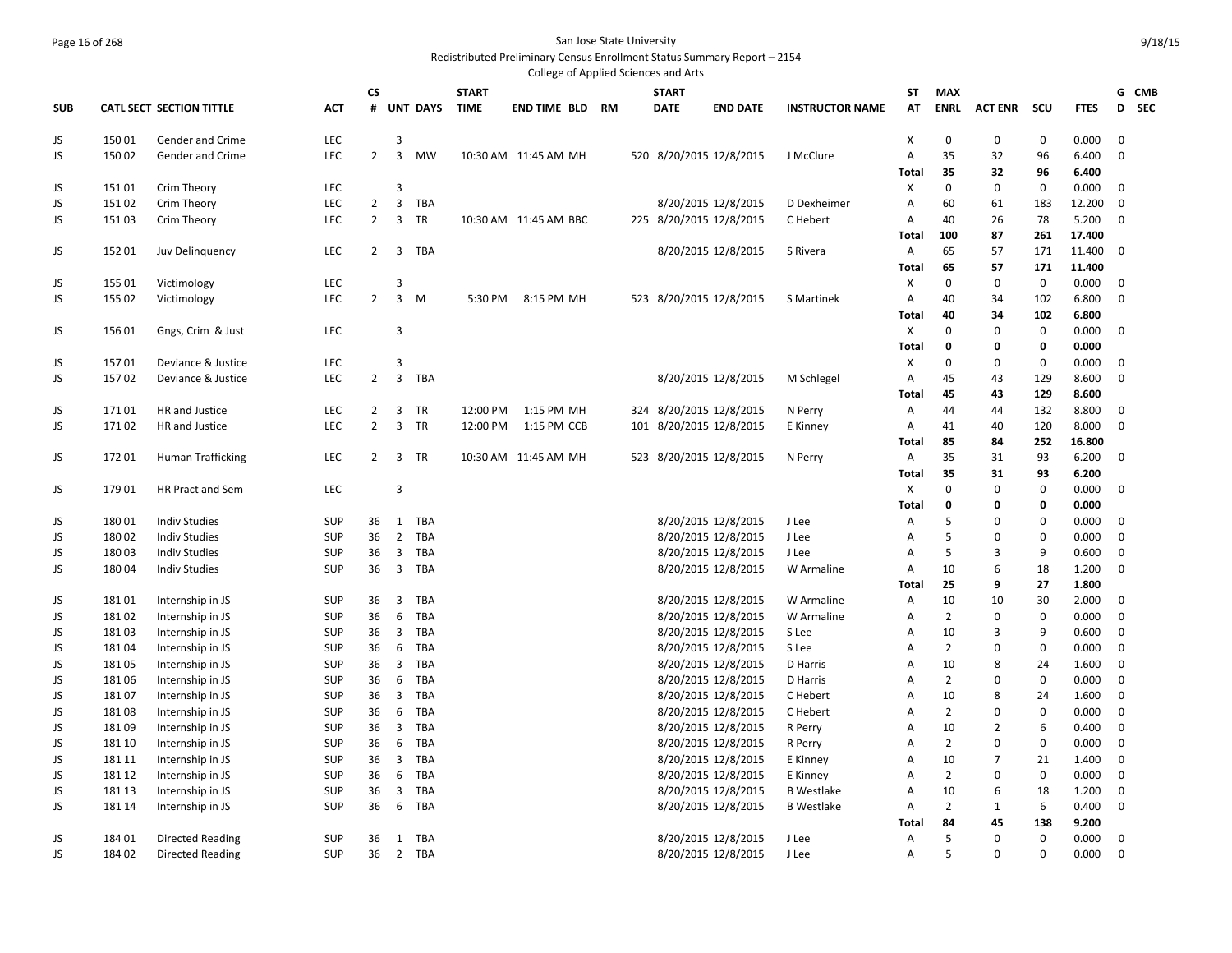#### Page 17 of 268 San Jose State University Redistributed Preliminary Census Enrollment Status Summary Report – 2154

|            |        |                                 |            |           |                |              |              |                      |    | College of Applied Sciences and Arts |                     |                              |              |                |                |             |             |             |       |
|------------|--------|---------------------------------|------------|-----------|----------------|--------------|--------------|----------------------|----|--------------------------------------|---------------------|------------------------------|--------------|----------------|----------------|-------------|-------------|-------------|-------|
|            |        |                                 |            | <b>CS</b> |                |              | <b>START</b> |                      |    | <b>START</b>                         |                     |                              | <b>ST</b>    | <b>MAX</b>     |                |             |             |             | G CMB |
| <b>SUB</b> |        | <b>CATL SECT SECTION TITTLE</b> | <b>ACT</b> |           |                | # UNT DAYS   | <b>TIME</b>  | END TIME BLD         | RM | <b>DATE</b>                          | <b>END DATE</b>     | <b>INSTRUCTOR NAME</b>       | AT           | <b>ENRL</b>    | <b>ACT ENR</b> | scu         | <b>FTES</b> |             | D SEC |
| JS         | 18403  | <b>Directed Reading</b>         | <b>SUP</b> | 36        | $\overline{3}$ | <b>TBA</b>   |              |                      |    |                                      | 8/20/2015 12/8/2015 | J Lee                        | A            | 5              | $\mathbf 0$    | $\mathbf 0$ | 0.000       | $\mathbf 0$ |       |
|            |        |                                 |            |           |                |              |              |                      |    |                                      |                     |                              | Total        | 15             | 0              | 0           | 0.000       |             |       |
| JS         | 18901  | Sen Sem Cont Prob               | <b>SEM</b> |           | 3              |              |              |                      |    |                                      |                     |                              | X            | $\mathbf 0$    | 0              | 0           | 0.000       | $\mathbf 0$ |       |
| JS         | 18902  | Sen Sem Cont Prob               | SEM        | 5         | 3              | TR           | 1:30 PM      | 2:45 PM SH           |    | 312 8/20/2015 12/8/2015              |                     | V Herrera                    | A            | 27             | 22             | 66          | 4.450       | 1           |       |
| JS         | 18903  | Sen Sem Cont Prob               | <b>SEM</b> |           | 3              |              |              |                      |    |                                      |                     |                              | X            | $\mathbf 0$    | $\mathbf 0$    | 0           | 0.000       | 0           |       |
| JS         | 18904  | Sen Sem Cont Prob               | <b>SEM</b> | 5         | 3              | <b>TR</b>    |              | 10:30 AM 11:45 AM MH |    | 520 8/20/2015 12/8/2015              |                     | H Peterson                   | A            | 27             | 14             | 42          | 2.800       | $\mathbf 0$ |       |
| JS         | 18905  | Sen Sem Cont Prob               | <b>SEM</b> | 5         | $\overline{3}$ | $\mathsf{T}$ | 4:30 PM      | 7:15 PM SH           |    | 444 8/20/2015 12/8/2015              |                     | V Herrera                    | A            | 27             | 23             | 69          | 4.600       | 0           |       |
|            |        |                                 |            |           |                |              |              |                      |    |                                      |                     |                              | <b>Total</b> | 81             | 59             | 177         | 11.850      |             |       |
| JS         | 201 01 | Just-Soc-Theory                 | <b>SEM</b> |           | 3              |              |              |                      |    |                                      |                     |                              | X            | $\mathbf 0$    | $\mathbf 0$    | $\mathbf 0$ | 0.000       | $\mathbf 0$ |       |
| JS         | 201 02 | Just-Soc-Theory                 | <b>SEM</b> | 5         | $\overline{3}$ | W            | 4:30 PM      | 7:15 PM MH           |    | 223 8/20/2015 12/8/2015              |                     | W Armaline                   | A            | 20             | 13             | 39          | 3.250       | 13          |       |
|            |        |                                 |            |           |                |              |              |                      |    |                                      |                     |                              | <b>Total</b> | 20             | 13             | 39          | 3.250       |             |       |
| JS         | 202 01 | Surv-Res-Methods                | <b>SEM</b> |           | 3              |              |              |                      |    |                                      |                     |                              | X            | 0              | $\mathbf 0$    | $\mathbf 0$ | 0.000       | $\mathbf 0$ |       |
| JS         | 202 02 | Surv-Res-Methods                | <b>SEM</b> | 5         | 3              | M            | 4:30 PM      | 7:15 PM MH           |    | 526 8/20/2015 12/8/2015              |                     | <b>B</b> Westlake            | Α            | 20             | 5              | 15          | 1.250       | 5           |       |
|            |        |                                 |            |           |                |              |              |                      |    |                                      |                     |                              | Total        | 20             | 5              | 15          | 1.250       |             |       |
| JS         | 207 01 | Sem Qual Rsc                    | <b>SEM</b> |           | 3              |              |              |                      |    |                                      |                     |                              | X            | $\mathbf 0$    | $\mathbf 0$    | $\mathbf 0$ | 0.000       | $\mathbf 0$ |       |
| JS         | 20702  | Sem Qual Rsc                    | <b>SEM</b> | 5         | 3 F            |              | 1:00 PM      | 3:45 PM MH           |    | 526 8/20/2015 12/8/2015              |                     | <b>B</b> Westlake            | A            | 20             | 19             | 57          | 4.750       | 19          |       |
|            |        |                                 |            |           |                |              |              |                      |    |                                      |                     |                              | <b>Total</b> | 20             | 19             | 57          | 4.750       |             |       |
| JS         | 208 01 | Sem-Pun-Society                 | <b>SEM</b> | 6         | 3 <sub>7</sub> |              | 4:30 PM      | 7:15 PM SH           |    | 345 8/20/2015 12/8/2015              |                     | S Kil                        | A            | 20             | 17             | 51          | 4.250       | 17          |       |
|            |        |                                 |            |           |                |              |              |                      |    |                                      |                     |                              | <b>Total</b> | 20             | 17             | 51          | 4.250       |             |       |
| JS         | 21401  | Soc Mov & Com Org               | <b>SEM</b> | 5         | 3 R            |              | 4:30 PM      | 7:15 PM SH           |    | 313 8/20/2015 12/8/2015              |                     | E Kinney                     | A            | 20             | 20             | 60          | 5.000       | 20          |       |
|            |        |                                 |            |           |                |              |              |                      |    |                                      |                     |                              | Total        | 20             | 20             | 60          | 5.000       |             |       |
| JS         | 21801  | Imm, Law, Just                  | <b>SEM</b> | 5         | 3 R            |              | 4:30 PM      | 7:15 PM MH           |    | 526 8/20/2015 12/8/2015              |                     | S Kil                        | Α            | 20             | 6              | 18          | 1.500       | 6           |       |
|            |        |                                 |            |           |                |              |              |                      |    |                                      |                     |                              | Total        | 20             | 6              | 18          | 1.500       |             |       |
| JS         | 28101  | Justice Practicum               | SUP        | 25        | 3              | <b>TBA</b>   |              |                      |    |                                      | 8/20/2015 12/8/2015 | S Kil                        | A            | 6              | $\mathbf{1}$   | 3           | 0.250       | 1           |       |
| JS.        | 28102  | Justice Practicum               | <b>SUP</b> | 25        | 1              | TBA          |              |                      |    |                                      | 8/20/2015 12/8/2015 | S Kil                        | A            | 5              | $\mathbf{1}$   | 1           | 0.083       | 1           |       |
|            |        |                                 |            |           |                |              |              |                      |    |                                      |                     |                              | Total        | 11             | $\mathbf{2}$   | 4           | 0.333       |             |       |
| JS         | 29701  | Prgm Eval Proj                  | <b>SUP</b> | 25        | 3              | TBA          |              |                      |    |                                      | 8/20/2015 12/8/2015 | S Kil                        | A            | 6              | $\mathbf{1}$   | 3           | 0.250       | 1           |       |
|            |        |                                 |            |           |                |              |              |                      |    |                                      |                     |                              | <b>Total</b> | 6              | 1              | 3           | 0.250       |             |       |
| JS         | 298 01 | <b>Special Study</b>            | SUP        | 25        | 1              | <b>TBA</b>   |              |                      |    |                                      | 8/20/2015 12/8/2015 | S Kil                        | A            | $\overline{2}$ | 1              | 1           | 0.083       | 1           |       |
| JS         | 298 02 | <b>Special Study</b>            | <b>SUP</b> | 25        | $\overline{2}$ | <b>TBA</b>   |              |                      |    |                                      | 8/20/2015 12/8/2015 | S Kil                        | Α            | 2              | 0              | $\mathbf 0$ | 0.000       | 0           |       |
| JS         | 298 03 | <b>Special Study</b>            | <b>SUP</b> | 25        | $\overline{3}$ | <b>TBA</b>   |              |                      |    |                                      | 8/20/2015 12/8/2015 | S Kil                        | A            | $\overline{2}$ | 3              | 9           | 0.750       | 3           |       |
|            |        |                                 |            |           |                |              |              |                      |    |                                      |                     |                              | Total        | 6              | 4              | 10          | 0.833       |             |       |
| JS         | 299 01 | <b>Masters Thesis</b>           | <b>SUP</b> | 25        | $\overline{3}$ | TBA          |              |                      |    |                                      | 8/20/2015 12/8/2015 | S Kil                        | Α            | $\overline{2}$ | 3              | 9           | 0.750       | 3           |       |
|            |        |                                 |            |           |                |              |              |                      |    |                                      |                     |                              | <b>Total</b> | $\overline{2}$ | 3              | 9           | 0.750       |             |       |
|            |        |                                 |            |           |                |              |              |                      |    |                                      |                     | <b>Justice Studies Total</b> |              | 2432           | 2043           | 5856        | 395.483     |             |       |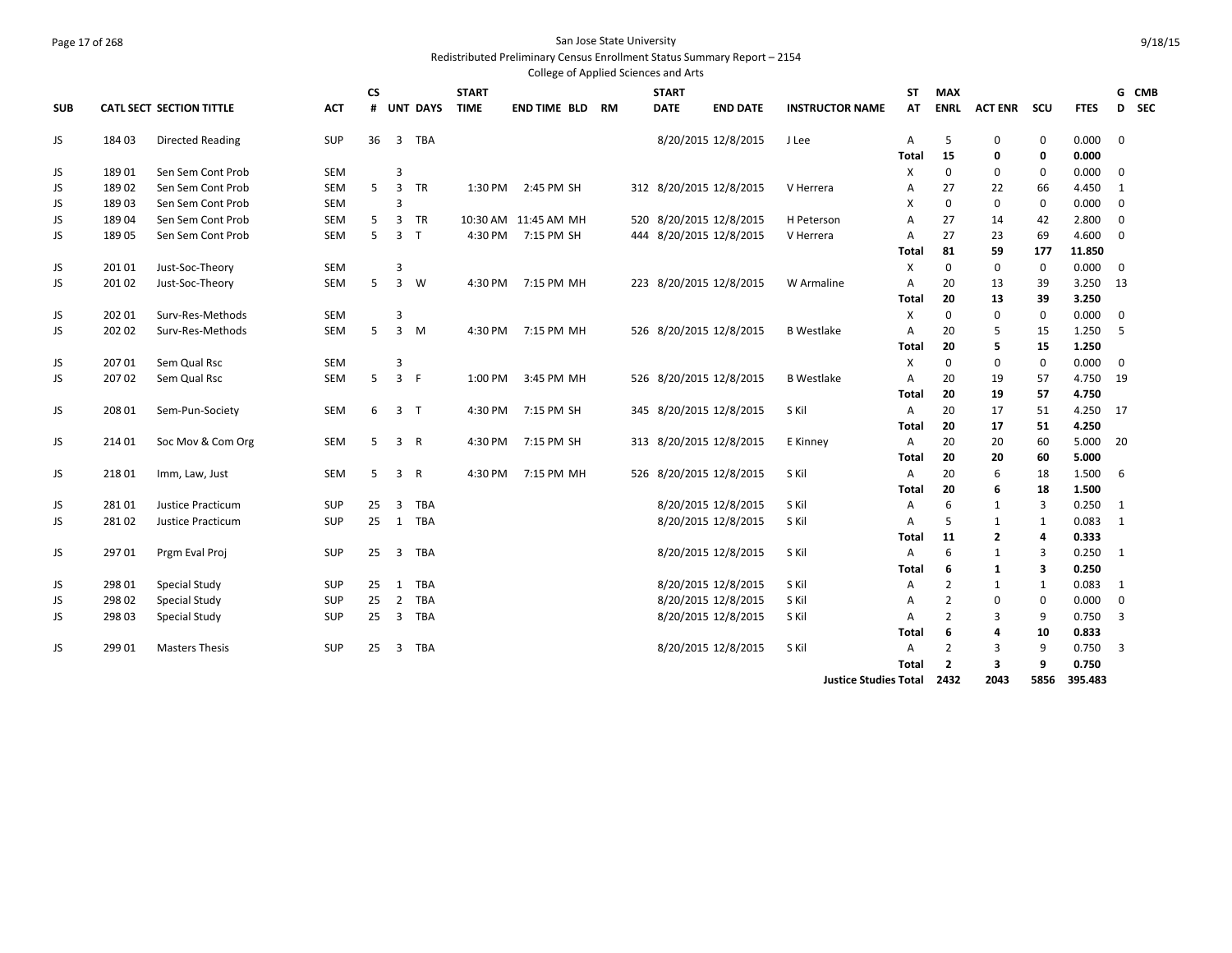# Page 18 of 268 San Jose State University

Redistributed Preliminary Census Enrollment Status Summary Report – 2154

|             |        |                                 |            |                |                |            |              | College of Applied Sciences and Arts |            |     |                                |                        |                   |             |                    |             |                |              |       |
|-------------|--------|---------------------------------|------------|----------------|----------------|------------|--------------|--------------------------------------|------------|-----|--------------------------------|------------------------|-------------------|-------------|--------------------|-------------|----------------|--------------|-------|
|             |        |                                 |            | <b>CS</b>      |                |            | <b>START</b> |                                      |            |     | <b>START</b>                   |                        | ST                | <b>MAX</b>  |                    |             |                |              | G CMB |
| <b>SUB</b>  |        | <b>CATL SECT SECTION TITTLE</b> | <b>ACT</b> |                |                | # UNT DAYS | <b>TIME</b>  | <b>END TIME BLD RM</b>               |            |     | <b>DATE</b><br><b>END DATE</b> | <b>INSTRUCTOR NAME</b> | AT                | ENRL        | <b>ACT ENR SCU</b> |             | <b>FTES</b>    |              | D SEC |
| Kinesiology |        |                                 |            |                |                |            |              |                                      |            |     |                                |                        |                   |             |                    |             |                |              |       |
|             |        |                                 |            |                |                |            |              |                                      |            |     |                                |                        |                   |             |                    |             |                |              |       |
| KIN         | 101    | <b>Adapted Phys Activities</b>  | <b>ACT</b> |                | 11 1 TR        |            |              | 10:30 AM 11:20 AM YUH                |            |     | 126 8/20/2015 12/8/2015        | J Clair                | Α                 | 10          | 6                  | 6           | 0.400          | $\mathbf 0$  |       |
|             |        |                                 |            |                |                |            |              |                                      |            |     |                                |                        | <b>Total</b>      | 10          | 6                  | 6           | 0.400          |              |       |
| <b>KIN</b>  | 2A 01  | <b>Begin Swimming</b>           | <b>ACT</b> |                | 11 1           | TR         | 12:30 PM     | 1:20 PM SPX                          |            |     | 180 8/20/2015 12/8/2015        | C May                  | Α                 | 25          | 26                 | 26          | 1.733          | $\mathbf 0$  |       |
| KIN         | 2A 02  | Begin Swimming                  | <b>ACT</b> |                | $\mathbf{1}$   |            |              |                                      |            |     |                                |                        | X                 | $\mathbf 0$ | $\mathbf 0$        | $\mathbf 0$ | 0.000          | $\mathbf 0$  |       |
| ΚIΝ         | 2A 03  | <b>Begin Swimming</b>           | ACT        | 11             | $\mathbf{1}$   | <b>MW</b>  | 12:30 PM     | 1:20 PM SPX                          |            | 180 | 8/20/2015 12/8/2015            | C May                  | A                 | 25          | 25                 | 25          | 1.667          | 0            |       |
| KIN         | 2A 04  | <b>Begin Swimming</b>           | <b>ACT</b> | 11             | 1              | TR         |              | 9:30 AM 10:20 AM SPX                 |            |     | 180 8/20/2015 12/8/2015        | K Bruga                | A                 | 25          | 23                 | 23          | 1.550          | 1            |       |
| KIN         | 2A 05  | <b>Begin Swimming</b>           | <b>ACT</b> | 11             | 1              | TR         |              | 10:30 AM 11:20 AM SPX                |            | 180 | 8/20/2015 12/8/2015            | K Bruga                | A                 | 25          | 27                 | 27          | 1.800          | $\mathbf 0$  |       |
| KIN         | 2A 06  | <b>Begin Swimming</b>           | ACT        | 11             | 1              | TR         |              | 11:30 AM 12:20 PM SPX                |            |     | 180 8/20/2015 12/8/2015        | C May                  | A                 | 25          | 26                 | 26          | 1.750          | $\mathbf{1}$ |       |
| KIN         | 2A 07  | Begin Swimming                  | <b>ACT</b> | 11             | 1              | <b>MW</b>  | 1:30 PM      | 2:20 PM SPX                          |            |     | 180 8/20/2015 12/8/2015        | C May                  | A                 | 25          | 26                 | 26          | 1.733          | 0            |       |
|             |        |                                 |            |                |                |            |              |                                      |            |     |                                |                        | Total             | 150         | 153                | 153         | 10.233         |              |       |
| <b>KIN</b>  | 801    | <b>Scuba Diving</b>             | LEC        |                | $\overline{2}$ |            |              |                                      |            |     |                                |                        | X                 | $\mathbf 0$ | $\mathbf 0$        | $\mathbf 0$ | 0.000          | $\mathbf 0$  |       |
| <b>KIN</b>  | 802    | <b>Scuba Diving</b>             | LAB        |                | 0              |            |              |                                      |            |     |                                |                        | X                 | $\mathbf 0$ | $\mathbf 0$        | $\mathbf 0$ | 0.000          | $\mathbf 0$  |       |
| ΚIΝ         | 803    | Scuba Diving                    | LEC        | $\overline{2}$ | $\overline{2}$ | W          | 6:00 PM      | 8:30 PM SPX                          |            |     | 163 8/20/2015 12/8/2015        | F Barry                | A                 | 25          | 23                 | 23          | 3.067          | $\mathbf 0$  |       |
| KIN         | 804    | <b>Scuba Diving</b>             | LAB        | 16             | 0              | TBA        |              | <b>SPX</b>                           |            | 180 | 8/20/2015 12/8/2015            | F Barry                | A                 | 25          | 23                 | 23          | 0.000          | $\mathbf 0$  |       |
| ΚIΝ         | 805    | Scuba Diving                    | <b>LEC</b> | $\overline{2}$ | $\overline{2}$ | R          | 6:00 PM      | 8:30 PM SPX                          |            |     | 163 8/20/2015 12/8/2015        | F Barry                | A                 | 25          | 22                 | 22          | 2.967          | $\mathbf{1}$ |       |
| KIN         | 806    | <b>Scuba Diving</b>             | LAB        | 16             | $\mathbf 0$    | TBA        |              | <b>SPX</b>                           |            |     | 180 8/20/2015 12/8/2015        | F Barry                | A                 | 25          | 22                 | 22          | 0.000          | $\mathbf{1}$ |       |
| KIN         | 807    | <b>Scuba Diving</b>             | <b>LEC</b> | $\overline{2}$ | $\overline{2}$ | S          | 1:00 PM      | 3:30 PM SPX                          |            | 163 | 8/20/2015 12/8/2015            | F Barry                | A                 | 25          | 20                 | 20          | 2.667          | $\mathbf 0$  |       |
| KIN         | 808    | Scuba Diving                    | LAB        | 16             | $\mathbf 0$    | TBA        |              | <b>SPX</b>                           |            |     | 180 8/20/2015 12/8/2015        | F Barry                | Α                 | 25          | 20                 | 20          | 0.000          | $\mathbf 0$  |       |
|             |        |                                 |            |                |                |            |              |                                      |            |     |                                |                        | Total             | 150         | 130                | 130         | 8.700          |              |       |
| KIN         | 9A 01  | <b>Begin Sailing</b>            | ACT        |                | 11 1 T         |            | 1:30 PM      | 4:20 PM SPX                          |            |     | 180 8/20/2015 12/8/2015        | S Reekie               | Α                 | 22          | 18                 | 18          | 1.200          | 0            |       |
|             |        |                                 |            |                |                |            |              |                                      |            |     |                                |                        | <b>Total</b>      | 22          | 18                 | 18          | 1.200          |              |       |
| KIN         | 10A 01 | Beg Kayaking                    | ACT        |                | 11 1 F         |            | 1:00 PM      | 3:50 PM SPX                          |            |     | 180 8/20/2015 12/8/2015        | S Reekie               | Α                 | 18          | 15                 | 15          | 1.000          | $\mathbf 0$  |       |
|             |        |                                 |            |                |                |            |              |                                      |            |     |                                |                        | <b>Total</b>      | 18          | 15                 | 15          | 1.000          |              |       |
| KIN         | 11A 01 | <b>Begin Rowing</b>             | ACT        |                | 11  1  TR      |            |              | 9:00 AM 10:30 AM SPX                 |            |     | 180 8/20/2015 12/8/2015        | S Reekie               | Α<br><b>Total</b> | 25<br>25    | 13<br>13           | 13<br>13    | 0.867<br>0.867 | 0            |       |
|             |        |                                 | ACT        |                |                |            |              | 2:50 PM SPX 107B                     |            |     |                                |                        |                   | 35          | 28                 | 28          | 1.867          | $\mathbf 0$  |       |
| KIN         | 13A 01 | Begin Rugby                     |            |                | 11 1 M         |            | 1:00 PM      |                                      |            |     | 8/20/2015 12/8/2015            | J Fonda                | Α                 | 35          | 28                 | 28          | 1.867          |              |       |
| KIN         | 14A 01 | Begin Volleyball                | ACT        | 11             | $\mathbf{1}$   | <b>MW</b>  | 12:30 PM     | 1:20 PM SPX                          | 107A       |     | 8/20/2015 12/8/2015            | O Crespo               | Total<br>A        | 40          | 40                 | 40          | 2.667          | 0            |       |
| KIN         | 14A 02 | Begin Volleyball                | <b>ACT</b> | 11             | 1              | MW         | 1:30 PM      | 2:20 PM SPX                          | 107A       |     | 8/20/2015 12/8/2015            | O Crespo               | A                 | 40          | 42                 | 42          | 2.800          | $\mathbf 0$  |       |
| KIN         | 14A 03 | Begin Volleyball                | <b>ACT</b> | 11             | 1              | MW         | 2:30 PM      | 3:20 PM SPX                          | 107A       |     | 8/20/2015 12/8/2015            | C May                  | A                 | 40          | 37                 | 37          | 2.467          | $\mathbf 0$  |       |
| KIN         | 14A 04 | Begin Volleyball                | ACT        | 11             | 1              | TR         | 11:30 AM     | 12:20 PM SPX                         | 107A       |     | 8/20/2015 12/8/2015            | S Wallace              | A                 | 40          | 40                 | 40          | 2.667          | $\mathbf 0$  |       |
| KIN         | 14A 05 | Begin Volleyball                | <b>ACT</b> |                | 11 1           | TR         | 12:30 PM     | 1:20 PM SPX                          | 107A       |     | 8/20/2015 12/8/2015            | S Wallace              | A                 | 40          | 40                 | 40          | 2.667          | $\mathbf 0$  |       |
| ΚIΝ         | 14A 06 | Begin Volleyball                | ACT        | 11             | 1              | TR         | 1:30 PM      | 2:20 PM SPX                          | 107A       |     | 8/20/2015 12/8/2015            | O Crespo               | Α                 | 40          | 38                 | 38          | 2.533          | $\mathbf 0$  |       |
| <b>KIN</b>  | 14A 07 | Begin Volleyball                | <b>ACT</b> |                | 11  1  TR      |            | 2:30 PM      | 3:20 PM SPX 107A                     |            |     | 8/20/2015 12/8/2015            | O Crespo               | A                 | 40          | 38                 | 38          | 2.533          | $\mathbf 0$  |       |
|             |        |                                 |            |                |                |            |              |                                      |            |     |                                |                        | <b>Total</b>      | 280         | 275                | 275         | 18.333         |              |       |
| <b>KIN</b>  | 14B 01 | Inter Volleyball                | ACT        | 11             | 1              | <b>MW</b>  |              | 11:30 AM  12:20 PM SPX               | 107A       |     | 8/20/2015 12/8/2015            | R Montgomery           | A                 | 40          | 40                 | 40          | 2.667          | $\mathbf 0$  |       |
| KIN         | 14B02  | Inter Volleyball                | <b>ACT</b> | 11             | 1              | MW         | 3:30 PM      | 4:20 PM SPX                          | 107A       |     | 8/20/2015 12/8/2015            | C May                  | Α                 | 40          | 38                 | 38          | 2.533          | 0            |       |
|             |        |                                 |            |                |                |            |              |                                      |            |     |                                |                        | Total             | 80          | 78                 | 78          | 5.200          |              |       |
| KIN         | 14C01  | Adv Volleyball                  | <b>ACT</b> |                | 11 1 F         |            | 12:30 PM     | 2:20 PM SPX 107A                     |            |     | 8/20/2015 12/8/2015            | C May                  | Α                 | 40          | 39                 | 39          | 2.600          | 0            |       |
|             |        |                                 |            |                |                |            |              |                                      |            |     |                                |                        | <b>Total</b>      | 40          | 39                 | 39          | 2.600          |              |       |
| ΚIΝ         | 15A 01 | Beg Basketball                  | <b>ACT</b> | 11             | $\mathbf{1}$   | MW         |              | 9:30 AM 10:20 AM YUH                 |            |     | 106 8/20/2015 12/8/2015        | T Wilburn              | Α                 | 24          | 30                 | 30          | 2.017          | 1            |       |
| <b>KIN</b>  | 15A 02 | Beg Basketball                  | ACT        | 11             | 1              | MW         |              | 10:30 AM 11:20 AM YUH                |            |     | 106 8/20/2015 12/8/2015        | T Wilburn              | Α                 | 24          | 29                 | 29          | 1.933          | $\mathbf 0$  |       |
|             |        |                                 |            |                |                |            |              |                                      |            |     |                                |                        | <b>Total</b>      | 48          | 59                 | 59          | 3.950          |              |       |
| KIN         | 18A01  | <b>Beg Handball</b>             | <b>ACT</b> |                | 11  1  W       |            | 6:00 PM      | 7:50 PM EC                           | <b>ROB</b> |     | 8/20/2015 12/8/2015            | R Chavez               | Α                 | 20          | 17                 | 17          | 1.133          | $\mathbf 0$  |       |
|             |        |                                 |            |                |                |            |              |                                      |            |     |                                |                        |                   |             |                    |             |                |              |       |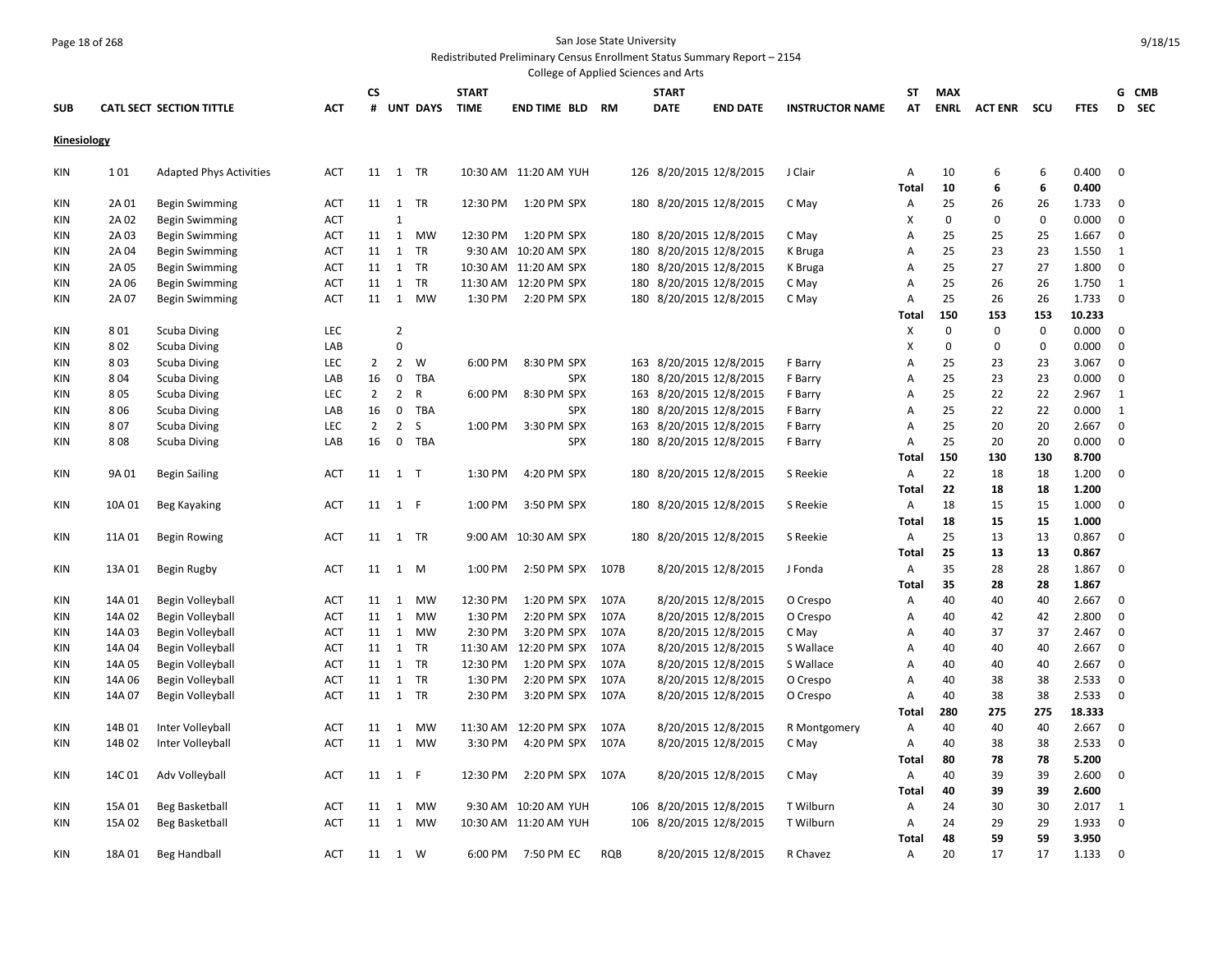#### Page 19 of 268 San Jose State University Redistributed Preliminary Census Enrollment Status Summary Report – 2154

|            |        |                                 |            |      |              |                 |              | College of Applied Sciences and Arts |           |     |                         |                         |                        |                |             |                |                         |             |             |            |
|------------|--------|---------------------------------|------------|------|--------------|-----------------|--------------|--------------------------------------|-----------|-----|-------------------------|-------------------------|------------------------|----------------|-------------|----------------|-------------------------|-------------|-------------|------------|
|            |        |                                 |            | CS   |              |                 | <b>START</b> |                                      |           |     | <b>START</b>            |                         |                        | <b>ST</b>      | <b>MAX</b>  |                |                         |             |             | G CMB      |
| <b>SUB</b> |        | <b>CATL SECT SECTION TITTLE</b> | <b>ACT</b> | #    |              | <b>UNT DAYS</b> | <b>TIME</b>  | <b>END TIME BLD</b>                  | <b>RM</b> |     | <b>DATE</b>             | <b>END DATE</b>         | <b>INSTRUCTOR NAME</b> | AT             | <b>ENRL</b> | <b>ACT ENR</b> | scu                     | <b>FTES</b> | D           | <b>SEC</b> |
|            |        |                                 |            |      |              |                 |              |                                      |           |     |                         |                         |                        |                |             |                |                         |             |             |            |
|            |        |                                 |            |      |              |                 |              |                                      |           |     |                         |                         |                        | Total          | 20          | 17             | 17                      | 1.133       |             |            |
| KIN        | 19A 01 | <b>Begin Soccer</b>             | <b>ACT</b> | 11   | 1            | W               |              | 9:30 AM 11:20 AM YUH                 |           | 106 | 8/20/2015 12/8/2015     |                         | M Behler               | Α              | 30          | 29             | 29                      | 1.933       | $\mathbf 0$ |            |
| KIN        | 19A 02 | <b>Begin Soccer</b>             | <b>ACT</b> | 11   | $1$ T        |                 |              | 9:30 AM 11:20 AM YUH                 |           |     |                         | 106 8/20/2015 12/8/2015 | M Behler               | Α              | 30          | 32             | 32                      | 2.133       | $\mathbf 0$ |            |
|            |        |                                 |            |      |              |                 |              |                                      |           |     |                         |                         |                        | Total          | 60          | 61             | 61                      | 4.067       |             |            |
| KIN        | 20A 01 | Begin Badminton                 | <b>ACT</b> | 11   | 1            | F               |              | 8:30 AM 10:20 AM SPX                 | 107B      |     |                         | 8/20/2015 12/8/2015     | L Cai                  | Α              | 24          | 25             | 25                      | 1.683       | 1           |            |
| KIN        | 20A 02 | Begin Badminton                 | ACT        | 11   | 1            | MW              |              | 9:30 AM 10:20 AM SPX                 | 107B      |     |                         | 8/20/2015 12/8/2015     | L Cai                  | A              | 24          | 30             | 30                      | 2.000       | $\mathbf 0$ |            |
| KIN        | 20A 03 | Begin Badminton                 | ACT        | 11   | 1            | MW              |              | 11:30 AM  12:20 PM SPX               | 107B      |     |                         | 8/20/2015 12/8/2015     | G Chen                 | Α              | 24          | 27             | 27                      | 1.800       | $\mathbf 0$ |            |
| KIN        | 20A 04 | Begin Badminton                 | <b>ACT</b> | 11   | 1            | <b>TR</b>       | 8:30 AM      | 9:20 AM SPX                          | 107B      |     |                         | 8/20/2015 12/8/2015     | L Cai                  | A              | 24          | 24             | 24                      | 1.600       | $\mathbf 0$ |            |
|            |        |                                 |            |      |              |                 |              |                                      |           |     |                         |                         |                        | Total          | 96          | 106            | 106                     | 7.083       |             |            |
| KIN        | 20B 01 | Inter Badminton                 | <b>ACT</b> | 11   | 1            | MW              |              | 10:30 AM 11:20 AM SPX                | 107B      |     | 8/20/2015 12/8/2015     |                         | L Cai                  | Α              | 24          | 24             | 24                      | 1.600       | 0           |            |
| KIN        | 20B 02 | Inter Badminton                 | <b>ACT</b> | 11   | $\mathbf{1}$ | $\mathsf{F}$    |              | 10:30 AM 12:20 PM SPX                | 107B      |     |                         | 8/20/2015 12/8/2015     | L Cai                  | Α              | 12          | 12             | 12                      | 0.800       | $\mathbf 0$ |            |
|            |        |                                 |            |      |              |                 |              |                                      |           |     |                         |                         |                        | Total          | 36          | 36             | 36                      | 2.400       |             |            |
| KIN        | 20C 01 | Adv Badminton                   | <b>ACT</b> | 11   | $1$ F        |                 |              | 10:30 AM  12:20 PM SPX  107B         |           |     |                         | 8/20/2015 12/8/2015     | L Cai                  | Α              | 12          | 12             | 12                      | 0.800       | $\mathbf 0$ |            |
|            |        |                                 |            |      |              |                 |              |                                      |           |     |                         |                         |                        | Total          | 12          | 12             | 12                      | 0.800       |             |            |
| KIN        | 21A 01 | <b>Begin Tennis</b>             | ACT        | 11   | 1 M          |                 | 8:00 AM      | 9:50 AM YUH                          |           |     |                         | 106 8/20/2015 12/8/2015 | S Butler               | Α              | 25          | 20             | 20                      | 1.333       | 0           |            |
|            |        |                                 |            |      |              |                 |              |                                      |           |     |                         |                         |                        | <b>Total</b>   | 25          | 20             | 20                      | 1.333       |             |            |
| KIN        | 21B01  | Inter Tennis                    | <b>ACT</b> | 11   | 1 W          |                 | 8:00 AM      | 9:50 AM YUH                          |           |     |                         | 106 8/20/2015 12/8/2015 | S Butler               | Α              | 20          | 17             | 17                      | 1.133       | $\mathbf 0$ |            |
|            |        |                                 |            |      |              |                 |              |                                      |           |     |                         |                         |                        | Total          | 20          | 17             | 17                      | 1.133       |             |            |
| KIN        | 21C01  | <b>Advance Tennis</b>           | <b>ACT</b> | 11   | 1            | W               | 8:00 AM      | 9:50 AM YUH                          |           |     |                         | 106 8/20/2015 12/8/2015 | S Butler               | Α              | 10          | 3              | $\overline{3}$          | 0.200       | $\mathbf 0$ |            |
|            |        |                                 |            |      |              |                 |              |                                      |           |     |                         |                         |                        | Total          | 10          | 3              | $\overline{\mathbf{3}}$ | 0.200       |             |            |
| KIN        | 22A 01 | <b>Begin Racquetball</b>        | <b>ACT</b> | 11   | 1 T          |                 | 6:00 PM      | 7:50 PM EC                           | RQB       |     |                         | 8/20/2015 12/8/2015     | R Kwok                 | A              | 15          | 12             | 12                      | 0.800       | 0           |            |
|            |        |                                 |            |      |              |                 |              |                                      |           |     |                         |                         |                        | Total          | 15          | 12             | 12                      | 0.800       |             |            |
| KIN        | 22B01  | Inter Racqueball                | ACT        | 11   | $1$ T        |                 | 6:00 PM      | 7:50 PM EC                           | RQB       |     |                         | 8/20/2015 12/8/2015     | R Kwok                 | $\overline{A}$ | 5           | $\overline{3}$ | 3                       | 0.200       | $\mathbf 0$ |            |
|            |        |                                 |            |      |              |                 |              |                                      |           |     |                         |                         |                        | Total          | 5           | 3              | 3                       | 0.200       |             |            |
| KIN        | 23A 01 | Begin Archery                   | <b>ACT</b> | 11   | 1 T          |                 | 12:30 PM     | 2:20 PM YUH                          |           | 106 |                         | 8/20/2015 12/8/2015     | K Bruga                | Α              | 25          | 26             | 26                      | 1.733       | $\mathbf 0$ |            |
| KIN        | 23A 02 | Begin Archery                   | ACT        |      | 11 1 R       |                 | 12:30 PM     | 2:20 PM YUH                          |           |     |                         | 106 8/20/2015 12/8/2015 | K Bruga                | Α              | 20          | 23             | 23                      | 1.533       | $\mathbf 0$ |            |
|            |        |                                 |            |      |              |                 |              |                                      |           |     |                         |                         |                        | <b>Total</b>   | 45          | 49             | 49                      | 3.267       |             |            |
| KIN        | 23B01  | Inter Archery                   | <b>ACT</b> |      | 11 1 R       |                 | 12:30 PM     | 2:20 PM YUH                          |           |     |                         | 106 8/20/2015 12/8/2015 | K Bruga                | Α              | 5           | $\overline{4}$ | $\overline{4}$          | 0.267       | $\mathbf 0$ |            |
|            |        |                                 |            |      |              |                 |              |                                      |           |     |                         |                         |                        | Total          | 5           | $\overline{a}$ | 4                       | 0.267       |             |            |
| KIN        | 24A 01 | <b>Begin Bowling</b>            | ACT        |      | 11 1         | M               | 1:00 PM      | 2:50 PM SPX 107B                     |           |     |                         | 8/20/2015 12/8/2015     | Z Deges                | Α              | 30          | 30             | 30                      | 2.017       | 1           |            |
| KIN        | 24A 02 | Begin Bowling                   | <b>ACT</b> |      | $\mathbf{1}$ |                 |              |                                      |           |     |                         |                         |                        | X              | $\mathbf 0$ | $\mathbf 0$    | $\mathbf 0$             | 0.000       | $\mathbf 0$ |            |
| KIN        | 24A 03 | Begin Bowling                   | ACT        | 11   | 1 R          |                 | 12:30 PM     | 2:20 PM SPX                          | 107B      |     |                         | 8/20/2015 12/8/2015     | Z Deges                | A              | 30          | 27             | 27                      | 1.800       | $\mathbf 0$ |            |
| KIN        | 24A 04 | <b>Begin Bowling</b>            | <b>ACT</b> | 11   | 1 R          |                 | 2:30 PM      | 4:20 PM SPX                          | 107B      |     |                         | 8/20/2015 12/8/2015     | Z Deges                | Α              | 30          | 30             | 30                      | 2.000       | $\mathbf 0$ |            |
|            |        |                                 |            |      |              |                 |              |                                      |           |     |                         |                         |                        | Total          | 90          | 87             | 87                      | 5.817       |             |            |
| KIN        | 24B 01 | Inter Bowling                   | ACT        | 11   | 1 F          |                 | 12:00 PM     | 1:50 PM SPX                          | 107B      |     | 8/20/2015 12/8/2015     |                         | Z Deges                | A              | 30          | 29             | 29                      | 1.933       | $\mathbf 0$ |            |
| KIN        | 24B 02 | Inter Bowling                   | <b>ACT</b> |      | 11 1 W       |                 | 2:30 PM      | 4:20 PM SPX 107B                     |           |     |                         | 8/20/2015 12/8/2015     | Z Deges                | Α              | 20          | 21             | 21                      | 1.400       | $\mathbf 0$ |            |
|            |        |                                 |            |      |              |                 |              |                                      |           |     |                         |                         |                        | Total          | 50          | 50             | 50                      | 3.333       |             |            |
| KIN        | 24C 01 |                                 | ACT        | 11   | 1 W          |                 | 2:30 PM      | 4:20 PM SPX 107B                     |           |     |                         |                         |                        | A              | 10          | $\overline{2}$ | $\overline{2}$          | 0.133       | 0           |            |
|            |        | <b>Advanced Bowling</b>         |            |      |              |                 |              |                                      |           |     | 8/20/2015 12/8/2015     |                         | Z Deges                | Total          | 10          | $\overline{2}$ | $\mathbf{2}$            | 0.133       |             |            |
| KIN        | 25A 03 |                                 |            |      |              |                 |              |                                      |           |     |                         |                         |                        |                | 25          | 24             | 24                      | 1.600       | $\mathbf 0$ |            |
|            |        | Begin Golf                      | ACT        | 11   |              | 1 W             |              | 9:30 AM 11:20 AM YUH                 |           |     | 106 8/20/2015 12/8/2015 |                         | M Zimmerman            | $\overline{A}$ | 25          |                |                         |             |             |            |
|            |        |                                 |            |      |              |                 |              |                                      |           |     |                         |                         |                        | Total          |             | 24             | 24                      | 1.600       |             |            |
| KIN        | 27A 01 | <b>Begin Table Tennis</b>       | <b>ACT</b> | 11 1 |              | TR              |              | 9:30 AM 10:20 AM SPX                 | 107A      |     |                         | 8/20/2015 12/8/2015     | L Cai                  | Α              | 40          | 47             | 47                      | 3.133       | 0           |            |
| KIN        | 27A 02 | <b>Begin Table Tennis</b>       | ACT        | 11   | 1            | TR              |              | 10:30 AM 11:20 AM SPX                | 107A      |     | 8/20/2015 12/8/2015     |                         | G Chen                 | Α              | 40          | 43             | 43                      | 2.867       | 0           |            |
| KIN        | 27A 03 | Begin Table Tennis              | ACT        | 11   | $1$ F        |                 |              | 8:30 AM 10:20 AM SPX                 | 107A      |     | 8/20/2015 12/8/2015     |                         | G Chen                 | A              | 40          | 41             | 41                      | 2.733       | 0           |            |
| KIN        | 27A 04 | Begin Table Tennis              | ACT        |      | 11 1 F       |                 |              | 10:30 AM  12:20 PM SPX               | 107A      |     |                         | 8/20/2015 12/8/2015     | G Chen                 | Α              | 40          | 42             | 42                      | 2.800       | 0           |            |
|            |        |                                 |            |      |              |                 |              |                                      |           |     |                         |                         |                        | <b>Total</b>   | 160         | 173            | 173                     | 11.533      |             |            |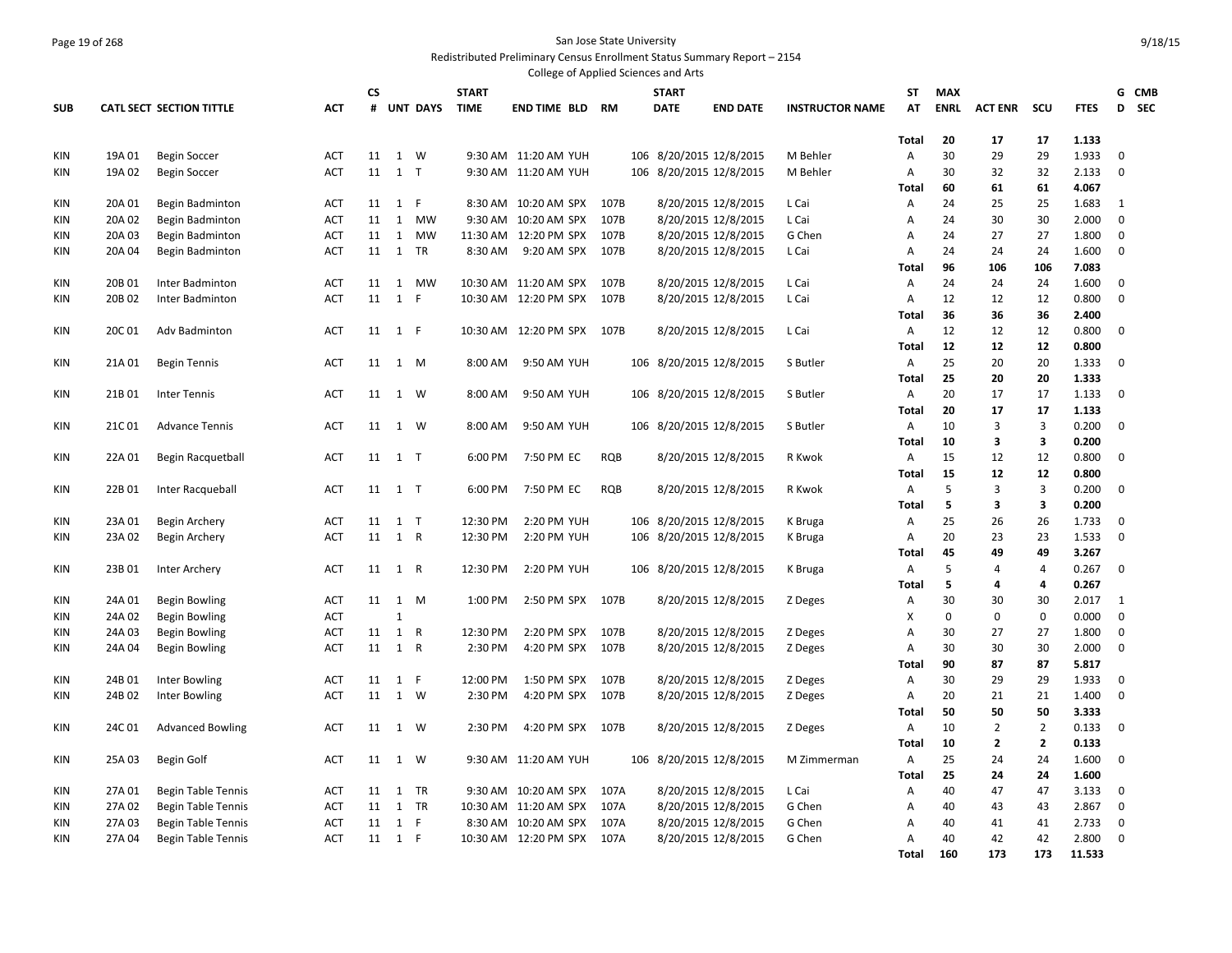#### Page 20 of 268 San Jose State University Redistributed Preliminary Census Enrollment Status Summary Report – 2154

|            |        |                                 |            |           |              |                 |              | College of Applied Sciences and Arts |            |              |                         |                        |                |             |                |             |                 |                 |  |
|------------|--------|---------------------------------|------------|-----------|--------------|-----------------|--------------|--------------------------------------|------------|--------------|-------------------------|------------------------|----------------|-------------|----------------|-------------|-----------------|-----------------|--|
|            |        |                                 |            | <b>CS</b> |              |                 | <b>START</b> |                                      |            | <b>START</b> |                         |                        | ST             | <b>MAX</b>  |                |             |                 | G CMB           |  |
| <b>SUB</b> |        | <b>CATL SECT SECTION TITTLE</b> | <b>ACT</b> | #         |              | <b>UNT DAYS</b> | <b>TIME</b>  | END TIME BLD                         | <b>RM</b>  | <b>DATE</b>  | <b>END DATE</b>         | <b>INSTRUCTOR NAME</b> | AT             | <b>ENRL</b> | <b>ACT ENR</b> | scu         | <b>FTES</b>     | <b>SEC</b><br>D |  |
| KIN        | 28A 01 | <b>Beg Gymnastics</b>           | <b>ACT</b> | 11        | 1            | <b>MW</b>       | 8:30 AM      | 9:20 AM SPX                          |            |              | 231 8/20/2015 12/8/2015 | C Brown                | A              | 30          | 29             | 29          | 1.950           | $\mathbf{1}$    |  |
| <b>KIN</b> | 28A 02 | <b>Beg Gymnastics</b>           | <b>ACT</b> | 11        | 1            | MW              |              | 9:30 AM 10:20 AM SPX                 |            |              | 231 8/20/2015 12/8/2015 | C Brown                | Α              | 30          | 30             | 30          | 2.000           | $\mathbf 0$     |  |
|            |        |                                 |            |           |              |                 |              |                                      |            |              |                         |                        | <b>Total</b>   | 60          | 59             | 59          | 3.950           |                 |  |
| <b>KIN</b> | 29 01  | Cardio Kickboxing               | <b>ACT</b> | 11        | 1            | MW              | 8:30 AM      | 9:20 AM SPX                          | 107A       |              | 8/20/2015 12/8/2015     | F Ghiasvand            | A              | 30          | 31             | 31          | 2.067           | 0               |  |
| KIN        | 29 02  | Cardio Kickboxing               | ACT        | 11        | 1            | TR              | 8:30 AM      | 9:20 AM SPX                          | 107A       |              | 8/20/2015 12/8/2015     | F Ghiasvand            | Α              | 30          | 28             | 28          | 1.867           | $\mathbf 0$     |  |
|            |        |                                 |            |           |              |                 |              |                                      |            |              |                         |                        | Total          | 60          | 59             | 59          | 3.933           |                 |  |
| <b>KIN</b> | 3001   | Pilates                         | <b>ACT</b> | 11        | 1            | MW              | 7:30 AM      | 8:20 AM EC                           | <b>AER</b> |              | 8/20/2015 12/8/2015     | J Linafelter           | A              | 30          | 30             | 30          | 2.000           | $\mathbf 0$     |  |
| <b>KIN</b> | 3002   | Pilates                         | ACT        | 11        | 1            | F               |              | 9:30 AM 11:20 AM EC                  | AER        |              | 8/20/2015 12/8/2015     | J Linafelter           | Α              | 30          | 30             | 30          | 2.000           | 0               |  |
| KIN        | 3003   | Pilates                         | <b>ACT</b> | 11        | 1            | MW              | 8:30 AM      | 9:20 AM EC                           | AER        |              | 8/20/2015 12/8/2015     | J Linafelter           | Α              | 30          | 29             | 29          | 1.933           | $\mathbf 0$     |  |
| KIN        | 30 04  | Pilates                         | <b>ACT</b> |           | $\mathbf{1}$ |                 |              |                                      |            |              |                         |                        | X              | 0           | $\pmb{0}$      | $\mathbf 0$ | 0.000           | 0               |  |
| <b>KIN</b> | 3005   | Pilates                         | <b>ACT</b> | 11        | 1 F          |                 | 7:30 AM      | 9:20 AM EC                           | <b>AER</b> |              | 8/20/2015 12/8/2015     | J Linafelter           | A              | 30          | 28             | 28          | 1.867           | $\mathbf 0$     |  |
|            |        |                                 |            |           |              |                 |              |                                      |            |              |                         |                        | <b>Total</b>   | 120         | 117            | 117         | 7.800           |                 |  |
| <b>KIN</b> | 3101   | <b>Body Sculpting</b>           | <b>ACT</b> | 11        | 1            | <b>TR</b>       | 7:30 AM      | 8:20 AM EC                           | <b>AER</b> |              | 8/20/2015 12/8/2015     | L Pate                 | $\mathsf{A}$   | 50          | 50             | 50          | 3.333           | $\mathbf 0$     |  |
| <b>KIN</b> | 3102   | <b>Body Sculpting</b>           | <b>ACT</b> | 11        | 1            | TR              |              | 9:30 AM 10:20 AM EC                  | AER        |              | 8/20/2015 12/8/2015     | L Pate                 | Α              | 50          | 52             | 52          | 3.467           | 0               |  |
| KIN        | 3103   | <b>Body Sculpting</b>           | <b>ACT</b> | 11        | 1            | <b>TR</b>       | 12:30 PM     | 1:20 PM EC                           | AER        |              | 8/20/2015 12/8/2015     | L Pate                 | $\overline{A}$ | 50<br>150   | 51<br>153      | 51<br>153   | 3.400<br>10.200 | $\mathbf 0$     |  |
| <b>KIN</b> | 3201   | Aerobics                        | <b>ACT</b> | 11        | 1            | <b>MW</b>       | 7:30 AM      | 8:20 AM SPX                          | 107A       |              | 8/20/2015 12/8/2015     | F Ghiasvand            | Total<br>Α     | 50          | 46             | 46          | 3.067           | 0               |  |
| KIN        | 3202   | Aerobics                        | <b>ACT</b> | 11        | 1            | TR              |              | 10:30 AM 11:20 AM EC                 | AER        |              | 8/20/2015 12/8/2015     | F Ghiasvand            | Α              | 50          | 50             | 50          | 3.333           | 0               |  |
| <b>KIN</b> | 3203   | Aerobics                        | <b>ACT</b> | 11        | 1            | TR              | 7:30 AM      | 8:20 AM SPX                          | 107A       |              | 8/20/2015 12/8/2015     | F Ghiasvand            | Α              | 50          | 39             | 39          | 2.600           | 0               |  |
| KIN        | 3204   | Aerobics                        | ACT        | 11        | $\mathbf{1}$ | <b>TR</b>       |              | 11:30 AM 12:20 PM EC                 | AER        |              | 8/20/2015 12/8/2015     | L Pate                 | Α              | 50          | 48             | 48          | 3.200           | $\mathbf 0$     |  |
| <b>KIN</b> | 3205   | Aerobics                        | <b>ACT</b> | 11        | 1            | TR              | 8:30 AM      | 9:20 AM EC                           | <b>AER</b> |              | 8/20/2015 12/8/2015     | L Pate                 | A              | 50          | 51             | 51          | 3.400           | $\mathbf 0$     |  |
|            |        |                                 |            |           |              |                 |              |                                      |            |              |                         |                        | <b>Total</b>   | 250         | 234            | 234         | 15.600          |                 |  |
| <b>KIN</b> | 34 01  | <b>Step Training</b>            | <b>ACT</b> | 11        | $\mathbf{1}$ | <b>MW</b>       |              | 11:30 AM 12:20 PM EC                 | AER        |              | 8/20/2015 12/8/2015     | K Li                   | Α              | 50          | 43             | 43          | 2.867           | $\mathbf 0$     |  |
| KIN        | 34 02  | <b>Step Training</b>            | ACT        | 11        | 1            | <b>MW</b>       |              | 9:30 AM 10:20 AM SPX                 | 107A       |              | 8/20/2015 12/8/2015     | F Ghiasvand            | Α              | 50          | 51             | 51          | 3.400           | $\pmb{0}$       |  |
| KIN        | 34 03  | <b>Step Training</b>            | <b>ACT</b> | 11        | 1            | <b>MW</b>       | 12:30 PM     | 1:20 PM EC                           | AER        |              | 8/20/2015 12/8/2015     | F Ghiasvand            | Α              | 50          | 49             | 49          | 3.283           | 1               |  |
|            |        |                                 |            |           |              |                 |              |                                      |            |              |                         |                        | <b>Total</b>   | 150         | 143            | 143         | 9.550           |                 |  |
| <b>KIN</b> | 35A01  | <b>Begin Wt Training</b>        | <b>ACT</b> | 11        | 1            | <b>MW</b>       | 8:30 AM      | 9:20 AM YUH                          |            |              | 126 8/20/2015 12/8/2015 | R Montgomery           | Α              | 32          | 33             | 33          | 2.200           | 0               |  |
| KIN        | 35A02  | <b>Begin Wt Training</b>        | ACT        | 11        | 1            | <b>MW</b>       | 12:30 PM     | 1:20 PM YUH                          |            |              | 126 8/20/2015 12/8/2015 | M Behler               | A              | 32          | 35             | 35          | 2.333           | $\pmb{0}$       |  |
| <b>KIN</b> | 35A03  | <b>Begin Wt Training</b>        | <b>ACT</b> | 11        | 1            | <b>MW</b>       | 1:30 PM      | 2:20 PM YUH                          |            |              | 126 8/20/2015 12/8/2015 | K Li                   | A              | 32          | 34             | 34          | 2.267           | $\mathbf 0$     |  |
| KIN        | 35A04  | Begin Wt Training               | ACT        | 11        | 1            | <b>MW</b>       | 2:30 PM      | 3:20 PM YUH                          |            |              | 126 8/20/2015 12/8/2015 | K Li                   | $\overline{A}$ | 32          | 32             | 32          | 2.133           | $\mathbf 0$     |  |
| KIN        | 35A05  | <b>Begin Wt Training</b>        | <b>ACT</b> | 11        | 1            | TR              | 7:30 AM      | 8:20 AM YUH                          |            |              | 126 8/20/2015 12/8/2015 | S Butler               | Α              | 32          | 31             | 31          | 2.067           | $\mathbf 0$     |  |
| <b>KIN</b> | 35A06  | <b>Begin Wt Training</b>        | <b>ACT</b> | 11        | 1            | <b>TR</b>       | 8:30 AM      | 9:20 AM YUH                          |            |              | 126 8/20/2015 12/8/2015 | S Butler               | A              | 32          | 30             | 30          | 2.000           | $\mathbf 0$     |  |
| KIN        | 35A 07 | <b>Begin Wt Training</b>        | <b>ACT</b> | 11        | 1            | TR              | 12:30 PM     | 1:20 PM YUH                          |            |              | 126 8/20/2015 12/8/2015 | S Butler               | Α              | 32          | 36             | 36          | 2.400           | $\mathbf 0$     |  |
| <b>KIN</b> | 35A08  | <b>Begin Wt Training</b>        | <b>ACT</b> | 11        | 1            | <b>TR</b>       | 2:30 PM      | 3:20 PM YUH                          |            |              | 126 8/20/2015 12/8/2015 | M Marsall              | $\overline{A}$ | 32          | 32             | 32          | 2.133           | $\mathbf 0$     |  |
| KIN        | 35A09  | <b>Begin Wt Training</b>        | ACT        | 11        |              | 1 TR            |              | 9:30 AM 10:20 AM YUH                 |            |              | 126 8/20/2015 12/8/2015 | S Butler               | Α              | 32          | 34             | 34          | 2.267           | $\mathbf 0$     |  |
|            |        |                                 |            |           |              |                 |              |                                      |            |              |                         |                        | <b>Total</b>   | 288         | 297            | 297         | 19.800          |                 |  |
| KIN        | 35B01  | Inter Wt Training               | ACT        | 11        | $\mathbf{1}$ | MW              |              | 9:30 AM 10:20 AM YUH                 |            |              | 126 8/20/2015 12/8/2015 | R Montgomery           | Α              | 22          | 22             | 22          | 1.467           | $\mathbf 0$     |  |
| KIN        | 35B02  | Inter Wt Training               | <b>ACT</b> | 11        | 1            | <b>MW</b>       |              | 10:30 AM 11:20 AM YUH                |            |              | 126 8/20/2015 12/8/2015 | R Montgomery           | A              | 32          | 33             | 33          | 2.200           | $\mathbf 0$     |  |
|            |        |                                 |            |           |              |                 |              |                                      |            |              |                         |                        | Total          | 54          | 55             | 55          | 3.667           |                 |  |
| KIN        | 35C01  | Adv Wgt Training                | <b>ACT</b> | 11        | 1            | MW              |              | 9:30 AM 10:20 AM YUH                 |            |              | 126 8/20/2015 12/8/2015 | R Montgomery           | A              | 10          | 9              | 9           | 0.600           | $\mathbf 0$     |  |
|            |        |                                 |            |           |              |                 |              |                                      |            |              |                         |                        | <b>Total</b>   | 10          | 9              | 9           | 0.600           |                 |  |
| KIN        | 3701   | <b>Fitness Walking</b>          | <b>ACT</b> | 11        | 1            | TR              | 2:30 PM      | 3:20 PM SPX                          | 107B       |              | 8/20/2015 12/8/2015     | J Fonda                | $\overline{A}$ | 30          | 24             | 24          | 1.600           | 0               |  |
|            |        |                                 |            |           |              |                 |              |                                      |            |              |                         |                        | <b>Total</b>   | 30          | 24             | 24          | 1.600           |                 |  |
| <b>KIN</b> | 3801   | <b>Begin Jogging</b>            | <b>ACT</b> |           | $\mathbf{1}$ |                 |              |                                      |            |              |                         |                        | X              | 0           | $\mathbf 0$    | $\mathbf 0$ | 0.000           | $\mathbf 0$     |  |
| KIN        | 3802   | Begin Jogging                   | <b>ACT</b> | 11        | $\mathbf{1}$ | TR              |              | 10:30 AM 11:20 AM SPX                | 107B       |              | 8/20/2015 12/8/2015     | J Fonda                | A              | 30          | 31             | 31          | 2.067           | $\mathbf 0$     |  |
| KIN        | 3803   | Begin Jogging                   | <b>ACT</b> |           | 11 1 TR      |                 | 12:30 PM     | 1:20 PM SPX                          | 107B       |              | 8/20/2015 12/8/2015     | J Fonda                | Α              | 30          | 30             | 30          | 2.000           | $\mathbf 0$     |  |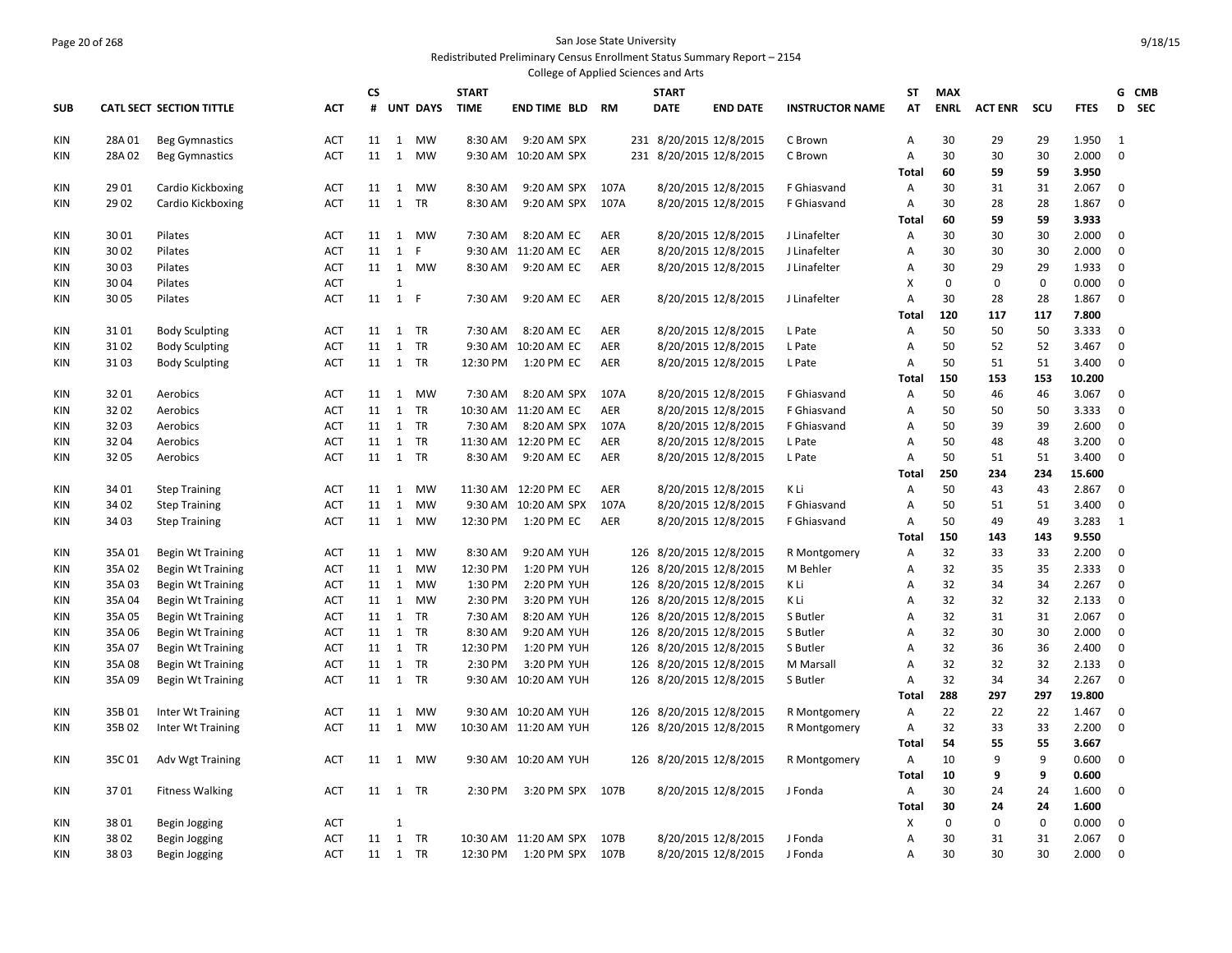#### Page 21 of 268 San Jose State University Redistributed Preliminary Census Enrollment Status Summary Report – 2154

|             |        |                                        |                   |          |                   |                 |              | College of Applied Sciences and Arts |      |                         |                     |                        |            |              |                |              |                |              |              |        |
|-------------|--------|----------------------------------------|-------------------|----------|-------------------|-----------------|--------------|--------------------------------------|------|-------------------------|---------------------|------------------------|------------|--------------|----------------|--------------|----------------|--------------|--------------|--------|
|             |        |                                        |                   | CS       |                   |                 | <b>START</b> |                                      |      | <b>START</b>            |                     |                        | SΤ         | <b>MAX</b>   |                |              |                |              | G CMB        |        |
| <b>SUB</b>  |        | <b>CATL SECT SECTION TITTLE</b>        | <b>ACT</b>        | #        |                   | <b>UNT DAYS</b> | <b>TIME</b>  | <b>END TIME BLD</b>                  | RM   | <b>DATE</b>             | <b>END DATE</b>     | <b>INSTRUCTOR NAME</b> | AT         | <b>ENRL</b>  | <b>ACT ENR</b> | scu          | <b>FTES</b>    | D            | <b>SEC</b>   |        |
|             | 3804   |                                        |                   | 11       |                   | MW              | 12:30 PM     |                                      | 107B |                         |                     |                        |            | 30           |                |              | 1.600          | 0            |              |        |
| KIN         | 3805   | Begin Jogging                          | <b>ACT</b>        | 11       | 1<br>1            | MW              | 1:30 PM      | 1:20 PM SPX<br>2:20 PM SPX           | 107B |                         | 8/20/2015 12/8/2015 | N Megginson            | Α          | 30           | 24<br>28       | 24           |                | 0            |              |        |
| ΚIΝ         |        | Begin Jogging                          | ACT               |          |                   |                 |              |                                      |      |                         | 8/20/2015 12/8/2015 | N Megginson            | Α<br>Total | 120          | 113            | 28<br>113    | 1.867          |              |              |        |
|             | 45A01  |                                        |                   |          |                   | MW              | 8:30 AM      | 9:20 AM SPX                          |      | 178 8/20/2015 12/8/2015 |                     |                        |            | 50           | 22             | 22           | 7.533<br>1.467 | $\mathbf 0$  | C            | $\ast$ |
| KIN<br>DANC | 45A01  | Beg Lindy & Swing<br>Beg Lindy & Swing | ACT<br><b>ACT</b> | 11<br>11 | 1<br>$\mathbf{1}$ | MW              | 8:30 AM      | 9:20 AM SPX                          |      | 178 8/20/2015 12/8/2015 |                     | A Ayers<br>A Ayers     | Α<br>Α     | $\mathbf 0$  | $\mathbf{0}$   | $\mathbf{0}$ | 0.000          | $\mathbf{0}$ | $\mathsf{C}$ |        |
|             |        |                                        |                   |          |                   |                 |              |                                      |      |                         |                     |                        | Total      | 50           | 22             | 22           | 1.467          |              |              |        |
| KIN         | 46A01  | <b>Beg Social Dance</b>                | ACT               | 11       | 1                 | MW              |              | 9:30 AM 10:20 AM SPX                 |      | 178 8/20/2015 12/8/2015 |                     | A Ayers                | Α          | 50           | 19             | 19           | 1.267          | $\mathbf{0}$ | C            |        |
| <b>DANC</b> | 46A01  | <b>Beg Social Dance</b>                | ACT               | 11       | $\mathbf{1}$      | MW              |              | 9:30 AM 10:20 AM SPX                 |      | 178 8/20/2015 12/8/2015 |                     | A Ayers                | Α          | $\mathbf 0$  | $\mathbf{0}$   | $\mathbf{0}$ | 0.000          | $\mathbf{0}$ | $\mathsf{C}$ |        |
| KIN         | 46A02  | <b>Beg Social Dance</b>                | ACT               | 11       | 1                 | MW              |              | 10:30 AM 11:20 AM SPX                |      | 178 8/20/2015 12/8/2015 |                     | A Ayers                | Α          | 50           | 45             | 45           | 3.000          | $\mathbf 0$  | C            |        |
| DANC        | 46A 02 | <b>Beg Social Dance</b>                | ACT               | 11       | $\mathbf{1}$      | MW              |              | 10:30 AM 11:20 AM SPX                |      | 178 8/20/2015 12/8/2015 |                     | A Ayers                | A          | $\mathbf{0}$ | $\mathbf{0}$   | $\mathbf{0}$ | 0.000          | $\mathbf{0}$ | $\mathsf{C}$ |        |
| KIN         | 46A03  | <b>Beg Social Dance</b>                | ACT               | 11       | 1                 | MW              | 12:30 PM     | 1:20 PM SPX                          |      | 178 8/20/2015 12/8/2015 |                     | A Ayers                | Α          | 50           | 36             | 36           | 2.400          | $\mathbf 0$  | C            |        |
| <b>DANC</b> | 46A03  | <b>Beg Social Dance</b>                | <b>ACT</b>        | 11       | 1                 | MW              | 12:30 PM     | 1:20 PM SPX                          |      | 178 8/20/2015 12/8/2015 |                     | A Ayers                | A          | $\mathbf{0}$ | $\mathbf{0}$   | $\mathbf{0}$ | 0.000          | $\mathbf{0}$ | C            | $\ast$ |
| KIN         | 46A 04 | <b>Beg Social Dance</b>                | ACT               | 11       | 1                 | MW              | 1:30 PM      | 2:20 PM SPX                          |      | 178 8/20/2015 12/8/2015 |                     | A Ayers                | Α          | 50           | 34             | 34           | 2.267          | $\mathbf{0}$ | C            |        |
| <b>DANC</b> | 46A04  | <b>Beg Social Dance</b>                | <b>ACT</b>        | 11       | 1                 | MW              | 1:30 PM      | 2:20 PM SPX                          |      | 178 8/20/2015 12/8/2015 |                     | A Ayers                | A          | $\mathbf{0}$ | $\mathbf 0$    | $\mathbf{0}$ | 0.000          | $\mathbf{0}$ | C            | $\ast$ |
| KIN         | 46A 05 | <b>Beg Social Dance</b>                | <b>ACT</b>        | 11       | $\mathbf{1}$      | TR              | 1:30 PM      | 2:20 PM SPX                          |      | 178 8/20/2015 12/8/2015 |                     | <b>B</b> Shifflett     | Α          | 50           | 27             | 27           | 1.800          | $\mathbf{0}$ | C            | $\ast$ |
| DANC        | 46A05  | <b>Beg Social Dance</b>                | <b>ACT</b>        |          | 11 1 TR           |                 | 1:30 PM      | 2:20 PM SPX                          |      | 178 8/20/2015 12/8/2015 |                     | <b>B</b> Shifflett     | Α          | $\mathbf{0}$ | $\mathbf 0$    | $\mathbf{0}$ | 0.000          | $\mathbf{0}$ | C            | $\ast$ |
|             |        |                                        |                   |          |                   |                 |              |                                      |      |                         |                     |                        | Total      | 250          | 161            | 161          | 10.734         |              |              |        |
| KIN         | 47A 01 | Beg W Coast Swing                      | <b>ACT</b>        | 11       | 1 TR              |                 | 2:30 PM      | 3:20 PM SPX                          |      | 178 8/20/2015 12/8/2015 |                     | H Schmitt              | Α          | 50           | 16             | 16           | 1.067          | $\mathbf 0$  |              |        |
|             |        |                                        |                   |          |                   |                 |              |                                      |      |                         |                     |                        | Total      | 50           | 16             | 16           | 1.067          |              |              |        |
| KIN         | 48A01  | Beg Latin Dance                        | ACT               | 11       |                   | 1 TR            | 8:30 AM      | 9:20 AM SPX                          |      | 178 8/20/2015 12/8/2015 |                     | O David                | Α          | 50           | 32             | 32           | 2.150          | $\mathbf{1}$ | C            | $\ast$ |
| <b>DANC</b> | 48A01  | Beg Latin Dance                        | <b>ACT</b>        | 11       | 1                 | TR              | 8:30 AM      | 9:20 AM SPX                          |      | 178 8/20/2015 12/8/2015 |                     | O David                | A          | $\Omega$     | $\mathbf{0}$   | $\mathbf{0}$ | 0.000          | $\mathbf 0$  | C            | $\ast$ |
| KIN         | 48A02  | Beg Latin Dance                        | <b>ACT</b>        | 11       | 1                 | MW              | 2:30 PM      | 3:20 PM SPX                          |      | 178 8/20/2015 12/8/2015 |                     | A Ayers                | Α          | 50           | 46             | 46           | 3.083          | $\mathbf{1}$ | C            |        |
| DANC        | 48A02  | Beg Latin Dance                        | <b>ACT</b>        | 11       | 1                 | MW              | 2:30 PM      | 3:20 PM SPX                          |      | 178 8/20/2015 12/8/2015 |                     | A Ayers                | A          | $\Omega$     | $\mathbf{0}$   | $\mathbf{0}$ | 0.000          | $\mathbf 0$  | C            |        |
| KIN         | 48A03  | Beg Latin Dance                        | <b>ACT</b>        | 11       | 1                 | TR              |              | 9:30 AM 10:20 AM SPX                 |      | 178 8/20/2015 12/8/2015 |                     | O David                | Α          | 50           | 54             | 54           | 3.600          | $\mathbf 0$  | $\mathsf{C}$ |        |
| DANC        | 48A03  | Beg Latin Dance                        | <b>ACT</b>        | 11       |                   | 1 TR            |              | 9:30 AM 10:20 AM SPX                 |      | 178 8/20/2015 12/8/2015 |                     | O David                | Α          | $\Omega$     | $\mathbf{0}$   | $\mathbf{0}$ | 0.000          | $\mathbf 0$  | C            | ∗      |
| KIN         | 48A04  | Beg Latin Dance                        | <b>ACT</b>        | 11       |                   | 1 TR            |              | 10:30 AM 11:20 AM SPX                |      | 178 8/20/2015 12/8/2015 |                     | O David                | А          | 50           | 51             | 51           | 3.417          | $\mathbf{1}$ | C            | $\ast$ |
| DANC        | 48A 04 | Beg Latin Dance                        | <b>ACT</b>        | 11       |                   | 1 TR            |              | 10:30 AM 11:20 AM SPX                |      | 178 8/20/2015 12/8/2015 |                     | O David                | Α          | $\mathbf 0$  | $\mathbf 0$    | $\mathbf 0$  | 0.000          | $\mathbf 0$  | C            | $\ast$ |
|             |        |                                        |                   |          |                   |                 |              |                                      |      |                         |                     |                        | Total      | 200          | 183            | 183          | 12.250         |              |              |        |
| KIN         | 5001   | Tai Chi                                | ACT               | 11       | $\mathbf{1}$      | TR              |              | 9:30 AM 10:20 AM SPX                 | 107B |                         | 8/20/2015 12/8/2015 | G Chen                 | Α          | 50           | 45             | 45           | 3.000          | 0            |              |        |
| KIN         | 5002   | Tai Chi                                | <b>ACT</b>        | 11       | 1                 | MW              | 3:30 PM      | 4:20 PM SPX                          | 107B |                         | 8/20/2015 12/8/2015 | C Weng                 | Α          | 50           | 41             | 41           | 2.733          | 0            |              |        |
|             |        |                                        |                   |          |                   |                 |              |                                      |      |                         |                     |                        | Total      | 100          | 86             | 86           | 5.733          |              |              |        |
| KIN         | 51A01  | Begin Aikido                           | <b>ACT</b>        | 11       | $\mathbf{1}$      | MW              | 8:30 AM      | 9:20 AM YUH                          |      | 208 8/20/2015 12/8/2015 |                     | S Olliges              | Α          | 30           | 22             | 22           | 1.467          | 0            |              |        |
| KIN         | 51A02  | Begin Aikido                           | ACT               | 11       | $\mathbf{1}$      | MW              |              | 9:30 AM 10:20 AM YUH                 |      | 208 8/20/2015 12/8/2015 |                     | S Olliges              | Α          | 20           | 20             | 20           | 1.333          | 0            |              |        |
|             |        |                                        |                   |          |                   |                 |              |                                      |      |                         |                     |                        | Total      | 50           | 42             | 42           | 2.800          |              |              |        |
| KIN         | 51B01  | Int Aikido                             | ACT               | 11       | 1                 | MW              |              | 9:30 AM 10:20 AM YUH                 |      | 208 8/20/2015 12/8/2015 |                     | S Olliges              | Α          | 10           | 4              | 4            | 0.267          | 0            |              |        |
|             |        |                                        |                   |          |                   |                 |              |                                      |      |                         |                     |                        | Total      | 10           | 4              | 4            | 0.267          |              |              |        |
| KIN         | 52A 01 | Begin Judo                             | <b>ACT</b>        |          | 1                 |                 |              |                                      |      |                         |                     |                        | X          | $\mathbf{0}$ | $\Omega$       | $\mathbf{0}$ | 0.000          | 0            |              |        |
| KIN         | 52A 02 | Begin Judo                             | ACT               | 11       | 1                 | TR              |              | 9:30 AM 10:20 AM YUH                 |      | 208 8/20/2015 12/8/2015 |                     | D Williams             | Α          | 30           | 27             | 27           | 1.800          | 0            |              |        |
| KIN         | 52A 03 | Begin Judo                             | <b>ACT</b>        |          | $\mathbf{1}$      |                 |              |                                      |      |                         |                     |                        | X          | $\Omega$     | $\mathbf 0$    | $\mathbf 0$  | 0.000          | $\pmb{0}$    |              |        |
| KIN         | 52A 04 | Begin Judo                             | <b>ACT</b>        | 11       | $\mathbf{1}$      | TR              |              | 10:30 AM 11:20 AM YUH                |      | 208 8/20/2015 12/8/2015 |                     | D Williams             | Α          | 30           | 31             | 31           | 2.067          | 0            |              |        |
| <b>KIN</b>  | 52A 05 | Begin Judo                             | <b>ACT</b>        | 11       | 1                 | MW              | 2:30 PM      | 3:20 PM YUH                          |      | 208 8/20/2015 12/8/2015 |                     | S Nakano               | Α          | 30           | 30             | 30           | 2.000          | 0            |              |        |
|             |        |                                        |                   |          |                   |                 |              |                                      |      |                         |                     |                        | Total      | 90           | 88             | 88           | 5.867          |              |              |        |
| <b>KIN</b>  | 52B01  | Inter Judo                             | <b>ACT</b>        |          | $\mathbf{1}$      |                 |              |                                      |      |                         |                     |                        | X          | $\mathbf 0$  | 0              | $\mathbf 0$  | 0.000          | 0            |              |        |
| KIN         | 52B02  | Inter Judo                             | <b>ACT</b>        | 11       |                   | 1 TR            | 8:30 AM      | 9:20 AM YUH                          |      | 208 8/20/2015 12/8/2015 |                     | D Williams             | Α          | 30           | 5              | 5            | 0.333          | $\mathbf 0$  |              |        |
|             |        |                                        |                   |          |                   |                 |              |                                      |      |                         |                     |                        | Total      | 30           | 5              | 5            | 0.333          |              |              |        |
| KIN         | 52C01  | Competitive Judo                       | <b>ACT</b>        |          |                   | 11 1 TBA        |              | <b>YUH</b>                           |      | 208 8/20/2015 12/8/2015 |                     | Y Uchida               | Α          | 25           | 21             | 21           | 1.400          | $\mathbf 0$  |              |        |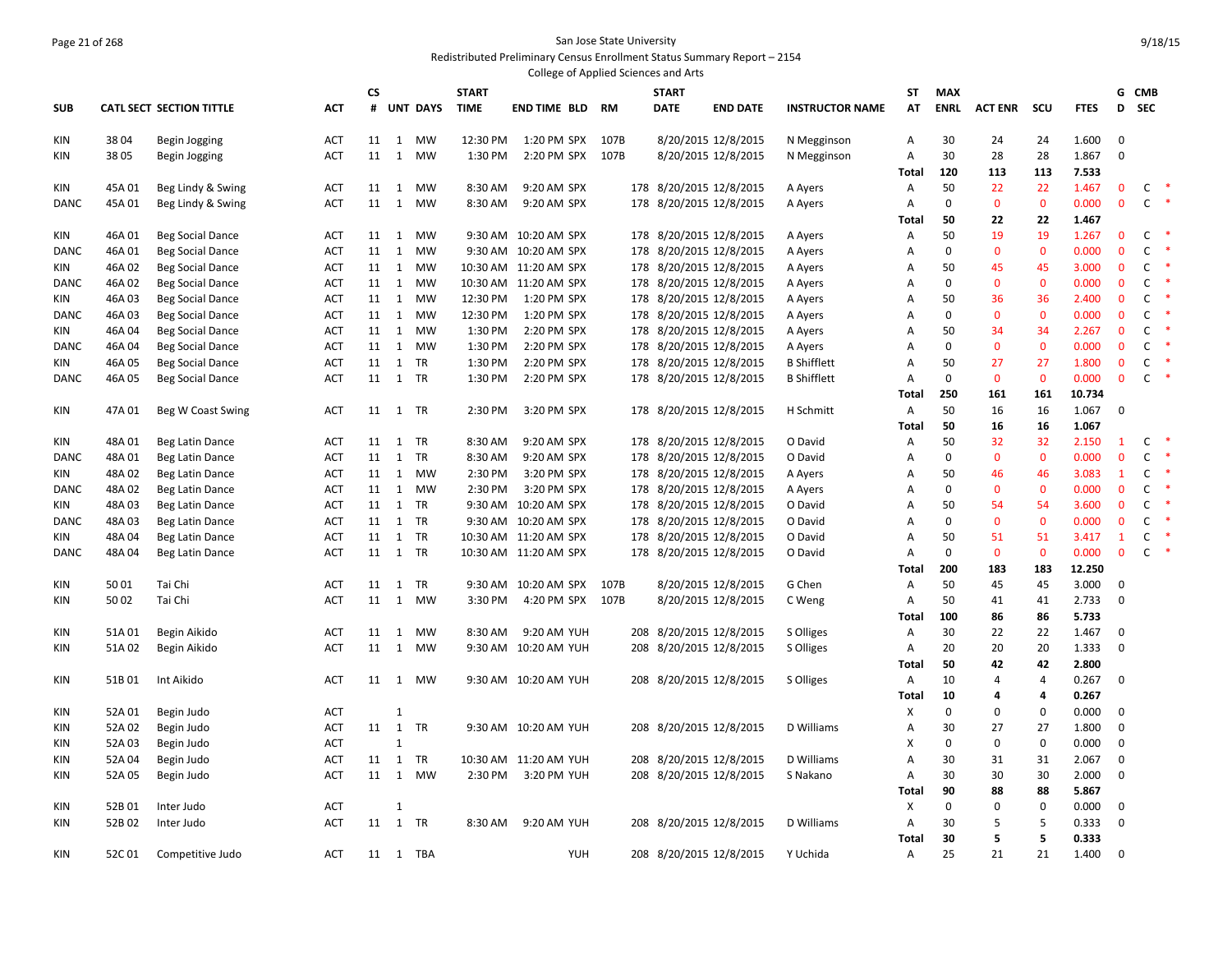# Page 22 of 268 San Jose State University

Redistributed Preliminary Census Enrollment Status Summary Report – 2154 College of Applied Sciences and Arts

|            |        |                                 |            | <b>CS</b>      |                |                 | <b>START</b> |                        |            |     | <b>START</b>            |                         |                        | ST           | <b>MAX</b>  |                |              |             |             | G CMB |
|------------|--------|---------------------------------|------------|----------------|----------------|-----------------|--------------|------------------------|------------|-----|-------------------------|-------------------------|------------------------|--------------|-------------|----------------|--------------|-------------|-------------|-------|
| <b>SUB</b> |        | <b>CATL SECT SECTION TITTLE</b> | ACT        | #              |                | <b>UNT DAYS</b> | <b>TIME</b>  | <b>END TIME BLD RM</b> |            |     | <b>DATE</b>             | <b>END DATE</b>         | <b>INSTRUCTOR NAME</b> | AT           | <b>ENRL</b> | <b>ACT ENR</b> | scu          | <b>FTES</b> |             | D SEC |
|            |        |                                 |            |                |                |                 |              |                        |            |     |                         |                         |                        |              |             |                |              |             |             |       |
|            |        |                                 |            |                |                |                 |              |                        |            |     |                         |                         |                        | Total        | 25          | 21             | 21           | 1.400       |             |       |
| KIN        | 53A 01 | Begin Karate                    | ACT        |                | 11 1 F         |                 |              | 8:30 AM 10:20 AM YUH   |            |     |                         | 106 8/20/2015 12/8/2015 | J Keeling              | Α            | 30          | 27             | 27           | 1.800       | 0           |       |
| KIN        | 53A02  | Begin Karate                    | <b>ACT</b> | 11             | $1$ F          |                 |              | 10:30 AM 12:20 PM YUH  |            |     | 106 8/20/2015 12/8/2015 |                         | J Keeling              | Α            | 20          | 25             | 25           | 1.667       | 0           |       |
|            |        |                                 |            |                |                |                 |              |                        |            |     |                         |                         |                        | <b>Total</b> | 50          | 52             | 52           | 3.467       |             |       |
| KIN        | 53B01  | Inter Karate                    | <b>ACT</b> |                | 11 1 F         |                 |              | 10:30 AM 12:20 PM YUH  |            |     |                         | 106 8/20/2015 12/8/2015 | J Keeling              | Α            | 10          | 6              | 6            | 0.400       | 0           |       |
|            |        |                                 |            |                |                |                 |              |                        |            |     |                         |                         |                        | Total        | 10          | 6              | 6            | 0.400       |             |       |
| KIN        | 54A 01 | Begin Tae Kwon Do               | <b>ACT</b> |                | $\mathbf{1}$   |                 |              |                        |            |     |                         |                         |                        | X            | $\mathbf 0$ | 0              | $\mathbf{0}$ | 0.000       | $\mathbf 0$ |       |
| KIN        | 54A 02 | Begin Tae Kwon Do               | ACT        | 11             | 1              | <b>MW</b>       | 12:30 PM     | 1:20 PM YUH            |            | 208 | 8/20/2015 12/8/2015     |                         | J Schachner            | Α            | 30          | 33             | 33           | 2.200       | 0           |       |
| KIN        | 54A 03 | Begin Tae Kwon Do               | <b>ACT</b> | 11             | 1              | <b>MW</b>       | 1:30 PM      | 2:20 PM YUH            |            |     | 208 8/20/2015 12/8/2015 |                         | J Schachner            | Α            | 30          | 31             | 31           | 2.067       | 0           |       |
|            |        |                                 |            |                |                |                 |              |                        |            |     |                         |                         |                        | <b>Total</b> | 60          | 64             | 64           | 4.267       |             |       |
| KIN        | 54B01  | Int Tae Kwon Do                 | <b>ACT</b> |                | $\mathbf{1}$   |                 |              |                        |            |     |                         |                         |                        | X            | $\mathbf 0$ | $\mathbf 0$    | $\mathbf 0$  | 0.000       | $\mathbf 0$ |       |
| KIN        | 54B 02 | Int Tae Kwon Do                 | <b>ACT</b> | 11             | 1              | TR              | 7:30 AM      | 8:20 AM YUH            |            |     | 208 8/20/2015 12/8/2015 |                         | J Schachner            | Α            | 30          | 12             | 12           | 0.800       | 0           |       |
|            |        |                                 |            |                |                |                 |              |                        |            |     |                         |                         |                        | <b>Total</b> | 30          | 12             | 12           | 0.800       |             |       |
| KIN        | 55A01  | Begin Self-Defense              | ACT        | 11             | 1              | <b>MW</b>       |              | 10:30 AM 11:20 AM YUH  |            |     | 208 8/20/2015 12/8/2015 |                         | G Chen                 | A            | 30          | 32             | 32           | 2.133       | $\mathbf 0$ |       |
| <b>KIN</b> | 55A02  | Begin Self-Defense              | <b>ACT</b> | 11             | 1              | TR              |              | 11:30 AM 12:20 PM YUH  |            |     |                         | 208 8/20/2015 12/8/2015 | G Chen                 | Α            | 30          | 35             | 35           | 2.333       | $\mathbf 0$ |       |
|            |        |                                 |            |                |                |                 |              |                        |            |     |                         |                         |                        | Total        | 60          | 67             | 67           | 4.467       |             |       |
| <b>KIN</b> | 61A01  | Begin Hatha Yoga                | <b>ACT</b> |                | $\mathbf{1}$   |                 |              |                        |            |     |                         |                         |                        | Х            | $\mathbf 0$ | $\mathbf 0$    | $\mathbf 0$  | 0.000       | $\mathbf 0$ |       |
| KIN        | 61A02  | Begin Hatha Yoga                | <b>ACT</b> | 11             |                | 1 M             |              | 9:30 AM 11:20 AM EC    | <b>AER</b> |     |                         | 8/20/2015 12/8/2015     | J Linafelter           | A            | 50          | 52             | 52           | 3.483       | 1           |       |
| KIN        | 61A03  | Begin Hatha Yoga                | ACT        |                | 11 1 F         |                 | 7:30 AM      | 9:20 AM YUH            |            |     | 208 8/20/2015 12/8/2015 |                         | S Caughlan             | A            | 50          | 48             | 48           | 3.200       | $\mathbf 0$ |       |
| KIN        | 61A 04 | Begin Hatha Yoga                | <b>ACT</b> | 11             | 1              | W               |              | 9:30 AM 11:20 AM EC    | AER        |     |                         | 8/20/2015 12/8/2015     | J Linafelter           | A            | 50          | 51             | 51           | 3.400       | $\mathbf 0$ |       |
| KIN        | 61A05  | Begin Hatha Yoga                | ACT        |                | 11 1 F         |                 | 11:30 AM     | 1:20 PM YUH            |            |     | 208 8/20/2015 12/8/2015 |                         | S Caughlan             | A            | 50          | 48             | 48           | 3.200       | $\mathbf 0$ |       |
| KIN        | 61A 06 | Begin Hatha Yoga                | <b>ACT</b> | 11             | 1 T            |                 | 1:30 PM      | 3:20 PM EC             | AER        |     |                         | 8/20/2015 12/8/2015     | S Olliges              | A            | 50          | 49             | 49           | 3.267       | $\mathbf 0$ |       |
| KIN        | 61A07  | Begin Hatha Yoga                | <b>ACT</b> |                | $\mathbf{1}$   |                 |              |                        |            |     |                         |                         |                        | X            | $\mathbf 0$ | $\mathbf 0$    | 0            | 0.000       | $\mathbf 0$ |       |
| KIN        | 61A08  | Begin Hatha Yoga                | <b>ACT</b> | 11             | 1 T            |                 | 3:30 PM      | 5:20 PM EC             | <b>AER</b> |     |                         | 8/20/2015 12/8/2015     | S Olliges              | A            | 50          | 51             | 51           | 3.400       | $\mathbf 0$ |       |
| KIN        | 61A09  | Begin Hatha Yoga                | <b>ACT</b> |                | 11 1 M         |                 | 3:00 PM      | 4:50 PM EC             | <b>AER</b> |     |                         | 8/20/2015 12/8/2015     | J Linafelter           | A            | 40          | 41             | 41           | 2.750       | 1           |       |
|            |        |                                 |            |                |                |                 |              |                        |            |     |                         |                         |                        | Total        | 340         | 340            | 340          | 22.700      |             |       |
| KIN        | 61B01  | Int Hatha Yoga                  | <b>ACT</b> |                | 11 1 F         |                 |              | 9:30 AM 11:20 AM YUH   |            |     | 208 8/20/2015 12/8/2015 |                         | S Caughlan             | A            | 50          | 38             | 38           | 2.550       | 1           |       |
|            |        |                                 |            |                |                |                 |              |                        |            |     |                         |                         |                        | Total        | 50          | 38             | 38           | 2.550       |             |       |
| KIN        | 62A 01 | Begin Ice Skating               | <b>ACT</b> |                | 11 1 F         |                 |              | 8:20 AM 10:00 AM YUH   |            |     | 106 8/20/2015 12/8/2015 |                         | G Chen                 | Α            | 50          | 49             | 49           | 3.267       | $\mathbf 0$ |       |
| KIN        | 62A 02 | Begin Ice Skating               | <b>ACT</b> |                | 11 1 T         |                 |              | 9:30 AM 11:10 AM YUH   |            |     |                         | 106 8/20/2015 12/8/2015 | G Chen                 | A            | 50          | 35             | 35           | 2.333       | $\mathbf 0$ |       |
|            |        |                                 |            |                |                |                 |              |                        |            |     |                         |                         |                        | Total        | 100         | 84             | 84           | 5.600       |             |       |
| KIN        | 63A01  | Beg Hiking                      | <b>ACT</b> |                | 11 1 F         |                 | 1:00 PM      | 3:50 PM SPX            |            |     | 163 8/20/2015 12/8/2015 |                         | K Kirkendall           | Α            | 20          | 23             | 23           | 1.533       | $\mathbf 0$ |       |
|            |        |                                 |            |                |                |                 |              |                        |            |     |                         |                         |                        | Total        | 20          | 23             | 23           | 1.533       |             |       |
| KIN        | 65A01  | Begin Ice Hockey                | ACT        | 11             | 1 R            |                 |              | 9:30 AM 11:10 AM YUH   |            |     | 106 8/20/2015 12/8/2015 |                         | G Chen                 | Α            | 50          | 14             | 14           | 0.933       | $\mathbf 0$ |       |
| KIN        | 65A02  | Begin Ice Hockey                | <b>ACT</b> | 11             | $1$ F          |                 |              | 9:50 AM 11:30 AM YUH   |            |     |                         | 106 8/20/2015 12/8/2015 | G Chen                 | Α            | 50          | 18             | 18           | 1.200       | $\mathbf 0$ |       |
|            |        |                                 |            |                |                |                 |              |                        |            |     |                         |                         |                        | Total        | 100         | 32             | 32           | 2.133       |             |       |
| KIN        | 6801   | Visl Rep Sprt Cult              | LEC        | $2^{\circ}$    | $\overline{3}$ | TR              | 12:00 PM     | 1:15 PM SPX            |            |     | 163 8/20/2015 12/8/2015 |                         | D Murphy               | Α            | 30          | 29             | 87           | 5.800       | $\mathbf 0$ |       |
|            |        |                                 |            |                |                |                 |              |                        |            |     |                         |                         |                        | Total        | 30          | 29             | 87           | 5.800       |             |       |
| KIN        | 6901   | <b>Stress Management</b>        | LEC        | 2              | 3              | <b>MW</b>       |              | 9:00 AM 10:15 AM YUH   |            |     | 236 8/20/2015 12/8/2015 |                         | M Gonzalez             | Α            | 30          | 33             | 99           | 6.600       | 0           |       |
| KIN        | 6902   | <b>Stress Management</b>        | LEC        | $\overline{2}$ | 3              | <b>MW</b>       |              | 10:30 AM 11:45 AM YUH  |            |     | 236 8/20/2015 12/8/2015 |                         | J Schachner            | Α            | 30          | 31             | 93           | 6.200       | $\mathbf 0$ |       |
| KIN        | 6903   | <b>Stress Management</b>        | LEC        | $\overline{2}$ | 3              | TR              | 12:00 PM     | 1:15 PM YUH            |            |     | 236 8/20/2015 12/8/2015 |                         | J Schachner            | Α            | 30          | 31             | 93           | 6.200       | $\mathbf 0$ |       |
| KIN        | 6904   | <b>Stress Management</b>        | <b>LEC</b> | $\overline{2}$ | $\overline{3}$ | T               | 5:30 PM      | 8:15 PM YUH            |            |     | 236 8/20/2015 12/8/2015 |                         | T Beggs                | Α            | 30          | 34             | 102          | 6.800       | $\mathbf 0$ |       |
| KIN        | 6905   | <b>Stress Management</b>        | LEC        | $\overline{2}$ | 3              | $\overline{R}$  | 5:30 PM      | 8:15 PM YUH            |            |     |                         | 236 8/20/2015 12/8/2015 | T Beggs                | Α            | 30          | 35             | 105          | 7.000       | $\mathbf 0$ |       |
|            |        |                                 |            |                |                |                 |              |                        |            |     |                         |                         |                        | Total        | 150         | 164            | 492          | 32.800      |             |       |
| KIN        | 7001   | Intro to Kinesiology            | LEC        | 2              | 3              | <b>MW</b>       |              | 10:30 AM 11:20 AM SH   |            |     | 100 8/20/2015 12/8/2015 |                         | J Chin                 | Α            | 100         | 98             | 196          | 19.600      | 0           |       |
| <b>KIN</b> | 7002   | Intro to Kinesiology            | ACT        | 11             | $\mathbf 0$    | M               |              | 11:30 AM  1:20 PM BBC  |            |     | 126 8/20/2015 12/8/2015 |                         | J Schmidt              | A            | 20          | 20             | 20           | 0.000       | $\mathbf 0$ |       |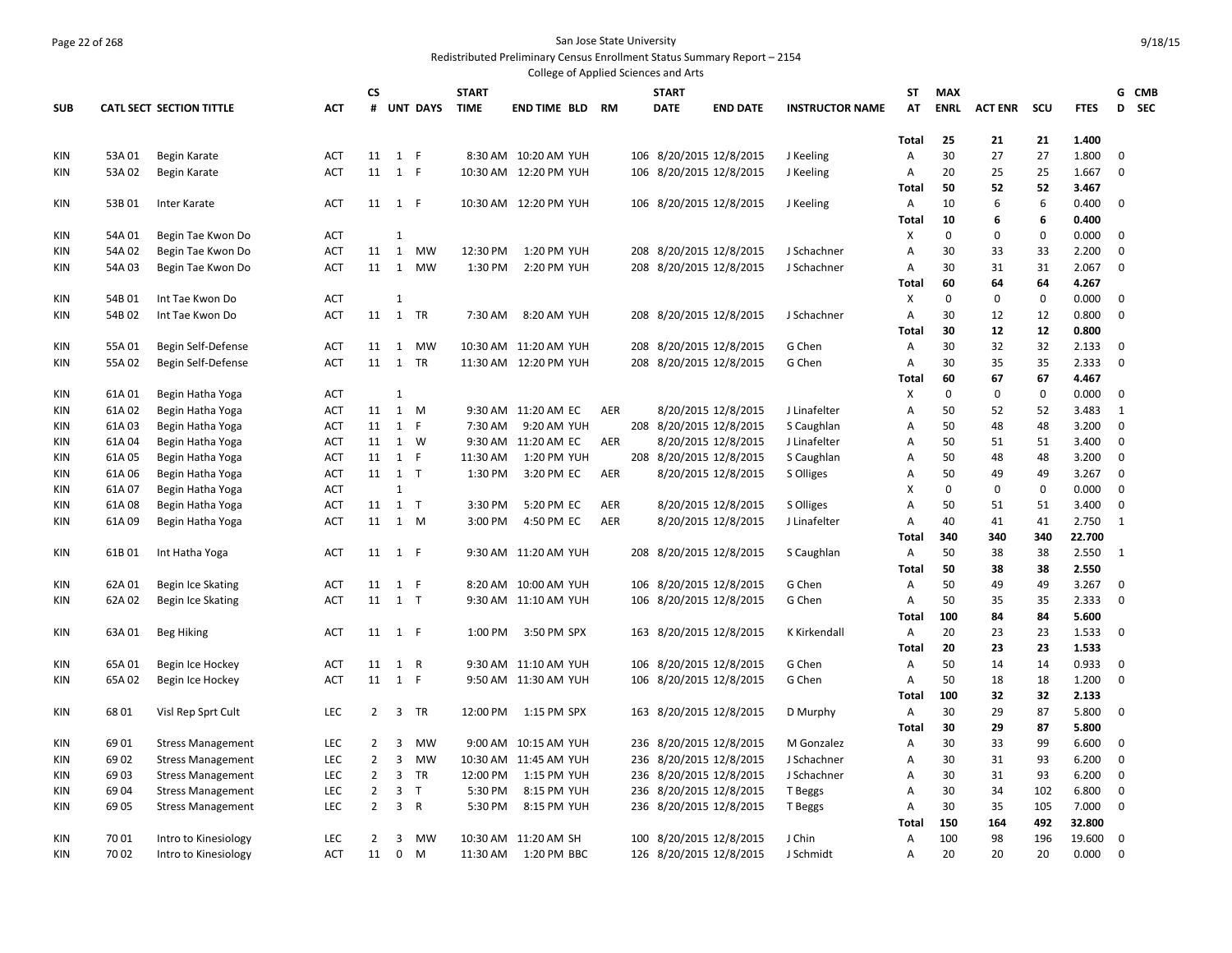#### Page 23 of 268 San Jose State University Redistributed Preliminary Census Enrollment Status Summary Report – 2154

|            |         |                                    |            |                |                  |                 |              | College of Applied Sciences and Arts |     |              |                         |                        |                         |             |                |              |                |                |             |
|------------|---------|------------------------------------|------------|----------------|------------------|-----------------|--------------|--------------------------------------|-----|--------------|-------------------------|------------------------|-------------------------|-------------|----------------|--------------|----------------|----------------|-------------|
|            |         |                                    |            | <b>CS</b>      |                  |                 | <b>START</b> |                                      |     | <b>START</b> |                         |                        | ST                      | <b>MAX</b>  |                |              |                | G              | CMB         |
| <b>SUB</b> |         | <b>CATL SECT SECTION TITTLE</b>    | <b>ACT</b> | #              |                  | <b>UNT DAYS</b> | <b>TIME</b>  | <b>END TIME BLD RM</b>               |     | <b>DATE</b>  | <b>END DATE</b>         | <b>INSTRUCTOR NAME</b> | AT                      | <b>ENRL</b> | <b>ACT ENR</b> | scu          | <b>FTES</b>    | D              | <b>SEC</b>  |
| KIN        | 7003    | Intro to Kinesiology               | <b>ACT</b> | 11             | $\mathbf 0$      | M               | 1:30 PM      | 3:20 PM BBC                          |     |              | 126 8/20/2015 12/8/2015 | J Schmidt              | A                       | 20          | 19             | 19           | 0.000          | $\mathbf 0$    |             |
| KIN        | 7004    | Intro to Kinesiology               | <b>ACT</b> | 11             | $\mathbf 0$      | W               | 11:30 AM     | 1:20 PM BBC                          |     |              | 126 8/20/2015 12/8/2015 | J Clair                | Α                       | 20          | 19             | 19           | 0.000          | $\mathbf 0$    |             |
| KIN        | 7005    | Intro to Kinesiology               | <b>ACT</b> | 11             | $\mathbf 0$      | W               | 1:30 PM      | 3:20 PM BBC                          |     |              | 126 8/20/2015 12/8/2015 | J Schmidt              | A                       | 20          | 20             | 20           | 0.000          | $\mathbf 0$    |             |
| KIN        | 7006    | Intro to Kinesiology               | ACT        | 11             | $\mathbf 0$      | M               | 11:30 AM     | 1:20 PM SPX                          | 153 |              | 8/20/2015 12/8/2015     | J Clair                | Α                       | 20          | 20             | 20           | 0.000          | $\mathbf 0$    |             |
|            |         |                                    |            |                |                  |                 |              |                                      |     |              |                         |                        | <b>Total</b>            | 200         | 196            | 294          | 19.600         |                |             |
| <b>KIN</b> | 8001    | Indivdl Movement                   | ACT        | 11             | $\mathbf{1}$     | TBA             |              |                                      |     |              | 8/20/2015 12/8/2015     | G Chen                 | A                       | 10          | $\mathbf{1}$   | $\mathbf{1}$ | 0.067          | $\mathbf 0$    |             |
| KIN        | 8002    | Indivdl Movement                   | ACT        | 11             | $\mathbf{1}$     | TBA             |              |                                      |     |              | 8/20/2015 12/8/2015     | D Williams             | Α                       | 10          | 6              | 6            | 0.400          | $\mathbf 0$    |             |
| KIN        | 8003    | <b>Indivdl Movement</b>            | ACT        | 11             | 1                | <b>TBA</b>      |              |                                      |     |              | 8/20/2015 12/8/2015     | J Keeling              | A                       | 10          | 1              | 1            | 0.067          | $\mathbf 0$    |             |
| KIN        | 8004    | Indivdl Movement                   | <b>ACT</b> | 11             | 1                | TBA             |              |                                      |     |              | 8/20/2015 12/8/2015     |                        | Α                       | 10          | $\mathbf 0$    | $\mathbf 0$  | 0.000          | $\mathbf 0$    |             |
|            |         |                                    |            |                |                  |                 |              |                                      |     |              |                         |                        | <b>Total</b>            | 40          | 8              | 8            | 0.533          |                |             |
| KIN        | 100W 02 | <b>Writing Workshop</b>            | <b>SEM</b> | 4              | 3                | TR              |              | 10:30 AM 11:45 AM BBC                |     |              | 126 8/20/2015 12/8/2015 | D Murphy               | Α                       | 22          | 26             | 78           | 5.200          | $\mathbf 0$    |             |
| KIN        | 100W 03 | <b>Writing Workshop</b>            | <b>SEM</b> | 4              | 3                | M               | 1:30 PM      | 4:15 PM MH                           |     |              | 322 8/20/2015 12/8/2015 | S Olliges              | Α                       | 22          | 24             | 72           | 4.800          | $\mathbf 0$    |             |
|            |         |                                    |            |                |                  |                 |              |                                      |     |              |                         |                        | <b>Total</b>            | 44          | 50             | 150          | 10.000         |                |             |
| KIN        | 101 01  | Sport in America                   | LEC        | 2              | 3                | <b>MW</b>       |              | 10:30 AM 11:45 AM SPX                |     |              | 151 8/20/2015 12/8/2015 | D Murphy               | Α                       | 40          | 39             | 117          | 7.800          | $\mathbf 0$    |             |
| KIN        | 10102   | Sport in America                   | <b>LEC</b> | $\overline{2}$ | $\overline{3}$   | W               | 12:00 PM     | 2:45 PM SPX                          |     |              | 160 8/20/2015 12/8/2015 | V Andrews              | A                       | 40          | 39             | 117          | 7.800          | $\mathbf 0$    |             |
| KIN        | 101 03  | Sport in America                   | LEC        | $\overline{2}$ | 3 <sub>T</sub>   |                 | 3:00 PM      | 5:45 PM SPX                          |     |              | 163 8/20/2015 12/8/2015 | V Andrews              | A                       | 40          | 29             | 87           | 5.850          | $\mathbf{1}$   |             |
|            |         |                                    |            |                |                  |                 |              |                                      |     |              |                         |                        | Total                   | 120         | 107            | 321          | 21.450         |                |             |
| KIN        | 106 01  | Adv Scuba & Aquc Tec               | <b>LEC</b> |                | 3                |                 |              |                                      |     |              |                         |                        | X                       | $\mathbf 0$ | $\mathbf 0$    | $\mathbf 0$  | 0.000          | $\mathbf 0$    |             |
| KIN        | 106 02  | Adv Scuba & Aguc Tec               | ACT        |                | $\mathbf 0$      |                 |              |                                      |     |              |                         |                        | X                       | $\mathbf 0$ | $\mathbf 0$    | $\mathbf 0$  | 0.000          | $\mathbf 0$    |             |
| KIN        | 145A01  | Phys Act Old Adult                 | <b>SEM</b> | 5              | 3                | TR              |              | 10:30 AM 11:20 AM SPX                |     |              | 8/20/2015 12/8/2015     | J Schachner            | Total<br>$\overline{A}$ | 0<br>30     | 0<br>24        | 0<br>48      | 0.000<br>4.900 | $\overline{2}$ |             |
| KIN        | 145A 02 | Phys Act Old Adult                 | LAB        | 17             | $\mathbf 0$      | TBA             |              |                                      | 151 |              | 8/20/2015 12/8/2015     | J Schachner            | Α                       | 15          | 15             | 15           | 0.000          | $\overline{2}$ |             |
| KIN        | 145A03  | Phys Act Old Adult                 | LAB        | 17             | $\mathbf 0$      | TBA             |              |                                      |     |              | 8/20/2015 12/8/2015     | J Schachner            | Α                       | 15          | 9              | 9            | 0.000          | $\mathbf 0$    |             |
|            |         |                                    |            |                |                  |                 |              |                                      |     |              |                         |                        | Total                   | 60          | 48             | 72           | 4.900          |                |             |
| KIN        | 14701   | <b>Biomechanical Asmt of Mymnt</b> | LEC        |                | 3                |                 |              |                                      |     |              |                         |                        | X                       | $\mathbf 0$ | $\mathbf 0$    | $\mathbf 0$  | 0.000          | $\mathbf 0$    |             |
| KIN        | 14702   | <b>Biomechanical Asmt of Mymnt</b> | LAB        |                | $\mathbf 0$      |                 |              |                                      |     |              |                         |                        | X                       | $\mathbf 0$ | $\mathbf 0$    | $\mathbf 0$  | 0.000          | $\mathbf 0$    |             |
| KIN        | 14703   | <b>Biomechanical Asmt of Mymnt</b> | LAB        |                | $\Omega$         |                 |              |                                      |     |              |                         |                        | х                       | $\mathbf 0$ | $\mathbf 0$    | 0            | 0.000          | 0              |             |
| <b>KIN</b> | 14704   | <b>Biomechanical Asmt of Mymnt</b> | LEC        | $\overline{2}$ | 3                | M               | 8:30 AM      | 9:20 AM SPX                          |     |              | 160 8/20/2015 12/8/2015 | J Kao                  | $\overline{A}$          | 40          | 24             | 24           | 4.800          | $\mathbf 0$    |             |
| <b>KIN</b> | 14705   | <b>Biomechanical Asmt of Mymnt</b> | LAB        | 15             | $\boldsymbol{0}$ | MW              |              | 9:30 AM 11:20 AM SPX                 |     |              | 172 8/20/2015 12/8/2015 | J Kao                  | Α                       | 20          | 13             | 26           | 0.000          | 0              |             |
| KIN        | 14706   | <b>Biomechanical Asmt of Mymnt</b> | LAB        | 15             | $\boldsymbol{0}$ | MW              | 1:30 PM      | 3:20 PM SPX                          |     |              | 172 8/20/2015 12/8/2015 | J Kao                  | Α                       | 20          | 11             | 22           | 0.000          | $\mathbf 0$    |             |
|            |         |                                    |            |                |                  |                 |              |                                      |     |              |                         |                        | Total                   | 80          | 48             | 72           | 4.800          |                |             |
| KIN        | 14901   | Child Health & Act                 | <b>LEC</b> | 2              | 3                | <b>MW</b>       |              | 10:30 AM 11:45 AM SH                 |     |              | 434 8/20/2015 12/8/2015 | L Pirazzi              | A                       | $\mathbf 0$ | 20             | 60           | 4.000          | $\mathbf 0$    | $\ast$<br>C |
| KIN        | 14902   | Child Health & Act                 | <b>LEC</b> | $\overline{2}$ | 3                | MW              |              | 10:30 AM 11:45 AM SH                 |     |              | 313 8/20/2015 12/8/2015 | L Pirazzi              | Α                       | 0           | 21             | 60           | 4.200          | $\mathbf 0$    | $\ast$<br>C |
|            |         |                                    |            |                |                  |                 |              |                                      |     |              |                         |                        | Total                   | 0           | 41             | 120          | 8.200          |                |             |
| KIN        | 15101   | Sprts&FitnessMark                  | <b>LEC</b> | $\overline{2}$ | 3                | <b>TR</b>       |              | 10:30 AM 11:45 AM SPX                | 163 |              | 8/20/2015 12/8/2015     | C Armstrong            | $\mathsf{A}$            | 40          | 38             | 114          | 7.650          | 1              |             |
|            |         |                                    |            |                |                  |                 |              |                                      |     |              |                         |                        | Total                   | 40          | 38             | 114          | 7.650          |                |             |
| KIN        | 152 01  | Theory Spt/Fit Mgt                 | LEC        | $\overline{2}$ | $\overline{3}$   | TR              | 1:30 PM      | 2:45 PM SPX                          |     |              | 163 8/20/2015 12/8/2015 | C Armstrong            | A                       | 40          | 41             | 123          | 8.250          | 1              |             |
|            |         |                                    |            |                |                  |                 |              |                                      |     |              |                         |                        | Total                   | 40          | 41             | 123          | 8.250          |                |             |
| KIN        | 155 01  | <b>Exercise Physiology</b>         | LEC        | $\overline{2}$ | 3                | MW              |              | 9:30 AM 10:20 AM YUH                 | 124 |              | 8/20/2015 12/8/2015     | C Cisar                | Α                       | 90          | 86             | 172          | 17.300         | $\overline{2}$ |             |
| KIN        | 155 02  | <b>Exercise Physiology</b>         | ACT        | 7              | $\mathbf 0$      | M               | 7:30 AM      | 9:20 AM YUH                          | 233 |              | 8/20/2015 12/8/2015     | C Cisar                | Α                       | 20          | 22             | 22           | 0.000          | $\mathbf 0$    |             |
| KIN        | 155 03  | <b>Exercise Physiology</b>         | <b>ACT</b> | $\overline{7}$ | $\mathbf 0$      | W               | 7:30 AM      | 9:20 AM YUH                          |     |              | 233 8/20/2015 12/8/2015 | C Cisar                | А                       | 20          | 22             | 22           | 0.000          | $\overline{2}$ |             |
| KIN        | 155 04  | <b>Exercise Physiology</b>         | ACT        | 7              | 0 <sub>T</sub>   |                 |              | 10:00 AM 11:50 AM YUH                | 233 |              | 8/20/2015 12/8/2015     | C Cisar                | A                       | 20          | 21             | 21           | 0.000          | $\mathbf 0$    |             |
| KIN        | 155 05  | <b>Exercise Physiology</b>         | <b>ACT</b> | $\overline{7}$ |                  | 0 R             |              | 10:00 AM 11:50 AM YUH                |     |              | 233 8/20/2015 12/8/2015 | C Cisar                | Α                       | 20          | 21             | 21           | 0.000          | $\mathbf 0$    |             |
|            |         |                                    |            |                |                  |                 |              |                                      |     |              |                         |                        | <b>Total</b>            | 170         | 172            | 258          | 17.300         |                |             |
| KIN        | 15601   | Intro Adapted Act                  | <b>LEC</b> | $\overline{2}$ |                  | 3 W             | 4:00 PM      | 6:45 PM SPX                          |     |              | 151 8/20/2015 12/8/2015 | N Megginson            | Α                       | 30          | 34             | 102          | 6.800          | $\mathbf 0$    |             |
|            |         |                                    |            |                |                  |                 |              |                                      |     |              |                         |                        | Total                   | 30          | 34             | 102          | 6.800          |                |             |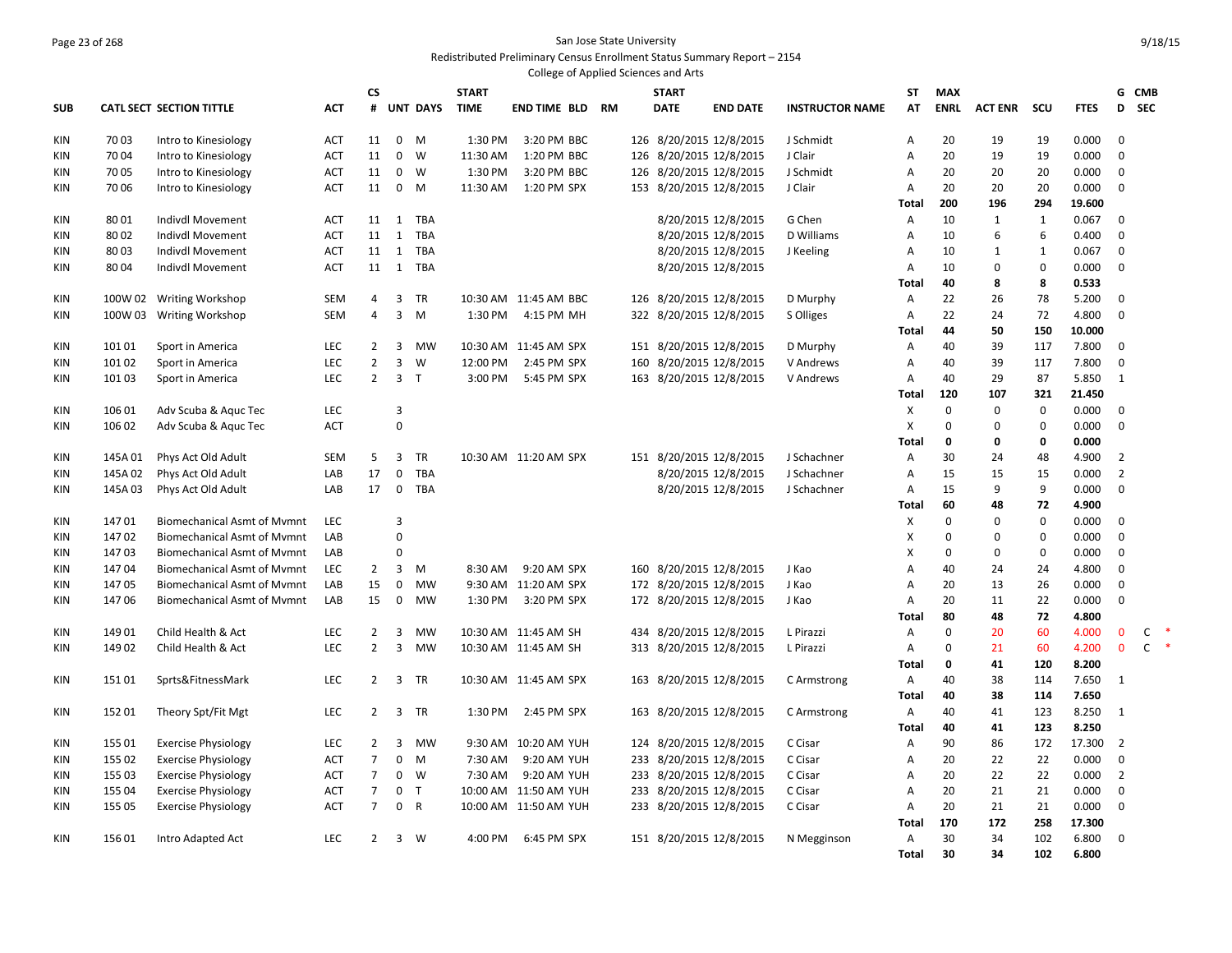#### Page 24 of 268 San Jose State University Redistributed Preliminary Census Enrollment Status Summary Report – 2154

|                   |                |                                        |                          |                                  |                            |                              |                    | College of Applied Sciences and Arts |              |                                                    |                        |                |             |                |              |                 |                   |              |               |
|-------------------|----------------|----------------------------------------|--------------------------|----------------------------------|----------------------------|------------------------------|--------------------|--------------------------------------|--------------|----------------------------------------------------|------------------------|----------------|-------------|----------------|--------------|-----------------|-------------------|--------------|---------------|
|                   |                |                                        |                          | CS                               |                            |                              | <b>START</b>       |                                      | <b>START</b> |                                                    |                        | ST             | <b>MAX</b>  |                |              |                 |                   | G CMB        |               |
| <b>SUB</b>        |                | <b>CATL SECT SECTION TITTLE</b>        | <b>ACT</b>               | #                                |                            | <b>UNT DAYS</b>              | <b>TIME</b>        | <b>END TIME BLD RM</b>               | <b>DATE</b>  | <b>END DATE</b>                                    | <b>INSTRUCTOR NAME</b> | AT             | <b>ENRL</b> | <b>ACT ENR</b> | scu          | <b>FTES</b>     | D                 | <b>SEC</b>   |               |
| KIN               | 15701          | <b>Physiol Assessment</b>              | LEC                      | $\overline{2}$                   | $\overline{3}$             | M                            |                    | 10:30 AM 11:20 AM YUH                |              | 233 8/20/2015 12/8/2015                            | P Plato                | Α              | 20          | 24             | 24           | 4.850           | 1                 |              |               |
| KIN               | 15702          | <b>Physiol Assessment</b>              | LAB                      | 15                               | $\mathbf 0$                | MW                           | 11:30 AM           | 1:20 PM YUH                          |              | 233 8/20/2015 12/8/2015                            | P Plato                | Α              | 20          | 24             | 48           | 0.000           | $\mathbf{1}$      |              |               |
|                   |                |                                        |                          |                                  |                            |                              |                    |                                      |              |                                                    |                        | <b>Total</b>   | 40          | 48             | 72           | 4.850           |                   |              |               |
| KIN               | 15801          | <b>Biomechanics</b>                    | LEC                      | $\overline{2}$                   | 3                          | TR                           | 8:00 AM            | 8:50 AM YUH                          |              | 124 8/20/2015 12/8/2015                            | J Kao                  | Α              | 70          | 83             | 166          | 16.700          | $\overline{2}$    |              |               |
| KIN               | 15802          | <b>Biomechanics</b>                    | <b>ACT</b>               | $\overline{7}$                   | $\mathbf 0$                | T                            |                    | 9:30 AM 11:20 AM MH                  |              | 322 8/20/2015 12/8/2015                            | A Tomimbang            | A              | 20          | 21             | 21           | 0.000           | $\mathbf{1}$      |              |               |
| KIN               | 15803          | <b>Biomechanics</b>                    | <b>ACT</b>               | $\overline{7}$                   | $\mathbf 0$                | $\mathsf{R}$                 |                    | 9:30 AM 11:20 AM MH                  |              | 322 8/20/2015 12/8/2015                            | A Tomimbang            | A              | 20          | 21             | 21           | 0.000           | $\mathbf 0$       |              |               |
| KIN               | 15804          | <b>Biomechanics</b>                    | <b>ACT</b>               | $\overline{7}$                   | $\mathbf 0$                | T                            | 11:30 AM           | 1:20 PM MH                           |              | 322 8/20/2015 12/8/2015                            | A Tomimbang            | A              | 20          | 21             | 21           | 0.000           | 1                 |              |               |
| KIN               | 15805          | <b>Biomechanics</b>                    | ACT                      | $7\overline{ }$                  | $\mathbf 0$                | R                            | 11:30 AM           | 1:20 PM MH                           |              | 322 8/20/2015 12/8/2015                            | A Tomimbang            | Α              | 20          | 20             | 20           | 0.000           | $\mathbf 0$       |              |               |
|                   | 15901          |                                        | <b>LEC</b>               | $\overline{2}$                   | 3                          | M                            | 4:00 PM            | 5:50 PM SPX                          |              |                                                    |                        | Total<br>A     | 150<br>30   | 166<br>27      | 249          | 16.700<br>5.450 | 1                 |              |               |
| KIN<br>KIN        | 15902          | Sport Adapt Activ<br>Sport Adapt Activ | ACT                      | 11                               | $\mathbf 0$                | M                            | 6:00 PM            | 7:50 PM SPX                          |              | 163 8/20/2015 12/8/2015<br>163 8/20/2015 12/8/2015 | N Megginson            | Α              | 30          | 27             | 54<br>27     | 0.000           | $\mathbf{1}$      |              |               |
|                   |                |                                        |                          |                                  |                            |                              |                    |                                      |              |                                                    | N Megginson            | <b>Total</b>   | 60          | 54             | 81           | 5.450           |                   |              |               |
| KIN               | 16001          | Hist of Sport & PE                     | <b>LEC</b>               | $\overline{2}$                   | 3                          | TR                           | 1:30 PM            | 2:45 PM SPX                          |              | 151 8/20/2015 12/8/2015                            | V Andrews              | A              | 40          | 41             | 123          | 8.350           | 3                 |              |               |
|                   |                |                                        |                          |                                  |                            |                              |                    |                                      |              |                                                    |                        | <b>Total</b>   | 40          | 41             | 123          | 8.350           |                   |              |               |
| <b>KIN</b>        | 16101          | Philos of Sport                        | <b>LEC</b>               | $\overline{2}$                   | $\overline{3}$             | MW                           | 1:30 PM            | 2:45 PM SPX                          |              | 151 8/20/2015 12/8/2015                            | D Bohigian             | A              | 40          | 41             | 123          | 8.200           | $\mathbf 0$       |              |               |
| KIN               | 16102          | Philos of Sport                        | LEC                      | $\overline{2}$                   | 3                          | <b>MW</b>                    | 12:00 PM           | 1:15 PM SPX                          |              | 151 8/20/2015 12/8/2015                            | D Bohigian             | Α              | 40          | 44             | 132          | 8.900           | $\overline{2}$    |              |               |
|                   |                |                                        |                          |                                  |                            |                              |                    |                                      |              |                                                    |                        | Total          | 80          | 85             | 255          | 17.100          |                   |              |               |
| KIN               | 162 01         | Adv Fit Asse Ex RX                     | LEC                      | $\overline{2}$                   | 3                          | TR                           | 12:30 PM           | 1:20 PM YUH                          |              | 233 8/20/2015 12/8/2015                            | C Cisar                | A              | 40          | 49             | 98           | 10.150          | 7                 |              |               |
| KIN               | 16202          | Adv Fit Asse Ex RX                     | <b>ACT</b>               | 11                               | $\mathbf 0$                | <b>TR</b>                    | 1:30 PM            | 2:20 PM YUH                          |              | 233 8/20/2015 12/8/2015                            | C Cisar                | Α              | 40          | 49             | 49           | 0.000           | $\overline{7}$    |              |               |
|                   |                |                                        |                          |                                  |                            |                              |                    |                                      |              |                                                    |                        | Total          | 80          | 98             | 147          | 10.150          |                   |              |               |
| KIN               | 16301          | Phys Fit + Nutrit                      | LEC                      | $\overline{2}$                   | $\overline{3}$             | TR                           |                    | 10:30 AM 11:45 AM IS                 |              | 215 8/20/2015 12/8/2015                            | E Brown                | A              | $\pmb{0}$   | 16             | 48           | 3.250           | $\mathbf{1}$      | C            | -*            |
| KIN               | 16302          | Phys Fit + Nutrit                      | LEC                      | $\overline{2}$                   | $\overline{3}$             | TR                           |                    | 10:30 AM 11:45 AM SH                 |              | 345 8/20/2015 12/8/2015                            | E Brown                | A              | $\mathbf 0$ | 17             | 51           | 3.400           | $\mathbf 0$       | C            | $\ast$        |
| KIN               | 163 03         | Phys Fit + Nutrit                      | <b>LEC</b>               | $\overline{2}$                   | $\overline{3}$             | TR                           | 12:00 PM           | 1:15 PM BBC                          |              | 201 8/20/2015 12/8/2015                            | E Brown                | A              | $\mathbf 0$ | 17             | 51           | 3.400           | $\mathbf{0}$      | $\mathsf{C}$ | $\ast$        |
| KIN               | 16304          | Phys Fit + Nutrit                      | LEC                      | $\overline{2}$                   | $\overline{3}$             | TR                           | 12:00 PM           | 1:15 PM IS                           |              | 230 8/20/2015 12/8/2015                            | E Brown                | A              | $\mathbf 0$ | 16             | 48           | 3.200           | $\mathbf 0$       | C            | $\ast$        |
| KIN               | 163 05         | Phys Fit + Nutrit                      | LEC                      | $\overline{2}$                   | $\overline{3}$             | <b>MW</b>                    |                    | 9:00 AM 10:15 AM MH                  |              | 324 8/20/2015 12/8/2015                            | A Bloom                | A              | $\mathbf 0$ | 15             | 45           | 3.000           | $\mathbf 0$       | C            | $\ast$        |
| <b>KIN</b>        | 163 06         | Phys Fit + Nutrit                      | LEC                      | $\overline{2}$                   | 3                          | MW                           |                    | 9:00 AM 10:15 AM HB                  |              | 408 8/20/2015 12/8/2015                            | A Bloom                | A              | $\mathbf 0$ | 16             | 48           | 3.200           | $\mathbf 0$       | $\mathsf{C}$ | $\ast$        |
| KIN               | 16307          | Phys Fit + Nutrit                      | LEC                      | $\overline{2}$                   | $\overline{3}$             | MW                           |                    | 10:30 AM 11:45 AM MH                 |              | 322 8/20/2015 12/8/2015                            | A Bloom                | $\overline{A}$ | $\mathbf 0$ | 16             | 48           | 3.200           | $\mathbf{0}$      | $\mathsf{C}$ | ∗             |
| <b>KIN</b>        | 16308          | Phys Fit + Nutrit                      | LEC                      | $\overline{2}$                   | 3                          | MW                           |                    | 10:30 AM 11:45 AM BBC                |              | 225 8/20/2015 12/8/2015                            | A Bloom                | Α              | $\mathbf 0$ | 16             | 48           | 3.200           | $\mathbf 0$       | $\mathsf{C}$ | $\rightarrow$ |
|                   |                |                                        |                          |                                  |                            |                              |                    |                                      |              |                                                    |                        | <b>Total</b>   | 0           | 129            | 387          | 25.850          |                   |              |               |
| KIN               | 164 01         | Soc-cult Perspectv                     | LEC                      | $\overline{2}$                   | 3                          | <b>TR</b>                    | 12:00 PM           | 1:15 PM SPX                          |              | 151 8/20/2015 12/8/2015                            | V Andrews              | Α              | 40          | 41             | 123          | 8.300           | $\overline{2}$    |              |               |
|                   |                |                                        |                          |                                  |                            |                              |                    |                                      |              |                                                    |                        | <b>Total</b>   | 40          | 41             | 123          | 8.300           |                   |              |               |
| KIN               | 165 01         | Motor Development                      | LEC                      | 2                                | 3                          | <b>MW</b>                    | 7:30 AM            | 8:45 AM SPX                          |              | 151 8/20/2015 12/8/2015                            | V Payne                | Α              | 40          | 40             | 120          | 8.000           | 0                 |              |               |
| KIN               | 165 02         | Motor Development                      | LEC                      | $\overline{2}$                   | $\overline{3}$             | TR                           |                    | 9:00 AM 10:15 AM SPX                 |              | 151 8/20/2015 12/8/2015                            | J Clair                | Α              | 40          | 44             | 132          | 8.850           | $\mathbf{1}$      |              |               |
| KIN               | 165 03         | Motor Development                      | LEC                      | $\overline{2}$                   | 3                          | MW                           |                    | 10:30 AM 11:45 AM SPX                |              | 163 8/20/2015 12/8/2015                            | V Payne                | Α              | 40          | 43             | 129          | 8.600           | 0                 |              |               |
|                   |                |                                        |                          |                                  |                            |                              |                    |                                      |              |                                                    |                        | <b>Total</b>   | 120         | 127            | 381          | 25.450          |                   |              |               |
| KIN               | 16601          | <b>Motor Learning</b>                  | LEC                      | $\overline{2}$                   | 3                          | TR                           |                    | 12:00 PM 12:50 PM SPX                |              | 160 8/20/2015 12/8/2015                            | E Wughalter            | Α              | 60          | 71             | 142          | 14.300          | $\overline{2}$    |              |               |
| KIN               | 16602          | <b>Motor Learning</b>                  | ACT                      | 7                                |                            | 0 <sub>T</sub>               | 1:00 PM            | 2:50 PM SPX                          |              | 172 8/20/2015 12/8/2015                            | E Wughalter            | Α              | 20          | 23             | 23           | 0.000           | 1                 |              |               |
| <b>KIN</b><br>KIN | 16603<br>16604 | Motor Learning                         | <b>ACT</b><br><b>ACT</b> | $\overline{7}$<br>$\overline{7}$ | $\mathbf 0$<br>$\mathbf 0$ | $\mathsf{R}$<br>$\mathsf{R}$ | 1:00 PM<br>3:00 PM | 2:50 PM SPX<br>4:50 PM SPX           |              | 172 8/20/2015 12/8/2015                            | E Wughalter            | A<br>A         | 20<br>20    | 23<br>25       | 23<br>25     | 0.000<br>0.000  | 0<br>$\mathbf{1}$ |              |               |
|                   |                | Motor Learning                         |                          |                                  |                            |                              |                    |                                      |              | 172 8/20/2015 12/8/2015                            | J Smith                | Total          | 120         | 142            | 213          | 14.300          |                   |              |               |
| KIN               | 16701          | Sports Psychology                      | LEC                      | $\overline{2}$                   |                            | 3 TR                         |                    | 9:00 AM 10:15 AM SPX                 |              | 163 8/20/2015 12/8/2015                            | T Semerjian            | Α              | $\mathbf 0$ | 45             | 135          | 9.100           | $\overline{2}$    | $\mathsf{C}$ | ∗             |
|                   |                |                                        |                          |                                  |                            |                              |                    |                                      |              |                                                    |                        | <b>Total</b>   | 0           | 45             | 135          | 9.100           |                   |              |               |
| KIN               | 16901          | Divrsty/Stress/Hlth                    | <b>SEM</b>               | 5                                | 3                          | <b>MW</b>                    | 12:00 PM           | 1:15 PM YUH                          |              | 236 8/20/2015 12/8/2015                            | D Murphy               | Α              | 30          | 31             | 93           | 6.200           | $\mathbf{0}$      | $\mathsf{C}$ |               |
| HS                | 16901          | Divrsty/Stress/Hlth                    | <b>SEM</b>               | 5                                | 3                          | <b>MW</b>                    | 12:00 PM           | 1:15 PM YUH                          |              | 236 8/20/2015 12/8/2015                            | D Murphy               | A              | $\mathbf 0$ | $\mathbf 0$    | $\mathbf 0$  | 0.000           | $\mathbf{0}$      | $\mathsf{C}$ | *             |
| <b>KIN</b>        | 16902          | Divrsty/Stress/Hlth                    | <b>SEM</b>               | 5                                | 3                          | <b>MW</b>                    | 1:30 PM            | 2:45 PM YUH                          |              | 236 8/20/2015 12/8/2015                            | D Murphy               | A              | 30          | 31             | 93           | 6.300           | $\overline{2}$    | C            | $\ast$        |
| <b>HS</b>         | 16902          | Divrsty/Stress/Hlth                    | <b>SEM</b>               | 5                                | 3                          | <b>MW</b>                    | 1:30 PM            | 2:45 PM YUH                          |              | 236 8/20/2015 12/8/2015                            | D Murphy               | $\overline{A}$ | $\Omega$    | $\Omega$       | $\mathbf{0}$ | 0.000           | $\mathbf{0}$      | $\mathsf{C}$ | $\ast$        |
|                   |                |                                        |                          |                                  |                            |                              |                    |                                      |              |                                                    |                        |                |             |                |              |                 |                   |              |               |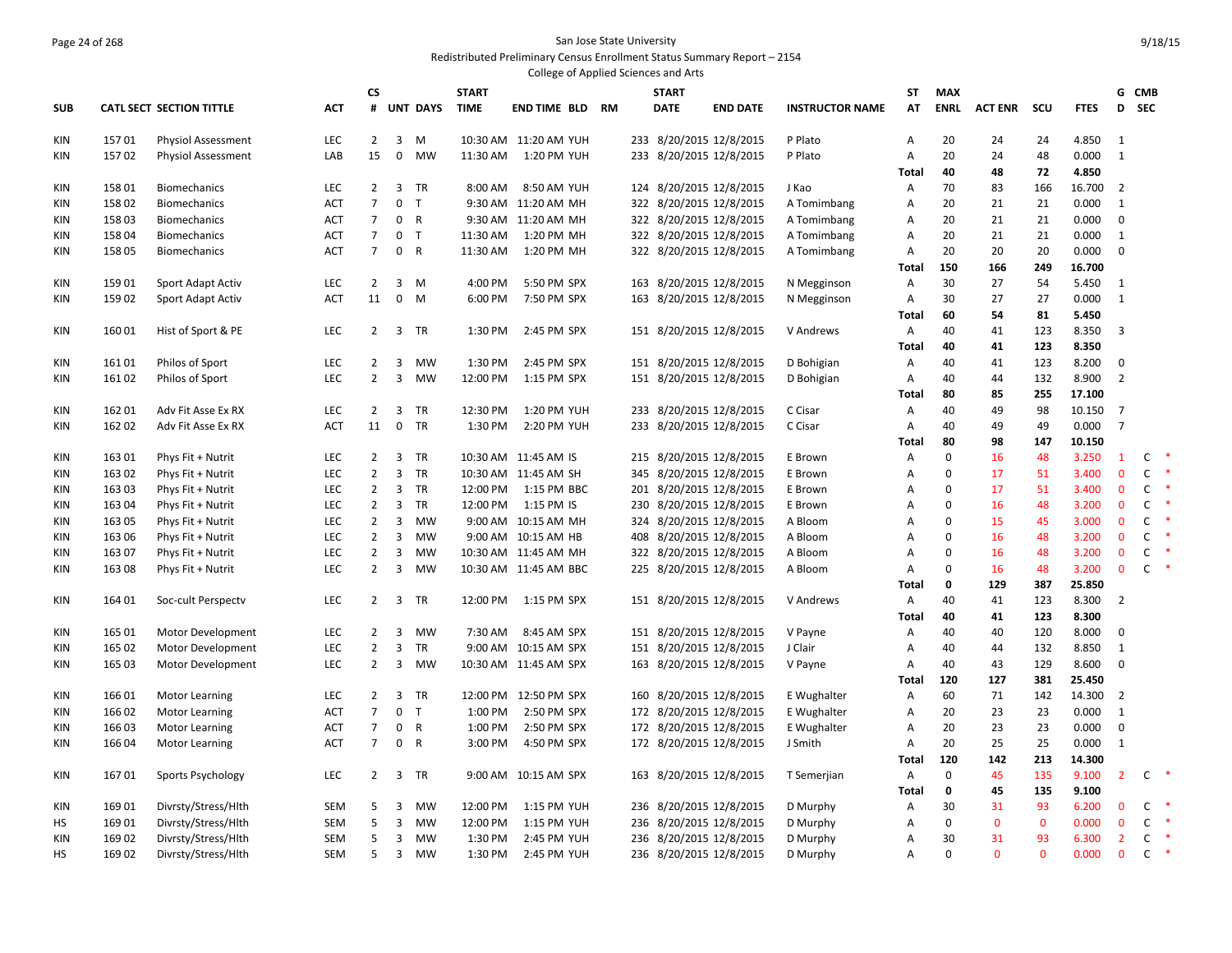### Page 25 of 268 San Jose State University Redistributed Preliminary Census Enrollment Status Summary Report – 2154

|            |         |                                 |            |                |                |                 |              | College of Applied Sciences and Arts |    |     |              |                         |                        |                   |             |                    |                    |                 |              |              |        |
|------------|---------|---------------------------------|------------|----------------|----------------|-----------------|--------------|--------------------------------------|----|-----|--------------|-------------------------|------------------------|-------------------|-------------|--------------------|--------------------|-----------------|--------------|--------------|--------|
|            |         |                                 |            | СS             |                |                 | <b>START</b> |                                      |    |     | <b>START</b> |                         |                        | ST                | <b>MAX</b>  |                    |                    |                 | G            | <b>CMB</b>   |        |
| <b>SUB</b> |         | <b>CATL SECT SECTION TITTLE</b> | ACT        | #              |                | <b>UNT DAYS</b> | <b>TIME</b>  | <b>END TIME BLD</b>                  | RM |     | <b>DATE</b>  | <b>END DATE</b>         | <b>INSTRUCTOR NAME</b> | <b>AT</b>         | <b>ENRL</b> | <b>ACT ENR</b>     | scu                | <b>FTES</b>     | D            | <b>SEC</b>   |        |
| KIN        | 16903   | Divrsty/Stress/Hlth             | <b>SEM</b> | 5              |                | 3 TR            |              | 9:00 AM 10:15 AM YUH                 |    |     |              | 236 8/20/2015 12/8/2015 | K Jeffery              | Α                 | 30          | 37                 | 111                | 7.400           | $\mathbf 0$  | $\mathsf{C}$ | - *    |
| НS         | 16903   | Divrsty/Stress/Hlth             | <b>SEM</b> | 5              |                | 3 TR            |              | 9:00 AM 10:15 AM YUH                 |    |     |              | 236 8/20/2015 12/8/2015 | K Jeffery              | $\overline{A}$    | $\mathbf 0$ | $\mathbf 0$        | $\mathbf 0$        | 0.000           | $\mathbf 0$  | C            | $\ast$ |
| <b>KIN</b> | 16904   | Divrsty/Stress/Hlth             | <b>SEM</b> | 5              |                | 3 TR            |              | 10:30 AM 11:45 AM YUH                |    |     |              | 236 8/20/2015 12/8/2015 | K Jeffery              | Α                 | 30          | 34                 | 102                | 6.850           | $\mathbf{1}$ | C            | -*     |
| <b>HS</b>  | 16904   | Divrsty/Stress/Hlth             | <b>SEM</b> | 5              |                | 3 TR            |              | 10:30 AM 11:45 AM YUH                |    |     |              | 236 8/20/2015 12/8/2015 | K Jeffery              | A                 | $\mathbf 0$ | $\mathbf{0}$       | $\mathbf{0}$       | 0.000           | $\mathbf{0}$ | $\mathsf{C}$ | $\ast$ |
| <b>KIN</b> | 16905   | Divrsty/Stress/Hlth             | <b>SEM</b> | 5              |                | 3 TR            | 1:30 PM      | 2:45 PM YUH                          |    |     |              | 236 8/20/2015 12/8/2015 | M Crockett             | Α                 | 30          | 30                 | 90                 | 6.000           | $\mathbf 0$  | $\mathsf{C}$ | $\ast$ |
| <b>HS</b>  | 169 05  | Divrsty/Stress/Hlth             | <b>SEM</b> | 5              |                | 3 TR            | 1:30 PM      | 2:45 PM YUH                          |    |     |              | 236 8/20/2015 12/8/2015 | M Crockett             | Α                 | $\mathbf 0$ | $\mathbf{0}$       | $\mathbf{0}$       | 0.000           | $\mathbf 0$  | $\mathsf{C}$ | $\ast$ |
| <b>KIN</b> | 170B01  | Fld Exp Teach                   | <b>SUP</b> | 36             |                | 1 TBA           |              |                                      |    |     |              | 8/20/2015 12/8/2015     |                        | <b>Total</b><br>Α | 150<br>25   | 163<br>$\mathbf 0$ | 489<br>$\mathbf 0$ | 32.750<br>0.000 | $\mathbf 0$  |              |        |
| KIN        | 170B02  | Fld Exp Teach                   | <b>SUP</b> | 36             | $\mathbf{1}$   | TBA             |              |                                      |    |     |              | 8/20/2015 12/8/2015     |                        | Α                 | 25          | 0                  | $\mathbf 0$        | 0.000           | $\mathbf 0$  |              |        |
|            |         |                                 |            |                |                |                 |              |                                      |    |     |              |                         |                        | <b>Total</b>      | 50          | 0                  | 0                  | 0.000           |              |              |        |
| KIN        | 170C01  | Fieldwork-Adapted               | <b>SUP</b> | 36             | $\mathbf{1}$   | TBA             |              |                                      |    |     |              | 8/20/2015 12/8/2015     | N Megginson            | Α                 | 15          | 1                  | $\mathbf{1}$       | 0.067           | $\mathbf 0$  |              |        |
| KIN        | 170C02  | Fieldwork-Adapted               | <b>SUP</b> | 36             |                | 2 TBA           |              |                                      |    |     |              | 8/20/2015 12/8/2015     | N Megginson            | A                 | 15          | 3                  | 6                  | 0.400           | $\mathbf 0$  |              |        |
| KIN        | 170C03  | Fieldwork-Adapted               | <b>SUP</b> | 36             |                | 3 TBA           |              |                                      |    |     |              | 8/20/2015 12/8/2015     | N Megginson            | А                 | 15          | $\mathbf 0$        | $\Omega$           | 0.000           | $\mathbf 0$  |              |        |
|            |         |                                 |            |                |                |                 |              |                                      |    |     |              |                         |                        | Total             | 45          | 4                  | 7                  | 0.467           |              |              |        |
| KIN        | 170D01  | <b>Fldwrk Sport Mngmt</b>       | <b>SUP</b> | 36             | 1              | TBA             |              |                                      |    |     |              | 8/20/2015 12/8/2015     | <b>B</b> Shifflett     | A                 | 15          | $\mathbf 0$        | $\Omega$           | 0.000           | $\mathbf 0$  |              |        |
| KIN        | 170D 02 | <b>Fldwrk Sport Mngmt</b>       | <b>SUP</b> | 36             | $\overline{2}$ | TBA             |              |                                      |    |     |              | 8/20/2015 12/8/2015     | <b>B</b> Shifflett     | Α                 | 15          | 0                  | $\Omega$           | 0.000           | $\mathbf 0$  |              |        |
| KIN        | 170D 03 | <b>Fldwrk Sport Mngmt</b>       | <b>SUP</b> | 36             | $\overline{3}$ | TBA             |              |                                      |    |     |              | 8/20/2015 12/8/2015     | <b>B</b> Shifflett     | Α                 | 15          | $\overline{2}$     | 6                  | 0.400           | $\mathbf 0$  |              |        |
|            |         |                                 |            |                |                |                 |              |                                      |    |     |              |                         |                        | <b>Total</b>      | 45          | $\mathbf{2}$       | 6                  | 0.400           |              |              |        |
| KIN        | 17301   | Intro Teach PE                  | LEC        | 2              | 3              | <b>MW</b>       | 12:30 PM     | 1:20 PM SPX                          |    |     |              | 163 8/20/2015 12/8/2015 | R Schmidlein           | Α                 | 22          | 22                 | 44                 | 4.400           | 0            |              |        |
| KIN        | 17302   | Intro Teach PE                  | ACT        | 11             | $\mathbf 0$    | <b>MW</b>       | 1:30 PM      | 2:20 PM SPX                          |    |     |              | 163 8/20/2015 12/8/2015 | R Schmidlein           | А                 | 22          | 22                 | 22                 | 0.000           | $\mathbf 0$  |              |        |
|            |         |                                 |            |                |                |                 |              |                                      |    |     |              |                         |                        | Total             | 44          | 44                 | 66                 | 4.400           |              |              |        |
| KIN        | 175 01  | Meas & Eval in Kinesiology      | LEC        | 2              | 3              | MW              |              | 9:30 AM 10:20 AM SPX                 |    |     |              | 160 8/20/2015 12/8/2015 | <b>B</b> Shifflett     | Α                 | 75          | 76                 | 152                | 15.200          | $\Omega$     |              |        |
| KIN        | 175 02  | Meas & Eval in Kinesiology      | ACT        | 13             | 0              | F               |              | 10:00 AM 11:50 AM CL                 |    |     |              | 111 8/20/2015 12/8/2015 | <b>B</b> Shifflett     | Α                 | 25          | 27                 | 27                 | 0.000           | $\mathbf 0$  |              |        |
| KIN        | 175 03  | Meas & Eval in Kinesiology      | ACT        | 13             | $\mathbf 0$    | F               | 12:00 PM     | 1:50 PM SPX                          |    |     |              | 172 8/20/2015 12/8/2015 | F Ghiasvand            | A                 | 25          | 25                 | 25                 | 0.000           | $\mathbf 0$  |              |        |
| KIN        | 175 04  | Meas & Eval in Kinesiology      | ACT        | 13             | $\mathbf{0}$   | -F              | 2:00 PM      | 3:50 PM SPX                          |    |     |              | 172 8/20/2015 12/8/2015 | F Ghiasvand            | Α                 | 25          | 24                 | 24                 | 0.000           | $\mathbf 0$  |              |        |
|            |         |                                 |            |                |                |                 |              |                                      |    |     |              |                         |                        | <b>Total</b>      | 150         | 152                | 228                | 15.200          |              |              |        |
| KIN        | 17801   | <b>Mgt Practice TE</b>          | LEC        |                | $\overline{3}$ |                 |              |                                      |    |     |              |                         |                        | X                 | $\mathbf 0$ | $\mathbf 0$        | $\mathbf 0$        | 0.000           | $\mathbf 0$  |              |        |
| KIN        | 17802   | <b>Mgt Practice TE</b>          | <b>ACT</b> |                | $\mathbf 0$    |                 |              |                                      |    |     |              |                         |                        | X                 | $\mathbf 0$ | 0                  | 0                  | 0.000           | $\mathbf 0$  |              |        |
| <b>KIN</b> | 17803   | <b>Mgt Practice TE</b>          | LEC        | $\overline{2}$ | 3              | W               | 4:00 PM      | 5:50 PM SPX                          |    | 160 |              | 8/20/2015 12/8/2015     | D Daum                 | А                 | 22          | 20                 | 40                 | 4.000           | $\mathbf 0$  |              |        |
| KIN        | 17804   | Mgt Practice TE                 | <b>ACT</b> | 13             | 0              | W               | 6:00 PM      | 7:50 PM SPX                          |    |     |              | 160 8/20/2015 12/8/2015 | D Daum                 | Α                 | 22          | 20                 | 20                 | 0.000           | $\mathbf 0$  |              |        |
|            |         |                                 |            |                |                |                 |              |                                      |    |     |              |                         |                        | Total             | 44          | 40                 | 60                 | 4.000           |              |              |        |
| KIN        | 18001   | <b>Ind Studies</b>              | <b>SUP</b> | 36             |                | 1 TBA           |              |                                      |    |     |              | 8/20/2015 12/8/2015     |                        | Α                 | 10          | 0                  | $\mathbf 0$        | 0.000           | $\mathbf 0$  |              |        |
| KIN        | 18002   | Ind Studies                     | <b>SUP</b> | 36             | $\overline{2}$ | TBA             |              |                                      |    |     |              | 8/20/2015 12/8/2015     |                        | Α                 | 10          | 0                  | $\mathbf 0$        | 0.000           | $\mathbf 0$  |              |        |
| KIN        | 18003   | Ind Studies                     | <b>SUP</b> | 36             | $\overline{3}$ | TBA             |              |                                      |    |     |              | 8/20/2015 12/8/2015     | M Tsuruike             | А                 | 10          | 1                  | $\overline{3}$     | 0.200           | $\mathbf 0$  |              |        |
| KIN        | 18004   | Ind Studies                     | <b>SUP</b> | 36             | 4              | TBA             |              |                                      |    |     |              | 8/20/2015 12/8/2015     |                        | Α                 | 10          | 0                  | 0                  | 0.000           | $\mathbf 0$  |              |        |
| KIN        | 18005   | Ind Studies                     | <b>SUP</b> | 36             | $\mathbf{1}$   | TBA             |              |                                      |    |     |              | 8/20/2015 12/8/2015     | E Wughalter            | Α                 | 5           | 3                  | 3                  | 0.200           | $\mathbf 0$  |              |        |
| KIN        | 18006   | Ind Studies                     | <b>SUP</b> | 36             | $\mathbf{1}$   | TBA             |              |                                      |    |     |              | 8/20/2015 12/8/2015     | <b>B</b> Shifflett     | A                 | 5           | $\overline{2}$     | $\overline{2}$     | 0.133           | $\pmb{0}$    |              |        |
| KIN        | 18007   | <b>Ind Studies</b>              | <b>SUP</b> | 36             | $2^{\circ}$    | TBA             |              |                                      |    |     |              | 8/20/2015 12/8/2015     | D Murphy               | Α                 | 5           | 1                  | $\overline{2}$     | 0.133           | $\mathbf 0$  |              |        |
| KIN        | 18008   | Ind Studies                     | <b>SUP</b> | 36             | $\overline{2}$ | TBA             |              |                                      |    |     |              | 8/20/2015 12/8/2015     | E Wughalter            | A                 | 5           | 3                  | 6                  | 0.400           | $\mathbf 0$  |              |        |
| KIN        | 18009   | Ind Studies                     | <b>SUP</b> | 36             | $\mathbf{3}$   | TBA             |              |                                      |    |     |              | 8/20/2015 12/8/2015     | C Cisar                | Α                 | 5           | $\overline{2}$     | 6                  | 0.400           | $\mathbf 0$  |              |        |
| <b>KIN</b> | 180 10  | Ind Studies                     | <b>SUP</b> | 36             | $\overline{3}$ | TBA             |              |                                      |    |     |              | 8/20/2015 12/8/2015     | E Wughalter            | $\overline{A}$    | 5           | 8                  | 24                 | 1.600           | $\mathbf 0$  |              |        |
| <b>KIN</b> | 180 11  | Ind Studies                     | <b>SUP</b> | 36             | $\overline{3}$ | TBA             |              |                                      |    |     |              | 8/20/2015 12/8/2015     | P Plato                | Α                 | 5           | 3                  | 9                  | 0.650           | $\mathbf{1}$ |              |        |
| <b>KIN</b> | 180 12  | Ind Studies                     | <b>SUP</b> | 36             | $\overline{3}$ | TBA             |              |                                      |    |     |              | 8/20/2015 12/8/2015     | J Schachner            | $\overline{A}$    | 5           | $\overline{2}$     | 6                  | 0.400           | $\mathbf 0$  |              |        |
| <b>KIN</b> | 180 13  | Ind Studies                     | <b>SUP</b> | 36             | $\mathbf{3}$   | TBA             |              |                                      |    |     |              | 8/20/2015 12/8/2015     | <b>B</b> Shifflett     | Α                 | 5           | 1                  | 3                  | 0.200           | $\mathbf 0$  |              |        |
| <b>KIN</b> | 180 14  | Ind Studies                     | <b>SUP</b> | 36             |                | 3 TBA           |              |                                      |    |     |              | 8/20/2015 12/8/2015     | K Han                  | Α                 | 5           | 1                  | 3                  | 0.200           | $\mathbf 0$  |              |        |
| <b>KIN</b> | 180 15  | Ind Studies                     | <b>SUP</b> | 36             |                | 1 TBA           |              |                                      |    |     |              | 8/20/2015 12/8/2015     | J Schachner            | $\overline{A}$    | 5           | $\overline{2}$     | $\overline{2}$     | 0.133           | $\Omega$     |              |        |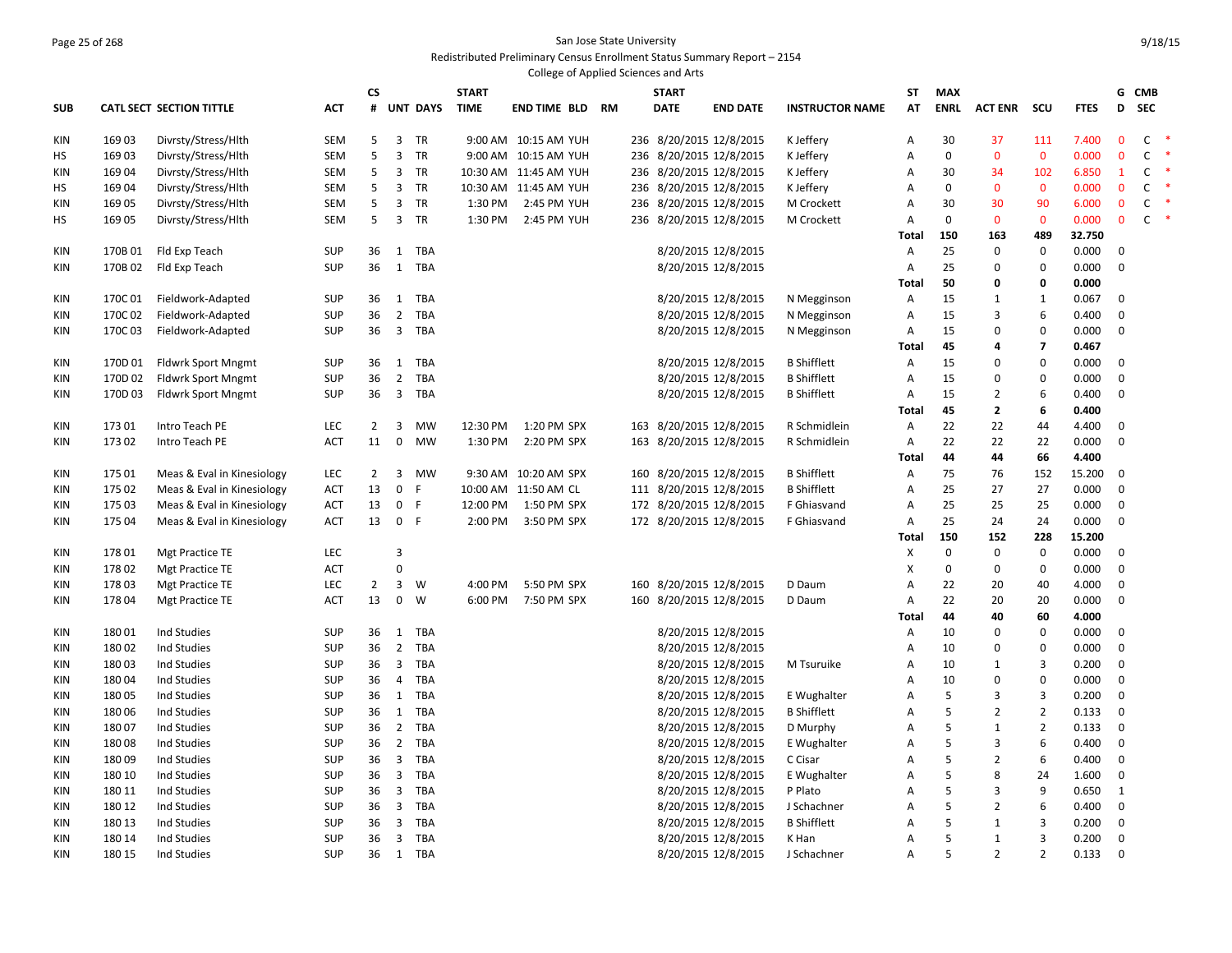### Page 26 of 268 San Jose State University Redistributed Preliminary Census Enrollment Status Summary Report – 2154

|            |         |                                 |            |                |                |                 |              | College of Applied Sciences and Arts |              |                         |                        |                   |             |                |                |                |                 |  |
|------------|---------|---------------------------------|------------|----------------|----------------|-----------------|--------------|--------------------------------------|--------------|-------------------------|------------------------|-------------------|-------------|----------------|----------------|----------------|-----------------|--|
|            |         |                                 |            | <b>CS</b>      |                |                 | <b>START</b> |                                      | <b>START</b> |                         |                        | ST                | <b>MAX</b>  |                |                |                | G CMB           |  |
| <b>SUB</b> |         | <b>CATL SECT SECTION TITTLE</b> | <b>ACT</b> | #              |                | <b>UNT DAYS</b> | <b>TIME</b>  | <b>END TIME BLD RM</b>               | <b>DATE</b>  | <b>END DATE</b>         | <b>INSTRUCTOR NAME</b> | AT                | <b>ENRL</b> | <b>ACT ENR</b> | scu            | <b>FTES</b>    | <b>SEC</b><br>D |  |
| <b>KIN</b> | 180 16  | Ind Studies                     | <b>SUP</b> | 36             | $\overline{3}$ | TBA             |              |                                      |              | 8/20/2015 12/8/2015     | J Kao                  | Α                 | 5           | $\overline{a}$ | 12             | 0.800          | 0               |  |
| <b>KIN</b> | 180 17  | Ind Studies                     | <b>SUP</b> | 36             | 1              | TBA             |              |                                      |              | 8/20/2015 12/8/2015     | R Schmidlein           | Α                 | 5           | $\overline{2}$ | $\overline{2}$ | 0.133          | 0               |  |
| KIN        | 180 18  | Ind Studies                     | <b>SUP</b> | 36             | $\overline{2}$ | TBA             |              |                                      |              | 8/20/2015 12/8/2015     | T Semerjian            | Α                 | 5           | $\mathbf{1}$   | $\overline{2}$ | 0.133          | 0               |  |
| <b>KIN</b> | 180 19  | Ind Studies                     | <b>SUP</b> | 36             | $\overline{3}$ | TBA             |              |                                      |              | 8/20/2015 12/8/2015     | T Semerjian            | Α                 | 5           | 3              | 9              | 0.600          | 0               |  |
| KIN        | 180 20  | Ind Studies                     | SUP        | 36             | 1              | TBA             |              |                                      |              | 8/20/2015 12/8/2015     | T Semerjian            | A                 | 5           | $\mathbf{1}$   | $\mathbf{1}$   | 0.067          | 0               |  |
| KIN        | 180 21  | Ind Studies                     | <b>SUP</b> | 36             | 1              | TBA             |              |                                      |              | 8/20/2015 12/8/2015     |                        | Α                 | 5           | 0              | $\mathbf 0$    | 0.000          | 0               |  |
| KIN        | 180 22  | Ind Studies                     | <b>SUP</b> | 36             | $\mathbf{1}$   | TBA             |              |                                      |              | 8/20/2015 12/8/2015     |                        | A                 | 5           | $\mathbf 0$    | $\mathbf 0$    | 0.000          | 0               |  |
| KIN        | 180 23  | Ind Studies                     | <b>SUP</b> | 36             | 1              | TBA             |              |                                      |              | 8/20/2015 12/8/2015     |                        | Α                 | 5           | 0              | $\Omega$       | 0.000          | 0               |  |
| KIN        | 180 24  | Ind Studies                     | <b>SUP</b> | 36             | $\overline{2}$ | TBA             |              |                                      |              | 8/20/2015 12/8/2015     |                        | A                 | 5           | 0              | $\mathbf 0$    | 0.000          | 0               |  |
| KIN        | 180 25  | Ind Studies                     | <b>SUP</b> | 36             | $\overline{2}$ | TBA             |              |                                      |              | 8/20/2015 12/8/2015     |                        | A                 | 5           | $\mathbf 0$    | $\Omega$       | 0.000          | $\mathbf 0$     |  |
| KIN        | 180 26  | Ind Studies                     | <b>SUP</b> | 36             | $\overline{2}$ | TBA             |              |                                      |              | 8/20/2015 12/8/2015     |                        | $\overline{A}$    | 5           | $\Omega$       | $\Omega$       | 0.000          | 0               |  |
| <b>KIN</b> | 180 27  | Ind Studies                     | <b>SUP</b> | 36             | $\overline{2}$ | TBA             |              |                                      |              | 8/20/2015 12/8/2015     |                        | A                 | 5           | 0              | $\Omega$       | 0.000          | 0               |  |
| KIN        | 180 28  | Ind Studies                     | <b>SUP</b> | 36             | $\overline{2}$ | <b>TBA</b>      |              |                                      |              | 8/20/2015 12/8/2015     |                        | A                 | 5           | 0              | $\Omega$       | 0.000          | $\mathbf 0$     |  |
| <b>KIN</b> | 180 29  | Ind Studies                     | <b>SUP</b> | 36             | 3              | TBA             |              |                                      |              | 8/20/2015 12/8/2015     | D Murphy               | A                 | 5           | $\mathbf{1}$   | 3              | 0.200          | 0               |  |
| ΚIΝ        | 180 30  | Ind Studies                     | <b>SUP</b> | 36             | 3              | <b>TBA</b>      |              |                                      |              | 8/20/2015 12/8/2015     | R Schmidlein           | $\overline{A}$    | 5           | $\mathbf{1}$   | 3              | 0.200          | $\mathbf 0$     |  |
|            |         |                                 |            |                |                |                 |              |                                      |              |                         |                        | Total             | 170         | 42             | 101            | 6.783          |                 |  |
| KIN        | 18401   | <b>Directed Reading</b>         | <b>SUP</b> | 36             | 1              | TBA             |              |                                      |              | 8/20/2015 12/8/2015     |                        | A                 | 5           | $\mathbf 0$    | $\mathbf 0$    | 0.000          | 0               |  |
| KIN        | 18402   | <b>Directed Reading</b>         | <b>SUP</b> | 36             | $\overline{2}$ | TBA             |              |                                      |              | 8/20/2015 12/8/2015     |                        | A                 | 5           | 0              | $\Omega$       | 0.000          | $\mathbf 0$     |  |
| ΚIΝ        | 18403   | <b>Directed Reading</b>         | <b>SUP</b> | 36             | 3              | <b>TBA</b>      |              |                                      |              | 8/20/2015 12/8/2015     |                        | A                 | 5           | 0              | $\mathbf 0$    | 0.000          | 0               |  |
| KIN        | 184 04  | <b>Directed Reading</b>         | <b>SUP</b> | 36             | 4              | TBA             |              |                                      |              | 8/20/2015 12/8/2015     |                        | A                 | 5           | $\mathbf 0$    | $\mathbf 0$    | 0.000          | 0               |  |
|            |         |                                 |            |                |                |                 |              |                                      |              |                         |                        | Total             | 20          | 0              | 0              | 0.000          |                 |  |
| KIN        | 18501   | Senior Seminar                  | <b>SEM</b> | 5              |                | 1 M             | 12:30 PM     | 1:20 PM SPX                          |              | 151 8/20/2015 12/8/2015 | S Butler               | Α                 | 20          | 21             | 21             | 1.400          | $\mathbf 0$     |  |
| ΚIΝ        | 185 02  | Senior Seminar                  | <b>SEM</b> | 5              | $\mathbf{1}$   | W               | 12:30 PM     | 1:20 PM SPX                          |              | 151 8/20/2015 12/8/2015 | S Reekie               | $\overline{A}$    | 20          | 21             | 21             | 1.400          | $\mathbf 0$     |  |
| KIN        | 18503   | Senior Seminar                  | <b>SEM</b> | 5              | $1$ T          |                 |              | 10:30 AM 11:20 AM SPX                |              | 172 8/20/2015 12/8/2015 | T Semerjian            | Α                 | 20          | 22             | 22             | 1.467          | $\mathbf 0$     |  |
|            |         |                                 |            |                |                |                 |              |                                      |              |                         |                        | Total             | 60          | 64             | 64             | 4.267          |                 |  |
| ΚIΝ        | 18801   | Prev Care Ath Inj               | LEC        | 2              |                | 2 TR            | 12:30 PM     | 1:20 PM HGH                          |              | 124 8/20/2015 12/8/2015 | K Han                  | Α                 | 42          | 39             | 78             | 5.233          | 1               |  |
|            |         |                                 |            |                |                |                 |              |                                      |              |                         |                        | <b>Total</b>      | 42          | 39             | 78             | 5.233          |                 |  |
| KIN        | 18901   | Care & Prev Lab                 | LAB        | 15             | 1 M            |                 | 12:30 PM     | 2:20 PM YUH                          |              | 128 8/20/2015 12/8/2015 | J Laraya               | Α                 | 20          | 18             | 18             | 1.217          | 1               |  |
| KIN        | 18902   | Care & Prev Lab                 | LAB        | 15             | 1 W            |                 | 12:30 PM     | 2:20 PM YUH                          |              | 128 8/20/2015 12/8/2015 | J Laraya               | Α                 | 20          | 18             | 18             | 1.200          | $\mathbf 0$     |  |
|            |         |                                 |            |                |                |                 |              |                                      |              |                         |                        | <b>Total</b>      | 40          | 36             | 36             | 2.417          |                 |  |
| KIN        | 191A01  | Adv Assess Lower Ext            | <b>LEC</b> | $\overline{2}$ |                | 3 TR            |              | 9:30 AM 10:20 AM YUH                 |              | 128 8/20/2015 12/8/2015 | K Han                  | A                 | 40          | 36             | 72             | 7.250          | 1               |  |
| KIN        | 191A02  | Adv Assess Lower Ext            | LAB        | 15             | 0 <sub>T</sub> |                 |              | 10:30 AM 12:20 PM YUH                |              | 128 8/20/2015 12/8/2015 | K Han                  | Α                 | 20          | 19             | 19             | 0.000          | $\mathbf 0$     |  |
| KIN        | 191A03  | Adv Assess Lower Ext            | LAB        | 15             | 0 R            |                 |              | 10:30 AM 12:20 PM YUH                |              | 128 8/20/2015 12/8/2015 | K Han                  | A                 | 20          | 17             | 17             | 0.000          | $\mathbf{1}$    |  |
|            |         |                                 |            |                |                |                 |              |                                      |              |                         |                        | <b>Total</b>      | 80          | 72             | 108            | 7.250          |                 |  |
| KIN        | 19301   | Org/Adm Ath Traing              | LEC        | $\overline{2}$ | 2 F            |                 |              | 8:30 AM 10:20 AM YUH                 |              | 128 8/20/2015 12/8/2015 | J Laraya               | Α                 | 40          | 19             | 38             | 2.533          | 0               |  |
|            |         |                                 |            |                |                |                 |              |                                      |              |                         |                        | Total             | 40          | 19             | 38             | 2.533          |                 |  |
| <b>KIN</b> | 194 01  | <b>Therapeutic Exercise</b>     | LEC        | 2              | 3              | MW              | 8:30 AM      | 9:20 AM YUH                          |              | 128 8/20/2015 12/8/2015 | J Laraya               | Α                 | 40          | 34             | 68             | 6.800          | 0               |  |
| KIN        | 194 02  | Therapeutic Exercise            | <b>ACT</b> | 13             | $\mathbf 0$    | M               |              | 9:30 AM 11:20 AM YUH                 |              | 128 8/20/2015 12/8/2015 | J Laraya               | A                 | 20          | 17             | 17             | 0.000          | $\mathbf 0$     |  |
| KIN        | 194 03  | Therapeutic Exercise            | ACT        | 13             | $\mathbf 0$    | W               |              | 9:30 AM 11:20 AM YUH                 |              | 128 8/20/2015 12/8/2015 | J Laraya               | Α                 | 20          | 17             | 17             | 0.000          | 0               |  |
|            |         |                                 |            |                |                |                 |              |                                      |              |                         |                        | <b>Total</b>      | 80          | 68             | 102            | 6.800          |                 |  |
| ΚIΝ        | 197A 01 | Practicum Ath Trn I             | <b>SUP</b> | 36             | 1 R            |                 | 7:30 AM      | 8:20 AM YUH                          |              | 128 8/20/2015 12/8/2015 | K Han                  | Α                 | 12<br>12    | 13             | 13<br>13       | 0.867<br>0.867 | 0               |  |
| KIN        | 197C01  | Practicum Ath Trn III           |            | 36             | 1 W            |                 | 7:30 AM      | 8:20 AM YUH                          |              | 128 8/20/2015 12/8/2015 |                        | Total             | 12          | 13<br>18       | 18             | 1.200          | 0               |  |
|            |         |                                 | SUP        |                |                |                 |              |                                      |              |                         | J Laraya               | Α<br><b>Total</b> | 12          | 18             | 18             | 1.200          |                 |  |
| <b>KIN</b> | 198 01  | Internship Kinesiology          | <b>SUP</b> | 36             | 1              | TBA             |              |                                      |              | 8/20/2015 12/8/2015     | <b>B</b> Shifflett     | Α                 | 10          | 25             | 25             | 1.667          | $\mathbf 0$     |  |
| KIN        | 19802   | Internship Kinesiology          | <b>SUP</b> | 36             | $\overline{2}$ | TBA             |              |                                      |              | 8/20/2015 12/8/2015     | <b>B</b> Shifflett     | A                 | 10          | 12             | 24             | 1.600          | $\mathbf 0$     |  |
|            |         |                                 |            |                |                |                 |              |                                      |              |                         |                        |                   |             |                |                |                |                 |  |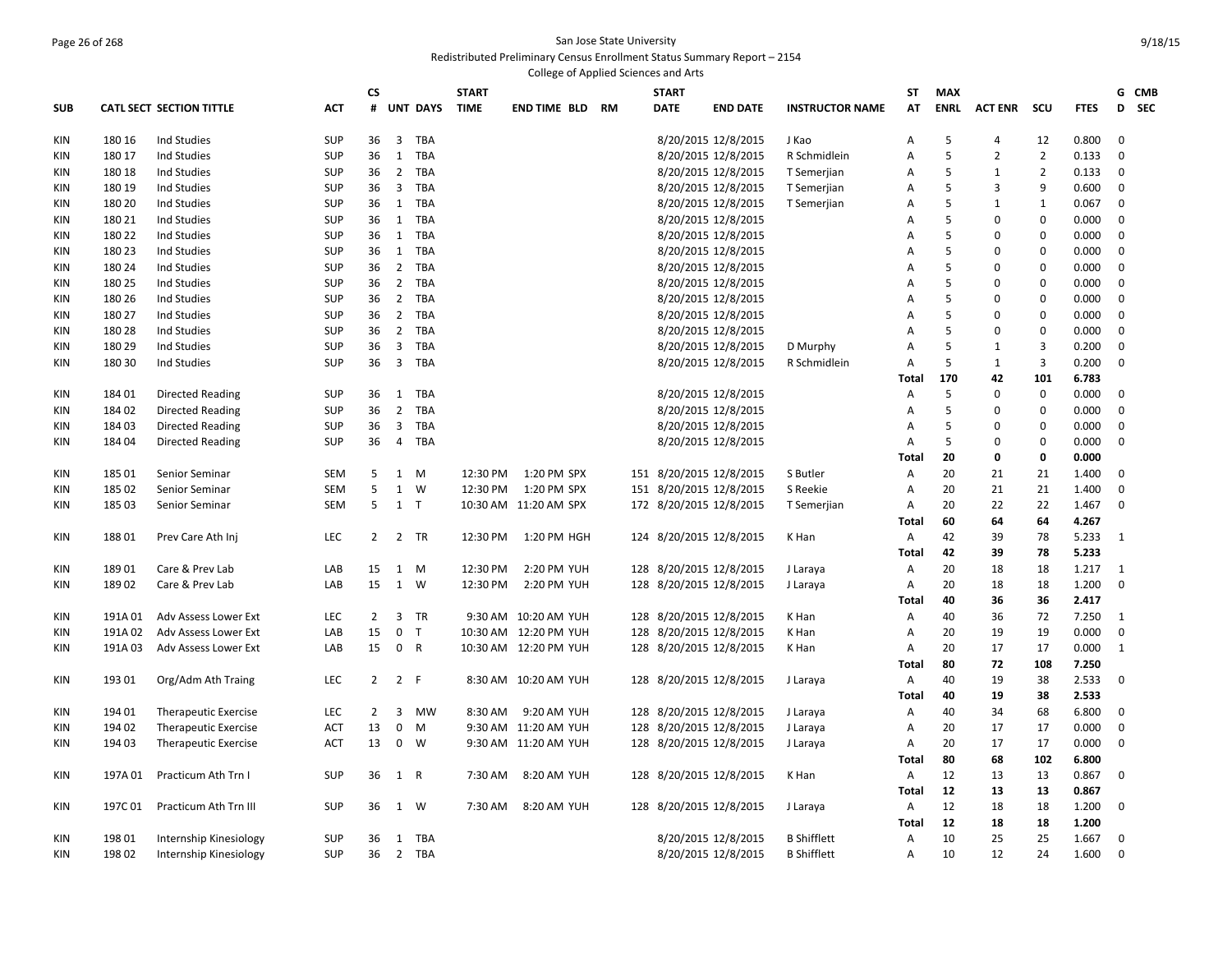## Page 27 of 268 San Jose State University Redistributed Preliminary Census Enrollment Status Summary Report – 2154

|            |                 |                                        |                          |          |                   |                   |              | College of Applied Sciences and Arts |           |              |                                            |                        |                     |             |                  |                  |                |                   |
|------------|-----------------|----------------------------------------|--------------------------|----------|-------------------|-------------------|--------------|--------------------------------------|-----------|--------------|--------------------------------------------|------------------------|---------------------|-------------|------------------|------------------|----------------|-------------------|
|            |                 |                                        |                          | CS       |                   |                   | <b>START</b> |                                      |           | <b>START</b> |                                            |                        | ST                  | <b>MAX</b>  |                  |                  |                | G CMB             |
| <b>SUB</b> |                 | <b>CATL SECT SECTION TITTLE</b>        | <b>ACT</b>               | #        |                   | <b>UNT DAYS</b>   | <b>TIME</b>  | END TIME BLD                         | <b>RM</b> | <b>DATE</b>  | <b>END DATE</b>                            | <b>INSTRUCTOR NAME</b> | AT                  | <b>ENRL</b> | <b>ACT ENR</b>   | scu              | <b>FTES</b>    | <b>SEC</b><br>D   |
| KIN        | 19803           | Internship Kinesiology                 | <b>SUP</b>               | 36       | $\overline{3}$    | TBA               |              |                                      |           |              | 8/20/2015 12/8/2015                        | <b>B</b> Shifflett     | A                   | 10          | 16               | 48               | 3.200          | $\mathbf 0$       |
| KIN        | 19804           | Internship Kinesiology                 | <b>SUP</b>               | 36       | 4                 | TBA               |              |                                      |           |              | 8/20/2015 12/8/2015                        | <b>B</b> Shifflett     | Α                   | 10          | $\mathbf{1}$     | $\overline{4}$   | 0.267          | 0                 |
|            |                 |                                        |                          |          |                   |                   |              |                                      |           |              |                                            |                        | <b>Total</b>        | 40          | 54               | 101              | 6.733          |                   |
| KIN        | 25001           | Fund Quant Resrch                      | <b>SEM</b>               | 5        | 3                 | M                 | 4:00 PM      | 6:45 PM SPX                          |           |              | 151 8/20/2015 12/8/2015                    | E Wughalter            | A                   | 22          | 27               | 81               | 6.750          | 27                |
|            |                 |                                        |                          |          |                   |                   |              |                                      |           |              |                                            |                        | Total               | 22          | 27               | 81               | 6.750          |                   |
| KIN        | 25101           | Fund Qual Resrch                       | SEM                      | 5        | 3 <sub>T</sub>    |                   | 7:00 PM      | 9:45 PM SPX                          |           |              | 151 8/20/2015 12/8/2015                    | T Butryn               | Α                   | 22          | 20               | 60               | 5.000          | 20                |
|            |                 |                                        |                          |          |                   |                   |              |                                      |           |              |                                            |                        | Total               | 22          | 20               | 60               | 5.000          |                   |
| KIN        | 25501           | Adv Exercise Physiology                | <b>SEM</b>               | 5        | 3 <sub>T</sub>    |                   | 4:00 PM      | 6:45 PM YUH                          |           |              | 233 8/20/2015 12/8/2015                    | P Plato                | A                   | 15          | 18               | 54               | 4.500          | 18                |
|            |                 |                                        |                          |          |                   |                   |              |                                      |           |              |                                            |                        | Total               | 15          | 18               | 54               | 4.500          |                   |
| KIN        | 25701           | <b>Biomechanics</b>                    | <b>SEM</b>               | 5        | 3 R               |                   | 4:00 PM      | 6:45 PM SPX                          |           |              | 153 8/20/2015 12/8/2015                    | J Kao                  | A                   | 15          | 9                | 27               | 2.200          | 8                 |
|            |                 |                                        |                          |          |                   |                   |              |                                      |           |              |                                            |                        | Total               | 15          | 9                | 27               | 2.200          |                   |
| KIN        | 259 01          | Adv APA Internship                     | <b>SUP</b>               | 25       |                   | 3 TBA             |              |                                      |           |              | 8/20/2015 12/8/2015                        | N Megginson            | Α                   | 10          | 0                | $\mathbf 0$      | 0.000          | $\mathbf 0$       |
|            |                 |                                        |                          | 5        |                   |                   |              | 6:45 PM SPX                          |           |              |                                            |                        | Total               | 10          | 0                | 0                | 0.000          |                   |
| KIN        | 26001           | Philosophy/Sport & Embodmt             | <b>SEM</b>               |          | 3                 | W                 | 4:00 PM      |                                      |           |              | 153 8/20/2015 12/8/2015                    | D Bohigian             | A<br><b>Total</b>   | 15<br>15    | 10<br>10         | 30<br>30         | 2.500<br>2.500 | 10                |
| KIN        | 26801           | Res/Prac/Mgmt/Inj-LE                   | <b>SEM</b>               | 5        |                   | 2 W               | 7:00 PM      | 8:50 PM YUH                          |           |              | 128 8/20/2015 12/8/2015                    | D Haber                | Α                   | 15          | 14               | 28               | 2.333          | 14                |
|            |                 |                                        |                          |          |                   |                   |              |                                      |           |              |                                            |                        | <b>Total</b>        | 15          | 14               | 28               | 2.333          |                   |
| KIN        | 27201           | Res/Prac Ther Exercise                 | <b>SEM</b>               | 5        | 3                 | M                 | 7:00 PM      | 9:45 PM YUH                          |           |              | 128 8/20/2015 12/8/2015                    | M Tsuruike             | Α                   | 15          | 13               | 39               | 3.250          | 13                |
|            |                 |                                        |                          |          |                   |                   |              |                                      |           |              |                                            |                        | <b>Total</b>        | 15          | 13               | 39               | 3.250          |                   |
| KIN        | 28001           | Adv Fldwk Sprt Mgt                     | SUP                      | 25       | 1                 | <b>TBA</b>        |              |                                      |           |              | 8/20/2015 12/8/2015                        | <b>B</b> Shifflett     | A                   | 5           | $\mathbf{1}$     | $\mathbf{1}$     | 0.083          | 1                 |
| KIN        | 28002           | Adv Fldwk Sprt Mgt                     | <b>SUP</b>               | 25       | $\overline{2}$    | <b>TBA</b>        |              |                                      |           |              | 8/20/2015 12/8/2015                        | <b>B</b> Shifflett     | Α                   | 5           | 0                | $\mathbf 0$      | 0.000          | $\mathbf 0$       |
| KIN        | 28003           | Adv Fldwk Sprt Mgt                     | <b>SUP</b>               | 25       | $\overline{3}$    | TBA               |              |                                      |           |              | 8/20/2015 12/8/2015                        | <b>B</b> Shifflett     | Α                   | 5           | $\mathbf{1}$     | 3                | 0.250          | $\mathbf{1}$      |
|            |                 |                                        |                          |          |                   |                   |              |                                      |           |              |                                            |                        | Total               | 15          | $\mathbf{2}$     | 4                | 0.333          |                   |
| KIN        | 28201           | Marketing/Sport                        | <b>SEM</b>               | 5        | 3 <sub>T</sub>    |                   | 4:00 PM      | 6:45 PM SPX                          |           |              | 151 8/20/2015 12/8/2015                    | C Armstrong            | Α                   | 15          | 14               | 42               | 3.500          | 14                |
|            |                 |                                        |                          |          |                   |                   |              |                                      |           |              |                                            |                        | Total               | 15          | 14               | 42               | 3.500          |                   |
| KIN        | 28301           | Mgt Lead Comm/Spt                      | <b>SEM</b>               | 5        | 3                 | M                 | 7:00 PM      | 9:45 PM SPX                          |           |              | 151 8/20/2015 12/8/2015                    | A Medina               | Α                   | 15          | 12               | 36               | 3.000          | 12                |
|            |                 |                                        |                          |          |                   |                   |              |                                      |           |              |                                            |                        | <b>Total</b>        | 15          | 12               | 36               | 3.000          |                   |
| KIN        | 285 01          | Internship Kinesiology                 | <b>SUP</b>               | 25       | 1                 | TBA               |              |                                      |           |              | 8/20/2015 12/8/2015                        | <b>B</b> Shifflett     | Α                   | 5           | $\mathbf{1}$     | 1                | 0.083          | 1                 |
| KIN        | 285 02          | Internship Kinesiology                 | <b>SUP</b>               | 25       | $\overline{2}$    | TBA               |              |                                      |           |              | 8/20/2015 12/8/2015                        | <b>B</b> Shifflett     | Α                   | 5           | $\mathbf{1}$     | $\overline{2}$   | 0.167          | $\mathbf{1}$      |
| KIN        | 285 03          | Internship Kinesiology                 | <b>SUP</b>               | 25       | $\overline{3}$    | TBA               |              |                                      |           |              | 8/20/2015 12/8/2015                        | <b>B</b> Shifflett     | Α                   | 5           | 4                | 12               | 1.000          | $\overline{4}$    |
|            |                 |                                        |                          |          |                   |                   |              |                                      |           |              |                                            |                        | Total               | 15          | 6                | 15               | 1.250          |                   |
| KIN        | 28601           | Independent Study                      | <b>SUP</b>               | 25       | 1                 | TBA               |              |                                      |           |              | 8/20/2015 12/8/2015                        |                        | Α                   | 10          | $\mathbf 0$      | $\mathbf 0$      | 0.000          | $\mathbf 0$       |
| KIN        | 28602           | Independent Study                      | <b>SUP</b>               | 25       | $\overline{2}$    | <b>TBA</b>        |              |                                      |           |              | 8/20/2015 12/8/2015                        |                        | Α                   | 10          | 0                | 0                | 0.000          | $\mathbf 0$       |
| KIN        | 28603           | Independent Study                      | SUP                      | 25<br>25 | $\overline{3}$    | TBA               |              |                                      |           |              | 8/20/2015 12/8/2015                        | M Masucci              | A                   | 10          | 1<br>$\mathbf 0$ | 3<br>$\mathbf 0$ | 0.250          | $\mathbf{1}$<br>0 |
| KIN<br>KIN | 28604<br>286 05 | Independent Study<br>Independent Study | <b>SUP</b><br><b>SUP</b> | 25       | 1<br>$\mathbf{1}$ | TBA<br><b>TBA</b> |              |                                      |           |              | 8/20/2015 12/8/2015<br>8/20/2015 12/8/2015 |                        | Α<br>$\overline{A}$ | 10<br>10    | 0                | $\Omega$         | 0.000<br>0.000 | 0                 |
| <b>KIN</b> | 286 06          | Independent Study                      | <b>SUP</b>               | 25       | $\overline{2}$    | <b>TBA</b>        |              |                                      |           |              | 8/20/2015 12/8/2015                        |                        | A                   | 10          | 0                | $\mathbf 0$      | 0.000          | $\mathbf 0$       |
| KIN        | 28607           | Independent Study                      | <b>SUP</b>               | 25       | $\overline{2}$    | TBA               |              |                                      |           |              | 8/20/2015 12/8/2015                        |                        | A                   | 10          | $\mathbf 0$      | $\Omega$         | 0.000          | 0                 |
| KIN        | 28608           | Independent Study                      | <b>SUP</b>               | 25       | $\overline{3}$    | TBA               |              |                                      |           |              | 8/20/2015 12/8/2015                        | A Medina               | A                   | 10          | $\overline{2}$   | 6                | 0.500          | $\overline{2}$    |
| KIN        | 28609           | Independent Study                      | <b>SUP</b>               | 25       | $\overline{3}$    | <b>TBA</b>        |              |                                      |           |              | 8/20/2015 12/8/2015                        | T Semerjian            | Α                   | 10          | $\mathbf{1}$     | 3                | 0.250          | $\mathbf{1}$      |
| KIN        | 286 10          | Independent Study                      | <b>SUP</b>               | 25       | $\overline{3}$    | TBA               |              |                                      |           |              | 8/20/2015 12/8/2015                        | T Butryn               | Α                   | 10          | $\mathbf{1}$     | 3                | 0.250          | $\mathbf{1}$      |
|            |                 |                                        |                          |          |                   |                   |              |                                      |           |              |                                            |                        | Total               | 100         | 5                | 15               | 1.250          |                   |
| KIN        | 292A01          | Lead & Admin Ath Train                 | <b>SEM</b>               | 5        | 1                 | W                 | 5:00 PM      | 6:50 PM YUH                          |           |              | 128 8/20/2015 12/8/2015                    | M Tsuruike             | A                   | 15          | 13               | 13               | 1.083          | 13                |
|            |                 |                                        |                          |          |                   |                   |              |                                      |           |              |                                            |                        | Total               | 15          | 13               | 13               | 1.083          |                   |
| KIN        | 293A01          | Fieldwork AT I                         | <b>SEM</b>               | 5        | 3                 | TBA               |              |                                      |           |              | 8/20/2015 12/8/2015                        | M Tsuruike             | Α                   | 15          | 13               | 13               | 3.250          | 13                |
| KIN        | 293A 02         | Fieldwork AT I                         | <b>SUP</b>               | 25       | $\mathbf{0}$      | TBA               |              |                                      |           |              | 8/20/2015 12/8/2015                        | M Tsuruike             | A                   | 15          | 13               | 26               | 0.000          | 13                |
|            |                 |                                        |                          |          |                   |                   |              |                                      |           |              |                                            |                        |                     |             |                  |                  |                |                   |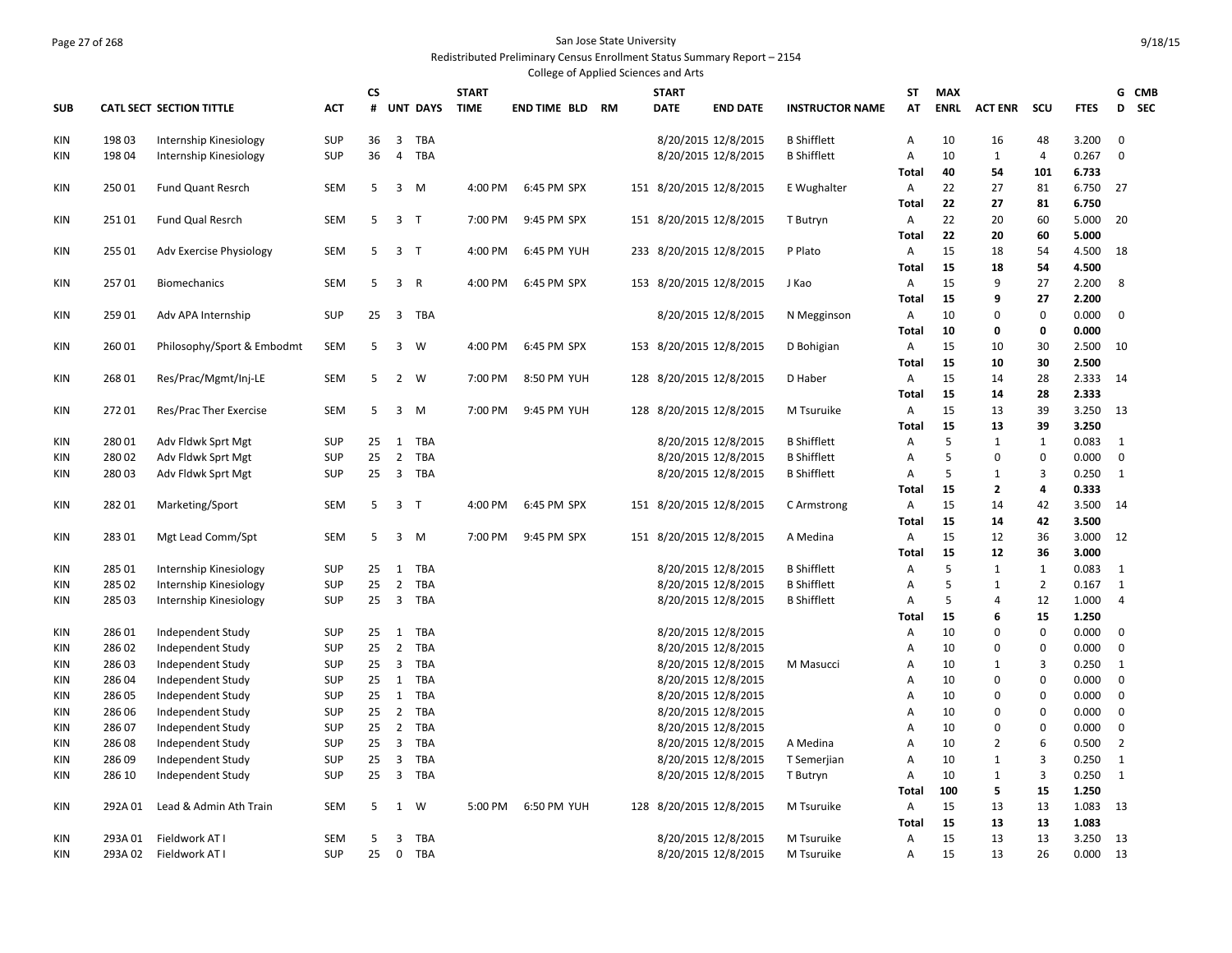# Page 28 of 268 San Jose State University

Redistributed Preliminary Census Enrollment Status Summary Report – 2154

|             |         |                                 |            |                        |                |                 |              |                     |    | College of Applied Sciences and Arts |                     |                          |                |             |                |                   |                |                |       |
|-------------|---------|---------------------------------|------------|------------------------|----------------|-----------------|--------------|---------------------|----|--------------------------------------|---------------------|--------------------------|----------------|-------------|----------------|-------------------|----------------|----------------|-------|
|             |         |                                 |            | $\mathsf{c}\mathsf{s}$ |                |                 | <b>START</b> |                     |    | <b>START</b>                         |                     |                          | ST             | <b>MAX</b>  |                |                   |                |                | G CMB |
| <b>SUB</b>  |         | <b>CATL SECT SECTION TITTLE</b> | ACT        | #                      |                | <b>UNT DAYS</b> | <b>TIME</b>  | <b>END TIME BLD</b> | RM | <b>DATE</b>                          | <b>END DATE</b>     | <b>INSTRUCTOR NAME</b>   | AT             | <b>ENRL</b> | <b>ACT ENR</b> | scu               | <b>FTES</b>    |                | D SEC |
|             |         |                                 |            |                        |                |                 |              |                     |    |                                      |                     |                          |                |             |                |                   |                |                |       |
| <b>KIN</b>  | 293C01  | Fieldwork AT III                | <b>SEM</b> | 5                      | 3              | <b>TBA</b>      |              |                     |    |                                      | 8/20/2015 12/8/2015 | M Tsuruike               | Total<br>A     | 30<br>15    | 26<br>12       | 39<br>12          | 3.250<br>3.000 | 12             |       |
|             |         |                                 |            |                        |                |                 |              |                     |    |                                      |                     |                          |                |             |                |                   |                |                |       |
| KIN         | 293C02  | Fieldwork AT III                | <b>SUP</b> | 25                     | $\mathbf 0$    | TBA             |              |                     |    |                                      | 8/20/2015 12/8/2015 | M Tsuruike               | A              | 15          | 12             | 24                | 0.000          | 12             |       |
|             |         |                                 |            |                        |                |                 |              |                     |    |                                      |                     |                          | <b>Total</b>   | 30          | 24             | 36                | 3.000          |                |       |
| <b>KIN</b>  | 296A 01 | <b>ADV TOPICS AT</b>            | <b>SEM</b> | 5                      |                | 3 <sub>T</sub>  | 4:00 PM      | 6:45 PM YUH         |    | 128 8/20/2015 12/8/2015              |                     | M Tsuruike               | $\overline{A}$ | 15<br>15    | 8              | 24                | 2.000          | 8              |       |
|             |         |                                 |            |                        |                | <b>TBA</b>      |              |                     |    |                                      |                     |                          | Total          | 5           | 8<br>$\Omega$  | 24<br>$\mathbf 0$ | 2.000<br>0.000 | $\mathbf 0$    |       |
| KIN         | 298 01  | Spec Studies P E                | <b>SUP</b> | 25                     | 3              |                 |              |                     |    |                                      | 8/20/2015 12/8/2015 |                          | A              |             |                |                   |                |                |       |
| <b>KIN</b>  | 29802   | Spec Studies P E                | <b>SUP</b> | 25                     | $\overline{3}$ | TBA             |              |                     |    |                                      | 8/20/2015 12/8/2015 | C Cisar                  | A              | 5           | 3              | 9                 | 0.750          | 3              |       |
| <b>KIN</b>  | 298 03  | Spec Studies P E                | <b>SUP</b> | 25                     | $\overline{3}$ | TBA             |              |                     |    |                                      | 8/20/2015 12/8/2015 | P Plato                  | A              | 5<br>5      | $\overline{2}$ | 6                 | 0.500          | $\overline{2}$ |       |
| <b>KIN</b>  | 298 04  | Spec Studies P E                | <b>SUP</b> | 25                     | $\overline{3}$ | TBA             |              |                     |    |                                      | 8/20/2015 12/8/2015 | A Medina                 | A              |             | $\mathbf{1}$   | 3                 | 0.250          | $\mathbf{1}$   |       |
| KIN         | 298 05  | Spec Studies P E                | <b>SUP</b> | 25                     | 3              | <b>TBA</b>      |              |                     |    |                                      | 8/20/2015 12/8/2015 | T Semerjian              | A              | 5           | 1              | 3                 | 0.250          | $\mathbf{1}$   |       |
| KIN         | 298 06  | Spec Studies P E                | <b>SUP</b> | 25                     | 3              | <b>TBA</b>      |              |                     |    |                                      | 8/20/2015 12/8/2015 |                          | A              | 5           | 0              | $\mathbf 0$       | 0.000          | $\mathbf 0$    |       |
| <b>KIN</b>  | 298 07  | Spec Studies P E                | <b>SUP</b> | 25                     | $\overline{3}$ | <b>TBA</b>      |              |                     |    |                                      | 8/20/2015 12/8/2015 |                          | A              | 5           | 0              | $\mathbf 0$       | 0.000          | $\mathbf 0$    |       |
| KIN         | 298 08  | Spec Studies P E                | SUP        | 25                     | $\overline{3}$ | TBA             |              |                     |    |                                      | 8/20/2015 12/8/2015 |                          | А              | 5           | 0              | 0                 | 0.000          | 0              |       |
| KIN         | 298 09  | Spec Studies P E                | <b>SUP</b> | 25                     | 3              | TBA             |              |                     |    |                                      | 8/20/2015 12/8/2015 |                          | A              | 5           | 0              | 0                 | 0.000          | 0              |       |
| <b>KIN</b>  | 298 10  | Spec Studies P E                | <b>SUP</b> | 25                     | 3              | TBA             |              |                     |    |                                      | 8/20/2015 12/8/2015 |                          | A              | 5           | 0              | 0                 | 0.000          | 0              |       |
|             |         |                                 |            |                        |                |                 |              |                     |    |                                      |                     |                          | Total          | 50          | 7              | 21                | 1.750          |                |       |
| KIN         | 299 01  | <b>Masters Thesis</b>           | <b>SUP</b> | 25                     | 1              | TBA             |              |                     |    |                                      | 8/20/2015 12/8/2015 |                          | Α              | 5           | 0              | 0                 | 0.000          | 0              |       |
| KIN         | 29902   | <b>Masters Thesis</b>           | <b>SUP</b> | 25                     | $\overline{2}$ | <b>TBA</b>      |              |                     |    |                                      | 8/20/2015 12/8/2015 | P Plato                  | A              | 5           | $\mathbf{1}$   | $\overline{2}$    | 0.167          | 1              |       |
| KIN         | 29903   | <b>Masters Thesis</b>           | <b>SUP</b> | 25                     | $\overline{3}$ | TBA             |              |                     |    |                                      | 8/20/2015 12/8/2015 |                          | А              | 5           | $\Omega$       | $\mathbf 0$       | 0.000          | 0              |       |
| KIN         | 299 04  | <b>Masters Thesis</b>           | <b>SUP</b> | 25                     | 6              | TBA             |              |                     |    |                                      | 8/20/2015 12/8/2015 | C Armstrong              | Α              | 5           | $\mathbf{1}$   | 6                 | 0.500          | $\mathbf{1}$   |       |
| KIN         | 299 05  | <b>Masters Thesis</b>           | <b>SUP</b> | 25                     | 3              | TBA             |              |                     |    |                                      | 8/20/2015 12/8/2015 | T Semerjian              | Α              | 5           | 1              | 3                 | 0.250          | $\mathbf{1}$   |       |
| KIN         | 299 06  | <b>Masters Thesis</b>           | SUP        | 25                     | 3              | TBA             |              |                     |    |                                      | 8/20/2015 12/8/2015 | T Butryn                 | Α              | 5           | 1              | 3                 | 0.250          | $\mathbf{1}$   |       |
| KIN         | 299 07  | <b>Masters Thesis</b>           | <b>SUP</b> | 25                     | $\overline{3}$ | TBA             |              |                     |    |                                      | 8/20/2015 12/8/2015 | J Chin                   | Α              | 5           | $\mathbf{1}$   | 3                 | 0.250          | $\mathbf{1}$   |       |
| KIN         | 299 08  | <b>Masters Thesis</b>           | <b>SUP</b> | 25                     | $\overline{3}$ | TBA             |              |                     |    |                                      | 8/20/2015 12/8/2015 |                          | A              | 5           | $\mathbf 0$    | $\mathbf 0$       | 0.000          | 0              |       |
| <b>KIN</b>  | 29909   | <b>Masters Thesis</b>           | <b>SUP</b> | 25                     | 3              | TBA             |              |                     |    |                                      | 8/20/2015 12/8/2015 |                          | A              | 5           | $\Omega$       | $\mathbf 0$       | 0.000          | $\mathbf 0$    |       |
| KIN         | 299 10  | <b>Masters Thesis</b>           | <b>SUP</b> | 25                     | $\overline{3}$ | TBA             |              |                     |    |                                      | 8/20/2015 12/8/2015 |                          | A              | 5           | $\Omega$       | $\mathbf 0$       | 0.000          | $\mathbf 0$    |       |
|             |         |                                 |            |                        |                |                 |              |                     |    |                                      |                     |                          | Total          | 50          | 5              | 17                | 1.417          |                |       |
| <b>KNED</b> | 184Y 01 | Stdt Tchg II                    | <b>SUP</b> | 25                     | 4              | <b>TBA</b>      |              |                     |    |                                      | 8/20/2015 12/8/2015 | D Daum                   | $\overline{A}$ | 10          | 6              | 24                | 1.600          | $\mathbf 0$    |       |
|             |         |                                 |            |                        |                |                 |              |                     |    |                                      |                     |                          | Total          | 10          | 6              | 24                | 1.600          |                |       |
| KNED        | 184Z01  | Stdt Tchg III                   | SUP        | 25                     | 4              | TBA             |              |                     |    |                                      | 8/20/2015 12/8/2015 | D Daum                   | Α              | 10          | 1              | 4                 | 0.267          | 0              |       |
| KNED        | 184Z 02 | Stdt Tchg III                   | <b>SUP</b> | 25                     | 5              | TBA             |              |                     |    |                                      | 8/20/2015 12/8/2015 | D Daum                   | Α              | 10          | 3              | 15                | 1.000          | 0              |       |
|             |         |                                 |            |                        |                |                 |              |                     |    |                                      |                     |                          | Total          | 20          | 4              | 19                | 1.267          |                |       |
| <b>KNED</b> | 33901   | Instr Matl & Proc PE            | LEC        | 2                      |                | 3 <sub>T</sub>  | 4:00 PM      | 5:50 PM SPX         |    | 153                                  | 8/20/2015 12/8/2015 | R Schmidlein             | A              | 15          | 7              | 14                | 1.450          | 1              |       |
| <b>KNED</b> | 33902   | Instr Matl & Proc PE            | <b>ACT</b> | 8                      |                | 0 <sub>T</sub>  | 6:00 PM      | 7:50 PM SPX         |    | 153 8/20/2015 12/8/2015              |                     | R Schmidlein             | Α              | 15          | $\overline{7}$ | 7                 | 0.000          | 1              |       |
|             |         |                                 |            |                        |                |                 |              |                     |    |                                      |                     |                          | <b>Total</b>   | 30          | 14             | 21                | 1.450          |                |       |
|             |         |                                 |            |                        |                |                 |              |                     |    |                                      |                     | <b>Kinesiology Total</b> |                | 7906        | 7138           |                   | 10638 721.184  |                |       |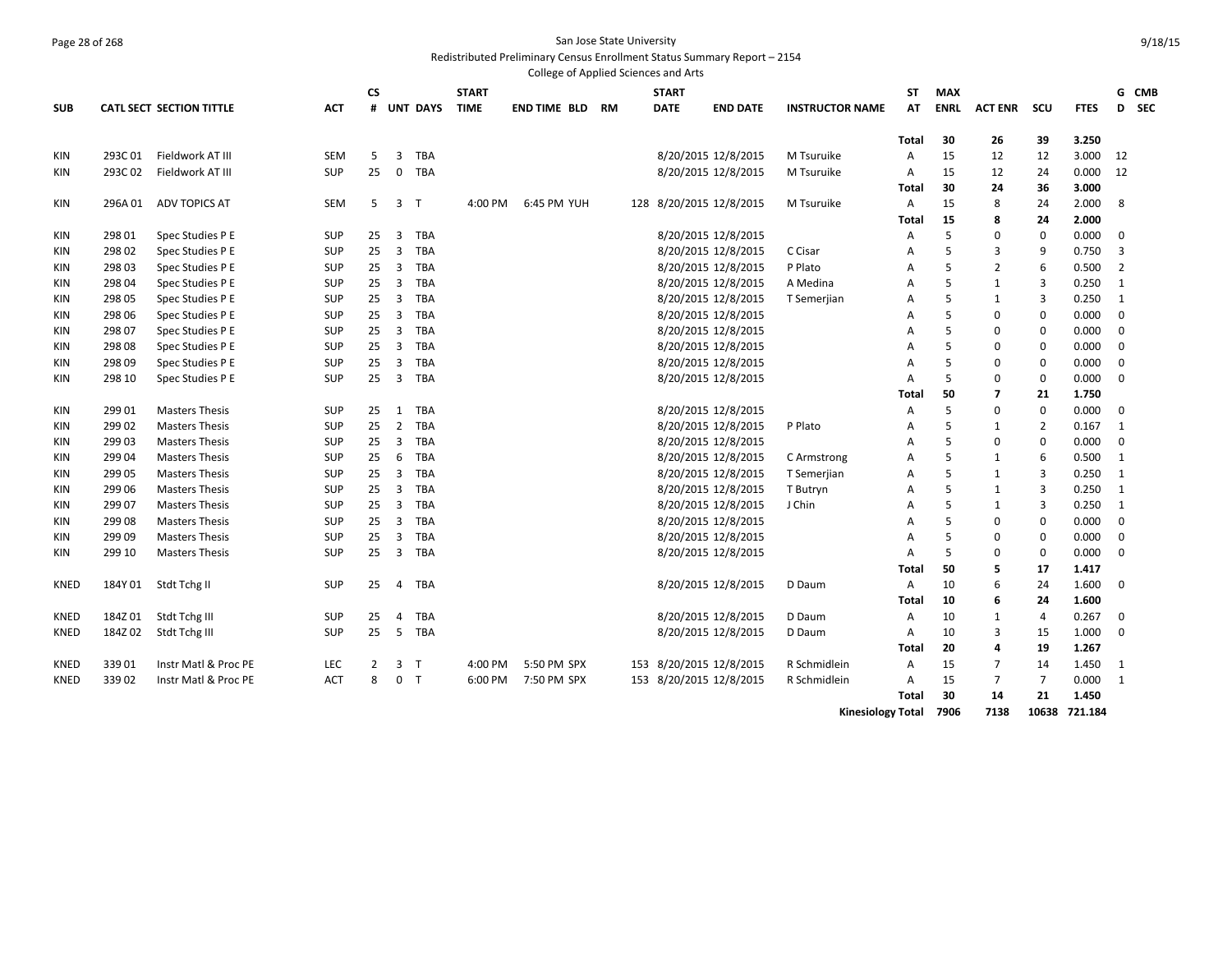#### Page 29 of 268 San Jose State University Redistributed Preliminary Census Enrollment Status Summary Report – 2154

|             |                                          |                                 |            |                |                         |            |              |                        | College of Applied Sciences and Arts |                     |                        |              |             |                    |             |             |             |  |
|-------------|------------------------------------------|---------------------------------|------------|----------------|-------------------------|------------|--------------|------------------------|--------------------------------------|---------------------|------------------------|--------------|-------------|--------------------|-------------|-------------|-------------|--|
|             |                                          |                                 |            | CS             |                         |            | <b>START</b> |                        | <b>START</b>                         |                     |                        | ST           | <b>MAX</b>  |                    |             |             | G CMB       |  |
| <b>SUB</b>  |                                          | <b>CATL SECT SECTION TITTLE</b> | <b>ACT</b> |                |                         | # UNT DAYS | <b>TIME</b>  | <b>END TIME BLD RM</b> | <b>DATE</b>                          | <b>END DATE</b>     | <b>INSTRUCTOR NAME</b> | AT           | <b>ENRL</b> | <b>ACT ENR SCU</b> |             | <b>FTES</b> | D SEC       |  |
|             | <b>Library &amp; Information Science</b> |                                 |            |                |                         |            |              |                        |                                      |                     |                        |              |             |                    |             |             |             |  |
| <b>INFO</b> | 200 01                                   | Inf. Comm                       | <b>SEM</b> | 5              | 3                       | TBA        |              |                        |                                      | 8/20/2015 12/8/2015 | K Bontenbal            | Α            | 20          | 27                 | 81          | 6.750       | 27          |  |
| <b>INFO</b> | 200 02                                   | Inf. Comm                       | <b>SEM</b> | 5              | 3                       | TBA        |              |                        |                                      | 8/20/2015 12/8/2015 | S Walter               | A            | 20          | 23                 | 69          | 5.750       | 23          |  |
| <b>INFO</b> | 200 03                                   | Inf. Comm                       | SEM        | 5              | 3                       | TBA        |              |                        |                                      | 8/20/2015 12/8/2015 | A Reid                 | A            | 20          | 28                 | 84          | 7.000       | 28          |  |
| <b>INFO</b> | 200 04                                   | Inf. Comm                       | SEM        | 5              | 3                       | TBA        |              |                        |                                      | 8/20/2015 12/8/2015 | M Stephens             | A            | 20          | 28                 | 84          | 7.000       | 28          |  |
|             |                                          |                                 |            |                |                         |            |              |                        |                                      |                     |                        | <b>Total</b> | 80          | 106                | 318         | 26.500      |             |  |
| <b>INFO</b> | 202 01                                   | Inf. Ret. Sys. Des              | <b>SEM</b> | 5              | $\overline{3}$          | TBA        |              |                        |                                      | 8/20/2015 12/8/2015 | T San Nicolas-Rocca    | Α            | 20          | 26                 | 78          | 6.500       | 26          |  |
| <b>INFO</b> | 202 02                                   | Inf. Ret. Sys. Des              | <b>SEM</b> |                | 3                       |            |              |                        |                                      |                     |                        | X            | 0           | $\mathbf 0$        | $\mathbf 0$ | 0.000       | 0           |  |
| <b>INFO</b> | 202 03                                   | Inf. Ret. Sys. Des              | <b>SEM</b> | 5              | 3                       | TBA        |              |                        |                                      | 8/20/2015 12/8/2015 | G Liu                  | Α            | 20          | 22                 | 66          | 5.500       | 22          |  |
| <b>INFO</b> | 202 04                                   | Inf. Ret. Sys. Des              | <b>SEM</b> | 5              | 3                       | TBA        |              |                        |                                      | 8/20/2015 12/8/2015 | H Chen                 | Α            | 20          | 25                 | 75          | 6.250       | 25          |  |
|             |                                          |                                 |            |                |                         |            |              |                        |                                      |                     |                        | <b>Total</b> | 60          | 73                 | 219         | 18.250      |             |  |
| <b>INFO</b> | 203 01                                   | <b>Online Learning</b>          | <b>SEM</b> | $2^{\circ}$    | 1                       | TBA        |              |                        |                                      | 8/20/2015 12/8/2015 | C Runnels              | A            | 75          | 51                 | 51          | 4.250       | 51          |  |
| <b>INFO</b> | 203 02                                   | <b>Online Learning</b>          | <b>SEM</b> | $\overline{2}$ | 1                       | TBA        |              |                        |                                      | 8/20/2015 12/8/2015 | C Runnels              | Α            | 75          | 29                 | 29          | 2.417       | 29          |  |
| <b>INFO</b> | 203 03                                   | <b>Online Learning</b>          | <b>SEM</b> | $\overline{2}$ | $\mathbf{1}$            | TBA        |              |                        |                                      | 8/20/2015 12/8/2015 | V Steiner              | Α            | 70          | 42                 | 42          | 3.500       | 42          |  |
|             |                                          |                                 |            |                |                         |            |              |                        |                                      |                     |                        | Total        | 220         | 122                | 122         | 10.167      |             |  |
| <b>INFO</b> | 204 01                                   | Inf. Prof                       | <b>SEM</b> | 5              | 3                       | TBA        |              |                        |                                      | 8/20/2015 12/8/2015 | S Gaffney              | Α            | 20          | 20                 | 60          | 5.000       | 20          |  |
| <b>INFO</b> | 204 02                                   | Inf. Prof                       | <b>SEM</b> | 5              | 3                       | TBA        |              |                        |                                      | 8/20/2015 12/8/2015 | C Dee                  | А            | 20          | 18                 | 54          | 4.500       | 18          |  |
| <b>INFO</b> | 204 03                                   | Inf. Prof                       | <b>SEM</b> | 5              | 3                       | TBA        |              |                        |                                      | 8/20/2015 12/8/2015 | C Sawyer               | Α            | 20          | 19                 | 57          | 4.750       | 19          |  |
| <b>INFO</b> | 204 04                                   | Inf. Prof                       | <b>SEM</b> | 5              | 3                       | TBA        |              |                        |                                      | 8/20/2015 12/8/2015 | S Gaffney              | Α            | 20          | 18                 | 54          | 4.500       | 18          |  |
|             |                                          |                                 |            |                |                         |            |              |                        |                                      |                     |                        | <b>Total</b> | 80          | 75                 | 225         | 18.750      |             |  |
| <b>INFO</b> | 21001                                    | Reference Info Services         | <b>SEM</b> | 5              | $\overline{3}$          | TBA        |              |                        |                                      | 8/20/2015 12/8/2015 | M Otero-Boisvert       | Α            | 20          | 15                 | 15          | 3.750       | 15          |  |
| <b>INFO</b> | 21002                                    | Reference Info Services         | <b>SEM</b> | 5              | 3                       | TBA        |              |                        |                                      | 8/20/2015 12/8/2015 | T Gilman               | Α            | 20          | 9                  | 9           | 2.250       | 9           |  |
| <b>INFO</b> | 21003                                    | Reference Info Services         | <b>SEM</b> | 5              | $\mathbf{1}$            | TBA        |              |                        |                                      | 8/20/2015 12/8/2015 | J Tunon                | Α            | 20          | 8                  | 8           | 0.667       | 8           |  |
| <b>INFO</b> | 21004                                    | Reference Info Services         | <b>SEM</b> | 5              | $\overline{2}$          | TBA        |              |                        |                                      | 8/20/2015 12/8/2015 | J Tunon                | Α            | 20          | 10                 | 10          | 1.667       | 10          |  |
|             |                                          |                                 |            |                |                         |            |              |                        |                                      |                     |                        | <b>Total</b> | 80          | 42                 | 42          | 8.333       |             |  |
| <b>INFO</b> | 23101                                    | Iss Spec Libs & Info Ctr        | <b>SUP</b> | 36             | 3                       | TBA        |              |                        |                                      | 8/20/2015 12/8/2015 | C Megaridis            | A            | 20          | $\overline{7}$     | 21          | 1.750       | 7           |  |
|             |                                          |                                 |            |                |                         |            |              |                        |                                      |                     |                        | <b>Total</b> | 20          | $\overline{7}$     | 21          | 1.750       |             |  |
| <b>INFO</b> | 23201                                    | Iss Publ Libs                   | <b>SUP</b> | 36             | $\overline{\mathbf{3}}$ | TBA        |              |                        |                                      | 8/20/2015 12/8/2015 | A Friday               | Α            | 20          | 19                 | 57          | 4.750       | 19          |  |
|             |                                          |                                 |            |                |                         |            |              |                        |                                      |                     |                        | <b>Total</b> | 20          | 19                 | 57          | 4.750       |             |  |
| <b>INFO</b> | 234 01                                   | Int Freedom Sem                 | <b>SEM</b> | 5              | 3                       | TBA        |              |                        |                                      | 8/20/2015 12/8/2015 | C Gardner              | A            | 20          | 10                 | 30          | 2.500       | 10          |  |
|             |                                          |                                 |            |                |                         |            |              |                        |                                      |                     |                        | <b>Total</b> | 20          | 10                 | 30          | 2.500       |             |  |
| <b>INFO</b> | 23701                                    | SchLibMedMtls                   | <b>SEM</b> | 5              | $\overline{3}$          | TBA        |              |                        |                                      | 8/20/2015 12/8/2015 | M Harlan               | Α            | 20          | 17                 | 51          | 4.200       | 16          |  |
|             |                                          |                                 |            |                |                         |            |              |                        |                                      |                     |                        | <b>Total</b> | 20          | 17                 | 51          | 4.200       |             |  |
| <b>INFO</b> | 240 01                                   | Info Tech Tools & Aplc          | <b>SEM</b> | 5              | 3                       | TBA        |              |                        |                                      | 8/20/2015 12/8/2015 | R Dean                 | A            | 20          | 19                 | 57          | 4.750       | 19          |  |
| <b>INFO</b> | 240 02                                   | Info Tech Tools & Aplc          | <b>SEM</b> |                | 3                       |            |              |                        |                                      |                     |                        | X            | $\mathbf 0$ | $\pmb{0}$          | 0           | 0.000       | $\mathbf 0$ |  |
|             |                                          |                                 |            |                |                         |            |              |                        |                                      |                     |                        | <b>Total</b> | 20          | 19                 | 57          | 4.750       |             |  |
| <b>INFO</b> | 244 01                                   | <b>Online Searching</b>         | <b>SEM</b> | 5              | $\overline{3}$          | TBA        |              |                        |                                      | 8/20/2015 12/8/2015 | J Bedord               | Α            | 20          | 11                 | 33          | 2.750       | 11          |  |
|             |                                          |                                 |            |                |                         |            |              |                        |                                      |                     |                        | <b>Total</b> | 20          | 11                 | 33          | 2.750       |             |  |
| <b>INFO</b> | 24601                                    | Inf Tech Tools App Adv          | <b>SEM</b> |                | $\mathbf{1}$            |            |              |                        |                                      |                     |                        | Х            | 0           | $\mathbf 0$        | $\mathbf 0$ | 0.000       | 0           |  |
|             |                                          |                                 |            |                |                         |            |              |                        |                                      |                     |                        | <b>Total</b> | $\mathbf 0$ | 0                  | 0           | 0.000       |             |  |
| <b>INFO</b> | 24701                                    | Voc Design                      | <b>SEM</b> | 5              | 3                       | TBA        |              |                        |                                      | 8/20/2015 12/8/2015 | A Coleman              | A            | 20          | 5                  | 15          | 1.250       | 5           |  |
|             |                                          |                                 |            |                |                         |            |              |                        |                                      |                     |                        | <b>Total</b> | 20          | 5                  | 15          | 1.250       |             |  |
| <b>INFO</b> | 248 01                                   | Beg Cat & Class                 | <b>SEM</b> | 5              | 3                       | TBA        |              |                        |                                      | 8/20/2015 12/8/2015 | G Cotton               | Α            | 20          | 18                 | 54          | 4.500       | 18          |  |
| <b>INFO</b> | 24802                                    | Beg Cat & Class                 | <b>SEM</b> |                | 3                       |            |              |                        |                                      |                     |                        | X            | 0           | $\Omega$           | $\mathbf 0$ | 0.000       | $\mathbf 0$ |  |
|             |                                          |                                 |            |                |                         |            |              |                        |                                      |                     |                        | <b>Total</b> | 20          | 18                 | 54          | 4.500       |             |  |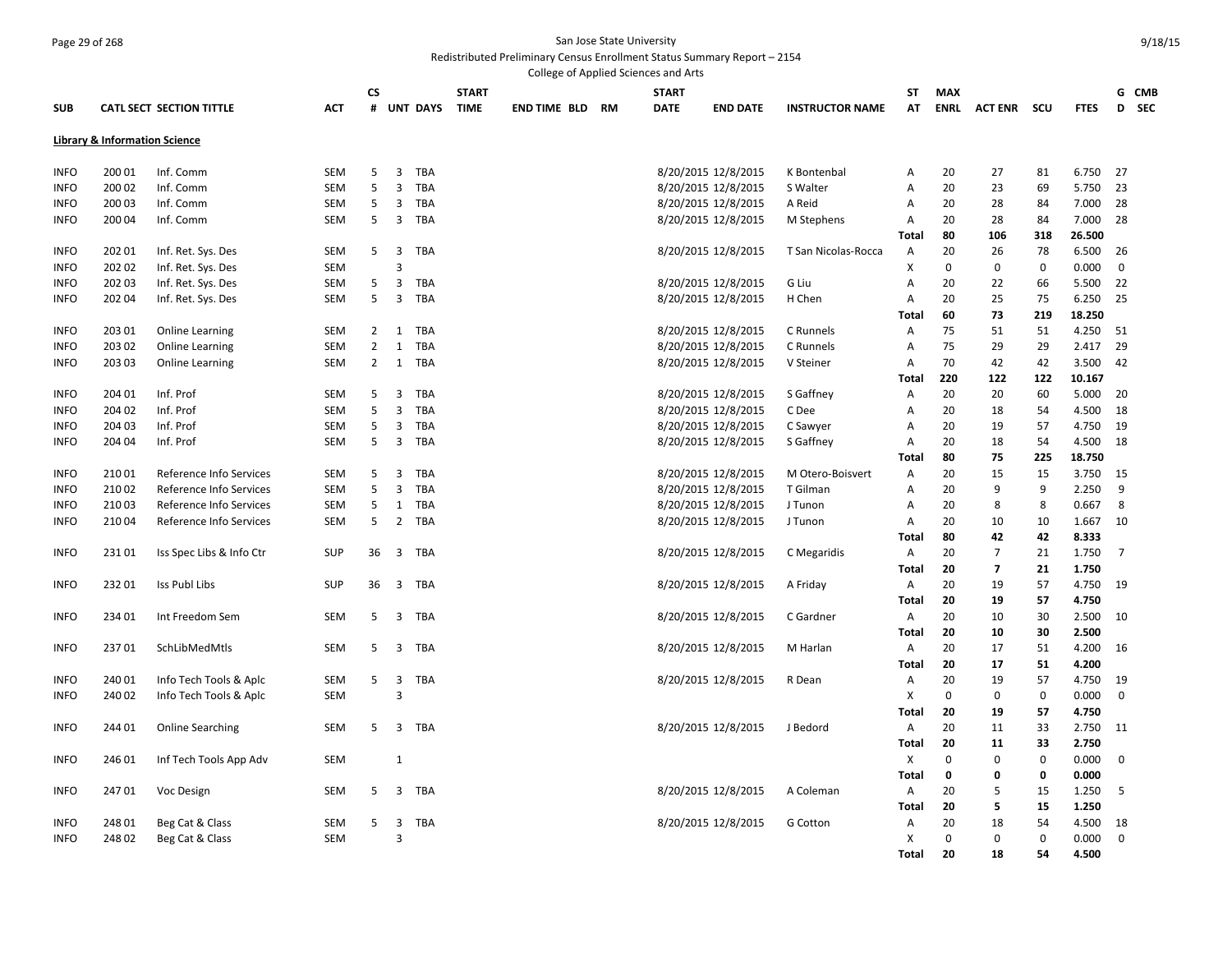#### Page 30 of 268 San Jose State University Redistributed Preliminary Census Enrollment Status Summary Report – 2154

College of Applied Sciences and Arts

|                            |                 |                                      |                   | <b>CS</b>      |                         |                 | <b>START</b> |                        | <b>START</b> |                                            |                        | ST                | <b>MAX</b>         |                |                |                | G CMB          |  |
|----------------------------|-----------------|--------------------------------------|-------------------|----------------|-------------------------|-----------------|--------------|------------------------|--------------|--------------------------------------------|------------------------|-------------------|--------------------|----------------|----------------|----------------|----------------|--|
| <b>SUB</b>                 |                 | <b>CATL SECT SECTION TITTLE</b>      | <b>ACT</b>        | #              |                         | <b>UNT DAYS</b> | <b>TIME</b>  | <b>END TIME BLD RM</b> | <b>DATE</b>  | <b>END DATE</b>                            | <b>INSTRUCTOR NAME</b> | AT                | <b>ENRL</b>        | <b>ACT ENR</b> | scu            | <b>FTES</b>    | D SEC          |  |
| <b>INFO</b>                | 25001           | Instr Dsgn Info Prof                 | <b>SEM</b>        | 5              | 3                       | <b>TBA</b>      |              |                        |              | 8/20/2015 12/8/2015                        | D Kovacs               | Α                 | 20                 | 31             | 93             | 7.750          | 31             |  |
|                            |                 |                                      |                   |                |                         |                 |              |                        |              |                                            |                        | <b>Total</b>      | 20                 | 31             | 93             | 7.750          |                |  |
| <b>INFO</b>                | 25101           | Web Usability                        | SEM               | 5              | 3                       | TBA             |              |                        |              | 8/20/2015 12/8/2015                        | J Kemp                 | Α                 | 20<br>20           | 8              | 24             | 2.000<br>2.000 | 8              |  |
| <b>INFO</b>                | 25601           | Archy & Mnscpt                       | <b>SEM</b>        | 5              | 3                       | <b>TBA</b>      |              |                        |              | 8/20/2015 12/8/2015                        | D DeLorenzo            | <b>Total</b><br>Α | 20                 | 8<br>21        | 24<br>63       | 5.250          | 21             |  |
|                            |                 |                                      |                   |                |                         |                 |              |                        |              |                                            |                        | <b>Total</b>      | 20                 | 21             | 63             | 5.250          |                |  |
| <b>INFO</b>                | 259 01          | Presrv Mgmt                          | <b>SEM</b>        | 5              | 3                       | TBA             |              |                        |              | 8/20/2015 12/8/2015                        | E Holmes               | Α                 | 20                 | 18             | 54             | 4.500          | 18             |  |
|                            |                 |                                      |                   |                |                         |                 |              |                        |              |                                            |                        | Total             | 20                 | 18             | 54             | 4.500          |                |  |
| <b>INFO</b>                | 260A 01         | Prgrm and Srvcs for Chld             | LEC               | 2              | 3                       | TBA             |              |                        |              | 8/20/2015 12/8/2015                        | P Peck                 | Α                 | 20                 | 20             | 60             | 5.000          | 20             |  |
|                            |                 |                                      |                   |                |                         |                 |              |                        |              |                                            |                        | <b>Total</b>      | 20                 | 20             | 60             | 5.000          |                |  |
| <b>INFO</b>                | 261A 01         | Prgrm and Srvcs for Yas              | <b>LEC</b>        | $\overline{2}$ | 3                       | TBA             |              |                        |              | 8/20/2015 12/8/2015                        | A Bernier              | A                 | 20                 | 4              | 12             | 1.000          | 4              |  |
|                            |                 |                                      |                   |                |                         |                 |              |                        |              |                                            |                        | Total             | 20                 | 4              | 12             | 1.000          |                |  |
| <b>INFO</b>                | 265 01          | Matrls for YAS                       | <b>LEC</b>        | $\overline{2}$ | 3                       | TBA             |              |                        |              | 8/20/2015 12/8/2015                        | J Bodart               | A                 | 20                 | 6              | 18             | 1.500          | 6              |  |
|                            |                 |                                      |                   |                |                         |                 |              |                        |              |                                            |                        | <b>Total</b>      | 20                 | 6              | 18             | 1.500          |                |  |
| <b>INFO</b>                | 26601           | <b>Collection Mgmt</b>               | <b>SEM</b>        | 5              | 3                       | TBA             |              |                        |              | 8/20/2015 12/8/2015                        | J Bodart               | A                 | 20                 | 15             | 45             | 3.750          | 15             |  |
| <b>INFO</b>                | 26602           | <b>Collection Mgmt</b>               | SEM               | 5              | 3                       | <b>TBA</b>      |              |                        |              | 8/20/2015 12/8/2015                        | D Loertscher           | A                 | 20                 | 11             | 33             | 2.700          | 10             |  |
|                            |                 |                                      |                   |                |                         |                 |              |                        |              |                                            |                        | <b>Total</b>      | 40                 | 26             | 78             | 6.450          |                |  |
| <b>INFO</b>                | 275 01          | Libr Sev Div Comm                    | <b>SEM</b>        | 5              | 3                       | <b>TBA</b>      |              |                        |              | 8/20/2015 12/8/2015                        | Z Liu                  | Α                 | 20                 | 20             | 60             | 5.000          | 20             |  |
|                            |                 |                                      |                   |                |                         |                 |              |                        |              |                                            |                        | <b>Total</b>      | 20                 | 20             | 60             | 5.000          |                |  |
| <b>INFO</b>                | 28101           | <b>Collog Contemp Iss</b>            | <b>SEM</b>        | 5              | $\mathbf{1}$            | <b>TBA</b>      |              |                        |              | 8/20/2015 12/8/2015                        | M Pershing             | Α                 | 20                 | 19             | 57             | 1.583          | 19             |  |
| <b>INFO</b>                | 28102           | <b>Collog Contemp Iss</b>            | SEM               | 5              | 3                       | TBA             |              |                        |              | 8/20/2015 12/8/2015                        | D DeLorenzo            | Α                 | 20                 | 19             | 57             | 4.750          | 19             |  |
|                            |                 |                                      |                   |                |                         |                 |              |                        |              |                                            |                        | <b>Total</b>      | 40                 | 38             | 114            | 6.333          |                |  |
| <b>INFO</b>                | 284 01          | Sem Archiv Rec Mgmt                  | SEM               | 5              | 1                       | <b>TBA</b>      |              |                        |              | 8/20/2015 12/8/2015                        | L Main                 | Α                 | 20                 | 9              | 9              | 0.750          | 9              |  |
| INFO                       | 284 02          | Sem Archiv Rec Mgmt                  | <b>SEM</b>        | 5              | $\overline{2}$          | <b>TBA</b>      |              |                        |              | 8/20/2015 12/8/2015                        | L Main                 | A                 | 20                 | 9              | 9              | 1.500          | 9              |  |
| <b>INFO</b>                | 28403           | Sem Archiv Rec Mgmt                  | SEM               | 5              | 3                       | TBA             |              |                        |              | 8/20/2015 12/8/2015                        | M Winget               | Α                 | 20                 | 13             | 13             | 3.250          | 13             |  |
|                            |                 |                                      |                   |                | 3                       |                 |              |                        |              |                                            |                        | Total             | 60<br>$\mathbf{0}$ | 31<br>$\Omega$ | 31             | 5.500          |                |  |
| <b>INFO</b>                | 285 01<br>28502 | Res Meth in Libr<br>Res Meth in Libr | SEM<br><b>SEM</b> | 5              | 3                       | <b>TBA</b>      |              |                        |              |                                            |                        | Х                 | 20                 |                | 0              | 0.000          | $\mathbf 0$    |  |
| <b>INFO</b><br><b>INFO</b> | 285 03          | Res Meth in Libr                     | SEM               | 5              | 3                       | <b>TBA</b>      |              |                        |              | 8/20/2015 12/8/2015<br>8/20/2015 12/8/2015 | C Hagar<br>D Hansen    | A<br>Α            | 20                 | 18<br>20       | 18<br>20       | 4.500<br>5.000 | 18<br>20       |  |
| <b>INFO</b>                | 285 04          | Res Meth in Libr                     | SEM               | 5              | 3                       | TBA             |              |                        |              | 8/20/2015 12/8/2015                        | K Rebmann              | A                 | 20                 | 9              | 9              | 2.250          | 9              |  |
|                            |                 |                                      |                   |                |                         |                 |              |                        |              |                                            |                        | <b>Total</b>      | 60                 | 47             | 47             | 11.750         |                |  |
| <b>INFO</b>                | 28701           | Sem Inf Sci                          | <b>SEM</b>        | 5              | 3                       | <b>TBA</b>      |              |                        |              | 8/20/2015 12/8/2015                        | M Harris               | Α                 | 20                 | 17             | 17             | 4.250          | 17             |  |
| <b>INFO</b>                | 28702           | Sem Inf Sci                          | <b>SEM</b>        | 5              | $\mathbf{1}$            | TBA             |              |                        |              | 8/20/2015 12/8/2015                        | L Bell                 | A                 | 20                 | 13             | 13             | 1.083          | 13             |  |
|                            |                 |                                      |                   |                |                         |                 |              |                        |              |                                            |                        | <b>Total</b>      | 40                 | 30             | 30             | 5.333          |                |  |
| <b>INFO</b>                | 28901           | Adv Topics Libr & Info Sci           | <b>SUP</b>        | 25             | $\overline{3}$          | TBA             |              |                        |              | 8/20/2015 12/8/2015                        | L Main                 | Α                 | 45                 | 47             | 141            | 11.750         | 47             |  |
|                            |                 |                                      |                   |                |                         |                 |              |                        |              |                                            |                        | <b>Total</b>      | 45                 | 47             | 141            | 11.750         |                |  |
| <b>INFO</b>                | 294 02          | Prof Exp Intern                      | SUP               | 25             | $\overline{2}$          | <b>TBA</b>      |              |                        |              | 8/20/2015 12/8/2015                        | W Fisher               | Α                 | 3                  | $\overline{2}$ | 4              | 0.333          | $\overline{2}$ |  |
| <b>INFO</b>                | 294 03          | Prof Exp Intern                      | <b>SUP</b>        | 25             | $\overline{\mathbf{3}}$ | TBA             |              |                        |              | 8/20/2015 12/8/2015                        | W Fisher               | Α                 | 10                 | 9              | 27             | 2.250          | 9              |  |
| <b>INFO</b>                | 294 04          | Prof Exp Intern                      | <b>SUP</b>        | 25             | 4                       | <b>TBA</b>      |              |                        |              | 8/20/2015 12/8/2015                        | W Fisher               | A                 | $\overline{2}$     | $\Omega$       | $\mathbf 0$    | 0.000          | $\mathbf 0$    |  |
| <b>INFO</b>                | 294 05          | Prof Exp Intern                      | <b>SUP</b>        | 25             | $\overline{2}$          | TBA             |              |                        |              | 8/20/2015 12/8/2015                        | L Main                 | A                 | 4                  | 3              | 6              | 0.500          | 3              |  |
| <b>INFO</b>                | 294 06          | Prof Exp Intern                      | <b>SUP</b>        | 25             | 3                       | TBA             |              |                        |              | 8/20/2015 12/8/2015                        | L Main                 | Α                 | 10                 | $\Omega$       | $\mathbf 0$    | 0.000          | 0              |  |
| <b>INFO</b>                | 294 07          | Prof Exp Intern                      | SUP               | 25             | 4                       | TBA             |              |                        |              | 8/20/2015 12/8/2015                        | L Main                 | $\overline{A}$    | $\overline{2}$     | $\overline{2}$ | 8              | 0.667          | $\overline{2}$ |  |
|                            |                 |                                      |                   |                |                         |                 |              |                        |              |                                            |                        | <b>Total</b>      | 31                 | 16             | 45             | 3.750          |                |  |
| <b>INFO</b>                | 295 01          | Sch Libr Fieldwork                   | <b>SUP</b>        | 25             | 3                       | TBA             |              |                        |              | 8/20/2015 12/8/2015                        | M Harlan               | A                 | 10                 | 6              | 18             | 1.500          | 6              |  |
|                            |                 |                                      |                   |                |                         |                 |              |                        |              |                                            |                        | Total             | 10                 | 6              | 18             | 1.500          |                |  |
| <b>INFO</b>                | 298 01          | <b>Special Study</b>                 | <b>SUP</b>        | 25             |                         | 1 TBA           |              |                        |              | 8/20/2015 12/8/2015                        | W Fisher               | Α                 | 3                  | $\overline{2}$ | $\overline{2}$ | 0.167          | $\overline{2}$ |  |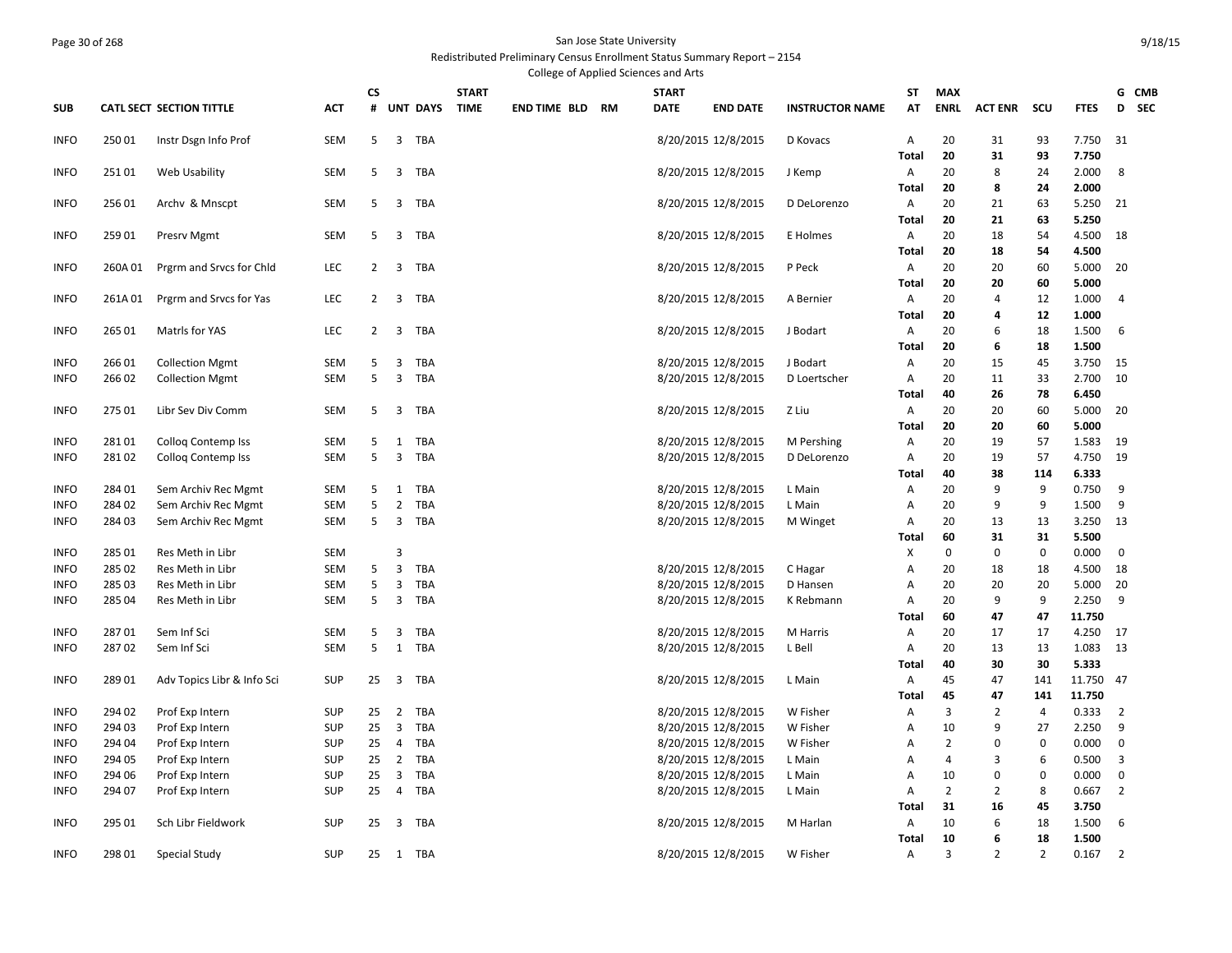### Page 31 of 268 San Jose State University Redistributed Preliminary Census Enrollment Status Summary Report – 2154

|             |        |                                 |            |           |                |                 |              |                     |    | College of Applied Sciences and Arts |                     |                                                |       |                |                |             |             |                          |       |
|-------------|--------|---------------------------------|------------|-----------|----------------|-----------------|--------------|---------------------|----|--------------------------------------|---------------------|------------------------------------------------|-------|----------------|----------------|-------------|-------------|--------------------------|-------|
|             |        |                                 |            | <b>CS</b> |                |                 | <b>START</b> |                     |    | <b>START</b>                         |                     |                                                | ST    | <b>MAX</b>     |                |             |             |                          | G CMB |
| <b>SUB</b>  |        | <b>CATL SECT SECTION TITTLE</b> | <b>ACT</b> | #         |                | <b>UNT DAYS</b> | <b>TIME</b>  | <b>END TIME BLD</b> | RM | <b>DATE</b>                          | <b>END DATE</b>     | <b>INSTRUCTOR NAME</b>                         | AΤ    | ENRL           | <b>ACT ENR</b> | scu         | <b>FTES</b> |                          | D SEC |
| <b>INFO</b> | 29802  | Special Study                   | <b>SUP</b> | 25        | $\overline{2}$ | <b>TBA</b>      |              |                     |    |                                      | 8/20/2015 12/8/2015 | W Fisher                                       | A     |                | $\Omega$       | $\mathbf 0$ | 0.000       | $\overline{\mathbf{0}}$  |       |
| <b>INFO</b> | 298 03 | Special Study                   | <b>SUP</b> | 25        | 3              | <b>TBA</b>      |              |                     |    |                                      | 8/20/2015 12/8/2015 | W Fisher                                       | A     | 9              |                | 3           | 0.250       |                          |       |
| <b>INFO</b> | 298 04 | Special Study                   | <b>SUP</b> | 25        | 3              | TBA             |              |                     |    |                                      | 8/20/2015 12/8/2015 | D Faires                                       | A     | 4              | $\Omega$       | $\mathbf 0$ | 0.000       | $\overline{\mathbf{0}}$  |       |
| <b>INFO</b> | 298 05 | Special Study                   | <b>SUP</b> | 25        | 3              | <b>TBA</b>      |              |                     |    |                                      | 8/20/2015 12/8/2015 | D Faires                                       | A     |                |                | 6           | 0.500       | $\overline{\phantom{0}}$ |       |
| <b>INFO</b> | 298 06 | Special Study                   | <b>SUP</b> | 25        | 3              | <b>TBA</b>      |              |                     |    |                                      | 8/20/2015 12/8/2015 | D Faires                                       | A     |                | 4              | 12          | 1.000       | -4                       |       |
|             |        |                                 |            |           |                |                 |              |                     |    |                                      |                     |                                                | Total | 25             | 9              | 23          | 1.917       |                          |       |
| <b>INFO</b> | 299 01 | MA Thesis/Project               | <b>SEM</b> | 25        | 3              | <b>TBA</b>      |              |                     |    |                                      | 8/20/2015 12/8/2015 | D Hansen                                       | A     |                |                | 3           | 0.250       |                          |       |
|             |        |                                 |            |           |                |                 |              |                     |    |                                      |                     |                                                | Total | $\overline{2}$ |                | 3           | 0.250       |                          |       |
|             |        |                                 |            |           |                |                 |              |                     |    |                                      |                     | <b>Library &amp; Information Science Total</b> |       | 1193           | 903            | 2158        | 194.983     |                          |       |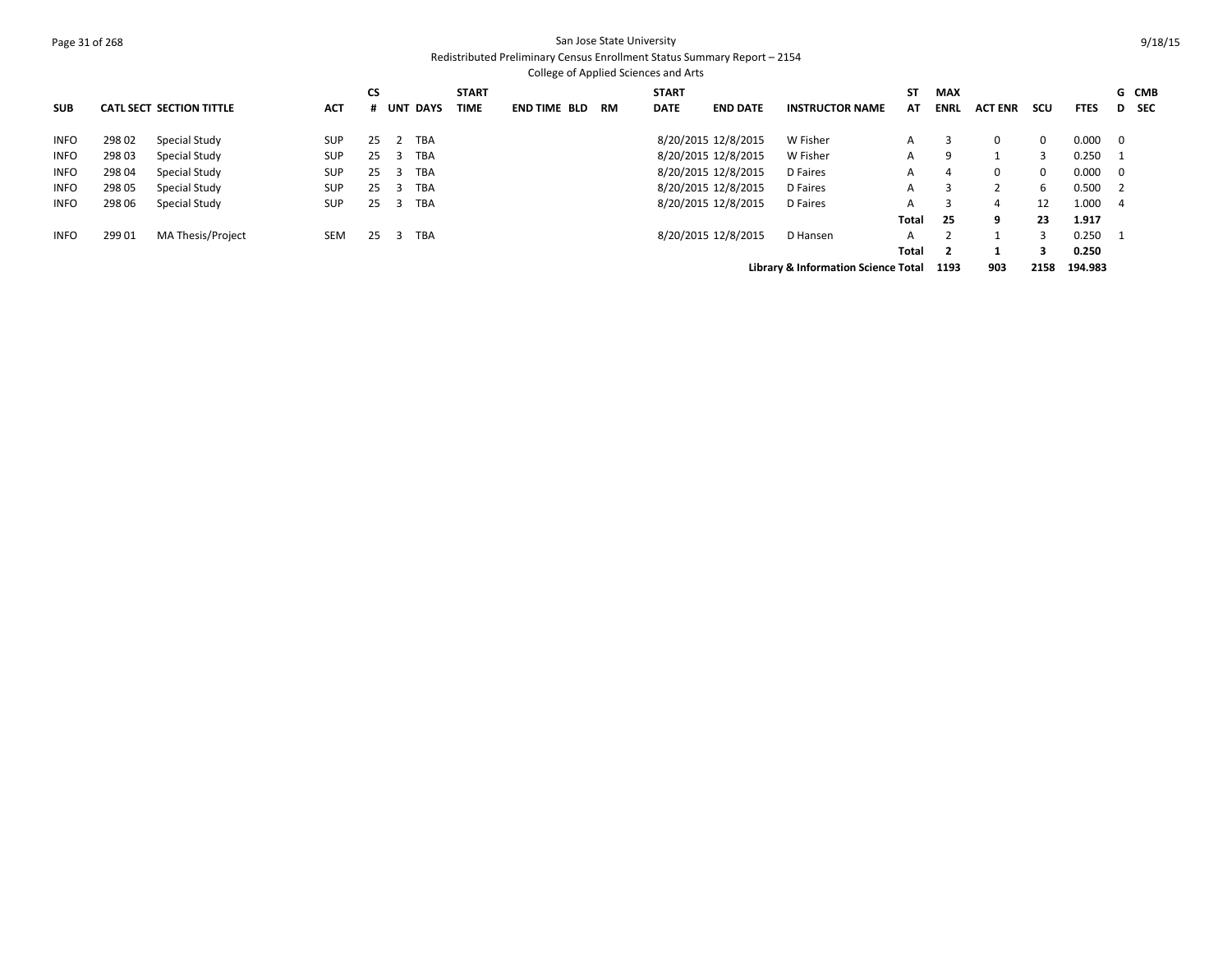## Page 32 of 268 San Jose State University Redistributed Preliminary Census Enrollment Status Summary Report – 2154

|             |                         |                                 |            |           |   |                 |              | College of Applied Sciences and Arts |               |              |                     |                               |       |             |                |          |             |                |       |
|-------------|-------------------------|---------------------------------|------------|-----------|---|-----------------|--------------|--------------------------------------|---------------|--------------|---------------------|-------------------------------|-------|-------------|----------------|----------|-------------|----------------|-------|
|             |                         |                                 |            | <b>CS</b> |   |                 | <b>START</b> |                                      |               | <b>START</b> |                     |                               | SΤ    | <b>MAX</b>  |                |          |             |                | G CMB |
| <b>SUB</b>  |                         | <b>CATL SECT SECTION TITTLE</b> | <b>ACT</b> | #         |   | <b>UNT DAYS</b> | <b>TIME</b>  | <b>END TIME BLD</b>                  | <b>RM</b>     | <b>DATE</b>  | <b>END DATE</b>     | <b>INSTRUCTOR NAME</b>        | AT    | <b>ENRL</b> | <b>ACT ENR</b> | scu      | <b>FTES</b> |                | D SEC |
|             | <b>Military Science</b> |                                 |            |           |   |                 |              |                                      |               |              |                     |                               |       |             |                |          |             |                |       |
| <b>MILS</b> | 1A 01                   | Ldrshp & Pers Dev               | <b>SUP</b> | 77        | 2 | <b>MW</b>       | 8:00 AM      | 9:05 AM OFF                          | <b>CAMPUS</b> |              | 8/20/2015 12/8/2015 | A Frias                       | A     | 30          | 12             | 24       | 1.600       | 0              |       |
| <b>MILS</b> | 1A 02                   | Ldrshp & Pers Dev               | LAB        | 78        |   | $0 \quad W$     | 2:15 PM      | 5:00 PM OFF                          | <b>CAMPUS</b> |              | 8/20/2015 12/8/2015 | A Frias                       | A     | 30          | 12             | 12       | 0.000       | 0              |       |
|             |                         |                                 |            |           |   |                 |              |                                      |               |              |                     |                               | Total | 60          | 24             | 36       | 1.600       |                |       |
| <b>MILS</b> | 2A 01                   | Inn Team Ldrshp                 | SUP        | 77        | 2 | MW              | 8:00 AM      | 9:05 AM OFF                          | <b>CAMPUS</b> |              | 8/20/2015 12/8/2015 | A Frias                       | A     | 30          | $\overline{7}$ | 14       | 0.933       | 0              |       |
| <b>MILS</b> | 2A 02                   | Inn Team Ldrshp                 | LAB        | 78        |   | $0 \quad W$     | 2:15 PM      | 5:00 PM OFF                          | <b>CAMPUS</b> |              | 8/20/2015 12/8/2015 | A Frias                       | Α     | 30          |                |          | 0.000       | 0              |       |
|             |                         |                                 |            |           |   |                 |              |                                      |               |              |                     |                               | Total | 60          | 14             | 21       | 0.933       |                |       |
| <b>MILS</b> | 130A01                  | Adap Tm Ldrshp                  | <b>SUP</b> | 77        | 4 | TR              | 8:30 AM      | 10:10 AM OFF                         | <b>CAMPUS</b> |              | 8/20/2015 12/8/2015 | A Frias                       | A     | 30          | 9              | 36       | 2.533       | $\overline{2}$ |       |
| <b>MILS</b> | 130A02                  | Adap Tm Ldrshp                  | LAB        | 78        |   | $0 \quad W$     | 2:15 PM      | 5:00 PM OFF                          | <b>CAMPUS</b> |              | 8/20/2015 12/8/2015 | A Frias                       | A     | 30          | 9              | 9        | 0.000       | 2              |       |
|             |                         |                                 |            |           |   |                 |              |                                      |               |              |                     |                               | Total | 60          | 18             | 45       | 2.533       |                |       |
| <b>MILS</b> | 140A04                  | Adap Ldrshp                     | LAB        | 78        |   | 0 W             | 2:15 PM      | 5:00 PM OFF                          | <b>CAMPUS</b> |              | 8/20/2015 12/8/2015 | A Frias                       | A     | 30          | 7              |          | 0.000       | 0              |       |
| <b>MILS</b> | 140A 05                 | Adap Ldrshp                     | <b>SUP</b> | 77        | 4 | <b>TR</b>       | 10:20 AM     | 1:00 PM OFF                          | <b>CAMPUS</b> |              | 8/20/2015 12/8/2015 | A Frias                       | A     | 30          | 7              | 28       | 1.867       | 0              |       |
|             |                         |                                 |            |           |   |                 |              |                                      |               |              |                     |                               | Total | 60          | 14             | 35       | 1.867       |                |       |
| <b>MILS</b> | 18001                   | <b>Individual Studies</b>       | <b>SUP</b> | 77        | 3 | <b>TBA</b>      |              | <b>OFF</b>                           | <b>CAMPUS</b> |              | 8/20/2015 12/8/2015 | A Frias                       | А     | 0           | 0              | $\Omega$ | 0.000       | 0              |       |
|             |                         |                                 |            |           |   |                 |              |                                      |               |              |                     |                               | Total | 0           | 0              | 0        | 0.000       |                |       |
|             |                         |                                 |            |           |   |                 |              |                                      |               |              |                     | <b>Military Science Total</b> |       | 240         | 70             | 137      | 6.933       |                |       |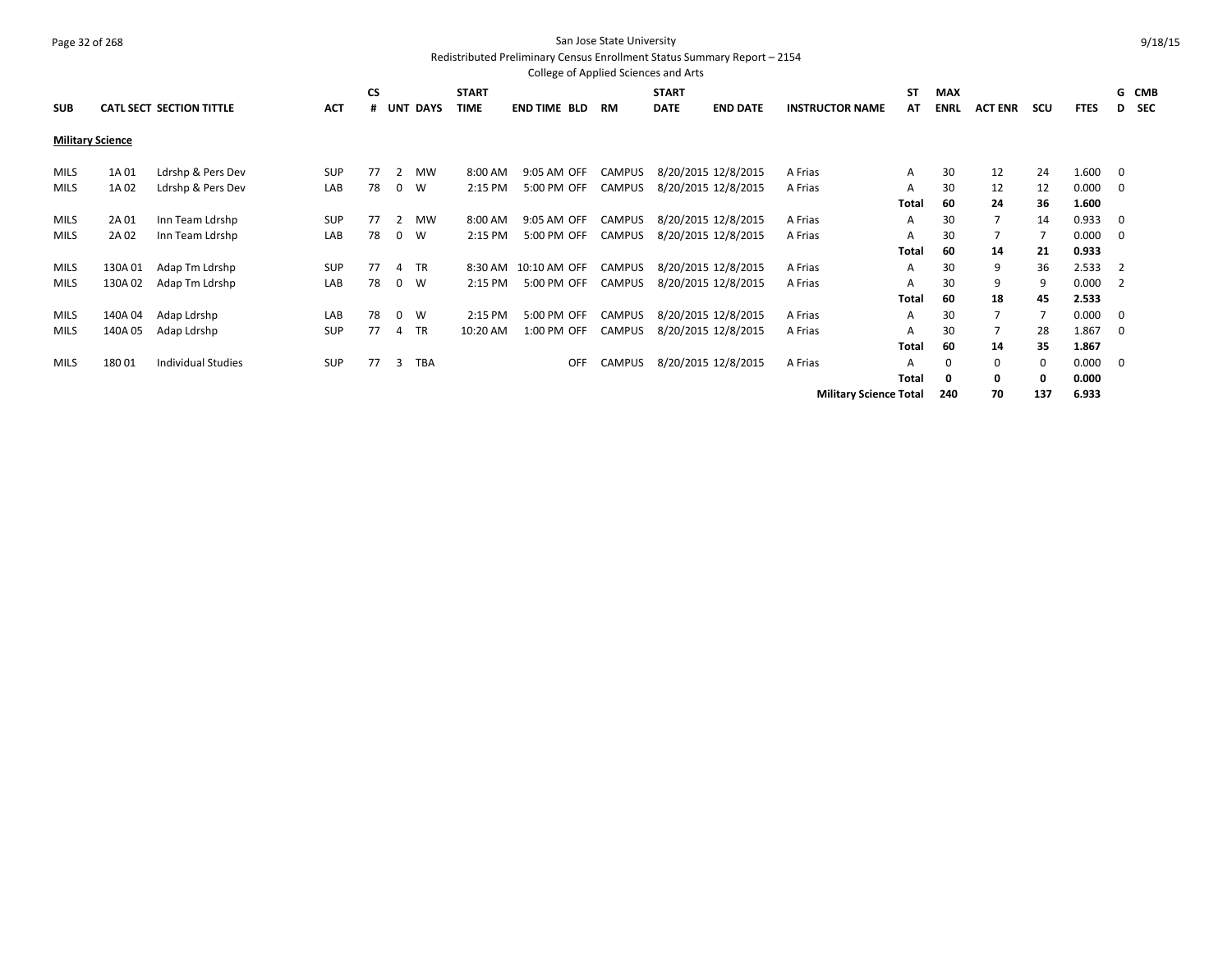# Page 33 of 268 San Jose State University

Redistributed Preliminary Census Enrollment Status Summary Report – 2154

|                |         |                                 |            |                |                |                 |              | College of Applied Sciences and Arts |               |                         |                     |                        |              |             |                |     |             |             |            |
|----------------|---------|---------------------------------|------------|----------------|----------------|-----------------|--------------|--------------------------------------|---------------|-------------------------|---------------------|------------------------|--------------|-------------|----------------|-----|-------------|-------------|------------|
|                |         |                                 |            | <b>CS</b>      |                |                 | <b>START</b> |                                      |               | <b>START</b>            |                     |                        | ST           | <b>MAX</b>  |                |     |             | G CMB       |            |
| <b>SUB</b>     |         | <b>CATL SECT SECTION TITTLE</b> | <b>ACT</b> | #              |                | <b>UNT DAYS</b> | <b>TIME</b>  | <b>END TIME BLD RM</b>               |               | <b>DATE</b>             | <b>END DATE</b>     | <b>INSTRUCTOR NAME</b> | AT           | <b>ENRL</b> | ACT ENR        | scu | <b>FTES</b> | D           | <b>SEC</b> |
| <b>Nursing</b> |         |                                 |            |                |                |                 |              |                                      |               |                         |                     |                        |              |             |                |     |             |             |            |
|                |         |                                 |            |                |                |                 |              |                                      |               |                         |                     |                        |              |             |                |     |             |             |            |
| <b>NURS</b>    | 23 01   | Pathophysiology-I               | LEC        | $\mathbf{1}$   | 3 R            |                 | 3:00 PM      | 5:50 PM CL                           |               | 222 8/20/2015 12/8/2015 |                     | A Spilker              | Α            | 60          | 61             | 183 | 12.200      | $\mathbf 0$ |            |
|                |         |                                 |            |                |                |                 |              |                                      |               |                         |                     |                        | <b>Total</b> | 60          | 61             | 183 | 12.200      |             |            |
| <b>NURS</b>    | 24 01   | Adult Care Mgmt I               | LEC        | $\mathbf{1}$   | 4              | TF              |              | 10:30 AM 12:20 PM CL                 |               | 222 8/20/2015 12/8/2015 |                     | K Bawel-Brinkley       | Α            | 63          | 64             | 256 | 17.067      | $\mathbf 0$ |            |
|                |         |                                 |            |                |                |                 |              |                                      |               |                         |                     |                        | <b>Total</b> | 63          | 64             | 256 | 17.067      |             |            |
| <b>NURS</b>    | 3301    | Prof Role Dev I                 | LEC        | $2^{\circ}$    | $\overline{2}$ | W               |              | 11:00 AM  12:50 PM HB                |               | 408 8/20/2015 12/8/2015 |                     | S Guido                | A            | 30          | 29             | 58  | 3.867       | $\mathbf 0$ |            |
| <b>NURS</b>    | 3302    | Prof Role Dev I                 | LEC        |                | $\overline{2}$ |                 |              |                                      |               |                         |                     |                        | X            | $\mathbf 0$ | 0              | 0   | 0.000       | $\mathbf 0$ |            |
| <b>NURS</b>    | 3303    | Prof Role Dev I                 | LEC        | $2^{\circ}$    | $\overline{2}$ | W               | 5:00 PM      | 6:50 PM CL                           |               | 216 8/20/2015 12/8/2015 |                     | M Haririfar            | Α            | 30          | 30             | 60  | 4.000       | 0           |            |
|                |         |                                 |            |                |                |                 |              |                                      |               |                         |                     |                        | Total        | 60          | 59             | 118 | 7.867       |             |            |
| <b>NURS</b>    | 34A 01  | Prof Role Dev II                | LEC        | 2              | 1              | F               | 8:00 AM      | 10:15 AM HB                          | 408           |                         | 8/20/2015 12/8/2015 | A Spilker              | Α            | 32          | 32             | 32  | 2.133       | $\mathbf 0$ |            |
| <b>NURS</b>    | 34A 02  | Prof Role Dev II                | LEC        | $\overline{2}$ | 1 F            |                 | 1:30 PM      | 3:50 PM HB                           |               | 408 8/20/2015 12/8/2015 |                     | A Spilker              | A            | 32          | 30             | 30  | 2.000       | $\mathbf 0$ |            |
|                |         |                                 |            |                |                |                 |              |                                      |               |                         |                     |                        | Total        | 64          | 62             | 62  | 4.133       |             |            |
| <b>NURS</b>    | 4301    | Pharmacology                    | LEC        | $\mathbf{1}$   | 3 <sub>1</sub> |                 | 1:30 PM      | 4:20 PM CL                           |               | 222 8/20/2015 12/8/2015 |                     | S Malloy               | Α            | 60          | 60             | 180 | 12.000      | 0           |            |
|                |         |                                 |            |                |                |                 |              |                                      |               |                         |                     |                        | <b>Total</b> | 60          | 60             | 180 | 12.000      |             |            |
| <b>NURS</b>    | 44 01   | Adult Care Clin Pract I         | LAB        | 17             | $\overline{3}$ | M               | 7:00 AM      | 3:00 PM OFF                          | <b>CAMPUS</b> |                         | 8/20/2015 12/8/2015 | M Mistal               | Α            | 10          | $\overline{7}$ | 21  | 1.400       | $\mathbf 0$ |            |
| <b>NURS</b>    | 44 02   | Adult Care Clin Pract I         | LAB        | 17             | 3              | M               | 2:00 PM      | 10:30 PM OFF                         | <b>CAMPUS</b> |                         | 8/20/2015 12/8/2015 | D Law                  | A            | 10          | 8              | 24  | 1.600       | $\mathbf 0$ |            |
| <b>NURS</b>    | 44 03   | Adult Care Clin Pract I         | LAB        | 17             | $\overline{3}$ | W               | 2:00 PM      | 10:30 PM OFF                         | <b>CAMPUS</b> |                         | 8/20/2015 12/8/2015 | K Kinner               | Α            | 10          | 10             | 30  | 2.000       | 0           |            |
| <b>NURS</b>    | 44 04   | Adult Care Clin Pract I         | LAB        | 17             | 3              | M               | 2:00 PM      | 10:00 PM OFF                         | <b>CAMPUS</b> |                         | 8/20/2015 12/8/2015 | C Keane                | Α            | 10          | 9              | 27  | 1.800       | $\mathbf 0$ |            |
| <b>NURS</b>    | 44 05   | Adult Care Clin Pract I         | LAB        | 17             | 3 <sub>T</sub> |                 | 2:00 PM      | 10:30 PM OFF                         | <b>CAMPUS</b> |                         | 8/20/2015 12/8/2015 | J Belen                | Α            | 10          | 10             | 30  | 2.000       | 0           |            |
| <b>NURS</b>    | 44 06   | Adult Care Clin Pract I         | LAB        | 17             | 3              | <sub>S</sub>    | 7:00 AM      | 3:00 PM OFF                          | <b>CAMPUS</b> |                         | 8/20/2015 12/8/2015 | M Mistal               | Α            | 10          | 8              | 24  | 1.600       | $\mathbf 0$ |            |
| <b>NURS</b>    | 44 07   | Adult Care Clin Pract I         | LAB        | 17             | 3 <sub>T</sub> |                 | 2:00 PM      | 10:30 PM OFF                         | <b>CAMPUS</b> |                         | 8/20/2015 12/8/2015 | P Mayer                | А            | 10          | 10             | 30  | 2.000       | $\mathbf 0$ |            |
| <b>NURS</b>    | 44 08   | Adult Care Clin Pract I         | LAB        | 17             | 3 <sub>7</sub> |                 | 2:00 PM      | 10:30 PM OFF                         | <b>CAMPUS</b> |                         | 8/20/2015 12/8/2015 |                        | Α            | 10          | $\Omega$       | 0   | 0.000       | $\mathbf 0$ |            |
|                |         |                                 |            |                |                |                 |              |                                      |               |                         |                     |                        | Total        | 80          | 62             | 186 | 12.400      |             |            |
| <b>NURS</b>    | 5301    | Skills in Nursing I             | LEC        | $\overline{2}$ | 0              | TBA             |              | HB                                   |               | 311 8/20/2015 12/8/2015 |                     | D Nelson               | Α            | 60          | 59             | 59  | 0.000       | $\mathbf 0$ |            |
| <b>NURS</b>    | 5302    | Skills in Nursing I             | LAB        | 16             | 3              | WF              | 8:00 AM      | 10:50 AM HB                          |               | 311 8/20/2015 12/8/2015 |                     | M Agroia               | A            | 20          | 19             | 38  | 3.800       | $\mathbf 0$ |            |
| <b>NURS</b>    | 53 03   | Skills in Nursing I             | LAB        | 16             | 3              | WF              | 11:00 AM     | 1:50 PM HB                           |               | 311 8/20/2015 12/8/2015 |                     | M Agroia               | А            | 20          | 20             | 40  | 4.000       | $\mathbf 0$ |            |
| <b>NURS</b>    | 53 04   | Skills in Nursing I             | LAB        | 16             | $\overline{3}$ | WF              | 2:00 PM      | 4:50 PM HB                           |               | 311 8/20/2015 12/8/2015 |                     | C O'Leary-Kelley       | Α            | 20          | 20             | 40  | 4.000       | 0           |            |
|                |         |                                 |            |                |                |                 |              |                                      |               |                         |                     |                        | Total        | 120         | 118            | 177 | 11.800      |             |            |
| <b>NURS</b>    | 54 01   | <b>Nursing Skills II</b>        | LEC        | $\overline{2}$ | $\mathbf 0$    | TBA             |              |                                      |               |                         | 8/20/2015 12/8/2015 | C Keane                | Α            | 63          | 62             | 62  | 0.000       | $\mathbf 0$ |            |
| <b>NURS</b>    | 54 02   | <b>Nursing Skills II</b>        | LAB        | 16             | $\overline{2}$ | $\mathsf{R}$    | 8:00 AM      | 10:50 AM HB                          |               | 311 8/20/2015 12/8/2015 |                     | J Keane                | A            | 21          | 21             | 21  | 2.800       | $\mathbf 0$ |            |
| <b>NURS</b>    | 54 03   | <b>Nursing Skills II</b>        | LAB        | 16             | $\overline{2}$ | $\mathsf{R}$    | 11:00 AM     | 1:50 PM HB                           |               | 311 8/20/2015 12/8/2015 |                     | C Keane                | А            | 21          | 20             | 20  | 2.667       | $\mathbf 0$ |            |
| <b>NURS</b>    | 54 04   | <b>Nursing Skills II</b>        | LAB        | 16             | $\overline{2}$ | R               | 2:00 PM      | 4:50 PM HB                           |               | 311 8/20/2015 12/8/2015 |                     | J Barnby               | Α            | 21          | 21             | 21  | 2.800       | $\mathbf 0$ |            |
|                |         |                                 |            |                |                |                 |              |                                      |               |                         |                     |                        | <b>Total</b> | 126         | 124            | 124 | 8.267       |             |            |
| <b>NURS</b>    | 124 02  | Theory Overview                 | LEC        | $\mathbf{1}$   | 3              | W               |              | 9:00 AM 11:50 AM SH                  |               | 435 8/20/2015 12/8/2015 |                     | S McNiesh              | Α            | 30          | 26             | 78  | 5.200       | $\mathbf 0$ |            |
|                |         |                                 |            |                |                |                 |              |                                      |               |                         |                     |                        | <b>Total</b> | 30          | 26             | 78  | 5.200       |             |            |
| <b>NURS</b>    | 125 01  | <b>Adult Care Mgmt II</b>       | LEC        | $\mathbf{1}$   | 4              | W               |              | 10:30 AM 12:20 PM CL                 |               | 222 8/20/2015 12/8/2015 |                     |                        | A            | 63          | 62             | 248 | 16.533      | $\mathbf 0$ |            |
|                |         |                                 |            |                |                |                 |              |                                      |               |                         |                     |                        | Total        | 63          | 62             | 248 | 16.533      |             |            |
| <b>NURS</b>    | 126A 01 | Pediatric Theory                | LEC        | $\mathbf{1}$   | 2 R            |                 |              | 10:00 AM 11:50 AM CL                 |               | 222 8/20/2015 12/8/2015 |                     | C Hill                 | Α            | 56          | 54             | 216 | 7.200       | 0           |            |
|                |         |                                 |            |                |                |                 |              |                                      |               |                         |                     |                        | <b>Total</b> | 56          | 54             | 216 | 7.200       |             |            |
| <b>NURS</b>    | 126B01  | Mat/Newborn Theory              | LEC        | 1              | 2 R            |                 | 1:00 PM      | 2:50 PM CL                           |               | 222 8/20/2015 12/8/2015 |                     | A Spilker              | Α            | 55          | 54             | 108 | 7.200       | $\mathbf 0$ |            |
|                |         |                                 |            |                |                |                 |              |                                      |               |                         |                     |                        | Total        | 55          | 54             | 108 | 7.200       |             |            |
| <b>NURS</b>    | 127A 01 | Psych / MH Theory               | <b>LEC</b> | $\mathbf{1}$   | 2 F            |                 | 8:00 AM      | 9:50 AM IRC                          | 306           |                         | 8/20/2015 12/8/2015 | C Mao                  | Α            | 62          | 59             | 118 | 7.867       | 0           |            |
|                |         |                                 |            |                |                |                 |              |                                      |               |                         |                     |                        | Total        | 62          | 59             | 118 | 7.867       |             |            |
| <b>NURS</b>    | 127B 01 | <b>Community Theory</b>         | LEC        | $\mathbf{1}$   | 2 F            |                 |              | 10:00 AM 11:50 AM IRC                |               | 306 8/20/2015 12/8/2015 |                     | L Rauch                | Α            | 72          | 75             | 150 | 10.033      | 1           |            |
|                |         |                                 |            |                |                |                 |              |                                      |               |                         |                     |                        | <b>Total</b> | 72          | 75             | 150 | 10.033      |             |            |
|                |         |                                 |            |                |                |                 |              |                                      |               |                         |                     |                        |              |             |                |     |             |             |            |

9/18/15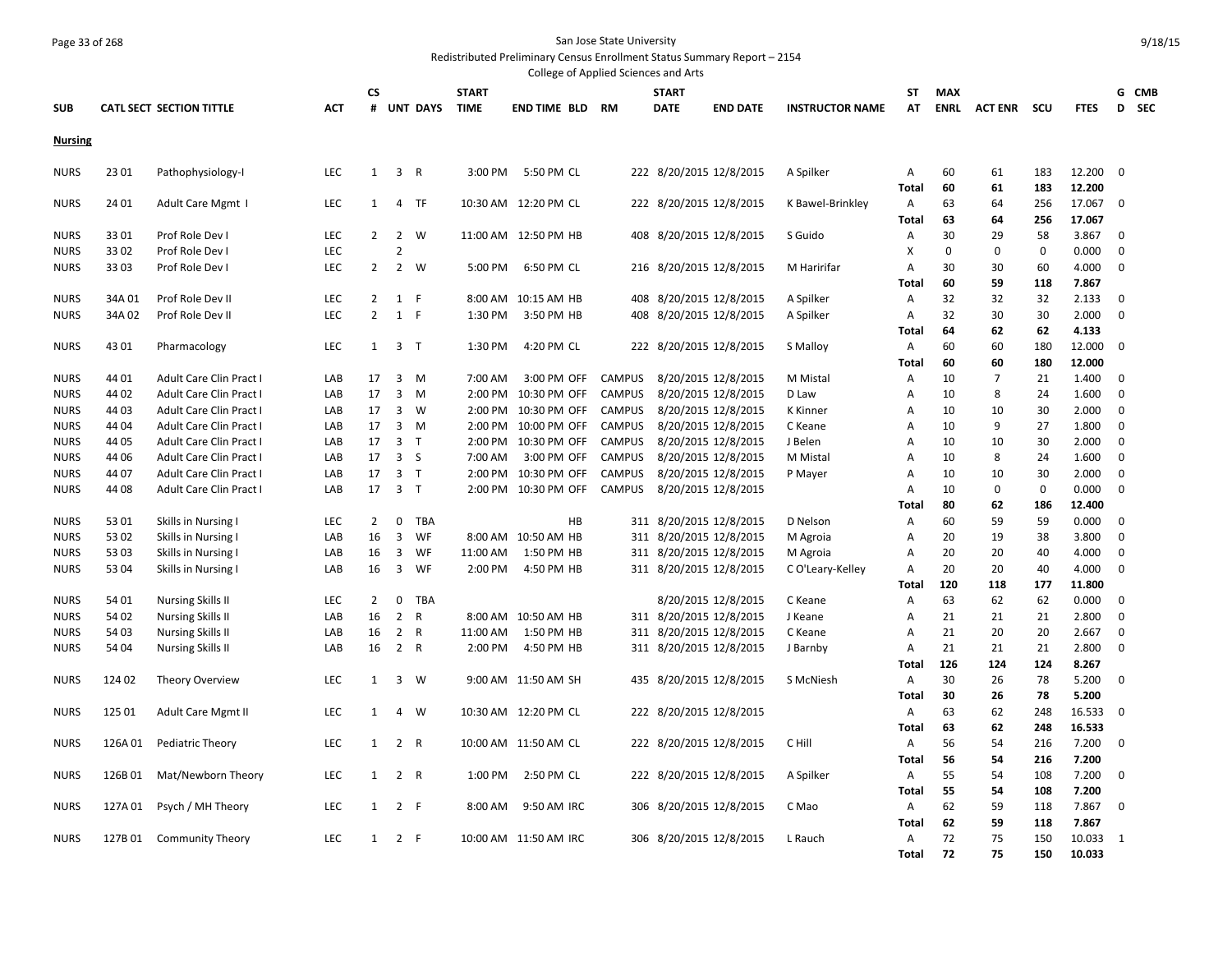#### Page 34 of 268 San Jose State University Redistributed Preliminary Census Enrollment Status Summary Report – 2154

|                            |                   |                                        |            |                |                                  |                 |              | College of Applied Sciences and Arts |               |              |                         |                        |              |             |                  |                   |                |                  |
|----------------------------|-------------------|----------------------------------------|------------|----------------|----------------------------------|-----------------|--------------|--------------------------------------|---------------|--------------|-------------------------|------------------------|--------------|-------------|------------------|-------------------|----------------|------------------|
|                            |                   |                                        |            | CS             |                                  |                 | <b>START</b> |                                      |               | <b>START</b> |                         |                        | ST           | <b>MAX</b>  |                  |                   |                | G CMB            |
| <b>SUB</b>                 |                   | <b>CATL SECT SECTION TITTLE</b>        | <b>ACT</b> | #              |                                  | <b>UNT DAYS</b> | <b>TIME</b>  | END TIME BLD                         | <b>RM</b>     | <b>DATE</b>  | <b>END DATE</b>         | <b>INSTRUCTOR NAME</b> | AT           | <b>ENRL</b> | <b>ACT ENR</b>   | scu               | <b>FTES</b>    | D<br><b>SEC</b>  |
| <b>NURS</b>                | 12801             | <b>EBP</b> in Nursing                  | <b>LEC</b> | $\overline{2}$ | $\overline{2}$                   | R               | 12:00 PM     | 1:50 PM HB                           |               |              | 408 8/20/2015 12/8/2015 | C Hill                 | A            | 32          | 31               | 62                | 4.133          | 0                |
| <b>NURS</b>                | 12802             | <b>EBP</b> in Nursing                  | LEC        | $\overline{2}$ | $\overline{2}$                   | $\mathsf{R}$    | 2:00 PM      | 3:50 PM HB                           |               |              | 408 8/20/2015 12/8/2015 | C Hill                 | Α            | 32          | 31               | 62                | 4.133          | 0                |
| <b>NURS</b>                | 12803             | <b>EBP</b> in Nursing                  | LEC        | 2              | $\overline{2}$                   | TBA             |              | OFF                                  | <b>CAMPUS</b> |              | 8/20/2015 12/8/2015     | C O'Leary-Kelley       | Α            | 20          | 20               | 40                | 2.667          | 0                |
| <b>NURS</b>                | 128 06            | <b>EBP</b> in Nursing                  | LEC        | $\overline{2}$ | 2                                | W               | 1:00 PM      | 2:50 PM BBC                          |               |              | 225 8/20/2015 12/8/2015 | C Hooper               | Α            | 31          | 26               | 52                | 3.467          | 0                |
|                            |                   |                                        |            |                |                                  |                 |              |                                      |               |              |                         |                        | Total        | 115         | 108              | 216               | 14.400         |                  |
| <b>NURS</b>                | 13301             | Prof Role Dev IV                       | <b>LEC</b> | $\overline{2}$ |                                  | 2 <sub>T</sub>  |              | 10:30 AM 12:20 PM HB                 |               |              | 408 8/20/2015 12/8/2015 | V Wong                 | Α            | 32          | 30               | 60                | 4.000          | 0                |
| <b>NURS</b>                | 13302             | Prof Role Dev IV                       | <b>LEC</b> | $\overline{2}$ |                                  | 2 <sub>T</sub>  | 1:00 PM      | 2:50 PM HB                           |               |              | 408 8/20/2015 12/8/2015 | V Wong                 | A            | 31          | 30               | 60                | 4.000          | 0                |
|                            |                   |                                        |            |                |                                  |                 |              |                                      |               |              |                         |                        | Total        | 63          | 60               | 120               | 8.000          |                  |
| <b>NURS</b>                | 13601             | Prof Role Dev III                      | <b>LEC</b> | $\overline{2}$ |                                  | 2 R             | 8:00 AM      | 9:50 AM HB                           |               |              | 408 8/20/2015 12/8/2015 | D Nelson               | A            | 28          | 29               | 58                | 3.867          | 0                |
| <b>NURS</b>                | 136 02            | Prof Role Dev III                      | <b>LEC</b> | $\overline{2}$ |                                  | 2 R             | 4:00 PM      | 5:50 PM HB                           |               |              | 408 8/20/2015 12/8/2015 | D Nelson               | Α            | 28          | 25               | 50                | 3.333          | 0                |
|                            |                   |                                        |            |                |                                  |                 |              |                                      |               |              |                         |                        | Total        | 56          | 54               | 108               | 7.200          |                  |
| <b>NURS</b>                | 13701             | Prof Role Dev V                        | <b>LEC</b> | $\overline{2}$ |                                  | 2 F             | 12:30 PM     | 2:20 PM IRC                          |               |              | 306 8/20/2015 12/8/2015 | L Rauch                | Α            | 36          | 36               | 72                | 4.800          | 0                |
| <b>NURS</b>                | 13702             | Prof Role Dev V                        | LEC        | $\overline{2}$ |                                  | 2 F             | 12:30 PM     | 2:20 PM IRC                          |               |              | 302 8/20/2015 12/8/2015 | D Canham               | Α            | 36          | 39               | 78                | 5.233          | 1                |
|                            |                   |                                        |            |                |                                  |                 |              |                                      |               |              |                         |                        | <b>Total</b> | 72          | 75               | 150               | 10.033         |                  |
| <b>NURS</b>                | 13801             | Prof Role Dev VI                       | LEC        | 2              | 3                                | - F             | 9:00 AM      | 12:00 PM CL                          | 324           |              | 8/20/2015 12/8/2015     | L Rodriguez            | A            | 40          | 41               | 123               | 8.200          | 0                |
| <b>NURS</b>                | 138X01            | Prof Role Dev VI                       | LEC        | $\overline{2}$ | $\overline{2}$                   | F               |              | 10:00 AM 11:50 AM BBC                |               |              | 225 8/20/2015 12/8/2015 | K Abriam-Yago          | Α            | 33          | 29               | 58                | 3.867          | 0                |
| <b>NURS</b>                | 138X02            | Prof Role Dev VI                       | LEC        |                | $\overline{2}$                   |                 |              |                                      |               |              |                         |                        | X            | 0           | $\pmb{0}$        | $\pmb{0}$         | 0.000          | $\mathbf 0$      |
| <b>NURS</b>                | 138X03            | Prof Role Dev VI                       | LEC        | 2              |                                  | 2 F             | 1:00 PM      | 2:50 PM CL                           |               |              | 324 8/20/2015 12/8/2015 | L Rodriguez            | Α            | 40          | 24               | 48                | 3.200          | $\mathbf 0$      |
|                            |                   |                                        |            |                |                                  |                 |              |                                      |               |              |                         |                        | Total        | 113         | 94               | 229               | 15.267         |                  |
| <b>NURS</b>                | 144 01            | Clin Nurs Appl                         | LEC        | $\overline{2}$ |                                  | 2 W             | 4:00 PM      | 5:50 PM HB                           |               |              | 408 8/20/2015 12/8/2015 | A Spilker              | Α            | 31          | 26               | 52                | 3.467          | $\mathbf 0$      |
|                            |                   |                                        |            |                |                                  |                 |              |                                      |               |              |                         |                        | Total        | 31          | 26               | 52                | 3.467          |                  |
| <b>NURS</b>                | 145 02            | Adult Care Clin II                     | LAB        | 17             | 4                                | RF              | 7:00 AM      | 3:00 PM OFF                          | <b>CAMPUS</b> |              | 8/20/2015 12/8/2015     | V Wong                 | Α            | 9           | 7                | 28                | 1.867          | 0                |
| <b>NURS</b>                | 145 03            | Adult Care Clin II                     | LAB        | 17             | 4                                | R               | 7:00 AM      | 7:00 PM OFF                          | <b>CAMPUS</b> |              | 8/20/2015 12/8/2015     | C Pham                 | Α            | 10          | 8                | 32                | 2.133          | $\mathbf 0$      |
| <b>NURS</b>                | 145 04            | Adult Care Clin II                     | LAB        | 17             | 4                                | RF              | 7:00 AM      | 3:00 PM OFF                          | <b>CAMPUS</b> |              | 8/20/2015 12/8/2015     | D Gaylle               | Α            | 9           | 10               | 40                | 2.667          | $\mathbf 0$      |
| <b>NURS</b>                | 145 05            | Adult Care Clin II                     | LAB        | 17             | 4                                | WR              | 3:00 PM      | 11:00 PM OFF                         | <b>CAMPUS</b> |              | 8/20/2015 12/8/2015     | A Paulson              | A            | 10          | 10               | 40                | 2.667          | 0                |
| <b>NURS</b>                | 145 06            | Adult Care Clin II                     | LAB        | 17             | 4                                | WR              | 3:00 PM      | 11:00 PM OFF                         | <b>CAMPUS</b> |              | 8/20/2015 12/8/2015     | P Mayer                | A            | 10          | 9                | 36                | 2.400          | 0                |
| <b>NURS</b>                | 145 07            | Adult Care Clin II                     | LAB        | 17             | 4                                | <b>RF</b>       | 7:00 AM      | 3:00 PM OFF                          | <b>CAMPUS</b> |              | 8/20/2015 12/8/2015     | P Edwards              | A            | 9           | $\overline{7}$   | 28                | 1.867          | $\boldsymbol{0}$ |
| <b>NURS</b>                | 145 08            | Adult Care Clin II                     | LAB        | 17             | 4                                | WR              |              | 3:00 PM 11:00 PM OFF                 | <b>CAMPUS</b> |              | 8/20/2015 12/8/2015     | J Garcia               | A            | 9           | 10               | 40                | 2.667          | $\mathbf 0$      |
|                            |                   |                                        |            |                |                                  |                 |              |                                      |               |              |                         |                        | Total        | 66          | 61               | 244               | 16.267         |                  |
| <b>NURS</b>                | 146A01            | Peds Clinical                          | LAB        | 17             | $\overline{2}$                   | W               | 7:00 AM      | 3:00 PM OFF                          | <b>CAMPUS</b> |              | 8/20/2015 12/8/2015     | S McKenna              | Α            | 10          | 10               | 20                | 1.333          | 0                |
| <b>NURS</b>                | 146A02            | Peds Clinical                          | LAB        | 17             |                                  | 2 F             | 7:00 AM      | 4:00 PM OFF                          | <b>CAMPUS</b> |              | 8/20/2015 12/8/2015     | V Brewer               | A            | 10          | 8                | 16                | 1.067          | $\pmb{0}$        |
| <b>NURS</b>                | 146A03            | Peds Clinical                          | LAB        | 17             |                                  | 2 <sub>T</sub>  | 7:00 AM      | 3:00 PM OFF                          | <b>CAMPUS</b> |              | 8/20/2015 12/8/2015     | S McKenna              | A            | 10          | 10               | 20                | 1.333          | 0                |
| <b>NURS</b>                | 146A05            | Peds Clinical                          | LAB        | 17             |                                  | 2 W             | 7:00 AM      | 4:00 PM OFF                          | CAMPUS        |              | 8/20/2015 12/8/2015     | L Shields              | A            | 8           | 8                | 16                | 1.067          | $\mathbf 0$      |
| <b>NURS</b>                | 146A08            | Peds Clinical                          | LAB        | 17             |                                  | 2 <sub>T</sub>  | 2:00 PM      | 10:00 PM OFF                         | <b>CAMPUS</b> |              | 8/20/2015 12/8/2015     | <b>K</b> Ketner        | Α            | 10          | 9                | 18                | 1.200          | 0                |
| <b>NURS</b>                | 146A 10           | Peds Clinical                          | LAB        | 17             | $\overline{2}$<br>$\overline{2}$ | W               |              | 2:00 PM 10:00 PM OFF                 | CAMPUS        |              | 8/20/2015 12/8/2015     | J Ruiz                 | Α<br>X       | 10<br>0     | 8<br>$\mathbf 0$ | 16<br>$\mathbf 0$ | 1.067<br>0.000 | $\mathbf 0$<br>0 |
| <b>NURS</b>                | 146A 11           | Peds Clinical                          | LAB        |                |                                  |                 |              |                                      |               |              |                         |                        |              | 58          | 53               | 106               | 7.067          |                  |
|                            |                   |                                        |            |                | $\overline{2}$                   |                 |              |                                      |               |              |                         |                        | Total        | $\mathbf 0$ | $\mathbf 0$      | $\mathbf 0$       | 0.000          | $\mathbf 0$      |
| <b>NURS</b>                | 146B01<br>146B02  | Mat Hlth Clinical<br>Mat Hlth Clinical | LAB<br>LAB | 17             |                                  | 2 W             | 7:00 AM      | 3:00 PM OFF                          | <b>CAMPUS</b> |              | 8/20/2015 12/8/2015     |                        | х<br>A       | 10          | 10               | 20                | 1.333          | $\mathbf 0$      |
| <b>NURS</b>                | 146B04            | Mat Hlth Clinical                      | LAB        | 17             | $\overline{2}$                   | $\mathsf{T}$    | 7:00 AM      | 3:00 PM OFF                          | <b>CAMPUS</b> |              | 8/20/2015 12/8/2015     | J Peters<br>T Lind     | A            | 10          | 8                | 16                | 1.067          | 0                |
| <b>NURS</b><br><b>NURS</b> | 146B 05           | Mat Hith Clinical                      | LAB        | 17             |                                  | 2 F             | 7:00 AM      | 3:00 PM OFF                          | <b>CAMPUS</b> |              | 8/20/2015 12/8/2015     | S Guido                | A            | 10          | 10               | 20                | 1.333          | 0                |
|                            | 146B06            | Mat Hith Clinical                      | LAB        | 17             | $\overline{2}$                   | W               | 2:00 PM      | 10:00 PM OFF                         | <b>CAMPUS</b> |              | 8/20/2015 12/8/2015     | <b>B</b> Ashaolu       | Α            | 10          | 9                | 18                | 1.200          | 0                |
| <b>NURS</b>                |                   |                                        | LAB        | 17             | $\overline{2}$                   | W               | 7:00 AM      | 3:00 PM OFF                          | <b>CAMPUS</b> |              | 8/20/2015 12/8/2015     | T Lind                 | A            | 10          | 9                |                   | 1.200          | $\mathbf 0$      |
| <b>NURS</b><br><b>NURS</b> | 146B08<br>146B 10 | Mat Hith Clinical<br>Mat Hith Clinical | LAB        | 17             |                                  | 2 <sub>T</sub>  | 7:00 AM      | 4:00 PM OFF                          | <b>CAMPUS</b> |              | 8/20/2015 12/8/2015     | D Nelson               | Α            | 10          | 8                | 18<br>16          | 1.067          | 0                |
|                            |                   |                                        |            |                |                                  |                 |              |                                      |               |              |                         |                        | Total        | 60          | 54               | 108               | 7.200          |                  |
| <b>NURS</b>                | 147A 01           | Mental Health Clin                     | LAB        | 17             |                                  | 2 <sub>T</sub>  | 2:00 PM      | 10:00 PM OFF                         | CAMPUS        |              | 8/20/2015 12/8/2015     | J Sugiyama             | Α            | 10          | 9                | 18                | 1.200          | $\mathbf 0$      |
|                            |                   |                                        |            |                |                                  |                 |              |                                      |               |              |                         |                        |              |             |                  |                   |                |                  |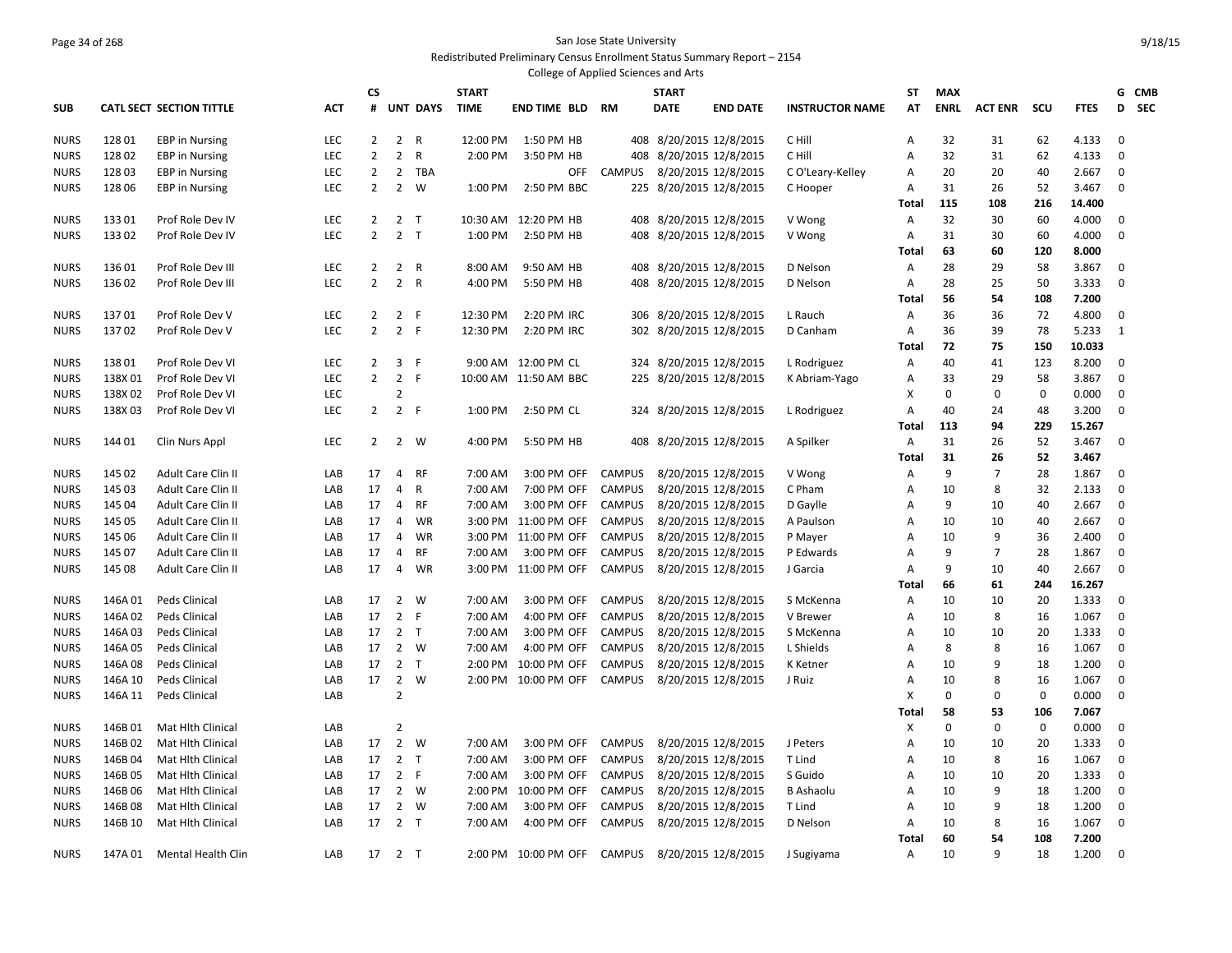## Page 35 of 268 San Jose State University Redistributed Preliminary Census Enrollment Status Summary Report – 2154

|             |         |                                 |            |    |                |                 |              | College of Applied Sciences and Arts |               |                         |                         |                        |                      |             |                |      |             |                |       |
|-------------|---------|---------------------------------|------------|----|----------------|-----------------|--------------|--------------------------------------|---------------|-------------------------|-------------------------|------------------------|----------------------|-------------|----------------|------|-------------|----------------|-------|
|             |         |                                 |            | СS |                |                 | <b>START</b> |                                      |               | <b>START</b>            |                         |                        | ST                   | <b>MAX</b>  |                |      |             |                | G CMB |
| SUB         |         | <b>CATL SECT SECTION TITTLE</b> | <b>ACT</b> | #  |                | <b>UNT DAYS</b> | <b>TIME</b>  | <b>END TIME BLD</b>                  | <b>RM</b>     | <b>DATE</b>             | <b>END DATE</b>         | <b>INSTRUCTOR NAME</b> | AT                   | <b>ENRL</b> | <b>ACT ENR</b> | scu  | <b>FTES</b> |                | D SEC |
| <b>NURS</b> | 147A02  | <b>Mental Health Clin</b>       | LAB        | 17 | $\overline{2}$ | W               | 8:00 AM      | 2:00 PM OFF                          | <b>CAMPUS</b> |                         | 8/20/2015 12/8/2015     | C Mao                  | Α                    | 9           | 10             | 20   | 1.333       | 0              |       |
| <b>NURS</b> | 147A05  | <b>Mental Health Clin</b>       | LAB        | 17 | $\overline{2}$ | M               | 8:00 AM      | 2:00 PM OFF                          | <b>CAMPUS</b> |                         | 8/20/2015 12/8/2015     | M Dyer                 | $\overline{A}$       | 10          | 10             | 20   | 1.333       | $\mathbf 0$    |       |
| <b>NURS</b> | 147A 06 | Mental Health Clin              | LAB        |    | $\overline{2}$ |                 |              |                                      |               |                         |                         |                        | х                    | $\mathbf 0$ | 0              | 0    | 0.000       | $\mathbf 0$    |       |
| <b>NURS</b> | 147A 08 | Mental Health Clin              | LAB        |    | $\overline{2}$ |                 |              |                                      |               |                         |                         |                        | X                    | 0           | $\mathbf 0$    | 0    | 0.000       | $\mathbf 0$    |       |
| <b>NURS</b> | 147A 10 | <b>Mental Health Clin</b>       | LAB        | 17 |                | 2 <sub>T</sub>  | 8:00 AM      | 2:00 PM OFF                          | <b>CAMPUS</b> |                         | 8/20/2015 12/8/2015     | C Mao                  | A                    | 10          | 10             | 20   | 1.333       | 0              |       |
| <b>NURS</b> | 147A 11 | <b>Mental Health Clin</b>       | LAB        | 17 |                | $2 \quad M$     | 2:00 PM      | 10:00 PM OFF                         | <b>CAMPUS</b> |                         | 8/20/2015 12/8/2015     | L Barnes-Willis        | A                    | 10          | 10             | 20   | 1.333       | 0              |       |
| <b>NURS</b> | 147A 12 | Mental Health Clin              | LAB        | 17 |                | 2 R             | 8:00 AM      | 2:00 PM OFF                          | <b>CAMPUS</b> |                         | 8/20/2015 12/8/2015     | L Barnes-Willis        | A                    | 9           | 10             | 20   | 1.333       | 0              |       |
|             |         |                                 |            |    |                |                 |              |                                      |               |                         |                         |                        | Total                | 58          | 59             | 118  | 7.867       |                |       |
| <b>NURS</b> | 147B 01 | Com Hlth Clin                   | LAB        | 17 | 3 <sub>T</sub> |                 | 8:00 AM      | 5:00 PM OFF                          | <b>CAMPUS</b> |                         | 8/20/2015 12/8/2015     | L Rauch                | A                    | 10          | 10             | 30   | 2.000       | $\mathbf 0$    |       |
| <b>NURS</b> | 147B 02 | Com Hith Clin                   | LAB        | 17 | $\overline{3}$ | W               | 8:00 AM      | 5:00 PM OFF                          | CAMPUS        |                         | 8/20/2015 12/8/2015     | D Canham               | A                    | 10          | 11             | 33   | 2.200       | $\mathbf 0$    |       |
| <b>NURS</b> | 147B03  | Com Hith Clin                   | LAB        | 17 |                | 3 <sub>1</sub>  | 8:00 AM      | 5:00 PM OFF                          | <b>CAMPUS</b> |                         | 8/20/2015 12/8/2015     | D Gennette             | A                    | 9           | 10             | 30   | 2.000       | $\mathbf 0$    |       |
| <b>NURS</b> | 147B 05 | Com Hith Clin                   | LAB        | 17 | $\overline{3}$ | W               | 8:00 AM      | 5:00 PM OFF                          | <b>CAMPUS</b> |                         | 8/20/2015 12/8/2015     | C Finkbeiner           | A                    | 10          | 11             | 33   | 2.200       | $\mathbf 0$    |       |
| <b>NURS</b> | 147B 06 | Com Hith Clin                   | LAB        |    | 3              |                 |              |                                      |               |                         |                         |                        | X                    | 0           | $\mathbf 0$    | 0    | 0.000       | 0              |       |
| <b>NURS</b> | 147B 08 | Com Hith Clin                   | LAB        | 17 | 3              | <b>TBA</b>      |              |                                      |               |                         | 8/20/2015 12/8/2015     |                        | A                    | 12          | 11             | 33   | 2.200       | $\mathbf 0$    |       |
| <b>NURS</b> | 147B 10 | Com Hith Clin                   | LAB        |    | 3              |                 |              |                                      |               |                         |                         |                        | х                    | 0           | 0              | 0    | 0.000       | $\mathbf 0$    |       |
| <b>NURS</b> | 147B 11 | Com Hith Clin                   | LAB        | 17 | 3              | $\top$          | 8:00 AM      | 5:00 PM OFF                          | <b>CAMPUS</b> |                         | 8/20/2015 12/8/2015     | C Finkbeiner           | A                    | 9           | 10             | 30   | 2.000       | 0              |       |
| <b>NURS</b> | 147B 12 | Com Hith Clin                   | LAB        | 17 | 3              | W               | 8:00 AM      | 5:00 PM OFF                          | CAMPUS        |                         | 8/20/2015 12/8/2015     | J Cohen                | $\overline{A}$       | 12          | 10             | 30   | 2.000       | $\mathbf 0$    |       |
|             |         |                                 |            |    |                |                 |              |                                      |               |                         |                         |                        | Total                | 72          | 73             | 219  | 14.600      |                |       |
| <b>NURS</b> | 148A 01 | Sen Precept                     | <b>PRA</b> | 17 | 4              | <b>TBA</b>      |              |                                      |               |                         | 8/20/2015 12/8/2015     | J Barnby               | A                    | 16          | 16             | 64   | 4.267       | $\mathbf 0$    |       |
| <b>NURS</b> | 148A02  | Sen Precept                     | PRA        | 17 | 4              | F               | 1:00 PM      | 3:20 PM HB                           |               | 418 8/20/2015 12/8/2015 |                         | M Sternlieb            | A                    | 13          | 13             | 52   | 3.467       | $\mathbf 0$    |       |
| <b>NURS</b> | 148A03  | Sen Precept                     | <b>PRA</b> | 17 |                | 4 F             | 1:00 PM      | 3:20 PM HB                           | 301A          |                         | 8/20/2015 12/8/2015     | P Edwards              | A                    | 12          | 12             | 48   | 3.200       | 0              |       |
| <b>NURS</b> | 148A04  | Sen Precept                     | <b>PRA</b> | 17 |                | 4 F             | 1:00 PM      | 3:20 PM IS                           |               | 118 8/20/2015 12/8/2015 |                         | C Hooper               | A                    | 16          | 16             | 64   | 4.267       | 0              |       |
| <b>NURS</b> | 148A05  | Sen Precept                     | <b>PRA</b> | 17 | 4 F            |                 | 1:00 PM      | 3:20 PM HB                           | 301E          |                         | 8/20/2015 12/8/2015     | S Guido                | A                    | 12          | 12             | 48   | 3.200       | 0              |       |
| <b>NURS</b> | 148A06  | Sen Precept                     | PRA        | 17 |                | 4 F             | 1:00 PM      | 3:20 PM HB                           |               | 303 8/20/2015 12/8/2015 |                         | S McKenna              | A                    | 16          | 16             | 64   | 4.267       | 0              |       |
| <b>NURS</b> | 148A07  | Sen Precept                     | <b>PRA</b> | 17 | 4 F            |                 | 1:00 PM      | 3:20 PM HB                           |               |                         | 401 8/20/2015 12/8/2015 | A Spilker              | A                    | 9           | 9              | 36   | 2.400       | $\mathbf 0$    |       |
|             |         |                                 |            |    |                |                 |              |                                      |               |                         |                         |                        | Total                | 94          | 94             | 376  | 25.067      |                |       |
| <b>NURS</b> | 18001   | <b>Indivi Stdies</b>            | <b>SUP</b> | 36 | 1              | <b>TBA</b>      |              |                                      |               |                         | 8/20/2015 12/8/2015     | K Abriam-Yago          | A                    | 36          | 25             | 25   | 1.667       | $\mathbf 0$    |       |
| <b>NURS</b> | 18002   | <b>Indivi Stdies</b>            | <b>SUP</b> |    | $\overline{2}$ |                 |              |                                      |               |                         |                         |                        | х                    | 0           | 0              | 0    | 0.000       | $\mathbf 0$    |       |
| <b>NURS</b> | 18003   | <b>Indivi Stdies</b>            | <b>SUP</b> |    | 3              |                 |              |                                      |               |                         |                         |                        | X                    | 0           | 0              | 0    | 0.000       | $\mathbf 0$    |       |
| <b>NURS</b> | 18004   | Indivi Stdies                   | <b>SUP</b> | 36 | 4              | TBA             |              |                                      |               |                         | 8/20/2015 12/8/2015     | K Abriam-Yago          | A                    | 36          | 3              | 12   | 0.800       | 0              |       |
|             |         |                                 |            |    |                |                 |              |                                      |               |                         |                         |                        | Total                | 72          | 28             | 37   | 2.467       |                |       |
| <b>NURS</b> | 204 01  | Div Pop Health Car              | <b>SEM</b> | 5  |                | 3 <sub>1</sub>  | 5:00 PM      | 7:50 PM IRC                          |               |                         | 302 8/20/2015 12/8/2015 |                        | $\overline{A}$       | 20          | $\mathbf 0$    | 0    | 0.000       | $\mathbf 0$    |       |
|             |         |                                 |            |    |                |                 |              |                                      |               |                         |                         |                        | Total                | 20          | 0              | 0    | 0.000       |                |       |
| <b>NURS</b> | 29701   | <b>Master's Project</b>         | <b>SUP</b> |    | $\mathbf{1}$   |                 |              |                                      |               |                         |                         |                        | X                    | $\mathbf 0$ | 0              | 0    | 0.000       | $\mathbf 0$    |       |
| <b>NURS</b> | 29702   | <b>Master's Project</b>         | <b>SUP</b> | 25 | $\overline{2}$ | TBA             |              |                                      |               |                         | 8/20/2015 12/8/2015     | D Canham               | A                    | 10          | 2              | 4    | 0.333       | $\overline{2}$ |       |
|             |         |                                 |            |    |                |                 |              |                                      |               |                         |                         |                        | Total                | 10          | $\overline{2}$ | 4    | 0.333       |                |       |
|             |         |                                 |            |    |                |                 |              |                                      |               |                         |                         |                        | <b>Nursing Total</b> | 1931        | 1781           | 4291 | 279.000     |                |       |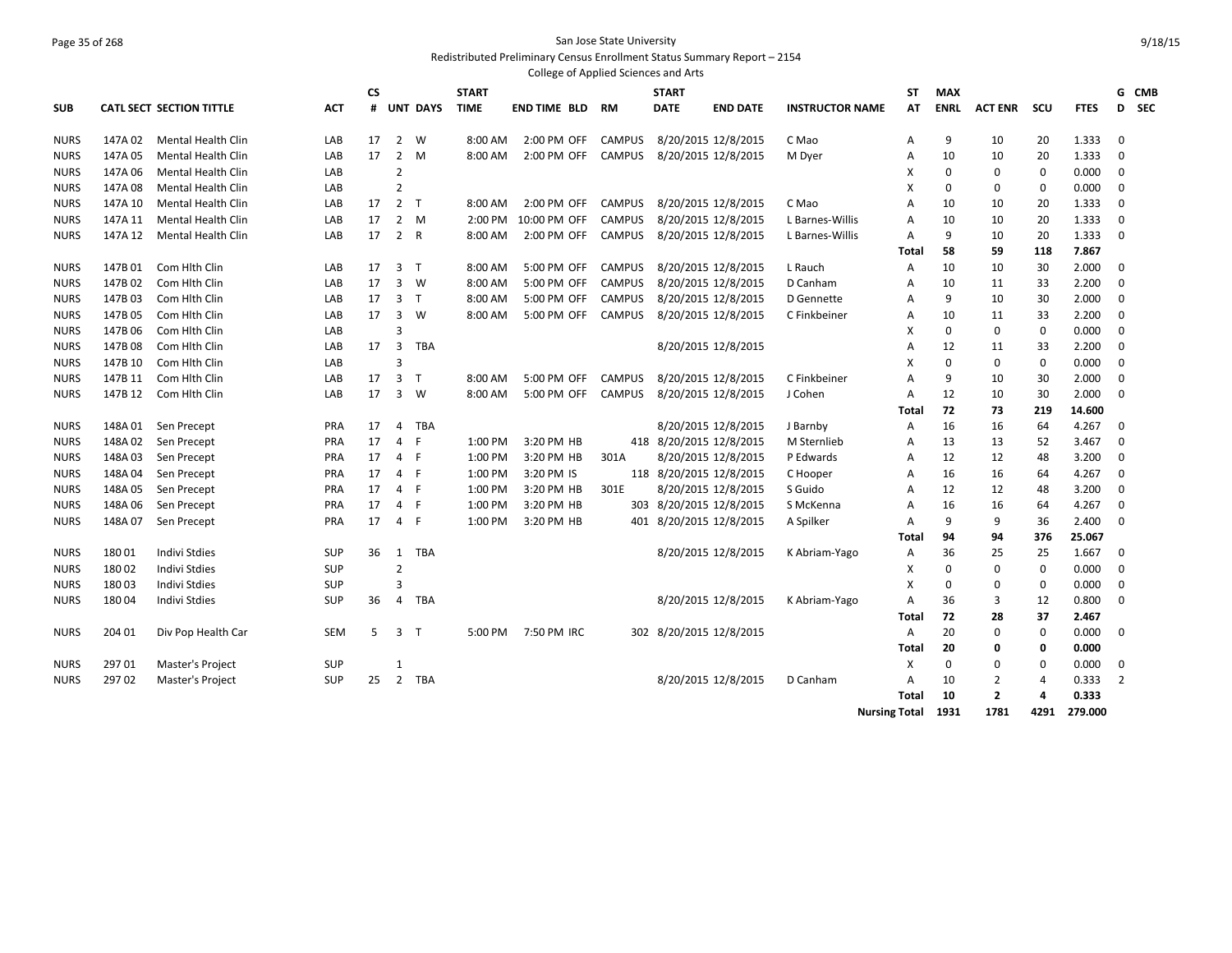# Page 36 of 268 San Jose State University

Redistributed Preliminary Census Enrollment Status Summary Report – 2154

|                            |                                     |                                     |            |                |                  |                 |                    | College of Applied Sciences and Arts |    |              |                         |                        |            |                   |                   |                   |                |                            |                              |        |
|----------------------------|-------------------------------------|-------------------------------------|------------|----------------|------------------|-----------------|--------------------|--------------------------------------|----|--------------|-------------------------|------------------------|------------|-------------------|-------------------|-------------------|----------------|----------------------------|------------------------------|--------|
|                            |                                     |                                     |            | CS             |                  |                 | <b>START</b>       |                                      |    | <b>START</b> |                         |                        | ST         | <b>MAX</b>        |                   |                   |                |                            | G CMB                        |        |
| <b>SUB</b>                 |                                     | <b>CATL SECT SECTION TITTLE</b>     | <b>ACT</b> | #              |                  | <b>UNT DAYS</b> | <b>TIME</b>        | <b>END TIME BLD</b>                  | RM | <b>DATE</b>  | <b>END DATE</b>         | <b>INSTRUCTOR NAME</b> | AT         | <b>ENRL</b>       | <b>ACT ENR</b>    | scu               | <b>FTES</b>    | D                          | <b>SEC</b>                   |        |
|                            |                                     |                                     |            |                |                  |                 |                    |                                      |    |              |                         |                        |            |                   |                   |                   |                |                            |                              |        |
|                            | <b>Nutrition &amp; Food Science</b> |                                     |            |                |                  |                 |                    |                                      |    |              |                         |                        |            |                   |                   |                   |                |                            |                              |        |
|                            |                                     |                                     |            |                |                  |                 |                    |                                      |    |              |                         |                        |            |                   |                   |                   |                |                            |                              |        |
| <b>NUFS</b>                | 801                                 | Nutr Health Prof                    | LEC        | $\mathbf{1}$   | 3                | <b>MW</b>       |                    | 10:30 AM 11:45 AM YUH                |    |              | 124 8/20/2015 12/8/2015 | K Mauldin              | Α          | 200               | 139               | 417               | 27.800         | $\overline{0}$             |                              |        |
|                            |                                     |                                     |            |                |                  |                 |                    |                                      |    |              |                         |                        | Total      | 200               | 139               | 417               | 27.800         |                            |                              |        |
| <b>NUFS</b>                | 901                                 | Intro Human Nutr                    | LEC        | $\mathbf{1}$   | 3                | MW              | 12:00 PM           | 1:15 PM CCB                          |    |              | 102 8/20/2015 12/8/2015 | E Brown                | Α          | 45                | 46                | 138               | 9.200          | 0                          |                              |        |
| <b>NUFS</b>                | 902                                 | Intro Human Nutr                    | <b>LEC</b> | $\mathbf{1}$   | 3                | MW              | 1:30 PM            | 2:45 PM BBC                          |    |              | 201 8/20/2015 12/8/2015 | K Knoblaugh            | Α          | 45                | 46                | 138               | 9.200          | $\mathbf 0$                |                              |        |
|                            |                                     |                                     |            |                |                  |                 |                    |                                      |    |              |                         |                        | Total      | 90                | 92                | 276               | 18.400         |                            |                              |        |
| <b>NUFS</b>                | 1601                                | Sci, Physio, Nutr                   | LEC        | $\overline{2}$ | 3                | MW              |                    | 9:00 AM 10:15 AM CCB                 |    |              | 102 8/20/2015 12/8/2015 | I Chou                 | Α          | 45                | 47                | 141               | 9.400          | $\mathbf 0$                |                              |        |
| <b>NUFS</b>                | 1602                                | Sci, Physio, Nutr                   | LEC        | $\overline{2}$ | $\overline{3}$   | <b>MW</b>       | 12:00 PM           | 1:15 PM CL                           |    |              | 302 8/20/2015 12/8/2015 | J Morrill              | Α          | 45                | 45                | 135               | 9.000          | $\mathbf 0$                |                              |        |
|                            |                                     |                                     |            |                |                  |                 |                    |                                      |    |              |                         |                        | Total      | 90                | 92                | 276               | 18.400         |                            |                              |        |
| <b>NUFS</b>                | 2001                                | Sanitatn & Env Iss                  | <b>SEM</b> | 4              | $\overline{2}$   | $\mathsf{T}$    | 3:00 PM            | 4:50 PM CCB                          |    |              | 122 8/20/2015 12/8/2015 | A Finkelstein          | Α          | 30                | 39                | 78                | 5.200          | $\bf{0}$                   | C                            |        |
| <b>HSPM</b>                | 2001                                | Sanitatn & Env Iss                  | <b>SEM</b> | 4              | $\overline{2}$   | $\mathsf{T}$    | 3:00 PM            | 4:50 PM CCB                          |    |              | 122 8/20/2015 12/8/2015 | A Finkelstein          | Α          | 0                 | $\mathbf 0$       | $\mathbf 0$       | 0.000          | $\mathbf 0$                | $\mathsf{C}$                 | $\ast$ |
|                            |                                     |                                     |            |                |                  |                 |                    |                                      |    |              |                         |                        | Total      | 30                | 39                | 78                | 5.200          |                            |                              |        |
| <b>NUFS</b>                | 2101                                | <b>Culinary Prin &amp; Practice</b> | <b>LEC</b> | $\overline{2}$ | 3                | W               |                    | 8:30 AM 10:10 AM CCB                 |    |              | 122 8/20/2015 12/8/2015 | R Larson               | Α          | 30                | 35                | 70                | 7.100          | $\overline{2}$             |                              |        |
| <b>NUFS</b>                | 2102                                | <b>Culinary Prin &amp; Practice</b> | LAB        | 16             | $\mathbf 0$      | W               | 10:15 AM           | 1:00 PM CCB                          |    |              | 125 8/20/2015 12/8/2015 | R Larson               | Α          | 15                | 16                | 16                | 0.000          | 1                          |                              |        |
| <b>NUFS</b>                | 2103                                | <b>Culinary Prin &amp; Practice</b> | LAB        | 16             | $\mathbf 0$      | - F             |                    | 9:00 AM 11:45 AM CCB                 |    |              | 125 8/20/2015 12/8/2015 | R Larson               | Α          | 15                | 19                | 19                | 0.000          | 1                          |                              |        |
|                            |                                     |                                     |            |                |                  |                 |                    |                                      |    |              |                         |                        | Total      | 60                | 70                | 105               | 7.100          |                            |                              |        |
| <b>NUFS</b>                | 2201                                | Caterng & Bev Mgmt                  | <b>LEC</b> |                | $\overline{2}$   |                 |                    |                                      |    |              |                         |                        | Х          | 0                 | $\mathbf 0$       | $\mathbf 0$       | 0.000          | $\mathbf 0$                |                              |        |
| <b>HSPM</b>                | 2201                                | Caterng & Bev Mgmt                  | <b>LEC</b> |                | $\overline{2}$   |                 |                    |                                      |    |              |                         |                        | X          | $\Omega$          | 0                 | $\mathbf 0$       | 0.000          | $\mathbf 0$                |                              |        |
| <b>NUFS</b>                | 2202                                | Caterng & Bev Mgmt                  | LAB        |                | $\Omega$         |                 |                    |                                      |    |              |                         |                        | X          | 0                 | 0                 | $\mathbf 0$       | 0.000          | $\mathbf 0$                |                              |        |
| <b>HSPM</b>                | 22 02                               | Caterng & Bev Mgmt                  | LAB        |                | $\mathbf 0$      |                 |                    |                                      |    |              |                         |                        | X          | 0                 | 0                 | $\mathbf 0$       | 0.000          | $\mathbf 0$                |                              | ∗      |
| <b>NUFS</b>                | 22 03                               | Caterng & Bev Mgmt                  | LEC        | 2              | $\overline{2}$   | W               | 1:30 PM            | 2:20 PM CCB                          |    |              | 125 8/20/2015 12/8/2015 | A Finkelstein          | Α          | 20                | 13                | 13                | 1.733          | $\mathbf 0$                | $\mathsf{C}$                 | $\ast$ |
| <b>HSPM</b>                | 2203                                | Caterng & Bev Mgmt                  | <b>LEC</b> | 2              | $\overline{2}$   | W               | 1:30 PM            | 2:20 PM CCB                          |    |              | 125 8/20/2015 12/8/2015 | A Finkelstein          | A          | 0                 | $\mathbf{0}$      | $\mathbf{0}$      | 0.000          | $\mathbf{0}$               | $\mathsf{C}$                 | $\ast$ |
| <b>NUFS</b><br><b>HSPM</b> | 22 04<br>22 04                      | Caterng & Bev Mgmt                  | LAB        | 16<br>16       | 0<br>$\mathbf 0$ | W<br>W          | 2:25 PM<br>2:25 PM | 5:05 PM CCB<br>5:05 PM CCB           |    |              | 125 8/20/2015 12/8/2015 | A Finkelstein          | Α          | 20<br>$\mathbf 0$ | 13<br>$\mathbf 0$ | 13<br>$\mathbf 0$ | 0.000<br>0.000 | $\mathbf 0$<br>$\mathbf 0$ | $\mathsf{C}$<br>$\mathsf{C}$ | $\ast$ |
|                            |                                     | Caterng & Bev Mgmt                  | LAB        |                |                  |                 |                    |                                      |    |              | 125 8/20/2015 12/8/2015 | A Finkelstein          | Α<br>Total | 40                | 26                | 26                | 1.733          |                            |                              |        |
| <b>NUFS</b>                | 25 01                               | Intern Fdserv Mgmt                  | <b>SUP</b> | 36             | 1                | TBA             |                    |                                      |    |              | 8/20/2015 12/8/2015     | A Wagle                | Α          | 20                | 0                 | $\mathbf 0$       | 0.000          | $\mathbf 0$                |                              |        |
| <b>NUFS</b>                | 25 02                               | Intern Fdserv Mgmt                  | <b>SUP</b> | 36             | $\overline{2}$   | TBA             |                    |                                      |    |              | 8/20/2015 12/8/2015     | A Wagle                | Α          | 20                | 6                 | 12                | 0.800          | $\mathbf 0$                |                              |        |
|                            |                                     |                                     |            |                |                  |                 |                    |                                      |    |              |                         |                        | Total      | 40                | 6                 | 12                | 0.800          |                            |                              |        |
| <b>NUFS</b>                | 3101                                | Prof in Nufs and Pkg                | <b>LEC</b> | $\overline{2}$ | $1 \quad T$      |                 | 1:30 PM            | 2:20 PM IS                           |    |              | 230 8/20/2015 12/8/2015 | A Wagle                | Α          | 40                | 57                | 57                | 3.800          | $\mathbf 0$                |                              |        |
|                            |                                     |                                     |            |                |                  |                 |                    |                                      |    |              |                         |                        | Total      | 40                | 57                | 57                | 3.800          |                            |                              |        |
| <b>NUFS</b>                | 101A01                              | Food Science                        | <b>SEM</b> | 4              | 4                | TR              |                    | 10:30 AM 11:45 AM CL                 |    |              | 302 8/20/2015 12/8/2015 | J Kubota               | Α          | 60                | 52                | 156               | 14.133         | $\overline{4}$             |                              |        |
| <b>NUFS</b>                | 101A 02                             | Food Science                        | LAB        | 16             | 0 <sub>T</sub>   |                 | 12:00 PM           | 2:40 PM CCB                          |    |              | 125 8/20/2015 12/8/2015 | J Kubota               | Α          | 20                | 19                | 19                | 0.000          | $\overline{3}$             |                              |        |
| <b>NUFS</b>                | 101A03                              | Food Science                        | LAB        | 16             | $\mathbf 0$      | R               | 12:00 PM           | 2:40 PM CCB                          |    |              | 125 8/20/2015 12/8/2015 | J Kubota               | Α          | 20                | 16                | 16                | 0.000          | $\mathbf 0$                |                              |        |
| <b>NUFS</b>                | 101A04                              | <b>Food Science</b>                 | LAB        | 16             | 0 <sub>T</sub>   |                 | 3:00 PM            | 5:40 PM CCB                          |    |              | 125 8/20/2015 12/8/2015 | J Kubota               | Α          | 20                | 17                | 17                | 0.000          | 1                          |                              |        |
|                            |                                     |                                     |            |                |                  |                 |                    |                                      |    |              |                         |                        | Total      | 120               | 104               | 208               | 14.133         |                            |                              |        |
| <b>NUFS</b>                | 103 01                              | Food Proc & Pkg I                   | <b>SEM</b> | $\overline{2}$ |                  | 2 W             |                    | 8:30 AM 10:15 AM IS                  |    |              | 230 8/20/2015 12/8/2015 | S Spencer              | Α          | 45                | 46                | 92                | 6.167          | 1                          |                              |        |
|                            |                                     |                                     |            |                |                  |                 |                    |                                      |    |              |                         |                        | Total      | 45                | 46                | 92                | 6.167          |                            |                              |        |
| <b>NUFS</b>                | 103L01                              | Food Process Lab                    | LAB        | 16             |                  | 1 W             | 11:30 AM           | 2:20 PM CCB                          |    |              | 216 8/20/2015 12/8/2015 | S Spencer              | Α          | 16                | 17                | 17                | 1.133          | $\mathbf 0$                |                              |        |
|                            |                                     |                                     |            |                |                  |                 |                    |                                      |    |              |                         |                        | Total      | 16                | 17                | 17                | 1.133          |                            |                              |        |
| <b>NUFS</b>                | 106A 01                             | Nutr in Life Span                   | LEC        | $\overline{2}$ | $\overline{3}$   | TR              | 1:30 PM            | 2:45 PM CL                           |    |              | 302 8/20/2015 12/8/2015 | L Steinberg            | Α          | 35                | 28                | 84                | 5.750          | 3                          |                              |        |
| <b>NUFS</b>                | 106A02                              | Nutr in Life Span                   | LEC        | $\overline{2}$ | 3                | MW              |                    | 10:30 AM 11:45 AM CCB                |    |              | 122 8/20/2015 12/8/2015 | G Pereira Pignotti     | Α          | 35                | 35                | 105               | 7.200          | $\overline{4}$             |                              |        |
|                            |                                     |                                     |            |                |                  |                 |                    |                                      |    |              |                         |                        | Total      | 70                | 63                | 189               | 12.950         |                            |                              |        |
| <b>NUFS</b>                | 106B01                              | <b>Resrch Method NufS</b>           | LEC        | $\mathbf{1}$   | 2                | R               | 12:00 PM           | 1:40 PM CCB                          |    |              | 122 8/20/2015 12/8/2015 | C Hollenbeck           | A          | 30                | 20                | 40                | 2.667          | $\mathbf 0$                |                              |        |
|                            |                                     |                                     |            |                |                  |                 |                    |                                      |    |              |                         |                        | Total      | 30                | 20                | 40                | 2.667          |                            |                              |        |
| <b>NUFS</b>                | 108L01                              | <b>Nutrition Lab</b>                | LAB        | 16             | 1                | -F              |                    | 9:30 AM 12:15 PM CCB                 |    |              | 221 8/20/2015 12/8/2015 | K Mauldin              | A          | 15                | 16                | 16                | 1.133          | $\Delta$                   |                              |        |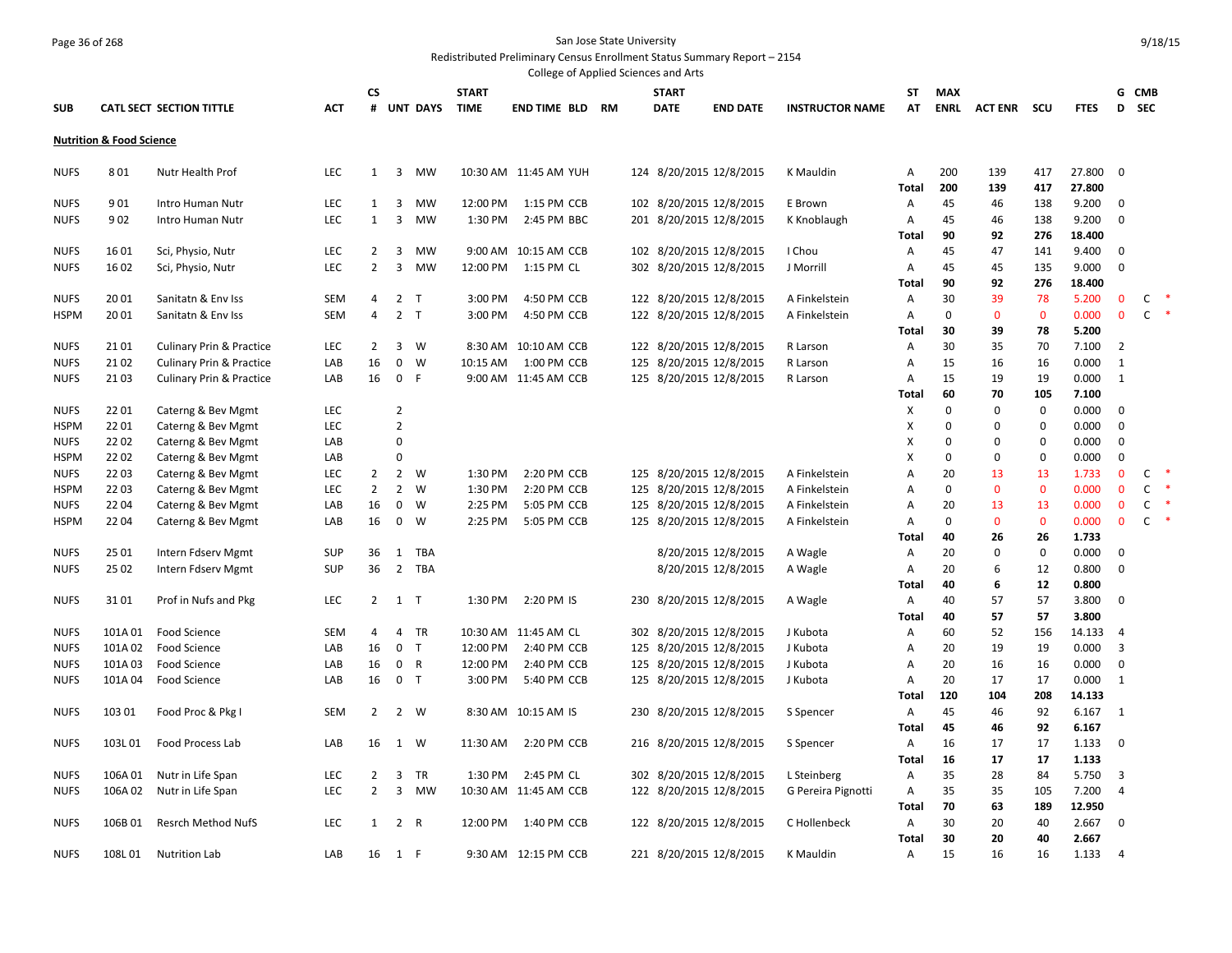# Page 37 of 268 San Jose State University

Redistributed Preliminary Census Enrollment Status Summary Report – 2154 College of Applied Sciences and Arts

|                            |                |                                                |                   | <b>CS</b>      |                         |                 | <b>START</b>       | Conced of Applica Sciences and |     | <b>START</b> |                                                    |                        | ST                  | <b>MAX</b>  |                |             |                |                         | G CMB        |        |
|----------------------------|----------------|------------------------------------------------|-------------------|----------------|-------------------------|-----------------|--------------------|--------------------------------|-----|--------------|----------------------------------------------------|------------------------|---------------------|-------------|----------------|-------------|----------------|-------------------------|--------------|--------|
| <b>SUB</b>                 |                | <b>CATL SECT SECTION TITTLE</b>                | <b>ACT</b>        | #              |                         | <b>UNT DAYS</b> | <b>TIME</b>        | <b>END TIME BLD RM</b>         |     | <b>DATE</b>  | <b>END DATE</b>                                    | <b>INSTRUCTOR NAME</b> | AT                  | <b>ENRL</b> | <b>ACT ENR</b> | scu         | <b>FTES</b>    | D                       | <b>SEC</b>   |        |
|                            |                |                                                |                   |                |                         |                 |                    |                                |     |              |                                                    |                        |                     |             |                |             |                |                         |              |        |
|                            |                |                                                |                   |                |                         |                 |                    |                                |     |              |                                                    |                        | <b>Total</b>        | 15          | 16             | 16          | 1.133          |                         |              |        |
| <b>NUFS</b>                | 10901          | <b>Adv Nutr</b>                                | LEC               | $\overline{2}$ | $\overline{3}$          | <b>TR</b>       |                    | 10:30 AM 11:45 AM CCB          |     |              | 102 8/20/2015 12/8/2015                            | C Hollenbeck           | A                   | 45          | 21             | 63          | 4.250          | $\mathbf{1}$            |              |        |
|                            |                |                                                |                   |                |                         |                 |                    |                                |     |              |                                                    |                        | <b>Total</b>        | 45          | 21             | 63          | 4.250          |                         |              |        |
| <b>NUFS</b>                | 110A01         | <b>Med Nutrition Ther</b>                      | <b>SEM</b>        | 4              | 3                       | M               | 12:00 PM           | 1:50 PM IRC                    |     |              | 306 8/20/2015 12/8/2015                            | C LaSalle              | A                   | 45          | 31             | 62          | 6.450          | 5                       |              |        |
| <b>NUFS</b>                | 110A 02        | <b>Med Nutrition Ther</b>                      | <b>ACT</b>        | 13             | 0                       | W               | 12:00 PM           | 1:40 PM IRC                    |     |              | 306 8/20/2015 12/8/2015                            | C LaSalle              | Α                   | 45          | 31             | 31          | 0.000          | 5                       |              |        |
|                            |                |                                                |                   |                |                         |                 |                    |                                |     |              |                                                    |                        | <b>Total</b>        | 90          | 62             | 93          | 6.450          |                         |              |        |
| <b>NUFS</b>                | 11101          | <b>Fdserv Prod Mgmt</b>                        | LEC               | $\overline{2}$ | $\overline{2}$          | $\overline{R}$  |                    | 8:30 AM 10:10 AM IS            |     |              | 230 8/20/2015 12/8/2015                            | A Finkelstein          | Α                   | 40          | 43             | 86          | 5.767          | $\mathbf{1}$            |              |        |
| <b>NUFS</b>                | 111L01         | <b>Fdserv Prod Mgmt</b>                        | LAB               | 16             | 2 <sub>T</sub>          |                 | 7:30 AM            | 1:20 PM CCB                    |     |              | 122 8/20/2015 12/8/2015                            | A Finkelstein          | Α                   | 20          | 35             | 70          | 4.767          | $\overline{3}$          |              |        |
|                            |                |                                                |                   |                |                         |                 |                    |                                |     |              |                                                    |                        | Total               | 60          | 78             | 156         | 10.533         |                         |              |        |
| <b>NUFS</b>                | 11201          | <b>Fdserv Procurement</b>                      | LEC               | 2              |                         | $2 \quad M$     |                    | 9:00 AM 10:20 AM IS            |     |              | 230 8/20/2015 12/8/2015                            | A Wagle                | A                   | 40          | 12             | 12          | 1.633          | 1                       |              |        |
| <b>NUFS</b>                | 11202          | <b>Fdserv Procurement</b>                      | ACT               | 13             | $\mathbf 0$             | M               |                    | 10:30 AM 11:50 AM IS           |     |              | 230 8/20/2015 12/8/2015                            | A Wagle                | A                   | 40          | 12             | 12          | 0.000          | $\mathbf{1}$            |              |        |
|                            |                |                                                |                   |                |                         |                 |                    |                                |     |              |                                                    |                        | Total               | 80          | 24             | 24          | 1.633          |                         |              |        |
| <b>NUFS</b>                | 114A 01        | Comm Nutrition, Majors                         | LEC               | 3              | $\overline{\mathbf{3}}$ | W               | 3:00 PM            | 5:45 PM CCB                    |     |              | 102 8/20/2015 12/8/2015                            | G Pereira Pignotti     | Α                   | 35          | 43             | 129         | 8.900          | 6                       |              |        |
|                            |                |                                                |                   |                |                         |                 |                    |                                |     |              |                                                    |                        | Total               | 35          | 43             | 129         | 8.900          |                         |              |        |
| <b>NUFS</b>                | 115 01         | <b>Issues in Food Tox</b>                      | <b>SEM</b>        | 4              | 3                       | TR              |                    | 9:00 AM 10:15 AM BBC           |     |              | 201 8/20/2015 12/8/2015                            | I Chou                 | A                   | 30          | 34             | 102         | 6.850          | 1                       |              |        |
| <b>NUFS</b>                | 115 02         | Issues in Food Tox                             | SEM               | 4              | 3                       | TR              |                    | 10:30 AM 11:45 AM BBC          |     |              | 201 8/20/2015 12/8/2015                            | I Chou                 | A                   | 30          | 34             | 102         | 6.800          | $\mathbf 0$             |              |        |
|                            |                |                                                |                   |                |                         |                 |                    |                                |     |              |                                                    |                        | Total               | 60          | 68             | 204         | 13.650         |                         |              |        |
| <b>NUFS</b>                | 11801          | Food Chemistry                                 | <b>LEC</b>        | 2              | 3                       | <b>TR</b>       | 1:00 PM            | 1:50 PM CCB                    |     |              | 121 8/20/2015 12/8/2015                            | S Sinha                | $\overline{A}$      | 16          | 13             | 26          | 2.650          | 1                       |              |        |
| <b>NUFS</b>                | 11802          | Food Chemistry                                 | LAB               | 16             | 0                       | W               | 3:00 PM            | 5:40 PM CCB                    |     |              | 216 8/20/2015 12/8/2015                            | S Sinha                | $\overline{A}$      | 16          | 13             | 13          | 0.000          | $\mathbf{1}$            |              |        |
|                            |                |                                                |                   |                |                         |                 |                    |                                |     |              |                                                    |                        | Total               | 32          | 26             | 39          | 2.650          |                         |              |        |
| <b>NUFS</b>                | 123 01         | Nutrit for Sport                               | <b>SEM</b>        | 4              | 3                       | MW              |                    | 10:30 AM 11:45 AM CCB          |     |              | 102 8/20/2015 12/8/2015                            | E Brown                | Α                   | 40          | 49             | 147         | 9.950          | 3                       |              |        |
|                            |                |                                                |                   |                |                         |                 |                    |                                |     |              |                                                    |                        | Total               | 40          | 49             | 147         | 9.950          |                         |              |        |
| <b>NUFS</b>                | 135 01         | <b>Hith Multiculture</b>                       | <b>LEC</b>        | 3              | $\overline{3}$          | TR              | 12:00 PM           | 1:15 PM SH                     |     |              | 345 8/20/2015 12/8/2015                            | C Haas                 | $\overline{A}$      | $\mathbf 0$ | 25             | 75          | 5.050          | $\mathbf{1}$            | $\mathsf{C}$ | $\ast$ |
|                            |                |                                                |                   |                |                         |                 |                    |                                |     |              |                                                    |                        | <b>Total</b>        | 0           | 25             | 75          | 5.050          |                         |              |        |
| <b>NUFS</b>                | 13901          | Hunger & Environ Nutr                          | SEM<br><b>SEM</b> | 4<br>4         | $\overline{3}$<br>3     | TR<br><b>TR</b> | 1:30 PM<br>3:00 PM | 2:45 PM BBC<br>4:15 PM BBC     |     |              | 201 8/20/2015 12/8/2015<br>201 8/20/2015 12/8/2015 | G Acker                | Α<br>$\overline{A}$ | 30<br>30    | 30<br>30       | 90          | 6.000          | $\Omega$<br>$\mathbf 0$ |              |        |
| <b>NUFS</b><br><b>NUFS</b> | 13902<br>13903 | Hunger & Environ Nutr<br>Hunger & Environ Nutr | <b>SEM</b>        | 4              | 3                       | MW              |                    | 9:00 AM 10:15 AM CL            |     |              | 302 8/20/2015 12/8/2015                            | G Acker<br>K Cahill    | $\overline{A}$      | 30          | 31             | 90<br>93    | 6.000<br>6.200 | $\mathbf 0$             |              |        |
| <b>NUFS</b>                | 13904          | Hunger & Environ Nutr                          | SEM               | 4              | 3                       | <b>MW</b>       | 1:30 PM            | 2:45 PM CL                     |     |              | 302 8/20/2015 12/8/2015                            | K Cahill               | A                   | 30          | 28             | 84          | 5.600          | $\mathbf 0$             |              |        |
| <b>NUFS</b>                | 13905          | Hunger & Environ Nutr                          | SEM               | 4              | 3                       | MW              | 3:00 PM            | 4:15 PM BBC                    |     |              | 201 8/20/2015 12/8/2015                            | K Harvey               | A                   | 30          | 30             | 90          | 6.000          | $\mathbf 0$             |              |        |
| <b>NUFS</b>                | 139 06         | Hunger & Environ Nutr                          | SEM               | 4              | 3                       | MW              |                    | 9:00 AM 10:15 AM BBC           |     |              | 201 8/20/2015 12/8/2015                            | K Knoblaugh            | Α                   | 30          | 29             | 87          | 5.800          | $\mathbf 0$             |              |        |
| <b>NUFS</b>                | 13907          | Hunger & Environ Nutr                          | SEM               | 4              | 3                       | MW              |                    | 10:30 AM 11:45 AM BBC          |     |              | 201 8/20/2015 12/8/2015                            | K Knoblaugh            | A                   | 30          | 31             | 93          | 6.200          | $\mathbf 0$             |              |        |
| <b>NUFS</b>                | 13908          | Hunger & Environ Nutr                          | <b>SEM</b>        | 4              | 3                       | M               | 1:30 PM            | 4:15 PM CCB                    |     |              | 122 8/20/2015 12/8/2015                            | E MacKusick            | Α                   | 30          | 31             | 93          | 6.200          | $\mathbf 0$             |              |        |
| <b>NUFS</b>                | 13909          | Hunger & Environ Nutr                          | <b>SEM</b>        | 4              | 3                       | M               | 5:30 PM            | 8:15 PM IS                     |     |              | 230 8/20/2015 12/8/2015                            | E MacKusick            | A                   | 30          | 30             | 90          | 6.000          | $\mathbf 0$             |              |        |
| <b>NUFS</b>                | 139 10         | Hunger & Environ Nutr                          | <b>SEM</b>        | 4              | 3                       | T               | 5:30 PM            | 8:15 PM BBC                    |     |              | 201 8/20/2015 12/8/2015                            | A Whitson              | A                   | 30          | 30             | 90          | 6.000          | $\mathbf 0$             |              |        |
| <b>NUFS</b>                | 139 11         | Hunger & Environ Nutr                          | <b>SEM</b>        | 4              | 3                       | W               | 3:00 PM            | 5:45 PM CL                     |     |              | 302 8/20/2015 12/8/2015                            | A Whitson              | A                   | 30          | 29             | 87          | 5.800          | $\mathbf 0$             |              |        |
| <b>NUFS</b>                | 139 12         | Hunger & Environ Nutr                          | <b>SEM</b>        | 4              | 3                       | W               | 6:00 PM            | 8:45 PM CL                     |     |              | 302 8/20/2015 12/8/2015                            | A Whitson              | A                   | 30          | 32             | 96          | 6.400          | $\mathbf 0$             |              |        |
| <b>NUFS</b>                | 139 13         | Hunger & Environ Nutr                          | <b>SEM</b>        | 4              | 3                       | TR              |                    | 9:00 AM 10:15 AM CL            |     |              | 302 8/20/2015 12/8/2015                            | A Reisenauer           | A                   | 30          | 33             | 99          | 6.600          | $\mathbf 0$             |              |        |
| <b>NUFS</b>                | 139 14         | Hunger & Environ Nutr                          | <b>SEM</b>        | 4              | 3                       | TR              | 12:00 PM           | 1:15 PM CL                     |     |              | 302 8/20/2015 12/8/2015                            | A Reisenauer           | A                   | 30          | 34             | 102         | 6.800          | $\mathbf 0$             |              |        |
| <b>NUFS</b>                | 139 15         | Hunger & Environ Nutr                          | SEM               | 4              | 3                       | T               | 4:30 PM            | 7:15 PM IS                     | 230 |              | 8/20/2015 12/8/2015                                | L Sweeney              | A                   | 30          | 30             | 90          | 6.000          | $\mathbf 0$             |              |        |
| <b>NUFS</b>                | 139 16         | Hunger & Environ Nutr                          | <b>SEM</b>        | 4              | $\overline{3}$          | TR              | 1:30 PM            | 2:45 PM CL                     |     |              | 303 8/20/2015 12/8/2015                            | A Reisenauer           | Α                   | 30          | 31             | 93          | 6.200          | $\mathbf 0$             |              |        |
|                            |                |                                                |                   |                |                         |                 |                    |                                |     |              |                                                    |                        | <b>Total</b>        | 480         | 489            | 1467        | 97.800         |                         |              |        |
| <b>NUFS</b>                | 141A01         | Pkg Materials I                                | <b>LEC</b>        | 2              | 3                       | M               |                    | 10:30 AM 11:45 AM IS           |     |              | 115 8/20/2015 12/8/2015                            | F Yambrach             | A                   | $\mathbf 0$ | $\mathbf 0$    | $\mathbf 0$ | 0.000          | $\mathbf 0$             | C            | -*     |
| <b>PKG</b>                 | 141A01         | Pkg Materials I                                | LEC               | $\overline{2}$ | 3                       | M               |                    | 10:30 AM 11:45 AM IS           |     |              | 115 8/20/2015 12/8/2015                            | F Yambrach             | A                   | 20          | 20             | 40          | 4.000          | $\overline{0}$          | C            | $\ast$ |
| <b>NUFS</b>                | 141A 02        | Pkg Materials I                                | <b>ACT</b>        | $\overline{7}$ | 0                       | W               |                    | 10:30 AM 11:45 AM IS           | 114 |              | 8/20/2015 12/8/2015                                | F Yambrach             | $\overline{A}$      | $\mathbf 0$ | $\mathbf{0}$   | $\mathbf 0$ | 0.000          | $\mathbf 0$             | C            | $\ast$ |
| <b>PKG</b>                 | 141A 02        | Pkg Materials I                                | <b>ACT</b>        | $\overline{7}$ | 0                       | - W             |                    | 10:30 AM 11:45 AM IS           |     |              | 114 8/20/2015 12/8/2015                            | F Yambrach             | $\overline{A}$      | 20          | 20             | 20          | 0.000          | $\mathbf{0}$            | C            | $\ast$ |
|                            |                |                                                |                   |                |                         |                 |                    |                                |     |              |                                                    |                        | Total               | 40          | 40             | 60          | 4.000          |                         |              |        |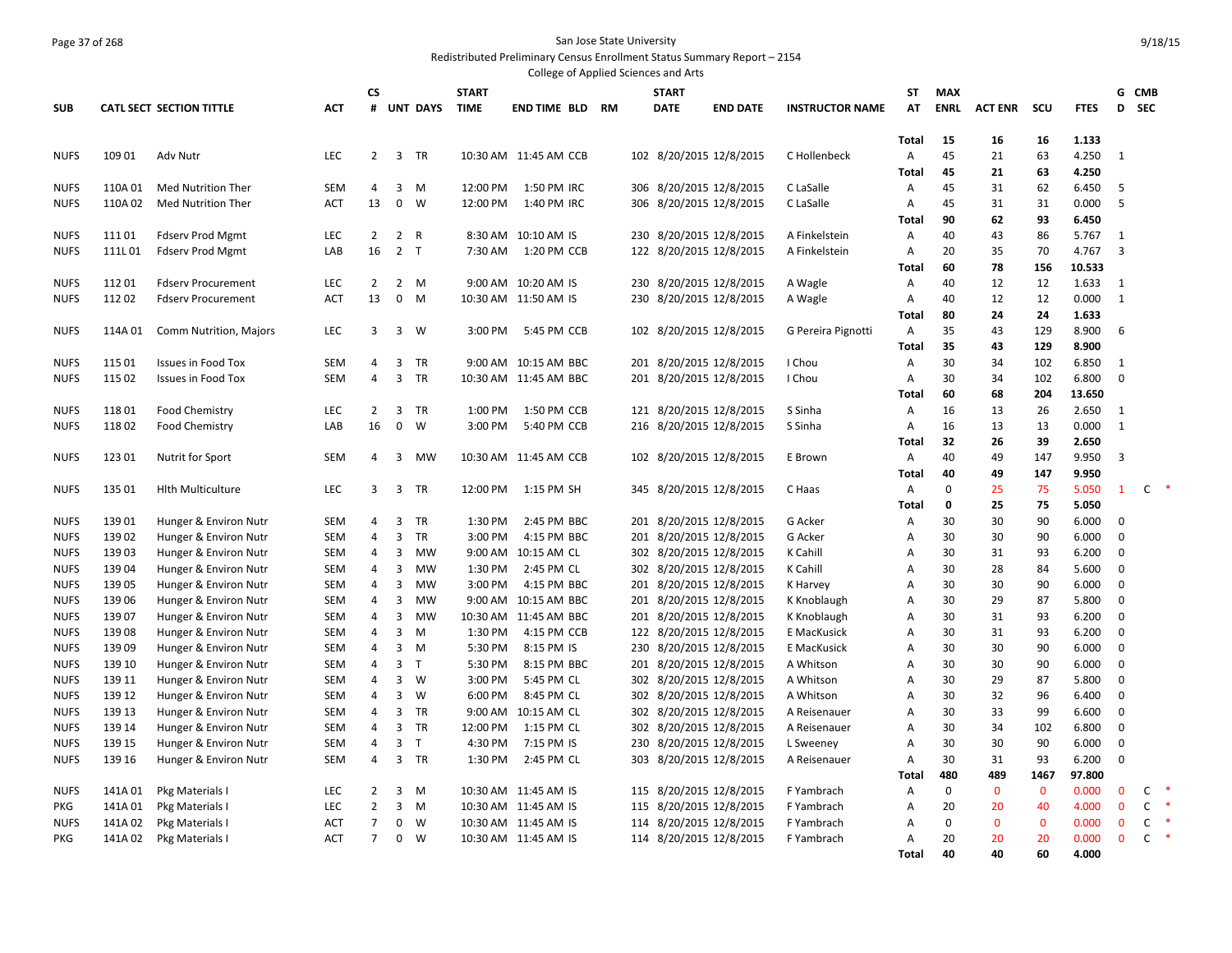### Page 38 of 268 San Jose State University Redistributed Preliminary Census Enrollment Status Summary Report – 2154

|             |                |                                 |                          |                |                         |                 |              |                       |    | College of Applied Sciences and Arts |                         |                        |                           |             |                |                            |                |                  |              |        |
|-------------|----------------|---------------------------------|--------------------------|----------------|-------------------------|-----------------|--------------|-----------------------|----|--------------------------------------|-------------------------|------------------------|---------------------------|-------------|----------------|----------------------------|----------------|------------------|--------------|--------|
|             |                |                                 |                          | СS             |                         |                 | <b>START</b> |                       |    | <b>START</b>                         |                         |                        | ST                        | <b>MAX</b>  |                |                            |                | G                | <b>CMB</b>   |        |
| <b>SUB</b>  |                | <b>CATL SECT SECTION TITTLE</b> | <b>ACT</b>               | #              |                         | <b>UNT DAYS</b> | <b>TIME</b>  | END TIME BLD          | RM | <b>DATE</b>                          | <b>END DATE</b>         | <b>INSTRUCTOR NAME</b> | AT                        | <b>ENRL</b> | <b>ACT ENR</b> | scu                        | <b>FTES</b>    | D                | <b>SEC</b>   |        |
| <b>NUFS</b> | 14401          | Food Culture                    | <b>LEC</b>               | 2              | 3                       | MW              |              | 10:30 AM 11:45 AM CL  |    |                                      | 302 8/20/2015 12/8/2015 | K Cahill               | A                         | 30          | 30             | 90                         | 6.000          | $\mathbf 0$      |              |        |
| <b>NUFS</b> | 14402          | <b>Food Culture</b>             | LEC                      | $\overline{2}$ | 3                       | M               | 5:30 PM      | 8:15 PM CL            |    |                                      | 302 8/20/2015 12/8/2015 | K Cahill               | Α                         | 30          | 31             | 93                         | 6.200          | 0                |              |        |
| <b>NUFS</b> | 14403          | Food Culture                    | LEC                      | 2              | 3                       | TR              |              | 10:30 AM 11:45 AM IS  |    |                                      | 230 8/20/2015 12/8/2015 | L Steinberg            | A                         | 30          | 31             | 93                         | 6.200          | 0                |              |        |
| <b>NUFS</b> | 144 04         | <b>Food Culture</b>             | LEC                      | $\overline{2}$ | 3                       | MW              | 4:30 PM      | 5:45 PM BBC           |    |                                      | 201 8/20/2015 12/8/2015 | K Harvey               | Α                         | 30          | 29             | 87                         | 5.800          | 0                |              |        |
| <b>NUFS</b> | 144 05         | <b>Food Culture</b>             | LEC                      | 2              | 3                       | <b>TR</b>       |              | 10:30 AM 11:45 AM SH  |    |                                      | 312 8/20/2015 12/8/2015 | D Singamsetti          | Α                         | 30          | 29             | 87                         | 5.800          | $\pmb{0}$        |              |        |
| <b>NUFS</b> | 144 06         | <b>Food Culture</b>             | LEC                      | $\overline{2}$ | $\overline{3}$          | TR              | 12:00 PM     | 1:15 PM CCB           |    |                                      | 102 8/20/2015 12/8/2015 | D Singamsetti          | Α                         | 30          | 31             | 93                         | 6.200          | 0                |              |        |
| <b>NUFS</b> | 144 07         | <b>Food Culture</b>             | LEC                      | $\overline{2}$ | $\overline{3}$          | TR              | 1:30 PM      | 2:45 PM CCB           |    |                                      | 102 8/20/2015 12/8/2015 | D Singamsetti          | Α                         | 30          | 31             | 93                         | 6.200          | $\mathbf 0$      |              |        |
| <b>NUFS</b> | 144 08         | <b>Food Culture</b>             | LEC                      | $\overline{2}$ | 3                       | MW              | 12:00 PM     | 1:15 PM CCB           |    |                                      | 122 8/20/2015 12/8/2015 | K Harvey               | Α                         | 30          | 30             | 90                         | 6.000          | 0                |              |        |
| <b>NUFS</b> | 144 09         | Food Culture                    | LEC                      | $\overline{2}$ | 3                       | <b>MW</b>       | 1:30 PM      | 2:45 PM CCB           |    |                                      | 102 8/20/2015 12/8/2015 | K Harvey               | Α                         | 30          | 29             | 87                         | 5.800          | 0                |              |        |
| <b>NUFS</b> | 144 10         | Food Culture                    | LEC                      | $\overline{2}$ | $\overline{3}$          | TR              | 3:00 PM      | 4:15 PM CL            |    |                                      | 302 8/20/2015 12/8/2015 | L Steinberg            | A                         | 30          | 31             | 93                         | 6.200          | 0                |              |        |
| <b>NUFS</b> | 144 11         | Food Culture                    | <b>LEC</b>               | 2              | $\overline{3}$          | $\mathsf{T}$    | 5:30 PM      | 8:15 PM CL            |    |                                      | 302 8/20/2015 12/8/2015 | L Steinberg            | A                         | 30          | 27             | 81                         | 5.450          | $\mathbf{1}$     |              |        |
| <b>NUFS</b> | 144 12         | <b>Food Culture</b>             | LEC                      | $\overline{2}$ | 3                       | $\mathsf{R}$    | 3:00 PM      | 5:45 PM IS            |    |                                      | 230 8/20/2015 12/8/2015 | L Wiley                | $\overline{A}$            | 30          | 32             | 96                         | 6.400          | $\mathbf 0$      |              |        |
| <b>NUFS</b> | 144 13         | <b>Food Culture</b>             | LEC                      | $\overline{2}$ | 3                       | R               | 6:00 PM      | 8:45 PM IS            |    |                                      | 230 8/20/2015 12/8/2015 | L Wiley                | A                         | 40          | 33             | 99                         | 6.600          | 0                |              |        |
| <b>NUFS</b> | 144 14         | <b>Food Culture</b>             | LEC                      | $\overline{2}$ | 3                       | $\mathsf{F}$    |              | 9:00 AM 11:45 AM CCB  |    |                                      | 102 8/20/2015 12/8/2015 | S Spencer              | A                         | 30          | 28             | 84                         | 5.600          | 0                |              |        |
| <b>NUFS</b> | 144 15         | Food Culture                    | LEC                      | $\overline{2}$ | 3                       | F               | 12:00 PM     | 2:45 PM CCB           |    |                                      | 102 8/20/2015 12/8/2015 | S Spencer              | A                         | 30          | 26             | 78                         | 5.200          | $\mathbf 0$      |              |        |
| <b>NUFS</b> | 144 16         | <b>Food Culture</b>             | LEC                      | $\overline{2}$ | 3                       | TR              | 1:30 PM      | 2:45 PM SH            |    |                                      | 315 8/20/2015 12/8/2015 | L Wiley                | Α                         | 30          | 34             | 102                        | 6.800          | 0                |              |        |
| <b>NUFS</b> | 144 17         | Food Culture                    | LEC                      |                | $\overline{3}$          |                 |              |                       |    |                                      |                         |                        | $\boldsymbol{\mathsf{X}}$ | $\mathbf 0$ | $\mathbf 0$    | $\mathbf 0$                | 0.000          | $\mathbf 0$      |              |        |
| <b>NUFS</b> | 144 18         | <b>Food Culture</b>             | LEC                      | $\overline{2}$ | $\overline{\mathbf{3}}$ | TR              | 7:30 AM      | 8:45 AM CCB           |    |                                      | 102 8/20/2015 12/8/2015 | S Jain                 | A                         | 30          | 25             | 75                         | 5.000          | $\mathbf 0$      |              |        |
|             |                |                                 |                          |                |                         |                 |              |                       |    |                                      |                         |                        | Total                     | 520         | 507            | 1521                       | 101.450        |                  |              |        |
| <b>NUFS</b> | 16301          | Phys Fit + Nutrit               | LEC                      | $\overline{2}$ | 3                       | TR              |              | 10:30 AM 11:45 AM IS  |    |                                      | 215 8/20/2015 12/8/2015 | E Brown                | A                         | 32          | 17             | 51                         | 3.400          | $\mathbf{0}$     | C            |        |
| <b>NUFS</b> | 163 02         | Phys Fit + Nutrit               | LEC                      | $\overline{2}$ | $\overline{\mathbf{3}}$ | TR              |              | 10:30 AM 11:45 AM SH  |    |                                      | 345 8/20/2015 12/8/2015 | E Brown                | A                         | 32          | 17             | 51                         | 3.400          | $\mathbf{0}$     | $\mathsf{C}$ |        |
| <b>NUFS</b> | 16303          | Phys Fit + Nutrit               | LEC                      | $\overline{2}$ | 3                       | TR              | 12:00 PM     | 1:15 PM BBC           |    |                                      | 201 8/20/2015 12/8/2015 | E Brown                | Α                         | 32          | 17             | 51                         | 3.400          | 0                | C            |        |
| <b>NUFS</b> | 163 04         | Phys Fit + Nutrit               | LEC                      | $\overline{2}$ | $\overline{\mathbf{3}}$ | TR              | 12:00 PM     | 1:15 PM IS            |    |                                      | 230 8/20/2015 12/8/2015 | E Brown                | A                         | 32          | 15             | 45                         | 3.000          | $\mathbf{0}$     | $\mathsf{C}$ |        |
| <b>NUFS</b> | 163 05         | Phys Fit + Nutrit               | LEC                      | $\overline{2}$ | 3                       | <b>MW</b>       |              | 9:00 AM 10:15 AM MH   |    |                                      | 324 8/20/2015 12/8/2015 | A Bloom                | Α                         | 32          | 16             | 48                         | 3.200          | $\mathbf 0$      | C            |        |
| <b>NUFS</b> | 163 06         | Phys Fit + Nutrit               | <b>LEC</b>               | 2              | 3                       | MW              |              | 9:00 AM 10:15 AM HB   |    |                                      | 408 8/20/2015 12/8/2015 | A Bloom                | A                         | 32          | 15             | 45                         | 3.000          | $\mathbf{0}$     | $\mathsf{C}$ |        |
| <b>NUFS</b> | 16307          | Phys Fit + Nutrit               | LEC                      | $\overline{2}$ | 3                       | MW              |              | 10:30 AM 11:45 AM MH  |    |                                      | 322 8/20/2015 12/8/2015 | A Bloom                | $\overline{A}$            | 32          | 16             | 48                         | 3.200          | $\mathbf 0$      | C            |        |
| <b>NUFS</b> | 16308          | Phys Fit + Nutrit               | LEC                      | $\overline{2}$ | 3                       | <b>MW</b>       |              | 10:30 AM 11:45 AM BBC |    |                                      | 225 8/20/2015 12/8/2015 | A Bloom                | A                         | 32          | 16             | 48                         | 3.200          | $\mathbf{0}$     | $\mathsf{C}$ | $\ast$ |
|             |                |                                 |                          |                |                         |                 |              |                       |    |                                      |                         |                        | Total                     | 256         | 129            | 387                        | 25.800         |                  |              |        |
| NUFS        | 18001          | <b>Individual Studies</b>       | <b>SUP</b>               | 36             | 1                       | TBA             |              |                       |    |                                      | 8/20/2015 12/8/2015     | C Hollenbeck           | A                         | 20          | $\overline{2}$ | $\overline{2}$             | 0.133          | $\mathbf 0$      |              |        |
| <b>NUFS</b> | 18002          | <b>Individual Studies</b>       | <b>SUP</b>               | 36             | $\overline{2}$          | TBA             |              |                       |    |                                      | 8/20/2015 12/8/2015     | C Hollenbeck           | Α                         | 20          | $\overline{2}$ | 4                          | 0.267          | $\mathbf 0$      |              |        |
| <b>NUFS</b> | 18003          | <b>Individual Studies</b>       | SUP                      | 36             | $\mathbf{1}$            | TBA             |              |                       |    |                                      | 8/20/2015 12/8/2015     | A Wagle                | A                         | 20          | $\mathbf{1}$   | $\mathbf{1}$               | 0.067          | $\mathbf 0$      |              |        |
| <b>NUFS</b> | 18004          | <b>Individual Studies</b>       | <b>SUP</b>               | 36             | $2^{\circ}$             | TBA             |              |                       |    |                                      | 8/20/2015 12/8/2015     | A Wagle                | Α                         | 20          | 0              | $\mathbf 0$                | 0.000          | 0                |              |        |
| <b>NUFS</b> | 18005          | <b>Individual Studies</b>       | <b>SUP</b>               | 36             | $\overline{3}$          | <b>TBA</b>      |              |                       |    |                                      | 8/20/2015 12/8/2015     | A Wagle                | A                         | 20          | 0              | $\mathbf 0$                | 0.000          | $\mathbf 0$      |              |        |
| <b>NUFS</b> | 180 06         | <b>Individual Studies</b>       | <b>SUP</b>               | 36             | 4                       | TBA             |              |                       |    |                                      | 8/20/2015 12/8/2015     | A Wagle                | Α                         | 20          | 0              | $\mathbf 0$                | 0.000          | 0                |              |        |
| <b>NUFS</b> | 18007<br>18008 | <b>Individual Studies</b>       | SUP                      | 36             | 6                       | 5 TBA           |              |                       |    |                                      | 8/20/2015 12/8/2015     | A Wagle                | A                         | 20<br>20    | 0<br>0         | $\mathbf 0$<br>$\mathbf 0$ | 0.000<br>0.000 | $\mathbf 0$<br>0 |              |        |
| <b>NUFS</b> | 18009          | <b>Individual Studies</b>       | <b>SUP</b><br><b>SUP</b> | 36<br>36       | $\mathbf{1}$            | TBA<br>W        |              | 9:30 AM 12:00 PM      |    |                                      | 8/20/2015 12/8/2015     | A Wagle                | Α<br>A                    | 20          |                | $\mathbf{1}$               | 0.067          | 0                |              |        |
| <b>NUFS</b> | 180 10         | Individual Studies              | <b>SUP</b>               | 36             |                         | 2 W             |              | 9:30 AM 12:00 PM      |    |                                      | 8/20/2015 12/8/2015     | C Barmore              | $\overline{A}$            | 20          | 1<br>0         | 0                          | 0.000          | 0                |              |        |
| <b>NUFS</b> |                | <b>Individual Studies</b>       |                          |                |                         |                 |              |                       |    |                                      | 8/20/2015 12/8/2015     | C Barmore              | Total                     | 200         | 6              | 8                          | 0.533          |                  |              |        |
| <b>NUFS</b> | 190 01         | <b>Nutrition Education</b>      | LEC                      | 1              | $\overline{2}$          | R               | 4:00 PM      | 5:40 PM CCB           |    |                                      | 102 8/20/2015 12/8/2015 | G Pereira Pignotti     | $\overline{A}$            | 35          | 48             | 96                         | 6.667          | 8                |              |        |
|             |                |                                 |                          |                |                         |                 |              |                       |    |                                      |                         |                        | Total                     | 35          | 48             | 96                         | 6.667          |                  |              |        |
| <b>NUFS</b> | 19101          | <b>Nutr Counseling</b>          | LEC                      | 3              | 1                       | F               | 12:45 PM     | 2:25 PM CCB           |    |                                      | 122 8/20/2015 12/8/2015 | E Herb                 | Α                         | 20          | 25             | 25                         | 1.750          | 5                |              |        |
| <b>NUFS</b> | 191 02         | <b>Nutr Counseling</b>          | LEC                      | $\overline{3}$ | 1 F                     |                 | 2:30 PM      | 4:10 PM CCB           |    |                                      | 122 8/20/2015 12/8/2015 | E Herb                 | A                         | 20          | 24             | 24                         | 1.717          | $\overline{7}$   |              |        |
|             |                |                                 |                          |                |                         |                 |              |                       |    |                                      |                         |                        | Total                     | 40          | 49             | 49                         | 3.467          |                  |              |        |
| <b>NUFS</b> | 192 01         | Fld Exp NufS/Pkg                | <b>SUP</b>               | 36             | 1                       | TBA             |              |                       |    |                                      | 8/20/2015 12/8/2015     | A Wagle                | A                         | 20          | $\mathbf 0$    | $\mathbf 0$                | 0.000          | $\mathbf 0$      |              |        |
| <b>NUFS</b> | 19202          | Fld Exp NufS/Pkg                | <b>SUP</b>               | 36             |                         | 2 TBA           |              |                       |    |                                      | 8/20/2015 12/8/2015     | A Wagle                | A                         | 40          | 15             | 30                         | 2.000          | 0                |              |        |
|             |                |                                 |                          |                |                         |                 |              |                       |    |                                      |                         |                        |                           |             |                |                            |                |                  |              |        |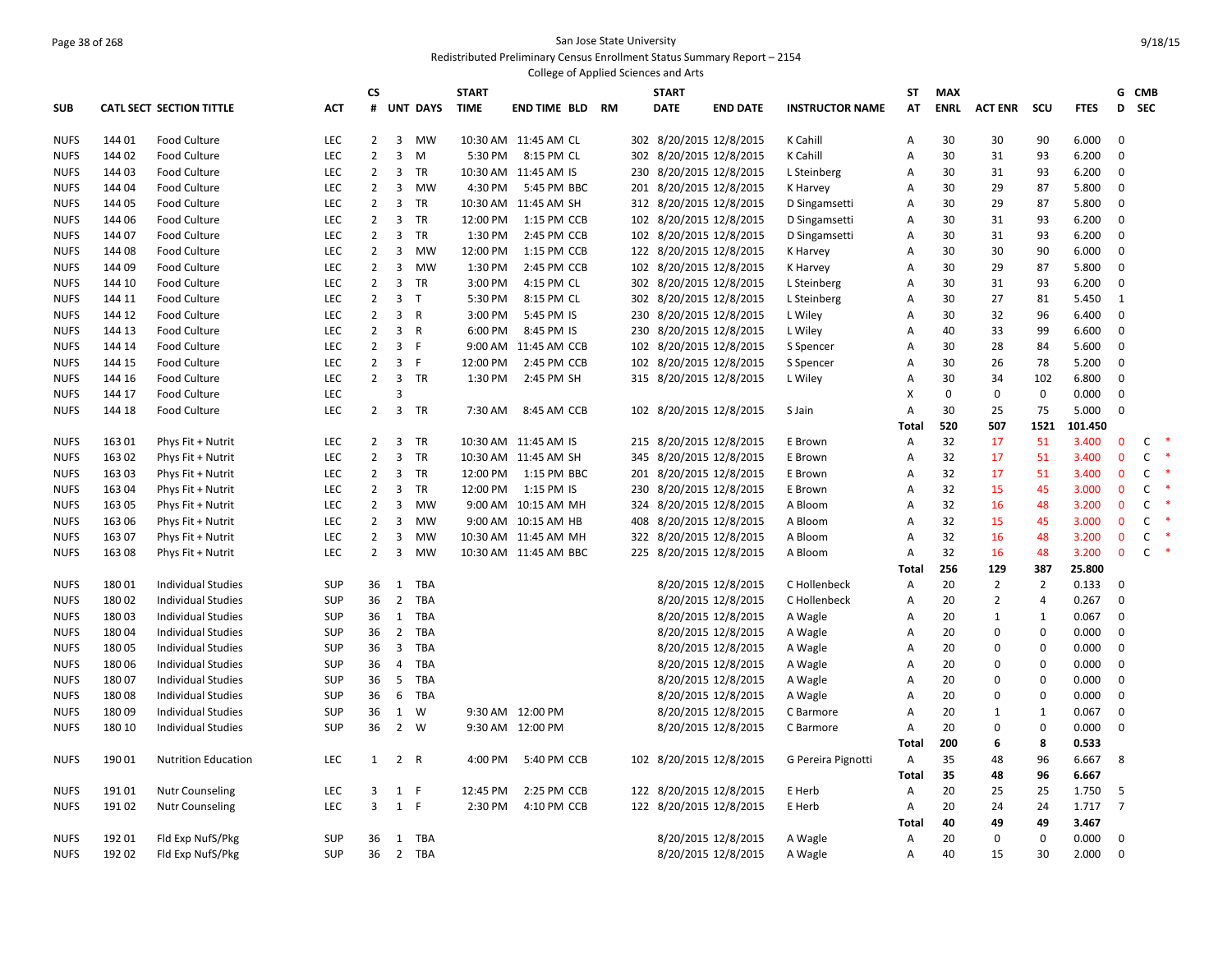#### Page 39 of 268 San Jose State University Redistributed Preliminary Census Enrollment Status Summary Report – 2154

|             |         |                                 |            |                |                |                 |              |                     |    | College of Applied Sciences and Arts |                         |                        |                |             |                         |                         |             |                   |              |        |
|-------------|---------|---------------------------------|------------|----------------|----------------|-----------------|--------------|---------------------|----|--------------------------------------|-------------------------|------------------------|----------------|-------------|-------------------------|-------------------------|-------------|-------------------|--------------|--------|
|             |         |                                 |            | CS             |                |                 | <b>START</b> |                     |    | <b>START</b>                         |                         |                        | ST             | <b>MAX</b>  |                         |                         |             | G                 | <b>CMB</b>   |        |
| <b>SUB</b>  |         | <b>CATL SECT SECTION TITTLE</b> | <b>ACT</b> | #              |                | <b>UNT DAYS</b> | <b>TIME</b>  | <b>END TIME BLD</b> | RM | <b>DATE</b>                          | <b>END DATE</b>         | <b>INSTRUCTOR NAME</b> | AT             | <b>ENRL</b> | <b>ACT ENR</b>          | scu                     | <b>FTES</b> | D                 | <b>SEC</b>   |        |
| <b>NUFS</b> | 19203   | Fld Exp NufS/Pkg                | <b>SUP</b> | 36             | 3              | TBA             |              |                     |    |                                      | 8/20/2015 12/8/2015     | A Wagle                | Α              | 20          | $\overline{2}$          | 6                       | 0.400       | 0                 |              |        |
| <b>NUFS</b> | 192 04  | Fld Exp NufS/Pkg                | <b>SUP</b> | 36             | 4              | <b>TBA</b>      |              |                     |    |                                      | 8/20/2015 12/8/2015     | A Wagle                | A              | 20          | $\overline{7}$          | 28                      | 1.867       | 0                 |              |        |
| <b>NUFS</b> | 19205   | Fld Exp NufS/Pkg                | <b>SUP</b> | 36             | 5              | TBA             |              |                     |    |                                      | 8/20/2015 12/8/2015     | A Wagle                | Α              | 20          | 0                       | 0                       | 0.000       | 0                 |              |        |
| <b>NUFS</b> | 192 06  | Fld Exp NufS/Pkg                | <b>SUP</b> | 36             | 6              | TBA             |              |                     |    |                                      | 8/20/2015 12/8/2015     | A Wagle                | A              | 20          | 0                       | 0                       | 0.000       | 0                 |              |        |
| <b>NUFS</b> | 192 07  | Fld Exp NufS/Pkg                | <b>SUP</b> | 36             | $\overline{2}$ | TBA             |              |                     |    |                                      | 8/20/2015 12/8/2015     | E Brown                | A              | 20          | 18                      | 36                      | 2.400       | 0                 |              |        |
| <b>NUFS</b> | 192 08  | Fld Exp NufS/Pkg                | <b>SUP</b> | 36             |                | 2 TBA           |              |                     |    |                                      | 8/20/2015 12/8/2015     | C Haas                 | $\overline{A}$ | 20          | 15                      | 30                      | 2.000       | $\mathbf 0$       |              |        |
|             |         |                                 |            |                |                |                 |              |                     |    |                                      |                         |                        | Total          | 180         | 57                      | 130                     | 8.667       |                   |              |        |
| <b>NUFS</b> | 194 01  | <b>Entrpre Nutrition</b>        | <b>LEC</b> | $\overline{2}$ |                | 1 W             | 3:00 PM      | 3:50 PM IS          |    |                                      | 230 8/20/2015 12/8/2015 | K Knoblaugh            | Α              | 35          | 30                      | 30                      | 2.000       | 0                 |              |        |
|             |         |                                 |            |                |                |                 |              |                     |    |                                      |                         |                        | Total          | 35          | 30                      | 30                      | 2.000       |                   |              |        |
| <b>NUFS</b> | 20102   | Collog Nutr/Fd/Pkg              | <b>SEM</b> | 5              | $1$ T          |                 | 3:30 PM      | 5:10 PM CCB         |    |                                      | 121 8/20/2015 12/8/2015 | K Mauldin              | Α              | 20          | $\overline{7}$          | $\overline{7}$          | 0.583       | $\overline{7}$    |              |        |
|             |         |                                 |            |                |                |                 |              |                     |    |                                      |                         |                        | <b>Total</b>   | 20          | $\overline{\mathbf{z}}$ | $\overline{\mathbf{z}}$ | 0.583       |                   |              |        |
| <b>NUFS</b> | 219A 01 | Adv Nutr and Metab              | <b>SEM</b> | 5              |                | $3 \, M$        | 3:00 PM      | 5:45 PM CCB         |    |                                      | 121 8/20/2015 12/8/2015 | C LaSalle              | Α              | 18          | 11                      | 33                      | 2.650       | 9                 |              |        |
|             |         |                                 |            |                |                |                 |              |                     |    |                                      |                         |                        | Total          | 18          | 11                      | 33                      | 2.650       |                   |              |        |
| <b>NUFS</b> | 220A 01 | Adv Mnt                         | <b>SEM</b> | 5              |                | $3 \, M$        | 6:00 PM      | 8:45 PM CCB         |    |                                      | 122 8/20/2015 12/8/2015 | H Kiehl                | A              | 18          | 12                      | 36                      | 2.800       | 8                 |              |        |
|             |         |                                 |            |                |                |                 |              |                     |    |                                      |                         |                        | Total          | 18          | 12                      | 36                      | 2.800       |                   |              |        |
| <b>NUFS</b> | 260 01  | Mitidis Hith Promo              | <b>SEM</b> | 5              |                | 3 <sub>T</sub>  | 5:30 PM      | 8:15 PM CCB         |    |                                      | 102 8/20/2015 12/8/2015 | C Haas                 | Α              | 18          | 14                      | 42                      | 3.200       | 8                 | C            | $\ast$ |
| <b>GERO</b> | 260 01  | Mitidis Hith Promo              | <b>SEM</b> | 5              |                | 3 <sub>T</sub>  | 5:30 PM      | 8:15 PM CCB         |    |                                      | 102 8/20/2015 12/8/2015 | C Haas                 | A              | $\mathbf 0$ | $\mathbf 0$             | $\bf{0}$                | 0.000       | $\mathbf 0$       | $\mathsf{C}$ |        |
| <b>HPRF</b> | 260 01  | Mitidis Hith Promo              | <b>SEM</b> | 5              | 3 <sub>7</sub> |                 | 5:30 PM      | 8:15 PM CCB         |    |                                      | 102 8/20/2015 12/8/2015 | C Haas                 | A              | $\Omega$    | $\mathbf 0$             | 0                       | 0.000       | $\mathbf 0$       | $\mathsf{C}$ | $\ast$ |
|             |         |                                 |            |                |                |                 |              |                     |    |                                      |                         |                        | <b>Total</b>   | 18          | 14                      | 42                      | 3.200       |                   |              |        |
| <b>NUFS</b> | 280A01  | Dietetic Internship             | <b>SUP</b> | 25             |                | 1 TBA           |              |                     |    |                                      | 8/20/2015 12/8/2015     | C LaSalle              | A              | 20          | 14                      | 14                      | 1.100       | 10                |              |        |
| <b>NUFS</b> | 280A02  | Dietetic Internship             | <b>SUP</b> | 25             | $\overline{3}$ | TBA             |              |                     |    |                                      | 8/20/2015 12/8/2015     | C LaSalle              | Α              | 20          | 0                       | 0                       | 0.000       | 0                 |              |        |
| <b>NUFS</b> | 280A03  | Dietetic Internship             | <b>SUP</b> | 25             |                | 6 TBA           |              |                     |    |                                      | 8/20/2015 12/8/2015     | C LaSalle              | A              | 20          | $\mathbf 0$             | 0                       | 0.000       | 0                 |              |        |
| <b>NUFS</b> | 280A04  | Dietetic Internship             | <b>SUP</b> | 25             | 9              | TBA             |              |                     |    |                                      | 8/20/2015 12/8/2015     | C LaSalle              | A              | 20          | $\Omega$                | 0                       | 0.000       | $\mathbf 0$       |              |        |
| <b>NUFS</b> | 280A 05 | Dietetic Internship             | <b>SUP</b> | 25             |                | 12 TBA          |              |                     |    |                                      | 8/20/2015 12/8/2015     | C LaSalle              | A              | 20          | 1                       | 12                      | 1.000       | 1                 |              |        |
| <b>NUFS</b> | 280A06  | Dietetic Internship             | <b>SUP</b> | 25             | 6              | TBA             |              |                     |    |                                      | 8/20/2015 12/8/2015     | E Brown                | A              | 20          | $\mathbf 0$             | 0                       | 0.000       | $\mathbf 0$       |              |        |
| <b>NUFS</b> | 280A 07 | Dietetic Internship             | <b>SUP</b> | 25             |                | 12 TBA          |              |                     |    |                                      | 8/20/2015 12/8/2015     | E Brown                | $\overline{A}$ | 20          | $\Omega$                | 0                       | 0.000       | 0                 |              |        |
| <b>NUFS</b> | 280A08  | Dietetic Internship             | <b>SUP</b> | 25             | 6              | TBA             |              |                     |    |                                      | 8/20/2015 12/8/2015     | C Haas                 | A              | 20          | 0                       | 0                       | 0.000       | 0                 |              |        |
| <b>NUFS</b> | 280A09  | Dietetic Internship             | <b>SUP</b> | 25             |                | 12 TBA          |              |                     |    |                                      | 8/20/2015 12/8/2015     | C Haas                 | A              | 20          | $\Omega$                | 0                       | 0.000       | $\mathbf 0$       |              |        |
| <b>NUFS</b> | 280A 10 | Dietetic Internship             | <b>SUP</b> | 25             | 6              | TBA             |              |                     |    |                                      | 8/20/2015 12/8/2015     | G Pereira Pignotti     | Α              | 20          | $\Omega$                | 0                       | 0.000       | $\mathbf 0$       |              |        |
| <b>NUFS</b> | 280A 11 | Dietetic Internship             | <b>SUP</b> | 25             |                | 12 TBA          |              |                     |    |                                      | 8/20/2015 12/8/2015     | G Pereira Pignotti     | A              | 20          | $\Omega$                | 0                       | 0.000       | 0                 |              |        |
| <b>NUFS</b> | 280A 12 | Dietetic Internship             | <b>SUP</b> | 25             | 6              | TBA             |              |                     |    |                                      | 8/20/2015 12/8/2015     | A Wagle                | A              | 20          | $\Omega$                | 0                       | 0.000       | 0                 |              |        |
| <b>NUFS</b> | 280A 13 | Dietetic Internship             | <b>SUP</b> |                |                | 25 12 TBA       |              |                     |    |                                      | 8/20/2015 12/8/2015     | A Wagle                | $\overline{A}$ | 20          | 1                       | 12                      | 1.000       | $\mathbf{1}$      |              |        |
|             |         |                                 |            |                |                |                 |              |                     |    |                                      |                         |                        | <b>Total</b>   | 260         | 16                      | 38                      | 3.100       |                   |              |        |
| <b>NUFS</b> | 295 01  | <b>Research Methodology</b>     | <b>SEM</b> | 5              |                | 3 W             | 3:00 PM      | 5:45 PM CCB         |    |                                      | 122 8/20/2015 12/8/2015 | C Hollenbeck           | Α              | $\mathbf 0$ | 12                      | 36                      | 3.000       | $12 \overline{ }$ | C            | $\ast$ |
|             |         |                                 |            |                |                |                 |              |                     |    |                                      |                         |                        | Total          | $\mathbf 0$ | 12                      | 36                      | 3.000       |                   |              |        |
| <b>NUFS</b> | 298 01  | Special Studies                 | <b>SUP</b> | 25             |                | 1 TBA           |              |                     |    |                                      | 8/20/2015 12/8/2015     | E Brown                | Α              | 10          | $\Omega$                | 0                       | 0.000       | 0                 |              |        |
| <b>NUFS</b> | 298 02  | <b>Special Studies</b>          | <b>SUP</b> | 25             | $\overline{2}$ | TBA             |              |                     |    |                                      | 8/20/2015 12/8/2015     | E Brown                | A              | 10          | 1                       | $\overline{2}$          | 0.167       | 1                 |              |        |
| <b>NUFS</b> | 298 03  | <b>Special Studies</b>          | <b>SUP</b> | 25             |                | 3 TBA           |              |                     |    |                                      | 8/20/2015 12/8/2015     | E Brown                | A              | 10          | 0                       | 0                       | 0.000       | 0                 |              |        |
| <b>NUFS</b> | 298 04  | <b>Special Studies</b>          | <b>SUP</b> | 25             | 1              | TBA             |              |                     |    |                                      | 8/20/2015 12/8/2015     | C Haas                 | A              | 10          | 0                       | 0                       | 0.000       | 0                 |              |        |
| <b>NUFS</b> | 298 05  | <b>Special Studies</b>          | <b>SUP</b> | 25             | $\overline{2}$ | TBA             |              |                     |    |                                      | 8/20/2015 12/8/2015     | C Haas                 | A              | 10          | 0                       | 0                       | 0.000       | 0                 |              |        |
| <b>NUFS</b> | 298 06  | <b>Special Studies</b>          | <b>SUP</b> | 25             | 3              | TBA             |              |                     |    |                                      | 8/20/2015 12/8/2015     | C Haas                 | $\overline{A}$ | 10          | $\Omega$                | 0                       | 0.000       | 0                 |              |        |
| <b>NUFS</b> | 298 07  | <b>Special Studies</b>          | <b>SUP</b> | 25             | 1              | <b>TBA</b>      |              |                     |    |                                      | 8/20/2015 12/8/2015     | C Hollenbeck           | A              | 10          | $\mathbf 0$             | 0                       | 0.000       | 0                 |              |        |
| <b>NUFS</b> | 298 08  | <b>Special Studies</b>          | <b>SUP</b> | 25             | $\overline{2}$ | TBA             |              |                     |    |                                      | 8/20/2015 12/8/2015     | C Hollenbeck           | A              | 10          | 0                       | 0                       | 0.000       | 0                 |              |        |
| <b>NUFS</b> | 298 09  | <b>Special Studies</b>          | <b>SUP</b> | 25             | $\overline{3}$ | TBA             |              |                     |    |                                      | 8/20/2015 12/8/2015     | C Hollenbeck           | $\overline{A}$ | 10          | 0                       | 0                       | 0.000       | 0                 |              |        |
| <b>NUFS</b> | 298 10  | <b>Special Studies</b>          | <b>SUP</b> | 25             | 1              | TBA             |              |                     |    |                                      | 8/20/2015 12/8/2015     | C LaSalle              | A              | 10          | $\overline{2}$          | $\overline{2}$          | 0.167       | $\overline{2}$    |              |        |
| <b>NUFS</b> | 298 11  | <b>Special Studies</b>          | <b>SUP</b> | 25             |                | 2 TBA           |              |                     |    |                                      | 8/20/2015 12/8/2015     | C LaSalle              | $\overline{A}$ | 10          | $\mathbf{1}$            | $\overline{2}$          | 0.167       | 1                 |              |        |
|             |         |                                 |            |                |                |                 |              |                     |    |                                      |                         |                        |                |             |                         |                         |             |                   |              |        |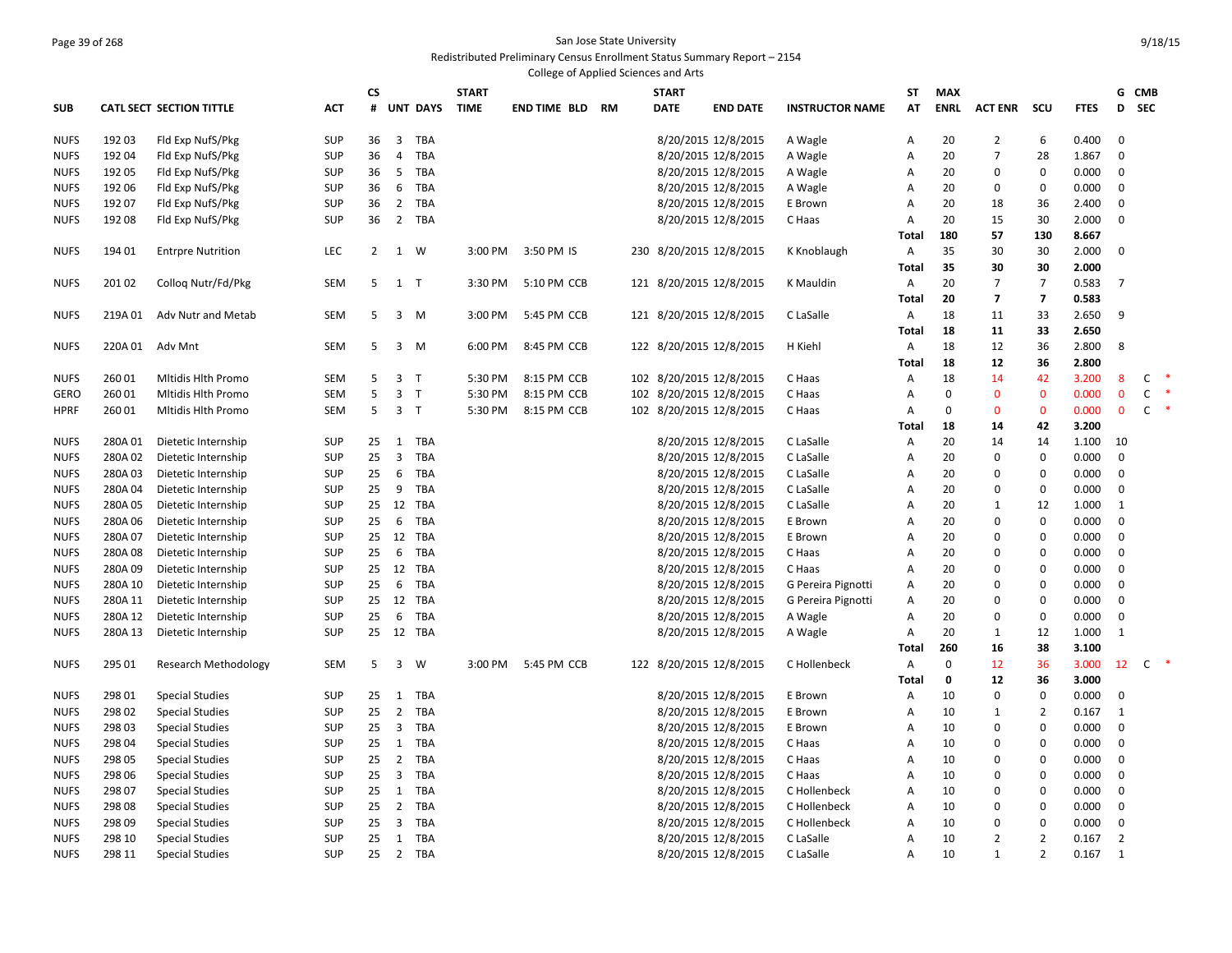#### Page 40 of 268 San Jose State University Redistributed Preliminary Census Enrollment Status Summary Report – 2154

|             |        |                                 |            |    |                |                 |              | College of Applied Sciences and Arts |    |              |                     |                        |                |             |                |                |             |                 |
|-------------|--------|---------------------------------|------------|----|----------------|-----------------|--------------|--------------------------------------|----|--------------|---------------------|------------------------|----------------|-------------|----------------|----------------|-------------|-----------------|
|             |        |                                 |            | CS |                |                 | <b>START</b> |                                      |    | <b>START</b> |                     |                        | ST             | <b>MAX</b>  |                |                |             | G CMB           |
| <b>SUB</b>  |        | <b>CATL SECT SECTION TITTLE</b> | <b>ACT</b> | #  |                | <b>UNT DAYS</b> | <b>TIME</b>  | <b>END TIME BLD</b>                  | RM | <b>DATE</b>  | <b>END DATE</b>     | <b>INSTRUCTOR NAME</b> | AT             | <b>ENRL</b> | <b>ACT ENR</b> | scu            | <b>FTES</b> | <b>SEC</b><br>D |
| <b>NUFS</b> | 298 12 | <b>Special Studies</b>          | <b>SUP</b> | 25 | 3              | TBA             |              |                                      |    |              | 8/20/2015 12/8/2015 | C LaSalle              | Α              | 10          | 1              | 3              | 0.250       | 1               |
| <b>NUFS</b> | 298 13 | <b>Special Studies</b>          | <b>SUP</b> | 25 | $\mathbf{1}$   | <b>TBA</b>      |              |                                      |    |              | 8/20/2015 12/8/2015 | K Mauldin              | $\overline{A}$ | 10          | $\mathbf 0$    | $\mathbf 0$    | 0.000       | $\mathbf 0$     |
| <b>NUFS</b> | 298 14 | <b>Special Studies</b>          | <b>SUP</b> | 25 | $\overline{2}$ | TBA             |              |                                      |    |              | 8/20/2015 12/8/2015 | K Mauldin              | Α              | 10          | 2              | $\overline{4}$ | 0.333       | $\overline{2}$  |
| <b>NUFS</b> | 298 15 | <b>Special Studies</b>          | <b>SUP</b> | 25 | 3              | TBA             |              |                                      |    |              | 8/20/2015 12/8/2015 | K Mauldin              | Α              | 10          | $\mathbf 0$    | $\mathbf 0$    | 0.000       | $\mathbf 0$     |
| <b>NUFS</b> | 298 16 | <b>Special Studies</b>          | <b>SUP</b> | 25 | 1              | TBA             |              |                                      |    |              | 8/20/2015 12/8/2015 | G Pereira Pignotti     | A              | 10          | 2              | $\overline{2}$ | 0.167       | $\overline{2}$  |
| <b>NUFS</b> | 298 17 | <b>Special Studies</b>          | <b>SUP</b> | 25 | $\overline{2}$ | TBA             |              |                                      |    |              | 8/20/2015 12/8/2015 | G Pereira Pignotti     | Α              | 10          | 0              | $\mathbf 0$    | 0.000       | $\mathbf 0$     |
| <b>NUFS</b> | 298 18 | <b>Special Studies</b>          | <b>SUP</b> | 25 | 3              | TBA             |              |                                      |    |              | 8/20/2015 12/8/2015 | G Pereira Pignotti     | Α              | 10          | $\mathbf 0$    | $\mathbf 0$    | 0.000       | $\mathbf 0$     |
| <b>NUFS</b> | 298 19 | <b>Special Studies</b>          | <b>SUP</b> | 25 | $\mathbf{1}$   | TBA             |              |                                      |    |              | 8/20/2015 12/8/2015 | A Wagle                | A              | 10          | 3              | 3              | 0.250       | 3               |
| <b>NUFS</b> | 298 20 | <b>Special Studies</b>          | <b>SUP</b> | 25 | 2              | <b>TBA</b>      |              |                                      |    |              | 8/20/2015 12/8/2015 | A Wagle                | Α              | 10          | $\mathbf 0$    | $\mathbf 0$    | 0.000       | $\mathbf 0$     |
| <b>NUFS</b> | 298 21 | <b>Special Studies</b>          | <b>SUP</b> | 25 | $\overline{3}$ | TBA             |              |                                      |    |              | 8/20/2015 12/8/2015 | A Wagle                | A              | 25          | 1              | 3              | 0.250       | $\mathbf{1}$    |
| <b>NUFS</b> | 298 22 | <b>Special Studies</b>          | <b>SUP</b> | 25 | $\mathbf{1}$   | TBA             |              |                                      |    |              | 8/20/2015 12/8/2015 | F Yambrach             | A              | 25          | 0              | $\mathbf 0$    | 0.000       | 0               |
| <b>NUFS</b> | 298 23 | <b>Special Studies</b>          | <b>SUP</b> | 25 | $\overline{2}$ | TBA             |              |                                      |    |              | 8/20/2015 12/8/2015 | F Yambrach             | A              | 25          | $\mathbf 0$    | $\mathbf 0$    | 0.000       | $\mathbf 0$     |
| <b>NUFS</b> | 298 24 | <b>Special Studies</b>          | <b>SUP</b> | 25 | $\overline{3}$ | TBA             |              |                                      |    |              | 8/20/2015 12/8/2015 | F Yambrach             | A              | 25          | $\mathbf{1}$   | 3              | 0.250       | 1               |
|             |        |                                 |            |    |                |                 |              |                                      |    |              |                     |                        | Total          | 300         | 14             | 24             | 2.000       |                 |
| <b>NUFS</b> | 299 01 | Mas Thesis or Proj              | <b>SUP</b> | 25 | 1              | TBA             |              |                                      |    |              | 8/20/2015 12/8/2015 | C Hollenbeck           | Α              | 10          | $\mathbf{1}$   | 1              | 0.083       | 1               |
| <b>NUFS</b> | 299 02 | Mas Thesis or Proj              | <b>SUP</b> | 25 | $\overline{2}$ | <b>TBA</b>      |              |                                      |    |              | 8/20/2015 12/8/2015 | C Hollenbeck           | Α              | 10          | 0              | 0              | 0.000       | 0               |
| <b>NUFS</b> | 299 03 | Mas Thesis or Proj              | <b>SUP</b> | 25 | 3              | <b>TBA</b>      |              |                                      |    |              | 8/20/2015 12/8/2015 | C Hollenbeck           | Α              | 10          | 0              | $\mathbf 0$    | 0.000       | $\mathbf 0$     |
| <b>NUFS</b> | 29904  | Mas Thesis or Proj              | <b>SUP</b> | 25 | 4              | TBA             |              |                                      |    |              | 8/20/2015 12/8/2015 | C Hollenbeck           | Α              | 10          | $\mathbf 0$    | $\mathbf 0$    | 0.000       | $\mathbf 0$     |
| <b>NUFS</b> | 299 05 | Mas Thesis or Proj              | <b>SUP</b> | 25 | 5              | TBA             |              |                                      |    |              | 8/20/2015 12/8/2015 | C Hollenbeck           | Α              | 10          | 0              | 0              | 0.000       | 0               |
| <b>NUFS</b> | 299 06 | Mas Thesis or Proj              | <b>SUP</b> | 25 | 6              | TBA             |              |                                      |    |              | 8/20/2015 12/8/2015 | C Hollenbeck           | Α              | 10          | 0              | $\mathbf 0$    | 0.000       | $\mathbf 0$     |
| <b>NUFS</b> | 299 07 | Mas Thesis or Proj              | <b>SUP</b> | 25 | 1              | TBA             |              |                                      |    |              | 8/20/2015 12/8/2015 | C LaSalle              | A              | 10          | $\Omega$       | $\mathbf 0$    | 0.000       | 0               |
| <b>NUFS</b> | 299 08 | Mas Thesis or Proj              | <b>SUP</b> | 25 | $\overline{2}$ | <b>TBA</b>      |              |                                      |    |              | 8/20/2015 12/8/2015 | C LaSalle              | Α              | 10          | 0              | $\Omega$       | 0.000       | 0               |
| <b>NUFS</b> | 299 09 | Mas Thesis or Proj              | SUP        | 25 | $\overline{3}$ | TBA             |              |                                      |    |              | 8/20/2015 12/8/2015 | C LaSalle              | A              | 10          | $\Omega$       | $\mathbf 0$    | 0.000       | $\mathbf 0$     |
| <b>NUFS</b> | 299 10 | Mas Thesis or Proj              | <b>SUP</b> | 25 | 4              | TBA             |              |                                      |    |              | 8/20/2015 12/8/2015 | C LaSalle              | Α              | 10          | 0              | $\Omega$       | 0.000       | 0               |
| <b>NUFS</b> | 299 11 | Mas Thesis or Proj              | <b>SUP</b> | 25 | 5              | <b>TBA</b>      |              |                                      |    |              | 8/20/2015 12/8/2015 | C LaSalle              | $\overline{A}$ | 10          | $\Omega$       | $\Omega$       | 0.000       | 0               |
| <b>NUFS</b> | 299 12 | Mas Thesis or Proj              | <b>SUP</b> | 25 | 6              | <b>TBA</b>      |              |                                      |    |              | 8/20/2015 12/8/2015 | C LaSalle              | A              | 10          | $\mathbf 0$    | $\Omega$       | 0.000       | $\mathbf 0$     |
| <b>NUFS</b> | 299 13 | Mas Thesis or Proj              | <b>SUP</b> | 25 | 1              | <b>TBA</b>      |              |                                      |    |              | 8/20/2015 12/8/2015 | K Mauldin              | A              | 10          | 0              | $\mathbf 0$    | 0.000       | 0               |
| <b>NUFS</b> | 299 14 | Mas Thesis or Proj              | <b>SUP</b> | 25 | $\overline{2}$ | TBA             |              |                                      |    |              | 8/20/2015 12/8/2015 | K Mauldin              | A              | 10          | 0              | $\Omega$       | 0.000       | 0               |
| <b>NUFS</b> | 299 15 | Mas Thesis or Proj              | <b>SUP</b> | 25 | 3              | TBA             |              |                                      |    |              | 8/20/2015 12/8/2015 | K Mauldin              | A              | 10          | $\Omega$       | $\mathbf 0$    | 0.000       | 0               |
| <b>NUFS</b> | 299 16 | Mas Thesis or Proj              | <b>SUP</b> | 25 | 4              | TBA             |              |                                      |    |              | 8/20/2015 12/8/2015 | K Mauldin              | Α              | 10          | 0              | $\Omega$       | 0.000       | 0               |
| <b>NUFS</b> | 299 17 | Mas Thesis or Proj              | <b>SUP</b> | 25 | 5              | <b>TBA</b>      |              |                                      |    |              | 8/20/2015 12/8/2015 | K Mauldin              | Α              | 10          | $\Omega$       | $\mathbf 0$    | 0.000       | 0               |
| <b>NUFS</b> | 299 18 | Mas Thesis or Proj              | <b>SUP</b> | 25 | 6              | TBA             |              |                                      |    |              | 8/20/2015 12/8/2015 | K Mauldin              | A              | 10          | 0              | $\mathbf 0$    | 0.000       | 0               |
| <b>NUFS</b> | 299 19 | Mas Thesis or Proj              | <b>SUP</b> | 25 | 1              | <b>TBA</b>      |              |                                      |    |              | 8/20/2015 12/8/2015 | G Pereira Pignotti     | Α              | 10          | 0              | $\mathbf 0$    | 0.000       | 0               |
| <b>NUFS</b> | 299 20 | Mas Thesis or Proj              | <b>SUP</b> | 25 | $\overline{2}$ | TBA             |              |                                      |    |              | 8/20/2015 12/8/2015 | G Pereira Pignotti     | Α              | 10          | $\mathbf 0$    | $\Omega$       | 0.000       | 0               |
| <b>NUFS</b> | 299 21 | Mas Thesis or Proj              | <b>SUP</b> | 25 | $\overline{3}$ | TBA             |              |                                      |    |              | 8/20/2015 12/8/2015 | G Pereira Pignotti     | Α              | 10          | 0              | $\mathbf 0$    | 0.000       | $\mathbf 0$     |
| <b>NUFS</b> | 299 22 | Mas Thesis or Proj              | <b>SUP</b> | 25 | 4              | TBA             |              |                                      |    |              | 8/20/2015 12/8/2015 | G Pereira Pignotti     | Α              | 10          | 0              | $\mathbf 0$    | 0.000       | $\mathbf 0$     |
| <b>NUFS</b> | 299 23 | Mas Thesis or Proj              | <b>SUP</b> | 25 | 5              | TBA             |              |                                      |    |              | 8/20/2015 12/8/2015 | G Pereira Pignotti     | Α              | 10          | $\mathbf 0$    | $\mathbf 0$    | 0.000       | $\mathbf 0$     |
| <b>NUFS</b> | 299 24 | Mas Thesis or Proj              | <b>SUP</b> | 25 | 6              | <b>TBA</b>      |              |                                      |    |              | 8/20/2015 12/8/2015 | G Pereira Pignotti     | A              | 10          | 0              | $\mathbf 0$    | 0.000       | $\mathbf 0$     |
| <b>NUFS</b> | 299 25 | Mas Thesis or Proj              | <b>SUP</b> | 25 | 1              | <b>TBA</b>      |              |                                      |    |              | 8/20/2015 12/8/2015 | F Yambrach             | Α              | 10          | $\mathbf 0$    | $\mathbf 0$    | 0.000       | $\mathbf 0$     |
| <b>NUFS</b> | 299 26 | Mas Thesis or Proj              | <b>SUP</b> | 25 | $\overline{2}$ | TBA             |              |                                      |    |              | 8/20/2015 12/8/2015 | F Yambrach             | A              | 10          | 0              | 0              | 0.000       | 0               |
| <b>NUFS</b> | 299 27 | Mas Thesis or Proj              | <b>SUP</b> | 25 | 3              | TBA             |              |                                      |    |              | 8/20/2015 12/8/2015 | F Yambrach             | Α              | 10          | $\mathbf{1}$   | 3              | 0.250       | 1               |
| <b>NUFS</b> | 299 28 | Mas Thesis or Proj              | SUP        | 25 | $\overline{4}$ | TBA             |              |                                      |    |              | 8/20/2015 12/8/2015 | F Yambrach             | A              | 10          | $\mathbf 0$    | $\mathbf 0$    | 0.000       | $\mathbf 0$     |
| <b>NUFS</b> | 299 29 | Mas Thesis or Proj              | <b>SUP</b> | 25 | 5              | TBA             |              |                                      |    |              | 8/20/2015 12/8/2015 | F Yambrach             | A              | 10          | 0              | 0              | 0.000       | $\mathbf 0$     |
| <b>NUFS</b> | 299 30 | Mas Thesis or Proj              | <b>SUP</b> | 25 | 6              | TBA             |              |                                      |    |              | 8/20/2015 12/8/2015 | F Yambrach             | Α              | 10          | 0              | $\Omega$       | 0.000       | $\mathbf 0$     |
| <b>NUFS</b> | 299 31 | Mas Thesis or Proj              | <b>SUP</b> | 25 | $\overline{2}$ | <b>TBA</b>      |              |                                      |    |              | 8/20/2015 12/8/2015 |                        | A              | 10          | 0              | $\Omega$       | 0.000       | 0               |
|             |        |                                 |            |    |                |                 |              |                                      |    |              |                     |                        | <b>Total</b>   | 310         | $\overline{2}$ | 4              | 0.333       |                 |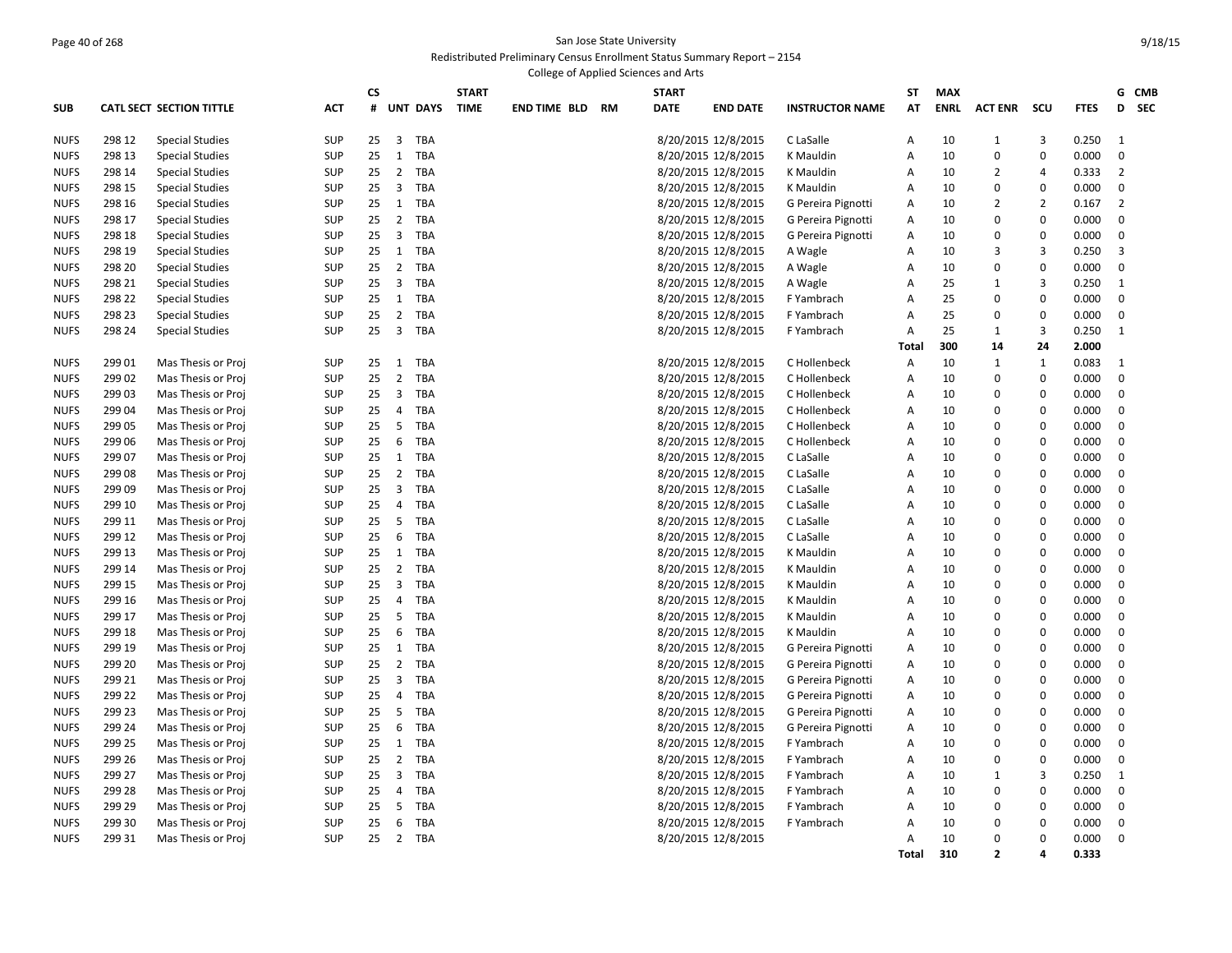#### Page 41 of 268 San Jose State University Redistributed Preliminary Census Enrollment Status Summary Report – 2154

|             |        |                                 |            |           |                |                 |              | College of Applied Sciences and Arts |    |              |                         |                                           |              |             |                |              |             |              |            |   |
|-------------|--------|---------------------------------|------------|-----------|----------------|-----------------|--------------|--------------------------------------|----|--------------|-------------------------|-------------------------------------------|--------------|-------------|----------------|--------------|-------------|--------------|------------|---|
|             |        |                                 |            | <b>CS</b> |                |                 | <b>START</b> |                                      |    | <b>START</b> |                         |                                           | <b>ST</b>    | <b>MAX</b>  |                |              |             |              | G CMB      |   |
| <b>SUB</b>  |        | <b>CATL SECT SECTION TITTLE</b> | <b>ACT</b> | #         |                | <b>UNT DAYS</b> | <b>TIME</b>  | END TIME BLD                         | RM | <b>DATE</b>  | <b>END DATE</b>         | <b>INSTRUCTOR NAME</b>                    | AT           | <b>ENRL</b> | <b>ACT ENR</b> | scu          | <b>FTES</b> | D            | <b>SEC</b> |   |
| <b>PKG</b>  | 10701  | Prin of Packaging               | LEC        | 2         |                | 3 M             | 5:00 PM      | 7:45 PM CCB                          |    |              | 102 8/20/2015 12/8/2015 | F Yambrach                                | Α            | 40          | 53             | 159          | 10.600      | $\Omega$     |            |   |
| <b>NUFS</b> | 10701  | Prin of Packaging               | LEC        |           | 3              | M               | 5:00 PM      | 7:45 PM CCB                          |    |              | 102 8/20/2015 12/8/2015 | F Yambrach                                | A            | $\Omega$    | $\mathbf{0}$   | $\mathbf{0}$ | 0.000       | $\Omega$     | C          |   |
|             |        |                                 |            |           |                |                 |              |                                      |    |              |                         |                                           | Total        | 40          | 53             | 159          | 10.600      |              |            |   |
| PKG         | 15601  | Pkg Mchnry Systems              | LEC        |           | 3              | R               | 5:00 PM      | 7:40 PM IS                           |    |              | 115 8/20/2015 12/8/2015 | H Schueneman                              | A            | 20          | 26             | 52           | 5.200       | $\mathbf 0$  | C          |   |
| <b>NUFS</b> | 15601  | Pkg Mchnry Systems              | LEC        |           | 3              | R               | 5:00 PM      | 7:40 PM IS                           |    |              | 115 8/20/2015 12/8/2015 | H Schueneman                              | Α            | $\Omega$    | $\mathbf{0}$   | $\mathbf{0}$ | 0.000       | $\Omega$     |            |   |
| <b>PKG</b>  | 156 02 | Pkg Mchnry Systems              | <b>ACT</b> |           | 0              | R               | 7:45 PM      | 9:25 PM IS                           |    |              | 114 8/20/2015 12/8/2015 | H Schueneman                              | Α            | 20          | 26             | 26           | 0.000       | $\Omega$     |            |   |
| <b>NUFS</b> | 156 02 | Pkg Mchnry Systems              | ACT        |           | 0              | R               | 7:45 PM      | 9:25 PM IS                           |    |              | 114 8/20/2015 12/8/2015 | H Schueneman                              | A            | $\Omega$    | $\mathbf{0}$   | $\mathbf{0}$ | 0.000       | $\Omega$     | C          | ∗ |
|             |        |                                 |            |           |                |                 |              |                                      |    |              |                         |                                           | Total        | 40          | 52             | 78           | 5.200       |              |            |   |
| PKG         | 15901  | Pkg Mtrl Hnding Dist            | LEC        |           | 3              | MW              | 4:00 PM      | 5:45 PM IS                           |    |              | 115 8/20/2015 12/8/2015 | E Tang                                    | А            | 20          | 27             | 81           | 5.400       | $\mathbf{0}$ | C          |   |
| <b>NUFS</b> | 15901  | Pkg Mtrl Hnding Dist            | LEC        |           | 3              | <b>MW</b>       | 4:00 PM      | 5:45 PM IS                           |    |              | 115 8/20/2015 12/8/2015 | E Tang                                    | A            | $\Omega$    | $\mathbf{0}$   | $\mathbf{0}$ | 0.000       | $\Omega$     | C          |   |
|             |        |                                 |            |           |                |                 |              |                                      |    |              |                         |                                           | <b>Total</b> | 20          | 27             | 81           | 5.4         |              |            |   |
| <b>PKG</b>  | 18001  | <b>Individual Studies</b>       | SUP        | 36        | 1              | <b>TBA</b>      |              |                                      |    |              | 8/20/2015 12/8/2015     | F Yambrach                                | A            | 20          | 0              | 0            | 0.000       | $\Omega$     |            |   |
| <b>PKG</b>  | 18002  | <b>Individual Studies</b>       | <b>SUP</b> | 36        | $\overline{2}$ | <b>TBA</b>      |              |                                      |    |              | 8/20/2015 12/8/2015     | F Yambrach                                | A            | 20          |                | $\Omega$     | 0.000       | $\Omega$     |            |   |
| <b>PKG</b>  | 18003  | <b>Individual Studies</b>       | <b>SUP</b> | 36        | 3              | <b>TBA</b>      |              |                                      |    |              | 8/20/2015 12/8/2015     | F Yambrach                                | Α            | 20          | 2              | 6            | 0.400       | $\Omega$     |            |   |
| <b>PKG</b>  | 18004  | <b>Individual Studies</b>       | <b>SUP</b> | 36        | 4              | <b>TBA</b>      |              |                                      |    |              | 8/20/2015 12/8/2015     | F Yambrach                                | Α            | 20          | 0              |              | 0.000       | $\Omega$     |            |   |
| PKG         | 18005  | <b>Individual Studies</b>       | <b>SUP</b> | 36        | -5             | <b>TBA</b>      |              |                                      |    |              | 8/20/2015 12/8/2015     | F Yambrach                                | Α            | 20          | 0              |              | 0.000       | $\Omega$     |            |   |
| <b>PKG</b>  | 18006  | <b>Individual Studies</b>       | <b>SUP</b> | 36        | 6              | <b>TBA</b>      |              |                                      |    |              | 8/20/2015 12/8/2015     | F Yambrach                                | A            | 20          |                | 0            | 0.000       | $\Omega$     |            |   |
|             |        |                                 |            |           |                |                 |              |                                      |    |              |                         |                                           | <b>Total</b> | 120         |                |              | 0.400       |              |            |   |
|             |        |                                 |            |           |                |                 |              |                                      |    |              |                         | <b>Nutrition &amp; Food Science Total</b> |              | 4278        | 2760           | 7031         | 474.133     |              |            |   |

9/18/15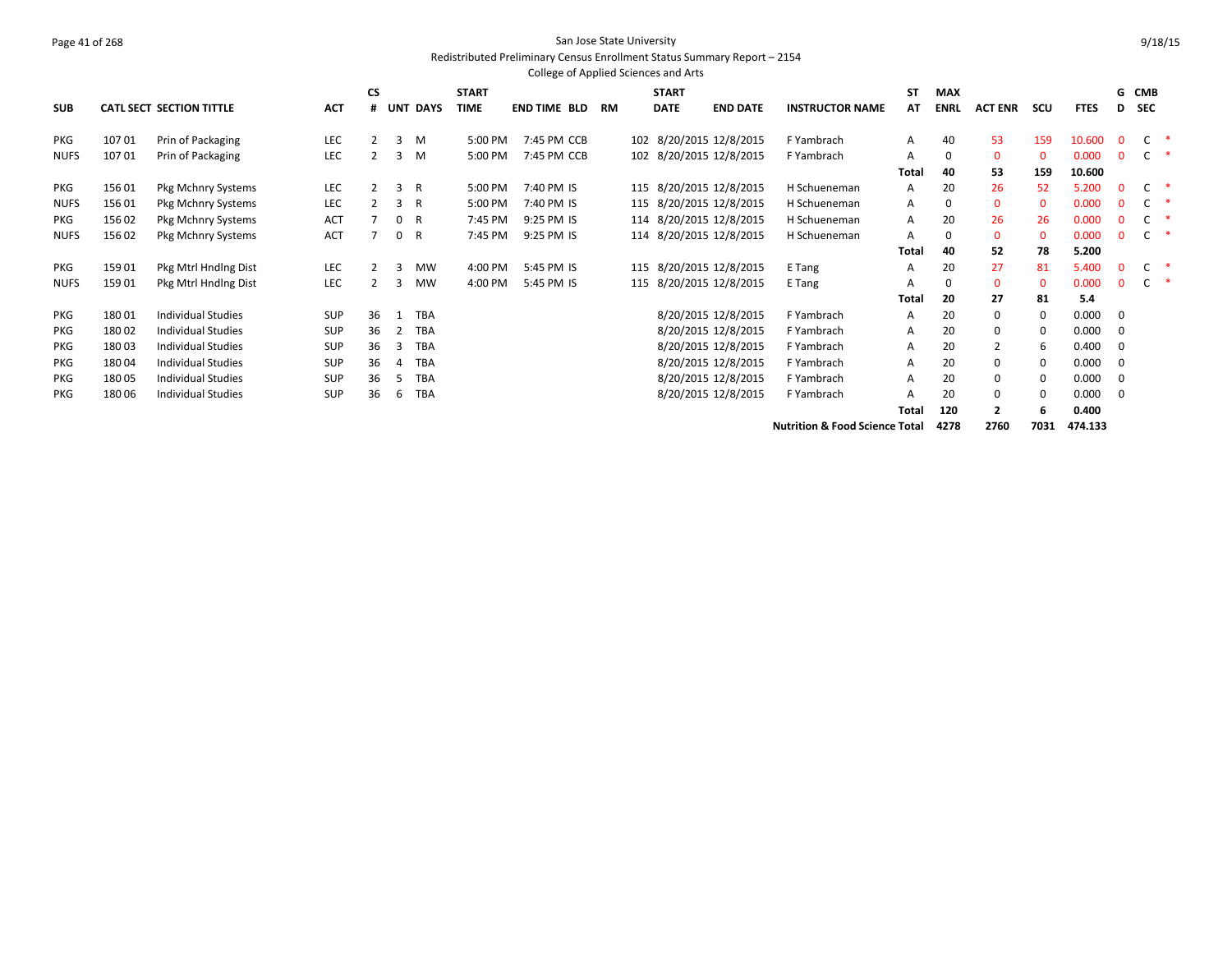#### Page 42 of 268 San Jose State University Redistributed Preliminary Census Enrollment Status Summary Report – 2154

College of Applied Sciences and Arts **SUB CATL SECT SECTION TITTLE ACT CS # UNT DAYS START TIME END TIME BLD RM START DATE END DATE INSTRUCTOR NAME ST AT MAX ENRL ACT ENR SCU FTES G CMB D SEC Occupational Therapy** OCTH 180 01 Indiv Studies SUP 36 3 TBA 8/20/2015 12/8/2015 A 1 0 0 0.000 0 OCTH 180 02 Indiv Studies SUP 36 1 TBA 8/20/2015 12/8/2015 A 36 0 0 0.000 0 OCTH 180 03 Indiv Studies SUP 36 2 TBA 8/20/2015 12/8/2015 A 36 0 0 0.000 0 **Total 73 0 0 0.000** OCTH 201A 01 Field Work Exper SUP 25 3 TBA 8/20/2015 12/8/2015 C Hunter A 26 24 72 6.000 24 **Total 26 24 72 6.000** OCTH 201B 01 Adv Field Wrk Exp SUP 25 3 TBA 8/20/2015 12/8/2015 C Hunter A 26 26 78 6.500 26 OCTH 201B 02 Adv Field Wrk Exp SUP 25 3 TBA 8/20/2015 12/8/2015 C Hunter A 26 27 81 6.750 27 OCTH 201B 03 Adv Field Wrk Exp SUP 25 3 TBA 8/20/2015 12/8/2015 C Hunter A 26 22 66 5.500 22 **Total 78 75 225 18.750** OCTH 211 01 Hist Theory OT LEC 2 3 M 9:00 AM 11:45 AM CCB 101 8/20/2015 12/8/2015 C Glogoski A 30 28 84 7.000 28 OCTH 211 02 Hist Theory OT LEC 2 3 M 1:30 PM 4:15 PM CCB 101 8/20/2015 12/8/2015 H Pendleton A 30 29 87 7.250 29 **Total 60 57 171 14.250** OCTH 212 01 Lifespan occupat LEC 3 X 0 0 0 0.000 0 OCTH 212 02 Lifespan occupat LEC 2 3 R 1:30 PM 4:15 PM CCB 101 8/20/2015 12/8/2015 S Jiao A 30 29 87 7.250 29 OCTH 212 03 Lifespan occupat LEC 2 3 R 4:30 PM 7:15 PM CCB 115 8/20/2015 12/8/2015 P Steffen A 30 28 84 7.000 28 **Total 60 57 171 14.250** OCTH 213 01 Prof Develop I LEC 2 3 W 9:00 AM 11:45 AM CCB 101 8/20/2015 12/8/2015 H Pendleton A 30 27 81 6.750 27 OCTH 213 02 Prof Develop I LEC 2 3 W 1:30 PM 4:15 PM CCB 101 8/20/2015 12/8/2015 J Koketsu A 30 30 90 7.500 30 **Total 60 57 171 14.250** OCTH 221 01 OccupatAnalysis SEM 6 3 M 9:00 AM 11:45 AM CCB 210 8/20/2015 12/8/2015 L Andonian A 20 19 57 4.750 19 OCTH 221 02 OccupatAnalysis SEM 6 3 M 1:30 PM 4:15 PM CCB 210 8/20/2015 12/8/2015 C Glogoski A 20 18 54 4.500 18 OCTH 221 03 OccupatAnalysis SEM 6 3 W 9:00 AM 11:45 AM CCB 210 8/20/2015 12/8/2015 C Glogoski A 20 20 60 5.000 20 **Total 60 57 171 14.250** OCTH 222 01 Funct Kinesiology SEM 6 3 TR 9:00 AM 10:15 AM CCB 101 8/20/2015 12/8/2015 A George A 20 18 54 4.500 18 OCTH 222 02 Funct Kinesiology SEM 6 3 TR 10:30 AM 11:45 AM CCB 101 8/20/2015 12/8/2015 A George A 20 20 60 5.000 20 **Total 40 38 114 9.500** OCTH 226 01 OT with Children SEM 5 3 T 9:00 AM 11:45 AM CCB 210 8/20/2015 12/8/2015 P Steffen A 26 26 78 6.500 26 OCTH 226 02 OT with Children SEM 5 3 T 1:30 PM 4:15 PM CCB 210 8/20/2015 12/8/2015 W Schultz-Krohn A 14 14 42 3.500 14 **Total 40 40 120 10.000** OCTH 233 01 Prof Develop II LEC 2 3 W 9:00 AM 11:45 AM CCB 115 8/20/2015 12/8/2015 J Smith A 40 39 117 9.750 39 OCTH 233 02 Prof Develop II LEC 2 3 W 1:30 PM 4:15 PM CCB 115 8/20/2015 12/8/2015 J Smith A 40 40 120 10.000 40 **Total 80 79 237 19.750** OCTH 234 01 OT in Community II SEM 5 3 R 9:00 AM 11:45 AM CCB 209 8/20/2015 12/8/2015 C Glogoski A 20 20 60 5.000 20 OCTH 234 02 OT in Community II SEM 5 3 R 1:30 PM 4:15 PM CCB 209 8/20/2015 12/8/2015 L Andonian A 20 20 60 5.000 20 **Total 40 40 120 10.000** OCTH 236 01 OT with Youth SEM 3 X 0 0 0 0.000 0 OCTH 236 02 OT with Youth SEM 5 3 M 1:30 PM 4:15 PM CCB 209 8/20/2015 12/8/2015 C Hunter A 20 19 57 4.750 19 OCTH 236 03 OT with Youth SEM 5 3 M 4:30 PM 7:15 PM CCB 209 8/20/2015 12/8/2015 S Sundar A 20 20 60 5.000 20 **Total 40 39 117 9.750** OCTH 246 01 OT w Young Adults SEM 5 3 W 9:00 AM 11:45 AM CCB 209 8/20/2015 12/8/2015 A George A 20 20 60 5.000 20 OCTH 246 02 OT w Young Adults SEM 5 3 W 1:30 PM 4:15 PM CCB 209 8/20/2015 12/8/2015 A George A 20 20 60 5.000 20 **Total 40 40 120 10.000** OCTH 256 01 OT Mid Age Adults SEM 5 3 R 9:00 AM 11:45 AM CCB 210 8/20/2015 12/8/2015 S Jiao A 20 20 60 5.000 20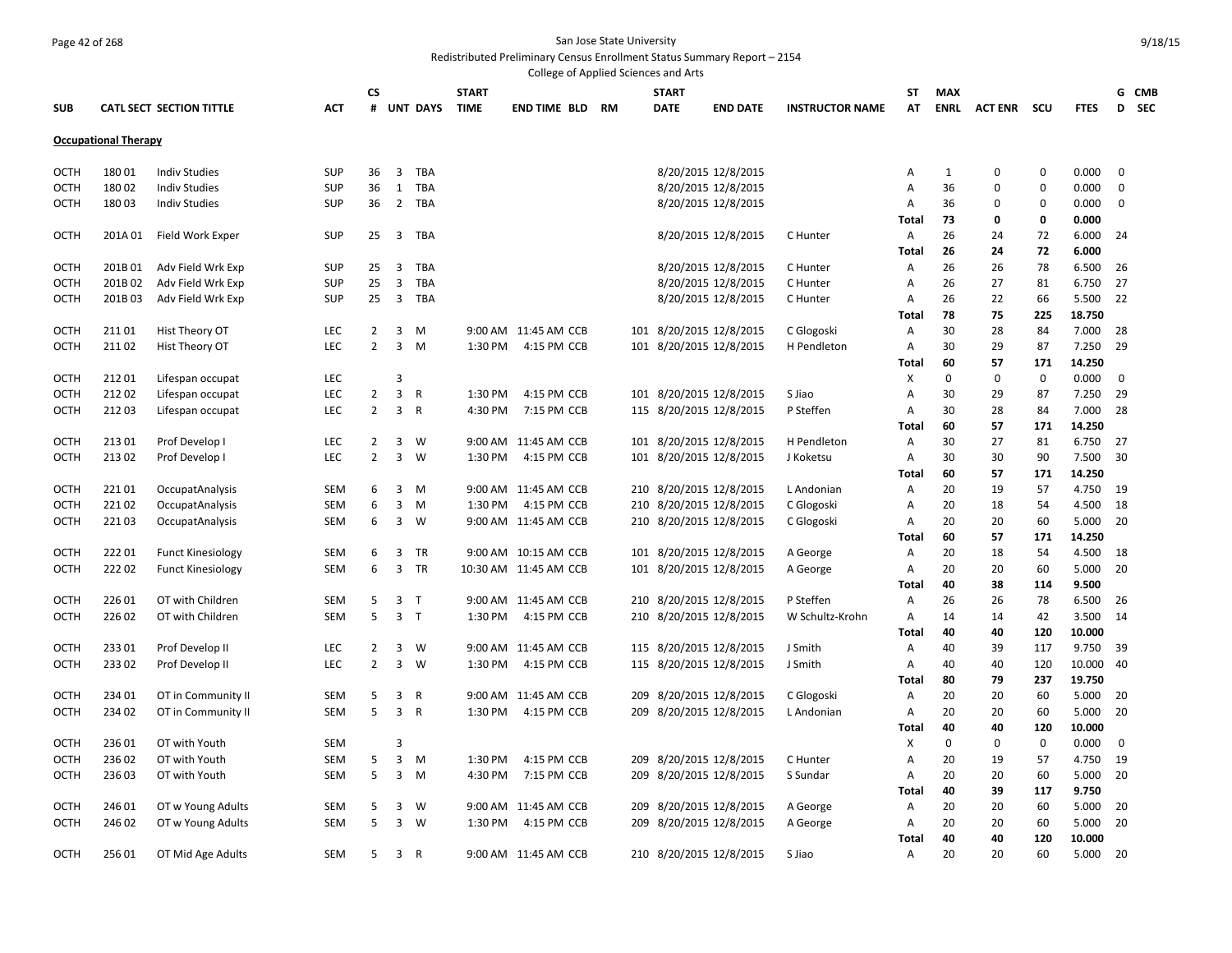#### Page 43 of 268 San Jose State University Redistributed Preliminary Census Enrollment Status Summary Report – 2154

|             |        |                                 |            |           |    |              |              | College of Applied Sciences and Arts |           |             |              |                         |                        |       |             |                |          |             |     |            |
|-------------|--------|---------------------------------|------------|-----------|----|--------------|--------------|--------------------------------------|-----------|-------------|--------------|-------------------------|------------------------|-------|-------------|----------------|----------|-------------|-----|------------|
|             |        |                                 |            | <b>CS</b> |    |              | <b>START</b> |                                      |           |             | <b>START</b> |                         |                        | ST    | <b>MAX</b>  |                |          |             |     | G CMB      |
| <b>SUB</b>  |        | <b>CATL SECT SECTION TITTLE</b> | <b>ACT</b> |           |    | # UNT DAYS   | <b>TIME</b>  | <b>END TIME BLD</b>                  | <b>RM</b> | <b>DATE</b> |              | <b>END DATE</b>         | <b>INSTRUCTOR NAME</b> | ΑT    | <b>ENRL</b> | <b>ACT ENR</b> | scu      | <b>FTES</b> | D   | <b>SEC</b> |
| OCTH        | 25602  | OT Mid Age Adults               | SEM        | 5         | 3  | R            | 1:30 PM      | 4:15 PM CCB                          |           |             |              | 210 8/20/2015 12/8/2015 | J Smith                | A     | 20          | 20             | 60       | 5.000       | 20  |            |
|             |        |                                 |            |           |    |              |              |                                      |           |             |              |                         |                        | Total | 40          | 40             | 120      | 10.000      |     |            |
| OCTH        | 27501  | EBP in OT                       | <b>SEM</b> | 5         | 3  | M            | 9:00 AM      | 11:45 AM CCB                         |           | 115         |              | 8/20/2015 12/8/2015     | M Chang                | A     | 27          | 26             | 78       | 6.500       | -26 |            |
| <b>OCTH</b> | 275 02 | EBP in OT                       | <b>SEM</b> |           | 3  | M            | 1:30 PM      | 4:15 PM CCB                          |           |             |              | 115 8/20/2015 12/8/2015 | M Chang                | A     | 27          | 27             | 81       | 6.750       | 27  |            |
| OCTH        | 275 03 | EBP in OT                       | SEM        | 5         | 3  | $\mathsf{T}$ | 1:30 PM      | 4:15 PM CCB                          |           | 209         |              | 8/20/2015 12/8/2015     | M Chang                | А     | 27          | 27             | 81       | 6.750       | 27  |            |
|             |        |                                 |            |           |    |              |              |                                      |           |             |              |                         |                        | Total | 81          | 80             | 240      | 20.000      |     |            |
| <b>OCTH</b> | 27601  | Pract & Seminar 1A              | <b>SEM</b> |           | 0  |              |              |                                      |           |             |              |                         |                        | x     | 0           | 0              | 0        | 0.000       | 0   |            |
| OCTH        | 27602  | Pract & Seminar 1A              | LAB        |           | 3  |              |              |                                      |           |             |              |                         |                        | x     | 0           | 0              | 0        | 0.000       | 0   |            |
| <b>OCTH</b> | 27603  | Pract & Seminar 1A              | SEM        | .5        | 0  | R            | 5:00 PM      | 7:45 PM CCB                          |           | 209         |              | 8/20/2015 12/8/2015     | G Teaford              | Α     | 20          | 19             | 47.5     | 0.000       | 19  |            |
| OCTH        | 27604  | Pract & Seminar 1A              | LAB        | 17        | 3  | <b>TBA</b>   |              |                                      |           |             |              | 8/20/2015 12/8/2015     | G Teaford              | A     | 20          | 19             | 9.5      | 4.750       | 19  |            |
|             |        |                                 |            |           |    |              |              |                                      |           |             |              |                         |                        | Total | 40          | 38             | 57       | 4.750       |     |            |
| <b>OCTH</b> | 28601  | Seminar & Pract IB              | <b>SEM</b> | 5         | 4  | TR           |              | 9:00 AM 10:15 AM CCB                 |           |             |              | 115 8/20/2015 12/8/2015 | L Andonian             | A     | 14          | 14             | 42       | 4.667       | 14  |            |
| OCTH        | 28602  | Seminar & Pract IB              | SUP        | 23        | 0  | <b>TR</b>    | 10:30 AM     | 11:45 AM CCB                         |           | 115         |              | 8/20/2015 12/8/2015     | L Andonian             | Α     | 14          | 14             | 56       | 0.000       | 14  |            |
| <b>OCTH</b> | 28603  | Seminar & Pract IB              | <b>SEM</b> | .5        | 4  | TR           | 1:30 PM      | 2:45 PM CCB                          |           |             |              | 115 8/20/2015 12/8/2015 | M Tipton-Burton        | A     | 13          | 13             | 39       | 4.333       | 13  |            |
| <b>OCTH</b> | 28604  | Seminar & Pract IB              | <b>SUP</b> | 23        | 0  | TR           | 3:00 PM      | 4:15 PM CCB                          |           |             |              | 222 8/20/2015 12/8/2015 | M Tipton-Burton        | Α     | 13          | 13             | 52       | 0.000       | 13  |            |
| <b>OCTH</b> | 286 05 | Seminar & Pract IB              | SEM        | .5        | 4  | TR           | 1:30 PM      | 2:45 PM CCB                          |           |             |              | 222 8/20/2015 12/8/2015 | P Steffen              | Α     | 13          | 14             | 42       | 4.667       | 14  |            |
| OCTH        | 286 06 | Seminar & Pract IB              | <b>SUP</b> | 23        | 0  | <b>TR</b>    | 3:00 PM      | 4:15 PM CCB                          |           |             |              | 115 8/20/2015 12/8/2015 | P Steffen              | A     | 13          | 14             | 56       | 0.000       | 14  |            |
|             |        |                                 |            |           |    |              |              |                                      |           |             |              |                         |                        | Total | 80          | 82             | 287      | 13.667      |     |            |
| <b>OCTH</b> | 298 01 | Sup Study OT                    | <b>SUP</b> | 25        |    | <b>TBA</b>   |              |                                      |           |             |              | 8/20/2015 12/8/2015     |                        | A     | 16          | 0              | $\Omega$ | 0.000       | 0   |            |
| <b>OCTH</b> | 298 02 | Sup Study OT                    | <b>SUP</b> | 25        | 2  | TBA          |              |                                      |           |             |              | 8/20/2015 12/8/2015     |                        | А     | 16          | 0              |          | 0.000       | 0   |            |
| <b>OCTH</b> | 298 03 | Sup Study OT                    | <b>SUP</b> | 25        | 3  | <b>TBA</b>   |              |                                      |           |             |              | 8/20/2015 12/8/2015     |                        | А     | 16          | 0              | 0        | 0.000       | 0   |            |
| OCTH        | 298 04 | Sup Study OT                    | SUP        | 25        | -1 | <b>TBA</b>   |              |                                      |           |             |              | 8/20/2015 12/8/2015     | W Schultz-Krohn        | А     | 60          | 51             | 51       | 4.250       | 51  |            |
|             |        |                                 |            |           |    |              |              |                                      |           |             |              |                         |                        | Total | 108         | 51             | 51       | 4.250       |     |            |

**Occupational Therapy Total 1046 894 2564 203.417**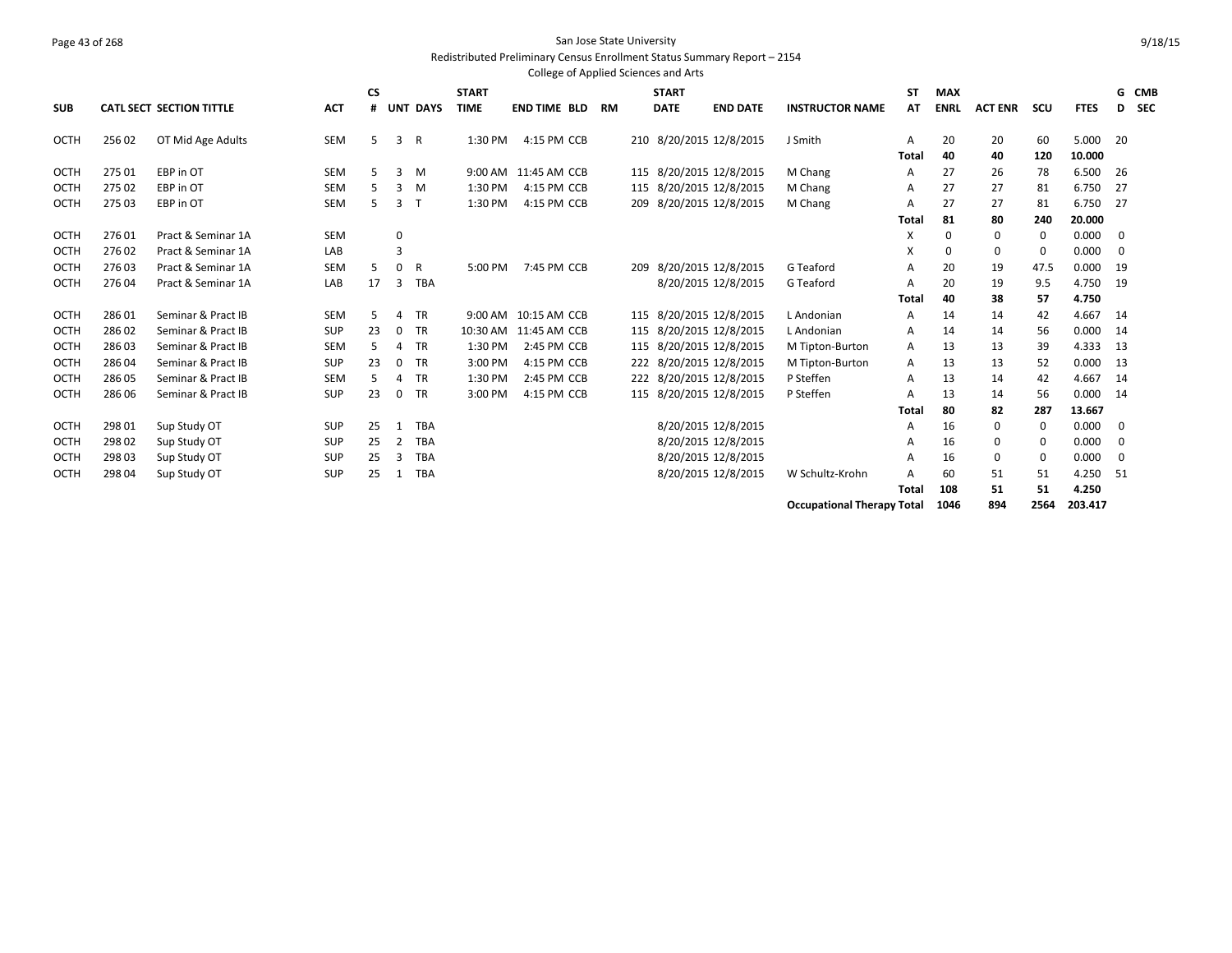# Page 44 of 268 San Jose State University

Redistributed Preliminary Census Enrollment Status Summary Report – 2154

|                            |                                         |                                        |            |                                  |                |              |                    |                                 |  | College of Applied Sciences and Arts |                                                |                        |              |             |                |             |                |              |  |
|----------------------------|-----------------------------------------|----------------------------------------|------------|----------------------------------|----------------|--------------|--------------------|---------------------------------|--|--------------------------------------|------------------------------------------------|------------------------|--------------|-------------|----------------|-------------|----------------|--------------|--|
|                            |                                         |                                        |            | CS                               |                |              | <b>START</b>       |                                 |  | <b>START</b>                         |                                                |                        | SΤ           | <b>MAX</b>  |                |             |                | G CMB        |  |
| <b>SUB</b>                 |                                         | <b>CATL SECT SECTION TITTLE</b>        | <b>ACT</b> |                                  |                | # UNT DAYS   | <b>TIME</b>        | <b>END TIME BLD RM</b>          |  | <b>DATE</b>                          | <b>END DATE</b>                                | <b>INSTRUCTOR NAME</b> | AT           | <b>ENRL</b> | <b>ACT ENR</b> | scu         | <b>FTES</b>    | D SEC        |  |
|                            | <b>Recreation &amp; Leisure Studies</b> |                                        |            |                                  |                |              |                    |                                 |  |                                      |                                                |                        |              |             |                |             |                |              |  |
| <b>RECL</b>                | 1001                                    | <b>Creat Meaning Life</b>              | LEC        | $\overline{2}$                   | 3              | TR           |                    | 9:00 AM 10:15 AM SH             |  |                                      | 346 8/20/2015 12/8/2015                        | P Toney                | А            | 40          | 38             | 114         | 7.600          | $\mathbf 0$  |  |
| <b>RECL</b>                | 1003                                    | <b>Creat Meaning Life</b>              | LEC        | $\overline{2}$                   | 3              | TR           |                    | 10:30 AM 11:45 AM SH            |  |                                      | 346 8/20/2015 12/8/2015                        | H Joyner               | А            | 40          | 36             | 108         | 7.200          | $\mathbf 0$  |  |
| <b>RECL</b>                | 1004                                    | <b>Creat Meaning Life</b>              | LEC        |                                  | 3              |              |                    |                                 |  |                                      |                                                |                        | X            | $\mathbf 0$ | $\mathbf 0$    | $\mathbf 0$ | 0.000          | $\mathbf 0$  |  |
| <b>RECL</b>                | 1005                                    | <b>Creat Meaning Life</b>              | <b>LEC</b> |                                  | 3              |              |                    |                                 |  |                                      |                                                |                        | Χ            | 0           | $\Omega$       | $\mathbf 0$ | 0.000          | 0            |  |
| <b>RECL</b>                | 1006                                    | <b>Creat Meaning Life</b>              | LEC        |                                  | $\overline{3}$ |              |                    |                                 |  |                                      |                                                |                        | X            | $\Omega$    | $\Omega$       | 0           | 0.000          | $\mathbf 0$  |  |
| <b>RECL</b>                | 1007                                    | <b>Creat Meaning Life</b>              | LEC        |                                  | 3              |              |                    |                                 |  |                                      |                                                |                        | X            | $\mathbf 0$ | 0              | $\mathbf 0$ | 0.000          | $\mathbf 0$  |  |
| <b>RECL</b>                | 1008                                    | <b>Creat Meaning Life</b>              | LEC        | $\overline{2}$                   | 3              | TBA          |                    |                                 |  |                                      | 8/20/2015 12/8/2015                            | M Duphily              | А            | 40          | 40             | 120         | 8.000          | $\mathbf 0$  |  |
| <b>RECL</b>                | 1009                                    | <b>Creat Meaning Life</b>              | <b>LEC</b> | $\overline{2}$                   | $\overline{3}$ | TBA          |                    |                                 |  |                                      | 8/20/2015 12/8/2015                            | M Duphily              | А            | 40          | 38             | 114         | 7.600          | 0            |  |
| <b>RECL</b>                | 10 10                                   | <b>Creat Meaning Life</b>              | LEC        | $\overline{2}$                   | 3              | W            |                    | 9:00 AM 11:45 AM HGH            |  |                                      | 223 8/20/2015 12/8/2015                        | D McClure              | Α            | 25          | 24             | 72          | 4.800          | $\mathbf 0$  |  |
|                            |                                         |                                        |            |                                  |                |              |                    |                                 |  |                                      |                                                |                        | Total        | 185         | 176            | 528         | 35.200         |              |  |
| <b>RECL</b>                | 9001                                    | <b>Rec Parks Tourism</b>               | LEC        | $\overline{2}$                   | $\overline{3}$ | TR           |                    | 9:00 AM 10:15 AM YUH            |  |                                      | 243 8/20/2015 12/8/2015                        | C Bullock              | Α            | 40          | 38             | 114         | 7.600          | $\mathbf 0$  |  |
|                            |                                         |                                        |            |                                  |                |              |                    |                                 |  |                                      |                                                |                        | Total        | 40          | 38             | 114         | 7.600          |              |  |
| <b>RECL</b>                | 94 02                                   | Outdoor Rec                            | LEC        | $\overline{2}$                   | 3              | M            | 3:00 PM            | 5:45 PM MH                      |  |                                      | 324 8/20/2015 12/8/2015                        | W Spain                | Α            | 45          | 25             | 75          | 5.000          | 0            |  |
|                            |                                         |                                        |            |                                  |                |              |                    |                                 |  |                                      |                                                |                        | Total        | 45          | 25             | 75          | 5.000          |              |  |
| <b>RECL</b>                | 97A01                                   | <b>Event Planning</b>                  | LEC        | $\overline{2}$                   | 3              | TR           |                    | 12:00 PM 12:50 PM YUH           |  |                                      | 243 8/20/2015 12/8/2015                        | P Toney                | Α            | 35          | 20             | 40          | 4.000          | 0            |  |
| <b>RECL</b>                | 97A 02                                  | <b>Event Planning</b>                  | ACT        | 11                               | $\mathbf 0$    | $\mathsf{T}$ | 6:00 PM            | 8:00 PM SH                      |  |                                      | 311 8/20/2015 12/8/2015                        | P Toney                | Α            | 35          | 20             | 20          | 0.000          | $\mathbf 0$  |  |
|                            |                                         |                                        |            |                                  |                |              |                    |                                 |  |                                      |                                                |                        | Total        | 70          | 40             | 60          | 4.000          |              |  |
| <b>RECL</b>                |                                         | 100W 01 Writing Workshop               | <b>SEM</b> | 4                                | 3              | MW           |                    | 12:00 PM 1:15 PM SH             |  |                                      | 346 8/20/2015 12/8/2015                        | M Bondi                | Α            | 25          | 25             | 75          | 5.000          | 0            |  |
|                            |                                         |                                        |            |                                  |                |              |                    |                                 |  |                                      |                                                |                        | Total        | 25          | 25             | 75          | 5.000          |              |  |
| <b>RECL</b>                | 11001                                   | Leisure, Life                          | LEC        | $\overline{2}$                   | 3              | TR           |                    | 10:30 AM 11:45 AM YUH           |  |                                      | 243 8/20/2015 12/8/2015                        | P Toney                | Α            | 40          | 41             | 123         | 8.250          | 1            |  |
|                            |                                         |                                        | LEC        |                                  |                | MW           |                    |                                 |  |                                      |                                                |                        | Total        | 40<br>40    | 41             | 123         | 8.250          | $\mathbf 0$  |  |
| <b>RECL</b><br><b>RECL</b> | 11101<br>11102                          | Leis Cult & Ident<br>Leis Cult & Ident | LEC        | $\overline{2}$<br>$\overline{2}$ | 3<br>3         | T.           | 1:30 PM<br>6:00 PM | 2:45 PM ENG<br>8:45 PM DMH 226A |  |                                      | 232 8/20/2015 12/8/2015<br>8/20/2015 12/8/2015 | K Bloom<br>K Bloom     | Α<br>Α       | 40          | 34<br>34       | 102<br>102  | 6.800<br>6.850 | $\mathbf{1}$ |  |
|                            |                                         |                                        |            |                                  |                |              |                    |                                 |  |                                      |                                                |                        | Total        | 80          | 68             | 204         | 13.650         |              |  |
| <b>RECL</b>                | 11201                                   | Intro to RT                            | <b>LEC</b> | 2                                | 3              | TR           | 1:30 PM            | 2:45 PM YUH                     |  |                                      | 243 8/20/2015 12/8/2015                        | C Bullock              | Α            | 40          | 40             | 120         | 8.000          | 0            |  |
| RECL                       | 11202                                   | Intro to RT                            | LEC        | $\overline{2}$                   | $\overline{3}$ | <b>TBA</b>   |                    |                                 |  |                                      | 8/20/2015 12/8/2015                            | <b>B</b> Grosvenor     | Α            | 40          | 23             | 69          | 4.600          | $\mathbf 0$  |  |
|                            |                                         |                                        |            |                                  |                |              |                    |                                 |  |                                      |                                                |                        | Total        | 80          | 63             | 189         | 12.600         |              |  |
| RECL                       | 13201                                   | Rec Program Plan                       | LEC        | $\overline{2}$                   | $\overline{3}$ | R            | 3:00 PM            | 5:45 PM HB                      |  |                                      | 407 8/20/2015 12/8/2015                        | N Calubaquib           | Α            | 40          | 20             | 60          | 4.000          | $\mathbf 0$  |  |
|                            |                                         |                                        |            |                                  |                |              |                    |                                 |  |                                      |                                                |                        | <b>Total</b> | 40          | 20             | 60          | 4.000          |              |  |
| <b>RECL</b>                | 13501                                   | Rec Areas & Facilit                    | <b>SEM</b> | 4                                | $\overline{3}$ | $\mathsf{T}$ | 3:00 PM            | 5:45 PM SH                      |  |                                      | 311 8/20/2015 12/8/2015                        | J Baur                 | Α            | 40          | 23             | 69          | 4.600          | $\mathbf 0$  |  |
|                            |                                         |                                        |            |                                  |                |              |                    |                                 |  |                                      |                                                |                        | Total        | 40          | 23             | 69          | 4.600          |              |  |
| RECL                       | 13601                                   | Rec & Park Admin                       | LEC        | $\overline{2}$                   | 3              | MW           | 7:30 AM            | 8:45 AM YUH                     |  |                                      | 243 8/20/2015 12/8/2015                        | <b>B</b> Grosvenor     | Α            | 40          | 23             | 69          | 4.600          | $\mathbf 0$  |  |
|                            |                                         |                                        |            |                                  |                |              |                    |                                 |  |                                      |                                                |                        | <b>Total</b> | 40          | 23             | 69          | 4.600          |              |  |
| <b>RECL</b>                | 14801                                   | BiofdbckPrinciples&Pract               | <b>LEC</b> |                                  | 3              |              |                    |                                 |  |                                      |                                                |                        | Χ            | $\Omega$    | $\Omega$       | $\mathbf 0$ | 0.000          | $\mathbf 0$  |  |
|                            |                                         |                                        |            |                                  |                |              |                    |                                 |  |                                      |                                                |                        | Total        | 0           | 0              | 0           | 0.000          |              |  |
| RECL                       | 15001                                   | <b>Rec Enterprises</b>                 | LEC        | $\overline{2}$                   | 3              | TR           |                    | 9:00 AM 10:15 AM BBC            |  |                                      | 203 8/20/2015 12/8/2015                        | W Spain                | Α            | 45          | 17             | 51          | 3.400          | $\mathbf 0$  |  |
|                            |                                         |                                        |            |                                  |                |              |                    |                                 |  |                                      |                                                |                        | <b>Total</b> | 45          | 17             | 51          | 3.400          |              |  |
| <b>RECL</b>                | 15701                                   | Sus Rec & Eco Tour                     | <b>LEC</b> | 2                                | $\overline{3}$ | $\mathsf{T}$ | 3:00 PM            | 5:45 PM SH                      |  |                                      | 239 8/20/2015 12/8/2015                        | K Bloom                | Α            | 40          | 16             | 48          | 3.200          | $\mathbf 0$  |  |
|                            |                                         |                                        |            |                                  |                |              |                    |                                 |  |                                      |                                                |                        | Total        | 40          | 16             | 48          | 3.200          |              |  |
| RECL                       | 16001                                   | Res & Eval in Rec                      | <b>LEC</b> | 3                                | 3              | MW           |                    | 10:30 AM 11:45 AM MH            |  |                                      | 324 8/20/2015 12/8/2015                        | J Baur                 | Α            | 35          | 25             | 75          | 5.000          | $\mathbf 0$  |  |
|                            |                                         |                                        |            |                                  |                |              |                    |                                 |  |                                      |                                                |                        | <b>Total</b> | 35          | 25             | 75          | 5.000          |              |  |
| <b>RECL</b>                | 16901                                   | Practicum in RT                        | <b>SUP</b> | 36                               | 1              | TBA          |                    |                                 |  |                                      | 8/20/2015 12/8/2015                            | K Pham                 | Α            | 40          | 26             | 26          | 1.733          | $\mathbf 0$  |  |
|                            |                                         |                                        |            |                                  |                |              |                    |                                 |  |                                      |                                                |                        | Total        | 40          | 26             | 26          | 1.733          |              |  |
| <b>RECL</b>                | 170A 01                                 | Pre-Intern Workshp                     | LEC        | $\overline{2}$                   | 1              | TBA          |                    |                                 |  |                                      | 8/20/2015 12/8/2015                            | S Ross                 | A            | 50          | 24             | 24          | 1.600          | $\mathbf 0$  |  |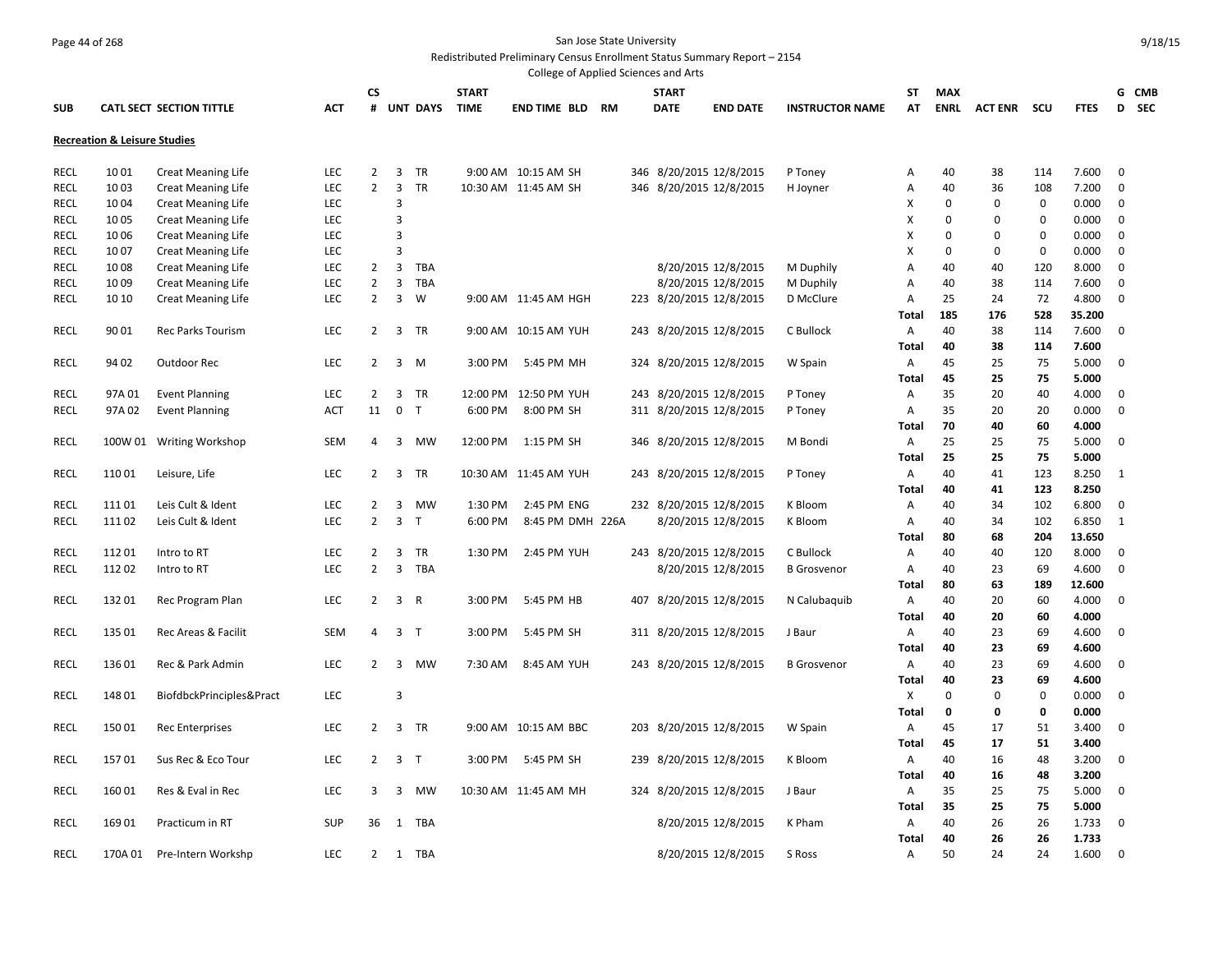#### Page 45 of 268 San Jose State University Redistributed Preliminary Census Enrollment Status Summary Report – 2154

College of Applied Sciences and Arts

|             |        |                                 |            | <b>CS</b>      |                |                 | <b>START</b> |                       |    | <b>START</b> |                         |                                               | <b>ST</b>    | <b>MAX</b>  |                |             |             |             | G CMB |
|-------------|--------|---------------------------------|------------|----------------|----------------|-----------------|--------------|-----------------------|----|--------------|-------------------------|-----------------------------------------------|--------------|-------------|----------------|-------------|-------------|-------------|-------|
| <b>SUB</b>  |        | <b>CATL SECT SECTION TITTLE</b> | <b>ACT</b> | #              |                | <b>UNT DAYS</b> | <b>TIME</b>  | <b>END TIME BLD</b>   | RM | <b>DATE</b>  | <b>END DATE</b>         | <b>INSTRUCTOR NAME</b>                        | AT           | <b>ENRL</b> | <b>ACT ENR</b> | scu         | <b>FTES</b> |             | D SEC |
|             |        |                                 |            |                |                |                 |              |                       |    |              |                         |                                               | <b>Total</b> | 50          | 24             | 24          | 1.600       |             |       |
| RECL        | 170B01 | Intern in Rec                   | <b>SUP</b> | 36             |                | 10 TBA          |              |                       |    |              | 8/20/2015 12/8/2015     | C Bullock                                     | A            | 12          | 5              | 50          | 3.333       | 0           |       |
|             |        |                                 |            |                |                |                 |              |                       |    |              |                         |                                               | <b>Total</b> | 12          | 5              | 50          | 3.333       |             |       |
| <b>RECL</b> | 170C01 | Intern in TR                    | SUP        | 36             | 10             | TBA             |              |                       |    |              | 8/20/2015 12/8/2015     | S Ross                                        | Α            | 15          | 15             | 150         | 10.000      | 0           |       |
|             |        |                                 |            |                |                |                 |              |                       |    |              |                         |                                               | <b>Total</b> | 15          | 15             | 150         | 10.000      |             |       |
| <b>RECL</b> | 18003  | Indiv Study                     | SUP        | 36             | 3              | <b>TBA</b>      |              |                       |    |              | 8/20/2015 12/8/2015     | S Ross                                        | A            | 10          | 4              | 12          | 0.800       | 0           |       |
|             |        |                                 |            |                |                |                 |              |                       |    |              |                         |                                               | <b>Total</b> | 10          | 4              | 12          | 0.800       |             |       |
| RECL        | 18403  | <b>Directed Reading</b>         | SUP        |                | 3              |                 |              |                       |    |              |                         |                                               | X            | $\mathbf 0$ | 0              | $\mathbf 0$ | 0.000       | 0           |       |
|             |        |                                 |            |                |                |                 |              |                       |    |              |                         |                                               | <b>Total</b> | 0           | 0              | 0           | 0.000       |             |       |
| <b>GERO</b> | 185 01 | Leis Rec & Aging                | LEC        |                | 3              |                 |              |                       |    |              |                         |                                               | X            | 0           | 0              | 0           | 0.000       | 0           |       |
| RECL        | 185 01 | Leis Rec & Aging                | LEC        |                | 3              |                 |              |                       |    |              |                         |                                               | х            | 0           | 0              | 0           | 0.000       | 0           |       |
|             |        |                                 |            |                |                |                 |              |                       |    |              |                         |                                               | <b>Total</b> | 0           | 0              | 0           | 0.000       |             |       |
| <b>RECL</b> | 18701  | <b>Leisure Education RT</b>     | <b>LEC</b> |                | 3              | <b>MW</b>       |              | 10:30 AM 11:45 AM YUH |    |              | 243 8/20/2015 12/8/2015 | S Ross                                        | Α            | 35          | 24             | 72          | 4.800       | 0           |       |
| <b>RECL</b> | 18703  | Leisure Education RT            | <b>LEC</b> | 2              | 3              | M               | 3:00 PM      | 5:45 PM SH            |    |              | 314 8/20/2015 12/8/2015 | S Ross                                        | Α            | 35          | 20             | 60          | 4.000       | $\mathbf 0$ |       |
|             |        |                                 |            |                |                |                 |              |                       |    |              |                         |                                               | <b>Total</b> | 70          | 44             | 132         | 8.800       |             |       |
| <b>RECL</b> | 193 01 | RT for Phys Cond                | LEC        | $\overline{2}$ | 3              | MW              |              | 9:00 AM 10:15 AM YUH  |    |              | 243 8/20/2015 12/8/2015 | <b>B</b> Grosvenor                            | Α            | 30          | 29             | 87          | 5.800       | 0           |       |
| <b>RECL</b> | 193 02 | RT for Phys Cond                | LEC        |                | 3              |                 |              |                       |    |              |                         |                                               | х            | 0           | 0              | 0           | 0.000       | 0           |       |
| <b>RECL</b> | 193 03 | RT for Phys Cond                | LEC        | $\mathbf{2}$   | 3 <sub>1</sub> |                 | 3:00 PM      | 5:45 PM YUH           |    |              | 243 8/20/2015 12/8/2015 | R Tymn                                        | A            | 30          | 16             | 48          | 3.200       | 0           |       |
|             |        |                                 |            |                |                |                 |              |                       |    |              |                         |                                               | Total        | 60          | 45             | 135         | 9.000       |             |       |
| RECL        | 19801  | RT Assess and Doc               | <b>LEC</b> |                | 3              |                 |              |                       |    |              |                         |                                               | X            | 0           | 0              | 0           | 0.000       | 0           |       |
| RECL        | 19802  | RT Assess and Doc               | LEC        | 2              | 3              | W               | 3:00 PM      | 5:45 PM BBC           |    |              | 225 8/20/2015 12/8/2015 | S Ross                                        | А            | 40          | 38             | 114         | 7.600       | 0           |       |
|             |        |                                 |            |                |                |                 |              |                       |    |              |                         |                                               | Total        | 40          | 38             | 114         | 7.600       |             |       |
|             |        |                                 |            |                |                |                 |              |                       |    |              |                         | <b>Recreation &amp; Leisure Studies Total</b> |              | 1102        | 801            | 2383        | 158.967     |             |       |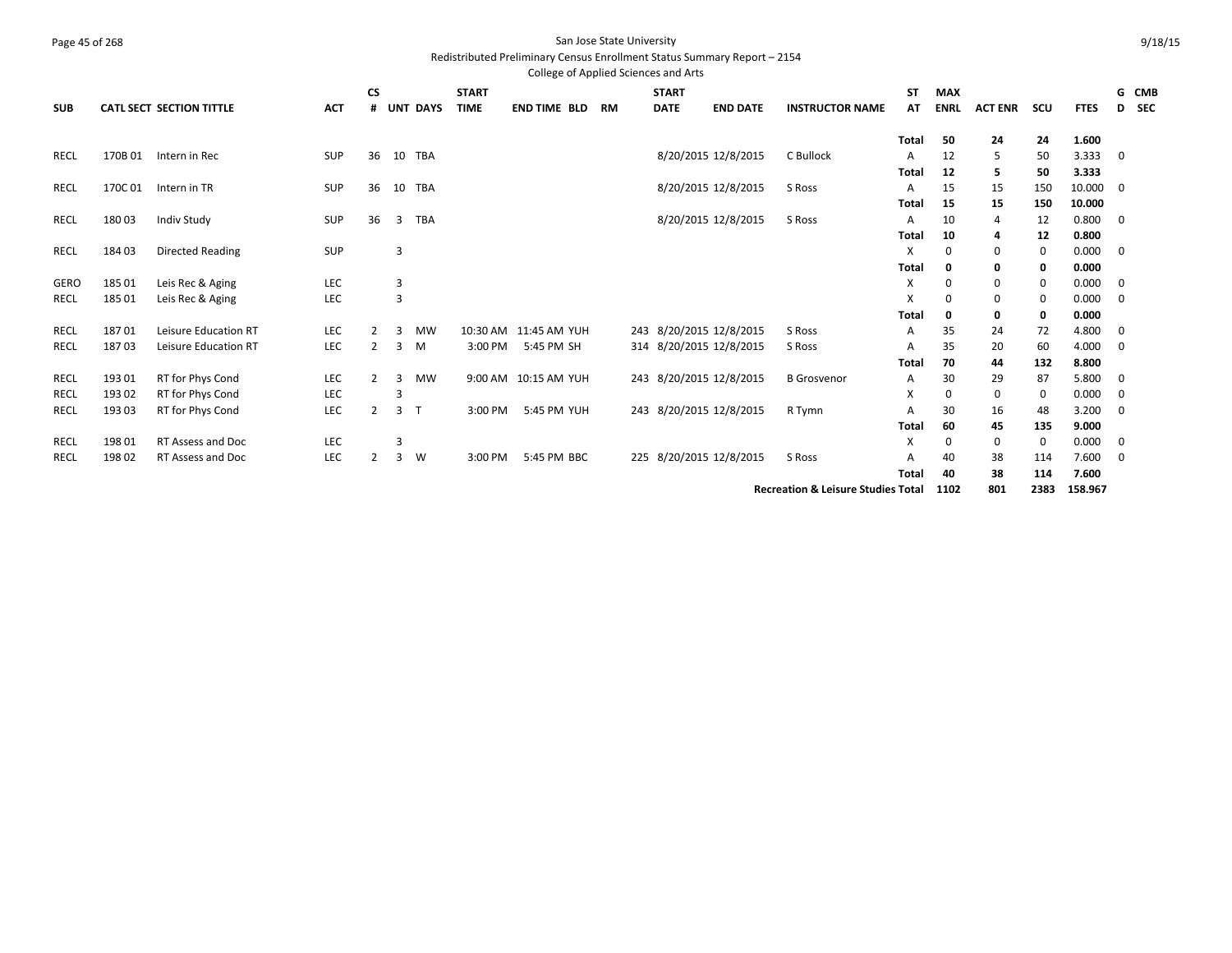### Page 46 of 268 San Jose State University Redistributed Preliminary Census Enrollment Status Summary Report – 2154

|                    |        |                                 |            |                |                |                 |              | College of Applied Sciences and Arts |    |              |                         |                        |              |             |                |              |             |              |              |        |  |
|--------------------|--------|---------------------------------|------------|----------------|----------------|-----------------|--------------|--------------------------------------|----|--------------|-------------------------|------------------------|--------------|-------------|----------------|--------------|-------------|--------------|--------------|--------|--|
|                    |        |                                 |            | CS             |                |                 | <b>START</b> |                                      |    | <b>START</b> |                         |                        | ST           | <b>MAX</b>  |                |              |             | G            | <b>CMB</b>   |        |  |
| <b>SUB</b>         |        | <b>CATL SECT SECTION TITTLE</b> | АСТ        | #              |                | <b>UNT DAYS</b> | <b>TIME</b>  | <b>END TIME BLD</b>                  | RM | <b>DATE</b>  | <b>END DATE</b>         | <b>INSTRUCTOR NAME</b> | AT           | <b>ENRL</b> | <b>ACT ENR</b> | - SCU        | <b>FTES</b> | D            | <b>SEC</b>   |        |  |
| <b>Social Work</b> |        |                                 |            |                |                |                 |              |                                      |    |              |                         |                        |              |             |                |              |             |              |              |        |  |
| GERO               | 10701  | Aging and Society               | <b>LEC</b> | 2              |                | 3 <sub>T</sub>  | 3:00 PM      | 5:45 PM HGH                          |    |              | 120 8/20/2015 12/8/2015 | V Silva                | A            | 25          | 20             | 60           | 4.000       | $\mathbf{0}$ | C            |        |  |
| нs                 | 10701  | Aging and Society               | <b>LEC</b> | 2              | 3              | $\top$          | 3:00 PM      | 5:45 PM HGH                          |    |              | 120 8/20/2015 12/8/2015 | V Silva                | A            | $\mathbf 0$ | $\mathbf{0}$   | $\mathbf{0}$ | 0.000       | $\Omega$     | $\mathsf{C}$ |        |  |
| <b>SCWK</b>        | 10701  | Aging and Society               | LEC        | 2              |                | 3 <sub>T</sub>  | 3:00 PM      | 5:45 PM HGH                          |    |              | 120 8/20/2015 12/8/2015 | V Silva                | Α            | $\Omega$    | $\mathbf 0$    | $\mathbf 0$  | 0.000       | $\mathbf{0}$ | С            |        |  |
| GERO               | 10702  | Aging and Society               | LEC        | $\overline{2}$ |                | $3 \quad M$     | 6:00 PM      | 8:45 PM BBC                          |    |              | 123 8/20/2015 12/8/2015 | V Silva                | A            | 25          | 22             | 66           | 4.400       | $\mathbf{0}$ | C            |        |  |
| нs                 | 10702  | Aging and Society               | LEC        | $\overline{2}$ | 3              | M               | 6:00 PM      | 8:45 PM BBC                          |    |              | 123 8/20/2015 12/8/2015 | V Silva                | Α            | $\Omega$    | $\mathbf 0$    | $\bf{0}$     | 0.000       | 0            | C            |        |  |
| <b>SCWK</b>        | 10702  | Aging and Society               | LEC        | $\overline{2}$ |                | $3 \, M$        | 6:00 PM      | 8:45 PM BBC                          |    |              | 123 8/20/2015 12/8/2015 | V Silva                | A            | $\Omega$    | $\mathbf{0}$   | $\mathbf 0$  | 0.000       | $\mathbf{0}$ | C            | $\ast$ |  |
|                    |        |                                 |            |                |                |                 |              |                                      |    |              |                         |                        | Total        | 50          | 42             | 126          | 8.400       |              |              |        |  |
| <b>GERO</b>        | 108 01 | Hith in Later Life              | <b>LEC</b> |                | 3              |                 |              |                                      |    |              |                         |                        | Х            | $\Omega$    | $\Omega$       | $\mathbf 0$  | 0.000       | $\Omega$     |              |        |  |
| нs                 | 108 01 | Hith in Later Life              | LEC        |                | $\overline{3}$ |                 |              |                                      |    |              |                         |                        | Х            | $\Omega$    | $\Omega$       | 0            | 0.000       | 0            |              |        |  |
|                    |        |                                 |            |                |                |                 |              |                                      |    |              |                         |                        | Total        | 0           | 0              | 0            | 0.000       |              |              |        |  |
| GERO               | 11701  | Soc Pol Serv Aging              | <b>LEC</b> | 2              | 3 <sub>T</sub> |                 | 3:00 PM      | 5:45 PM SH                           |    |              | 312 8/20/2015 12/8/2015 | J McCabe               | A            | 40          | $\Omega$       | $\mathbf 0$  | 0.000       | $\mathbf{0}$ | C            |        |  |
|                    |        |                                 |            |                |                |                 |              |                                      |    |              |                         |                        | <b>Total</b> | 40          | 0              | 0            | 0.000       |              |              |        |  |
| <b>GERO</b>        | 13301  | Gero Field Work                 | <b>SUP</b> | 36             | 3              | TBA             |              |                                      |    |              | 8/20/2015 12/8/2015     | J Bloom                | A            | 10          | $\overline{7}$ | 21           | 1.400       | $\Omega$     |              |        |  |
|                    |        |                                 |            |                |                |                 |              |                                      |    |              |                         |                        | Total        | 10          | 7              | 21           | 1.400       |              |              |        |  |
| <b>SCWK</b>        | 11001  | <b>Fnd Sw Practice</b>          | SEM        | 4              | 3              | F               |              | 9:00 AM 11:45 AM SH                  |    |              | 345 8/20/2015 12/8/2015 | S Lee                  | A            | 30          | 22             | 66           | 4.400       | $\Omega$     |              |        |  |
| <b>SCWK</b>        | 11002  | Fnd Sw Practice                 | SEM        | 4              | $\overline{3}$ | -F              |              | 9:00 AM 11:45 AM SH                  |    |              | 312 8/20/2015 12/8/2015 | R Jacobsen             | A            | 30          | 21             | 63           | 4.200       | $\Omega$     |              |        |  |
| <b>SCWK</b>        | 11003  | <b>Fnd Sw Practice</b>          | SEM        | 4              |                | 3 <sub>T</sub>  | 6:00 PM      | 8:45 PM CL                           |    | 306          | 8/20/2015 12/8/2015     | L Moore-Guerra         | A            | 30          | 16             | 48           | 3.200       | $\Omega$     |              |        |  |
| <b>SCWK</b>        | 11004  | Fnd Sw Practice                 | SEM        | 4              |                | $3 \quad W$     | 6:00 PM      | 8:45 PM SH                           |    |              | 414 8/20/2015 12/8/2015 | C Chase                | A            | 30          | 27             | 81           | 5.400       | $\mathbf 0$  |              |        |  |
|                    |        |                                 |            |                |                |                 |              |                                      |    |              |                         |                        | Total        | 120         | 86             | 258          | 17.200      |              |              |        |  |
| SCWK               | 11101  | Gen SW Practice I               | <b>SEM</b> | 4              | 3              | M               | 6:00 PM      | 8:45 PM SH                           |    |              | 345 8/20/2015 12/8/2015 | L Arieta Hayes         | A            | 30          | 28             | 84           | 5.600       | $\Omega$     |              |        |  |
| <b>SCWK</b>        | 11102  | Gen SW Practice I               | SEM        | 4              | 3              | W               | 3:00 PM      | 5:45 PM SH                           |    |              | 312 8/20/2015 12/8/2015 | J Bloom                | Α            | 30          | 31             | 93           | 6.200       | $\mathbf 0$  |              |        |  |
|                    |        |                                 |            |                |                |                 |              |                                      |    |              |                         |                        | Total        | 60          | 59             | 177          | 11.800      |              |              |        |  |
| <b>SCWK</b>        | 12001  | Soc SW Practice I               | LEC        | 5              | 3              | W               | 12:00 PM     | 2:45 PM MH                           |    |              | 322 8/20/2015 12/8/2015 | C Chase                | Α            | 30          | 29             | 87           | 5.800       | 0            |              |        |  |
| <b>SCWK</b>        | 120 02 | Soc SW Practice I               | LEC        | 5              | 3              | M               | 3:00 PM      | 5:45 PM SH                           |    |              | 345 8/20/2015 12/8/2015 | E Bruce                | Α            | 30          | 30             | 90           | 6.000       | $\mathbf 0$  |              |        |  |
| <b>SCWK</b>        | 12003  | Soc SW Practice I               | <b>LEC</b> |                | 3              |                 |              |                                      |    |              |                         |                        | X            | $\mathbf 0$ | $\mathbf 0$    | $\mathbf 0$  | 0.000       | $\mathbf 0$  |              |        |  |
| <b>SCWK</b>        | 12004  | Soc SW Practice I               | LEC        | 5              | 3 <sub>T</sub> |                 | 3:00 PM      | 5:45 PM SH                           |    |              | 315 8/20/2015 12/8/2015 | G Villagran            | Α            | 30          | 13             | 39           | 2.600       | 0            |              |        |  |
|                    |        |                                 |            |                |                |                 |              |                                      |    |              |                         |                        | Total        | 90          | 72             | 216          | 14.400      |              |              |        |  |
| <b>SCWK</b>        | 13001  | Hm Bhvr Soc Envt I              | LEC        | $\overline{2}$ | 3              | W               | 12:00 PM     | 2:45 PM SH                           |    |              | 312 8/20/2015 12/8/2015 | R Jacobsen             | Α            | 30          | 19             | 57           | 3.800       | 0            |              |        |  |
| <b>SCWK</b>        | 13002  | Hm Bhvr Soc Envt I              | <b>LEC</b> | $\overline{2}$ | 3              | W               | 3:00 PM      | 5:45 PM SH                           |    |              | 345 8/20/2015 12/8/2015 | R Jacobsen             | A            | 30          | 29             | 87           | 5.800       | 0            |              |        |  |
| <b>SCWK</b>        | 13003  | Hm Bhyr Soc Envt I              | <b>LEC</b> | $\overline{2}$ |                | $3 \quad M$     | 6:00 PM      | 8:45 PM CL                           |    |              | 216 8/20/2015 12/8/2015 | G Thomas               | A            | 30          | 10             | 30           | 2.000       | $\Omega$     |              |        |  |
| <b>SCWK</b>        | 13004  | Hm Bhvr Soc Envt I              | LEC        | 2              |                | 3 <sub>T</sub>  | 6:00 PM      | 8:45 PM CCB                          |    |              | 101 8/20/2015 12/8/2015 | F Krebs                | A            | 30          | 13             | 39           | 2.600       | 0            |              |        |  |
|                    |        |                                 |            |                |                |                 |              |                                      |    |              |                         |                        | Total        | 120         | 71             | 213          | 14.200      |              |              |        |  |
| <b>SCWK</b>        | 14001  | Intro to Field Prac             | <b>SUP</b> | 36             |                | 3 F             | 12:00 PM     | 2:45 PM SH                           |    |              | 414 8/20/2015 12/8/2015 | R Jacobsen             | A            | 30          | 28             | 84           | 5.600       | 0            |              |        |  |
| <b>SCWK</b>        | 140 02 | Intro to Field Prac             | <b>SUP</b> | 36             |                | 3 F             | 12:00 PM     | 2:45 PM SH                           |    |              | 411 8/20/2015 12/8/2015 | T Washington Toland    | A            | 30          | 19             | 57           | 3.800       | $\Omega$     |              |        |  |
| <b>SCWK</b>        | 14003  | Intro to Field Prac             | <b>SUP</b> | 36             |                | 3 M             | 6:00 PM      | 8:45 PM SH                           |    |              | 414 8/20/2015 12/8/2015 | J Hubbs                | A            | 30          | 27             | 81           | 5.400       | $\Omega$     |              |        |  |
| <b>SCWK</b>        | 140 04 | Intro to Field Prac             | <b>SUP</b> |                | 3              |                 |              |                                      |    |              |                         |                        | X            | $\Omega$    | 0              | $\pmb{0}$    | 0.000       | $\Omega$     |              |        |  |
|                    |        |                                 |            |                |                |                 |              |                                      |    |              |                         |                        | Total        | 90          | 74             | 222          | 14.800      |              |              |        |  |
| <b>SCWK</b>        | 141 01 | Field Practicum I               | <b>SUP</b> | 36             | 4              | TBA             |              |                                      |    |              | 8/20/2015 12/8/2015     | M Blandino             | A            | 30          | 11             | 44           | 2.933       | $\mathbf 0$  |              |        |  |
| <b>SCWK</b>        | 14102  | Field Practicum I               | <b>SUP</b> | 36             | 4              | TBA             |              |                                      |    |              | 8/20/2015 12/8/2015     | M Curry                | Α            | 30          | 10             | 40           | 2.667       | $\Omega$     |              |        |  |
| <b>SCWK</b>        | 14103  | Field Practicum I               | <b>SUP</b> | 36             | 4              | TBA             |              |                                      |    |              | 8/20/2015 12/8/2015     | L Chin                 | Α            | 30          | 13             | 52           | 3.467       | 0            |              |        |  |
| <b>SCWK</b>        | 14104  | Field Practicum I               | <b>SUP</b> | 36             | 4              | TBA             |              |                                      |    |              | 8/20/2015 12/8/2015     | R Bhader               | A            | 30          | 12             | 48           | 3.200       | $\Omega$     |              |        |  |
| <b>SCWK</b>        | 141 05 | Field Practicum I               | <b>SUP</b> | 36             | 4              | TBA             |              |                                      |    |              | 8/20/2015 12/8/2015     | R Bhader               | Α            | 30          | 14             | 56           | 3.733       | 0            |              |        |  |
|                    |        |                                 |            |                |                |                 |              |                                      |    |              |                         |                        | Total        | 150         | 60             | 240          | 16.000      |              |              |        |  |
| <b>SCWK</b>        | 18001  | Individual Studies              | <b>SUP</b> | 36             |                | 1 TBA           |              |                                      |    |              | 8/20/2015 12/8/2015     |                        | Α            | 10          | $\Omega$       | $\mathbf 0$  | 0.000       | $\Omega$     |              |        |  |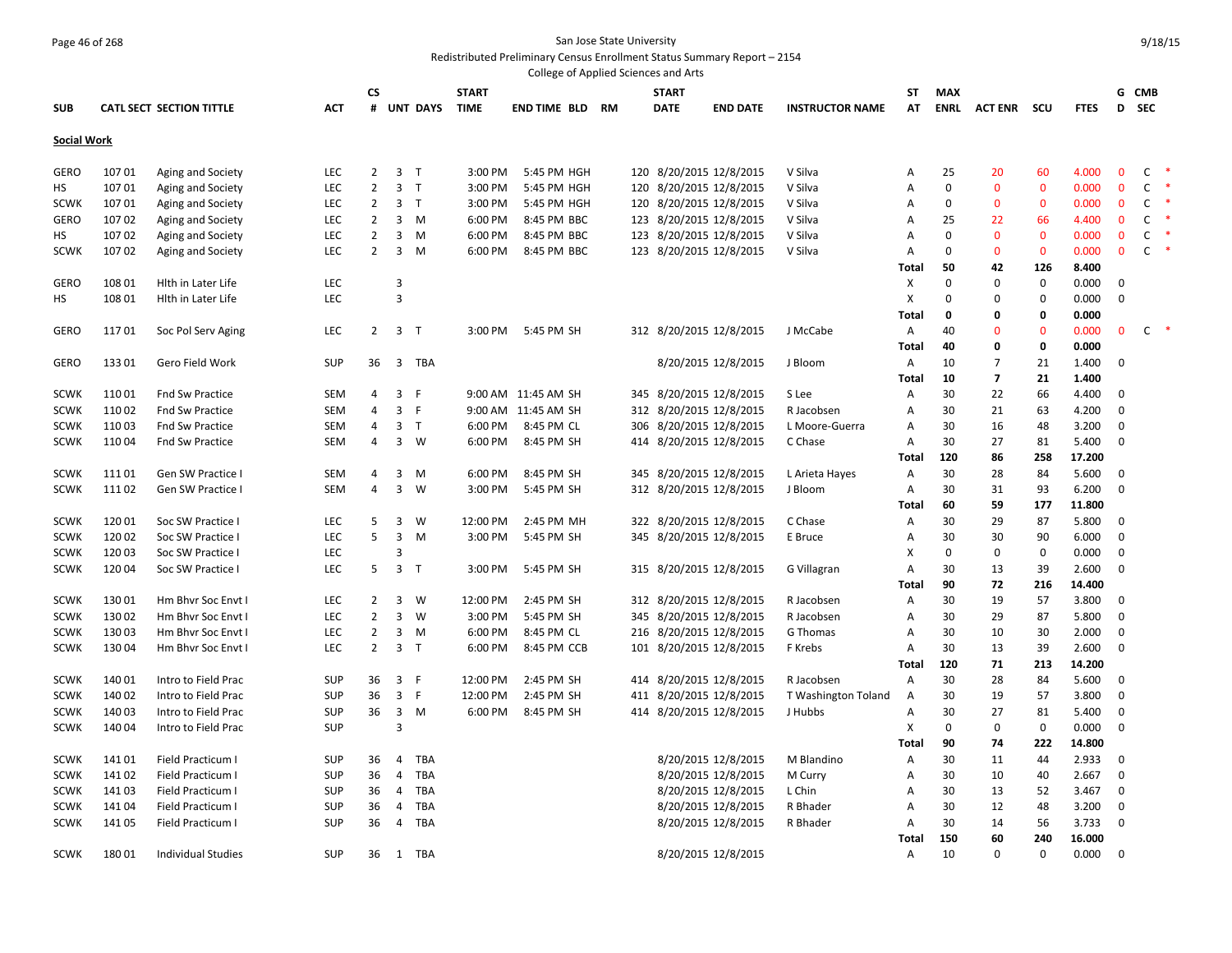#### Page 47 of 268 San Jose State University Redistributed Preliminary Census Enrollment Status Summary Report – 2154

| <b>MAX</b><br>G CMB<br><b>CS</b><br><b>START</b><br><b>START</b><br>ST<br><b>SEC</b><br><b>CATL SECT SECTION TITTLE</b><br><b>ACT</b><br>#<br><b>UNT DAYS</b><br><b>TIME</b><br><b>END TIME BLD</b><br>RM<br><b>DATE</b><br><b>END DATE</b><br><b>INSTRUCTOR NAME</b><br>AT<br><b>ENRL</b><br><b>ACT ENR</b><br>scu<br><b>FTES</b><br>D<br><b>SUB</b><br>18002<br>36<br>$\overline{2}$<br>TBA<br>8/20/2015 12/8/2015<br>$\mathbf 0$<br>0.000<br>$\mathbf 0$<br><b>SCWK</b><br><b>Individual Studies</b><br><b>SUP</b><br>A<br>10<br>$\mathbf 0$<br>$\overline{3}$<br>$\mathbf 0$<br>$\mathbf 0$<br>18003<br><b>SUP</b><br>36<br><b>TBA</b><br>8/20/2015 12/8/2015<br>Α<br>10<br>$\Omega$<br>0.000<br><b>SCWK</b><br>Individual Studies<br>Total<br>30<br>0<br>0<br>0.000<br>202 01<br>Soc Policy and Services<br>5<br>3<br>W<br>8:45 PM SH<br>312 8/20/2015 12/8/2015<br>30<br>32<br>96<br>32<br><b>SCWK</b><br><b>SEM</b><br>$6:00$ PM<br>E Gorman<br>A<br>8.000<br>202 02<br>5<br>3<br>12:00 PM<br>2:45 PM SH<br>312 8/20/2015 12/8/2015<br>30<br>27<br>27<br>Soc Policy and Services<br><b>SEM</b><br>M<br>81<br>6.750<br><b>SCWK</b><br>E Gorman<br>Α<br>$\overline{3}$<br>202 03<br>5<br>F<br>9:00 AM 11:45 AM DBH<br>133 8/20/2015 12/8/2015<br>30<br>26<br>78<br>6.500<br>26<br><b>SCWK</b><br>Soc Policy and Services<br>SEM<br>Y Maxwell<br>Α<br>90<br>85<br>21.250<br>255<br>Total<br>225 8/20/2015 12/8/2015<br>23<br>21201<br>Hum Be Soc Env I<br><b>SEM</b><br>3<br>6:00 PM<br>8:45 PM BBC<br>S Sen<br>30<br>69<br>5.750<br>23<br><b>SCWK</b><br>5<br>M<br>Α<br>21202<br>5<br>3<br>W<br>3:00 PM<br>5:45 PM MH<br>8/20/2015 12/8/2015<br>30<br>31<br>7.750<br>31<br>Hum Be Soc Env I<br><b>SEM</b><br>520<br>S Sen<br>93<br><b>SCWK</b><br>Α<br>21203<br>5<br>3<br>F<br>12:00 PM<br>2:45 PM DBH<br>133 8/20/2015 12/8/2015<br>F Krebs<br>30<br>31<br>93<br>7.750<br>31<br><b>SCWK</b><br>Hum Be Soc Env I<br><b>SEM</b><br>Α<br>85<br>21.250<br>90<br>255<br>Total<br>22001<br>3<br>W<br>345 8/20/2015 12/8/2015<br>30<br>23<br>69<br>5.750<br><b>SCWK</b><br>Trans Gen Prac I<br><b>SEM</b><br>5<br>6:00 PM<br>8:45 PM SH<br>N Dubus<br>23<br>Α<br>345 8/20/2015 12/8/2015<br>28<br>22002<br>Trans Gen Prac I<br><b>SEM</b><br>5<br>3<br>W<br>12:00 PM<br>2:45 PM SH<br>N Dubus<br>30<br>28<br>84<br>7.000<br><b>SCWK</b><br>Α<br>22003<br>3<br>101 8/20/2015 12/8/2015<br>30<br>6.750<br>27<br><b>SCWK</b><br>Trans Gen Prac<br><b>SEM</b><br>5<br>M<br>6:00 PM<br>8:45 PM CCB<br>M Conroy<br>А<br>27<br>81<br>22004<br>5<br>3<br>12:00 PM<br>2:45 PM SH<br>345 8/20/2015 12/8/2015<br>30<br>18<br>54<br>4.500<br>18<br><b>SCWK</b><br>Trans Gen Prac<br><b>SEM</b><br>M<br>L Arieta Hayes<br>A<br>120<br>96<br>288<br>24.000<br>Total<br>3<br>X<br>$\mathbf{0}$<br>$\Omega$<br>$\mathbf 0$<br><b>SCWK</b><br>22201<br>Trans Adv Gen I<br>SEM<br>0.000<br>0<br>3<br>$\Omega$<br><b>SCWK</b><br>22202<br>Trans Adv Gen I<br><b>SEM</b><br>X<br>$\mathbf 0$<br>$\mathbf 0$<br>0.000<br>0<br>0<br><b>Total</b><br>0<br>0<br>0.000<br>3<br>22301<br><b>SEM</b><br>X<br>$\mathbf{0}$<br>$\Omega$<br>$\mathbf 0$<br>$\mathbf 0$<br><b>SCWK</b><br>Trans Adv Gen II<br>0.000<br>5<br>3<br>30<br>39<br>22302<br>Trans Adv Gen II<br><b>SEM</b><br>M<br>12:00 PM<br>2:45 PM BBC<br>225 8/20/2015 12/8/2015<br>Α<br>13<br>3.250<br>13<br><b>SCWK</b><br>N Dubus<br>30<br>13<br>39<br>3.250<br>Total<br>35<br>23001<br><b>SUP</b><br>23<br>3<br>3:45 PM<br>5:30 PM<br>8/20/2015 12/8/2015<br>M Blandino<br>14<br>42<br>3.500<br><b>SCWK</b><br>Soc W Pract I<br>M<br>Α<br>14<br>3<br>$\pmb{0}$<br>23002<br>SUP<br>X<br>$\mathbf 0$<br>$\mathbf 0$<br>0.000<br>$\mathbf 0$<br><b>SCWK</b><br>Soc W Pract I<br>$\overline{3}$<br>TBA<br>8/20/2015 12/8/2015<br>23003<br><b>SUP</b><br>23<br>35<br>15<br>45<br>3.750<br>15<br><b>SCWK</b><br>Soc W Pract I<br>J Jackson<br>Α<br>23004<br>23<br>$\overline{3}$<br>TBA<br>8/20/2015 12/8/2015<br>35<br>17<br>4.250<br>17<br>Soc W Pract I<br><b>SUP</b><br>A Fimbres-Windley<br>Α<br>51<br><b>SCWK</b><br>$\overline{3}$<br>23005<br>SUP<br>23<br>TBA<br>8/20/2015 12/8/2015<br>А<br>35<br>15<br>45<br>3.750<br>15<br><b>SCWK</b><br>Soc W Pract I<br>V Smith<br>230 06<br>3<br>X<br>$\mathbf 0$<br>0.000<br>0<br>Soc W Pract I<br><b>SUP</b><br>0<br>0<br><b>SCWK</b><br>$\overline{3}$<br>23007<br>SUP<br>23<br>TBA<br>8/20/2015 12/8/2015<br>35<br>$\mathbf 0$<br>0.000<br>$\mathbf 0$<br><b>SCWK</b><br>Soc W Pract I<br>Α<br>0<br>3<br>X<br>$\mathbf 0$<br>23008<br>SUP<br>$\Omega$<br>0<br>0.000<br>0<br><b>SCWK</b><br>Soc W Pract I<br>23009<br>$\overline{3}$<br>TBA<br>8/20/2015 12/8/2015<br>35<br>$\mathbf 0$<br>$\mathbf 0$<br><b>SCWK</b><br>Soc W Pract I<br><b>SUP</b><br>23<br>Α<br>0<br>0.000<br>$\overline{3}$<br>230 10<br>23<br>M<br>3:00 PM<br>4:45 PM MH<br>332 8/20/2015 12/8/2015<br>20<br>13<br>39<br>3.250<br>13<br><b>SCWK</b><br>Soc W Pract I<br>SUP<br><b>B</b> Tavera<br>A<br>230 11<br>23<br>3<br>TBA<br>8/20/2015 12/8/2015<br>20<br>33<br>2.750<br>11<br><b>SCWK</b><br>Soc W Pract I<br><b>SUP</b><br>J Rose<br>Α<br>11<br>$\overline{3}$<br>230 12<br>23<br>TBA<br>8/20/2015 12/8/2015<br>20<br>12<br>36<br>3.000<br>12<br><b>SCWK</b><br>Soc W Pract I<br>SUP<br><b>B</b> Watkins<br>Α<br>97<br><b>Total</b><br>270<br>291<br>24.250<br>TBA<br>8/20/2015 12/8/2015<br>35<br>12<br>48<br>4.000<br><b>SCWK</b><br>23201<br>Soc W Pract III<br><b>SUP</b><br>23<br>4<br>L Chin<br>Α<br>12<br>23<br>TBA<br>35<br>12<br>23202<br><b>SUP</b><br>4<br>8/20/2015 12/8/2015<br>12<br>48<br>4.000<br><b>SCWK</b><br>Soc W Pract III<br><b>B</b> Tavera<br>A<br>TBA<br>8/20/2015 12/8/2015<br>35<br>10<br>10<br><b>SCWK</b><br>23203<br>Soc W Pract III<br><b>SUP</b><br>23<br>4<br>J Jackson<br>A<br>40<br>3.333<br>35<br>23204<br><b>SUP</b><br>23<br>4<br>TBA<br>8/20/2015 12/8/2015<br>11<br>11<br><b>SCWK</b><br>Soc W Pract III<br>A Fimbres-Windley<br>Α<br>44<br>3.667<br>23<br>TBA<br>35<br>13<br>23205<br><b>SUP</b><br>4<br>8/20/2015 12/8/2015<br><b>B</b> Watkins<br>Α<br>13<br>52<br>4.333<br><b>SCWK</b><br>Soc W Pract III<br>35<br>232 06<br>23<br>4<br><b>TBA</b><br>8/20/2015 12/8/2015<br>13<br>52<br>4.333<br>13<br><b>SCWK</b><br>Soc W Pract III<br><b>SUP</b><br>M Curry<br>Α<br>23207<br>23<br>TBA<br>35<br>11<br>11<br><b>SUP</b><br>4<br>8/20/2015 12/8/2015<br>V Smith<br>44<br>3.667<br><b>SCWK</b><br>Soc W Pract III<br>Α<br>$\mathbf 0$<br>23208<br>23<br>4<br>TBA<br>8/20/2015 12/8/2015<br>35<br>$\Omega$<br>0.000<br><b>SCWK</b><br>Soc W Pract III<br><b>SUP</b><br>$\mathbf 0$<br>Α<br>23209<br>23<br>TBA<br>35<br>$\mathbf 0$<br><b>SUP</b><br>4<br>8/20/2015 12/8/2015<br>$\Omega$<br>0<br>0.000<br><b>SCWK</b><br>Soc W Pract III<br>A<br>232 10<br>SUP<br>23<br>4<br>TBA<br>8/20/2015 12/8/2015<br>35<br>15<br><b>SCWK</b><br>Soc W Pract III<br>J Rose<br>A<br>15<br>60<br>5.000<br>35<br>q<br>27<br>9<br><b>SCWK</b><br>232 11<br>Soc W Pract III<br><b>SUP</b><br>23<br>$\overline{\mathbf{3}}$<br>TBA<br>8/20/2015 12/8/2015<br>C Shaffar<br>2.250<br>A |  |  |  |  |  | College of Applied Sciences and Arts |  |  |  |  |
|-------------------------------------------------------------------------------------------------------------------------------------------------------------------------------------------------------------------------------------------------------------------------------------------------------------------------------------------------------------------------------------------------------------------------------------------------------------------------------------------------------------------------------------------------------------------------------------------------------------------------------------------------------------------------------------------------------------------------------------------------------------------------------------------------------------------------------------------------------------------------------------------------------------------------------------------------------------------------------------------------------------------------------------------------------------------------------------------------------------------------------------------------------------------------------------------------------------------------------------------------------------------------------------------------------------------------------------------------------------------------------------------------------------------------------------------------------------------------------------------------------------------------------------------------------------------------------------------------------------------------------------------------------------------------------------------------------------------------------------------------------------------------------------------------------------------------------------------------------------------------------------------------------------------------------------------------------------------------------------------------------------------------------------------------------------------------------------------------------------------------------------------------------------------------------------------------------------------------------------------------------------------------------------------------------------------------------------------------------------------------------------------------------------------------------------------------------------------------------------------------------------------------------------------------------------------------------------------------------------------------------------------------------------------------------------------------------------------------------------------------------------------------------------------------------------------------------------------------------------------------------------------------------------------------------------------------------------------------------------------------------------------------------------------------------------------------------------------------------------------------------------------------------------------------------------------------------------------------------------------------------------------------------------------------------------------------------------------------------------------------------------------------------------------------------------------------------------------------------------------------------------------------------------------------------------------------------------------------------------------------------------------------------------------------------------------------------------------------------------------------------------------------------------------------------------------------------------------------------------------------------------------------------------------------------------------------------------------------------------------------------------------------------------------------------------------------------------------------------------------------------------------------------------------------------------------------------------------------------------------------------------------------------------------------------------------------------------------------------------------------------------------------------------------------------------------------------------------------------------------------------------------------------------------------------------------------------------------------------------------------------------------------------------------------------------------------------------------------------------------------------------------------------------------------------------------------------------------------------------------------------------------------------------------------------------------------------------------------------------------------------------------------------------------------------------------------------------------------------------------------------------------------------------------------------------------------------------------------------------------------------------------------------------------------------------------------------------------------------------------------------------------------------------------------------------------------------------------------------------------------------------------------------------------------------------------------------------------------------------------------------------------------------------------------------------------------------------------------------------------------------------------------------------------------------------------------------------------------------------------------------------------------------------------------------------------------------------------------------------------------------------------------------------------------------------------------------------------------------------------------------------------------------------------------------------------------------------------------------------------------------------------------------------------------------------------------------------------------------------------------------------------------------------------------------------------------------------------------------------------------------------------------------------------------------------------------------------------------------------------------------------------------------------------------------------------------------------------------------------------------------------------------------------------------------------------------------------------------------------------------------------------------------------------------------------------------------------------------------------------------------------------------------------------------------------------------------|--|--|--|--|--|--------------------------------------|--|--|--|--|
|                                                                                                                                                                                                                                                                                                                                                                                                                                                                                                                                                                                                                                                                                                                                                                                                                                                                                                                                                                                                                                                                                                                                                                                                                                                                                                                                                                                                                                                                                                                                                                                                                                                                                                                                                                                                                                                                                                                                                                                                                                                                                                                                                                                                                                                                                                                                                                                                                                                                                                                                                                                                                                                                                                                                                                                                                                                                                                                                                                                                                                                                                                                                                                                                                                                                                                                                                                                                                                                                                                                                                                                                                                                                                                                                                                                                                                                                                                                                                                                                                                                                                                                                                                                                                                                                                                                                                                                                                                                                                                                                                                                                                                                                                                                                                                                                                                                                                                                                                                                                                                                                                                                                                                                                                                                                                                                                                                                                                                                                                                                                                                                                                                                                                                                                                                                                                                                                                                                                                                                                                                                                                                                                                                                                                                                                                                                                                                                                                                                                                                                                                                                                                                                                                                                                                                                                                                                                                                                                                                                                                                                                               |  |  |  |  |  |                                      |  |  |  |  |
|                                                                                                                                                                                                                                                                                                                                                                                                                                                                                                                                                                                                                                                                                                                                                                                                                                                                                                                                                                                                                                                                                                                                                                                                                                                                                                                                                                                                                                                                                                                                                                                                                                                                                                                                                                                                                                                                                                                                                                                                                                                                                                                                                                                                                                                                                                                                                                                                                                                                                                                                                                                                                                                                                                                                                                                                                                                                                                                                                                                                                                                                                                                                                                                                                                                                                                                                                                                                                                                                                                                                                                                                                                                                                                                                                                                                                                                                                                                                                                                                                                                                                                                                                                                                                                                                                                                                                                                                                                                                                                                                                                                                                                                                                                                                                                                                                                                                                                                                                                                                                                                                                                                                                                                                                                                                                                                                                                                                                                                                                                                                                                                                                                                                                                                                                                                                                                                                                                                                                                                                                                                                                                                                                                                                                                                                                                                                                                                                                                                                                                                                                                                                                                                                                                                                                                                                                                                                                                                                                                                                                                                                               |  |  |  |  |  |                                      |  |  |  |  |
|                                                                                                                                                                                                                                                                                                                                                                                                                                                                                                                                                                                                                                                                                                                                                                                                                                                                                                                                                                                                                                                                                                                                                                                                                                                                                                                                                                                                                                                                                                                                                                                                                                                                                                                                                                                                                                                                                                                                                                                                                                                                                                                                                                                                                                                                                                                                                                                                                                                                                                                                                                                                                                                                                                                                                                                                                                                                                                                                                                                                                                                                                                                                                                                                                                                                                                                                                                                                                                                                                                                                                                                                                                                                                                                                                                                                                                                                                                                                                                                                                                                                                                                                                                                                                                                                                                                                                                                                                                                                                                                                                                                                                                                                                                                                                                                                                                                                                                                                                                                                                                                                                                                                                                                                                                                                                                                                                                                                                                                                                                                                                                                                                                                                                                                                                                                                                                                                                                                                                                                                                                                                                                                                                                                                                                                                                                                                                                                                                                                                                                                                                                                                                                                                                                                                                                                                                                                                                                                                                                                                                                                                               |  |  |  |  |  |                                      |  |  |  |  |
|                                                                                                                                                                                                                                                                                                                                                                                                                                                                                                                                                                                                                                                                                                                                                                                                                                                                                                                                                                                                                                                                                                                                                                                                                                                                                                                                                                                                                                                                                                                                                                                                                                                                                                                                                                                                                                                                                                                                                                                                                                                                                                                                                                                                                                                                                                                                                                                                                                                                                                                                                                                                                                                                                                                                                                                                                                                                                                                                                                                                                                                                                                                                                                                                                                                                                                                                                                                                                                                                                                                                                                                                                                                                                                                                                                                                                                                                                                                                                                                                                                                                                                                                                                                                                                                                                                                                                                                                                                                                                                                                                                                                                                                                                                                                                                                                                                                                                                                                                                                                                                                                                                                                                                                                                                                                                                                                                                                                                                                                                                                                                                                                                                                                                                                                                                                                                                                                                                                                                                                                                                                                                                                                                                                                                                                                                                                                                                                                                                                                                                                                                                                                                                                                                                                                                                                                                                                                                                                                                                                                                                                                               |  |  |  |  |  |                                      |  |  |  |  |
|                                                                                                                                                                                                                                                                                                                                                                                                                                                                                                                                                                                                                                                                                                                                                                                                                                                                                                                                                                                                                                                                                                                                                                                                                                                                                                                                                                                                                                                                                                                                                                                                                                                                                                                                                                                                                                                                                                                                                                                                                                                                                                                                                                                                                                                                                                                                                                                                                                                                                                                                                                                                                                                                                                                                                                                                                                                                                                                                                                                                                                                                                                                                                                                                                                                                                                                                                                                                                                                                                                                                                                                                                                                                                                                                                                                                                                                                                                                                                                                                                                                                                                                                                                                                                                                                                                                                                                                                                                                                                                                                                                                                                                                                                                                                                                                                                                                                                                                                                                                                                                                                                                                                                                                                                                                                                                                                                                                                                                                                                                                                                                                                                                                                                                                                                                                                                                                                                                                                                                                                                                                                                                                                                                                                                                                                                                                                                                                                                                                                                                                                                                                                                                                                                                                                                                                                                                                                                                                                                                                                                                                                               |  |  |  |  |  |                                      |  |  |  |  |
|                                                                                                                                                                                                                                                                                                                                                                                                                                                                                                                                                                                                                                                                                                                                                                                                                                                                                                                                                                                                                                                                                                                                                                                                                                                                                                                                                                                                                                                                                                                                                                                                                                                                                                                                                                                                                                                                                                                                                                                                                                                                                                                                                                                                                                                                                                                                                                                                                                                                                                                                                                                                                                                                                                                                                                                                                                                                                                                                                                                                                                                                                                                                                                                                                                                                                                                                                                                                                                                                                                                                                                                                                                                                                                                                                                                                                                                                                                                                                                                                                                                                                                                                                                                                                                                                                                                                                                                                                                                                                                                                                                                                                                                                                                                                                                                                                                                                                                                                                                                                                                                                                                                                                                                                                                                                                                                                                                                                                                                                                                                                                                                                                                                                                                                                                                                                                                                                                                                                                                                                                                                                                                                                                                                                                                                                                                                                                                                                                                                                                                                                                                                                                                                                                                                                                                                                                                                                                                                                                                                                                                                                               |  |  |  |  |  |                                      |  |  |  |  |
|                                                                                                                                                                                                                                                                                                                                                                                                                                                                                                                                                                                                                                                                                                                                                                                                                                                                                                                                                                                                                                                                                                                                                                                                                                                                                                                                                                                                                                                                                                                                                                                                                                                                                                                                                                                                                                                                                                                                                                                                                                                                                                                                                                                                                                                                                                                                                                                                                                                                                                                                                                                                                                                                                                                                                                                                                                                                                                                                                                                                                                                                                                                                                                                                                                                                                                                                                                                                                                                                                                                                                                                                                                                                                                                                                                                                                                                                                                                                                                                                                                                                                                                                                                                                                                                                                                                                                                                                                                                                                                                                                                                                                                                                                                                                                                                                                                                                                                                                                                                                                                                                                                                                                                                                                                                                                                                                                                                                                                                                                                                                                                                                                                                                                                                                                                                                                                                                                                                                                                                                                                                                                                                                                                                                                                                                                                                                                                                                                                                                                                                                                                                                                                                                                                                                                                                                                                                                                                                                                                                                                                                                               |  |  |  |  |  |                                      |  |  |  |  |
|                                                                                                                                                                                                                                                                                                                                                                                                                                                                                                                                                                                                                                                                                                                                                                                                                                                                                                                                                                                                                                                                                                                                                                                                                                                                                                                                                                                                                                                                                                                                                                                                                                                                                                                                                                                                                                                                                                                                                                                                                                                                                                                                                                                                                                                                                                                                                                                                                                                                                                                                                                                                                                                                                                                                                                                                                                                                                                                                                                                                                                                                                                                                                                                                                                                                                                                                                                                                                                                                                                                                                                                                                                                                                                                                                                                                                                                                                                                                                                                                                                                                                                                                                                                                                                                                                                                                                                                                                                                                                                                                                                                                                                                                                                                                                                                                                                                                                                                                                                                                                                                                                                                                                                                                                                                                                                                                                                                                                                                                                                                                                                                                                                                                                                                                                                                                                                                                                                                                                                                                                                                                                                                                                                                                                                                                                                                                                                                                                                                                                                                                                                                                                                                                                                                                                                                                                                                                                                                                                                                                                                                                               |  |  |  |  |  |                                      |  |  |  |  |
|                                                                                                                                                                                                                                                                                                                                                                                                                                                                                                                                                                                                                                                                                                                                                                                                                                                                                                                                                                                                                                                                                                                                                                                                                                                                                                                                                                                                                                                                                                                                                                                                                                                                                                                                                                                                                                                                                                                                                                                                                                                                                                                                                                                                                                                                                                                                                                                                                                                                                                                                                                                                                                                                                                                                                                                                                                                                                                                                                                                                                                                                                                                                                                                                                                                                                                                                                                                                                                                                                                                                                                                                                                                                                                                                                                                                                                                                                                                                                                                                                                                                                                                                                                                                                                                                                                                                                                                                                                                                                                                                                                                                                                                                                                                                                                                                                                                                                                                                                                                                                                                                                                                                                                                                                                                                                                                                                                                                                                                                                                                                                                                                                                                                                                                                                                                                                                                                                                                                                                                                                                                                                                                                                                                                                                                                                                                                                                                                                                                                                                                                                                                                                                                                                                                                                                                                                                                                                                                                                                                                                                                                               |  |  |  |  |  |                                      |  |  |  |  |
|                                                                                                                                                                                                                                                                                                                                                                                                                                                                                                                                                                                                                                                                                                                                                                                                                                                                                                                                                                                                                                                                                                                                                                                                                                                                                                                                                                                                                                                                                                                                                                                                                                                                                                                                                                                                                                                                                                                                                                                                                                                                                                                                                                                                                                                                                                                                                                                                                                                                                                                                                                                                                                                                                                                                                                                                                                                                                                                                                                                                                                                                                                                                                                                                                                                                                                                                                                                                                                                                                                                                                                                                                                                                                                                                                                                                                                                                                                                                                                                                                                                                                                                                                                                                                                                                                                                                                                                                                                                                                                                                                                                                                                                                                                                                                                                                                                                                                                                                                                                                                                                                                                                                                                                                                                                                                                                                                                                                                                                                                                                                                                                                                                                                                                                                                                                                                                                                                                                                                                                                                                                                                                                                                                                                                                                                                                                                                                                                                                                                                                                                                                                                                                                                                                                                                                                                                                                                                                                                                                                                                                                                               |  |  |  |  |  |                                      |  |  |  |  |
|                                                                                                                                                                                                                                                                                                                                                                                                                                                                                                                                                                                                                                                                                                                                                                                                                                                                                                                                                                                                                                                                                                                                                                                                                                                                                                                                                                                                                                                                                                                                                                                                                                                                                                                                                                                                                                                                                                                                                                                                                                                                                                                                                                                                                                                                                                                                                                                                                                                                                                                                                                                                                                                                                                                                                                                                                                                                                                                                                                                                                                                                                                                                                                                                                                                                                                                                                                                                                                                                                                                                                                                                                                                                                                                                                                                                                                                                                                                                                                                                                                                                                                                                                                                                                                                                                                                                                                                                                                                                                                                                                                                                                                                                                                                                                                                                                                                                                                                                                                                                                                                                                                                                                                                                                                                                                                                                                                                                                                                                                                                                                                                                                                                                                                                                                                                                                                                                                                                                                                                                                                                                                                                                                                                                                                                                                                                                                                                                                                                                                                                                                                                                                                                                                                                                                                                                                                                                                                                                                                                                                                                                               |  |  |  |  |  |                                      |  |  |  |  |
|                                                                                                                                                                                                                                                                                                                                                                                                                                                                                                                                                                                                                                                                                                                                                                                                                                                                                                                                                                                                                                                                                                                                                                                                                                                                                                                                                                                                                                                                                                                                                                                                                                                                                                                                                                                                                                                                                                                                                                                                                                                                                                                                                                                                                                                                                                                                                                                                                                                                                                                                                                                                                                                                                                                                                                                                                                                                                                                                                                                                                                                                                                                                                                                                                                                                                                                                                                                                                                                                                                                                                                                                                                                                                                                                                                                                                                                                                                                                                                                                                                                                                                                                                                                                                                                                                                                                                                                                                                                                                                                                                                                                                                                                                                                                                                                                                                                                                                                                                                                                                                                                                                                                                                                                                                                                                                                                                                                                                                                                                                                                                                                                                                                                                                                                                                                                                                                                                                                                                                                                                                                                                                                                                                                                                                                                                                                                                                                                                                                                                                                                                                                                                                                                                                                                                                                                                                                                                                                                                                                                                                                                               |  |  |  |  |  |                                      |  |  |  |  |
|                                                                                                                                                                                                                                                                                                                                                                                                                                                                                                                                                                                                                                                                                                                                                                                                                                                                                                                                                                                                                                                                                                                                                                                                                                                                                                                                                                                                                                                                                                                                                                                                                                                                                                                                                                                                                                                                                                                                                                                                                                                                                                                                                                                                                                                                                                                                                                                                                                                                                                                                                                                                                                                                                                                                                                                                                                                                                                                                                                                                                                                                                                                                                                                                                                                                                                                                                                                                                                                                                                                                                                                                                                                                                                                                                                                                                                                                                                                                                                                                                                                                                                                                                                                                                                                                                                                                                                                                                                                                                                                                                                                                                                                                                                                                                                                                                                                                                                                                                                                                                                                                                                                                                                                                                                                                                                                                                                                                                                                                                                                                                                                                                                                                                                                                                                                                                                                                                                                                                                                                                                                                                                                                                                                                                                                                                                                                                                                                                                                                                                                                                                                                                                                                                                                                                                                                                                                                                                                                                                                                                                                                               |  |  |  |  |  |                                      |  |  |  |  |
|                                                                                                                                                                                                                                                                                                                                                                                                                                                                                                                                                                                                                                                                                                                                                                                                                                                                                                                                                                                                                                                                                                                                                                                                                                                                                                                                                                                                                                                                                                                                                                                                                                                                                                                                                                                                                                                                                                                                                                                                                                                                                                                                                                                                                                                                                                                                                                                                                                                                                                                                                                                                                                                                                                                                                                                                                                                                                                                                                                                                                                                                                                                                                                                                                                                                                                                                                                                                                                                                                                                                                                                                                                                                                                                                                                                                                                                                                                                                                                                                                                                                                                                                                                                                                                                                                                                                                                                                                                                                                                                                                                                                                                                                                                                                                                                                                                                                                                                                                                                                                                                                                                                                                                                                                                                                                                                                                                                                                                                                                                                                                                                                                                                                                                                                                                                                                                                                                                                                                                                                                                                                                                                                                                                                                                                                                                                                                                                                                                                                                                                                                                                                                                                                                                                                                                                                                                                                                                                                                                                                                                                                               |  |  |  |  |  |                                      |  |  |  |  |
|                                                                                                                                                                                                                                                                                                                                                                                                                                                                                                                                                                                                                                                                                                                                                                                                                                                                                                                                                                                                                                                                                                                                                                                                                                                                                                                                                                                                                                                                                                                                                                                                                                                                                                                                                                                                                                                                                                                                                                                                                                                                                                                                                                                                                                                                                                                                                                                                                                                                                                                                                                                                                                                                                                                                                                                                                                                                                                                                                                                                                                                                                                                                                                                                                                                                                                                                                                                                                                                                                                                                                                                                                                                                                                                                                                                                                                                                                                                                                                                                                                                                                                                                                                                                                                                                                                                                                                                                                                                                                                                                                                                                                                                                                                                                                                                                                                                                                                                                                                                                                                                                                                                                                                                                                                                                                                                                                                                                                                                                                                                                                                                                                                                                                                                                                                                                                                                                                                                                                                                                                                                                                                                                                                                                                                                                                                                                                                                                                                                                                                                                                                                                                                                                                                                                                                                                                                                                                                                                                                                                                                                                               |  |  |  |  |  |                                      |  |  |  |  |
|                                                                                                                                                                                                                                                                                                                                                                                                                                                                                                                                                                                                                                                                                                                                                                                                                                                                                                                                                                                                                                                                                                                                                                                                                                                                                                                                                                                                                                                                                                                                                                                                                                                                                                                                                                                                                                                                                                                                                                                                                                                                                                                                                                                                                                                                                                                                                                                                                                                                                                                                                                                                                                                                                                                                                                                                                                                                                                                                                                                                                                                                                                                                                                                                                                                                                                                                                                                                                                                                                                                                                                                                                                                                                                                                                                                                                                                                                                                                                                                                                                                                                                                                                                                                                                                                                                                                                                                                                                                                                                                                                                                                                                                                                                                                                                                                                                                                                                                                                                                                                                                                                                                                                                                                                                                                                                                                                                                                                                                                                                                                                                                                                                                                                                                                                                                                                                                                                                                                                                                                                                                                                                                                                                                                                                                                                                                                                                                                                                                                                                                                                                                                                                                                                                                                                                                                                                                                                                                                                                                                                                                                               |  |  |  |  |  |                                      |  |  |  |  |
|                                                                                                                                                                                                                                                                                                                                                                                                                                                                                                                                                                                                                                                                                                                                                                                                                                                                                                                                                                                                                                                                                                                                                                                                                                                                                                                                                                                                                                                                                                                                                                                                                                                                                                                                                                                                                                                                                                                                                                                                                                                                                                                                                                                                                                                                                                                                                                                                                                                                                                                                                                                                                                                                                                                                                                                                                                                                                                                                                                                                                                                                                                                                                                                                                                                                                                                                                                                                                                                                                                                                                                                                                                                                                                                                                                                                                                                                                                                                                                                                                                                                                                                                                                                                                                                                                                                                                                                                                                                                                                                                                                                                                                                                                                                                                                                                                                                                                                                                                                                                                                                                                                                                                                                                                                                                                                                                                                                                                                                                                                                                                                                                                                                                                                                                                                                                                                                                                                                                                                                                                                                                                                                                                                                                                                                                                                                                                                                                                                                                                                                                                                                                                                                                                                                                                                                                                                                                                                                                                                                                                                                                               |  |  |  |  |  |                                      |  |  |  |  |
|                                                                                                                                                                                                                                                                                                                                                                                                                                                                                                                                                                                                                                                                                                                                                                                                                                                                                                                                                                                                                                                                                                                                                                                                                                                                                                                                                                                                                                                                                                                                                                                                                                                                                                                                                                                                                                                                                                                                                                                                                                                                                                                                                                                                                                                                                                                                                                                                                                                                                                                                                                                                                                                                                                                                                                                                                                                                                                                                                                                                                                                                                                                                                                                                                                                                                                                                                                                                                                                                                                                                                                                                                                                                                                                                                                                                                                                                                                                                                                                                                                                                                                                                                                                                                                                                                                                                                                                                                                                                                                                                                                                                                                                                                                                                                                                                                                                                                                                                                                                                                                                                                                                                                                                                                                                                                                                                                                                                                                                                                                                                                                                                                                                                                                                                                                                                                                                                                                                                                                                                                                                                                                                                                                                                                                                                                                                                                                                                                                                                                                                                                                                                                                                                                                                                                                                                                                                                                                                                                                                                                                                                               |  |  |  |  |  |                                      |  |  |  |  |
|                                                                                                                                                                                                                                                                                                                                                                                                                                                                                                                                                                                                                                                                                                                                                                                                                                                                                                                                                                                                                                                                                                                                                                                                                                                                                                                                                                                                                                                                                                                                                                                                                                                                                                                                                                                                                                                                                                                                                                                                                                                                                                                                                                                                                                                                                                                                                                                                                                                                                                                                                                                                                                                                                                                                                                                                                                                                                                                                                                                                                                                                                                                                                                                                                                                                                                                                                                                                                                                                                                                                                                                                                                                                                                                                                                                                                                                                                                                                                                                                                                                                                                                                                                                                                                                                                                                                                                                                                                                                                                                                                                                                                                                                                                                                                                                                                                                                                                                                                                                                                                                                                                                                                                                                                                                                                                                                                                                                                                                                                                                                                                                                                                                                                                                                                                                                                                                                                                                                                                                                                                                                                                                                                                                                                                                                                                                                                                                                                                                                                                                                                                                                                                                                                                                                                                                                                                                                                                                                                                                                                                                                               |  |  |  |  |  |                                      |  |  |  |  |
|                                                                                                                                                                                                                                                                                                                                                                                                                                                                                                                                                                                                                                                                                                                                                                                                                                                                                                                                                                                                                                                                                                                                                                                                                                                                                                                                                                                                                                                                                                                                                                                                                                                                                                                                                                                                                                                                                                                                                                                                                                                                                                                                                                                                                                                                                                                                                                                                                                                                                                                                                                                                                                                                                                                                                                                                                                                                                                                                                                                                                                                                                                                                                                                                                                                                                                                                                                                                                                                                                                                                                                                                                                                                                                                                                                                                                                                                                                                                                                                                                                                                                                                                                                                                                                                                                                                                                                                                                                                                                                                                                                                                                                                                                                                                                                                                                                                                                                                                                                                                                                                                                                                                                                                                                                                                                                                                                                                                                                                                                                                                                                                                                                                                                                                                                                                                                                                                                                                                                                                                                                                                                                                                                                                                                                                                                                                                                                                                                                                                                                                                                                                                                                                                                                                                                                                                                                                                                                                                                                                                                                                                               |  |  |  |  |  |                                      |  |  |  |  |
|                                                                                                                                                                                                                                                                                                                                                                                                                                                                                                                                                                                                                                                                                                                                                                                                                                                                                                                                                                                                                                                                                                                                                                                                                                                                                                                                                                                                                                                                                                                                                                                                                                                                                                                                                                                                                                                                                                                                                                                                                                                                                                                                                                                                                                                                                                                                                                                                                                                                                                                                                                                                                                                                                                                                                                                                                                                                                                                                                                                                                                                                                                                                                                                                                                                                                                                                                                                                                                                                                                                                                                                                                                                                                                                                                                                                                                                                                                                                                                                                                                                                                                                                                                                                                                                                                                                                                                                                                                                                                                                                                                                                                                                                                                                                                                                                                                                                                                                                                                                                                                                                                                                                                                                                                                                                                                                                                                                                                                                                                                                                                                                                                                                                                                                                                                                                                                                                                                                                                                                                                                                                                                                                                                                                                                                                                                                                                                                                                                                                                                                                                                                                                                                                                                                                                                                                                                                                                                                                                                                                                                                                               |  |  |  |  |  |                                      |  |  |  |  |
|                                                                                                                                                                                                                                                                                                                                                                                                                                                                                                                                                                                                                                                                                                                                                                                                                                                                                                                                                                                                                                                                                                                                                                                                                                                                                                                                                                                                                                                                                                                                                                                                                                                                                                                                                                                                                                                                                                                                                                                                                                                                                                                                                                                                                                                                                                                                                                                                                                                                                                                                                                                                                                                                                                                                                                                                                                                                                                                                                                                                                                                                                                                                                                                                                                                                                                                                                                                                                                                                                                                                                                                                                                                                                                                                                                                                                                                                                                                                                                                                                                                                                                                                                                                                                                                                                                                                                                                                                                                                                                                                                                                                                                                                                                                                                                                                                                                                                                                                                                                                                                                                                                                                                                                                                                                                                                                                                                                                                                                                                                                                                                                                                                                                                                                                                                                                                                                                                                                                                                                                                                                                                                                                                                                                                                                                                                                                                                                                                                                                                                                                                                                                                                                                                                                                                                                                                                                                                                                                                                                                                                                                               |  |  |  |  |  |                                      |  |  |  |  |
|                                                                                                                                                                                                                                                                                                                                                                                                                                                                                                                                                                                                                                                                                                                                                                                                                                                                                                                                                                                                                                                                                                                                                                                                                                                                                                                                                                                                                                                                                                                                                                                                                                                                                                                                                                                                                                                                                                                                                                                                                                                                                                                                                                                                                                                                                                                                                                                                                                                                                                                                                                                                                                                                                                                                                                                                                                                                                                                                                                                                                                                                                                                                                                                                                                                                                                                                                                                                                                                                                                                                                                                                                                                                                                                                                                                                                                                                                                                                                                                                                                                                                                                                                                                                                                                                                                                                                                                                                                                                                                                                                                                                                                                                                                                                                                                                                                                                                                                                                                                                                                                                                                                                                                                                                                                                                                                                                                                                                                                                                                                                                                                                                                                                                                                                                                                                                                                                                                                                                                                                                                                                                                                                                                                                                                                                                                                                                                                                                                                                                                                                                                                                                                                                                                                                                                                                                                                                                                                                                                                                                                                                               |  |  |  |  |  |                                      |  |  |  |  |
|                                                                                                                                                                                                                                                                                                                                                                                                                                                                                                                                                                                                                                                                                                                                                                                                                                                                                                                                                                                                                                                                                                                                                                                                                                                                                                                                                                                                                                                                                                                                                                                                                                                                                                                                                                                                                                                                                                                                                                                                                                                                                                                                                                                                                                                                                                                                                                                                                                                                                                                                                                                                                                                                                                                                                                                                                                                                                                                                                                                                                                                                                                                                                                                                                                                                                                                                                                                                                                                                                                                                                                                                                                                                                                                                                                                                                                                                                                                                                                                                                                                                                                                                                                                                                                                                                                                                                                                                                                                                                                                                                                                                                                                                                                                                                                                                                                                                                                                                                                                                                                                                                                                                                                                                                                                                                                                                                                                                                                                                                                                                                                                                                                                                                                                                                                                                                                                                                                                                                                                                                                                                                                                                                                                                                                                                                                                                                                                                                                                                                                                                                                                                                                                                                                                                                                                                                                                                                                                                                                                                                                                                               |  |  |  |  |  |                                      |  |  |  |  |
|                                                                                                                                                                                                                                                                                                                                                                                                                                                                                                                                                                                                                                                                                                                                                                                                                                                                                                                                                                                                                                                                                                                                                                                                                                                                                                                                                                                                                                                                                                                                                                                                                                                                                                                                                                                                                                                                                                                                                                                                                                                                                                                                                                                                                                                                                                                                                                                                                                                                                                                                                                                                                                                                                                                                                                                                                                                                                                                                                                                                                                                                                                                                                                                                                                                                                                                                                                                                                                                                                                                                                                                                                                                                                                                                                                                                                                                                                                                                                                                                                                                                                                                                                                                                                                                                                                                                                                                                                                                                                                                                                                                                                                                                                                                                                                                                                                                                                                                                                                                                                                                                                                                                                                                                                                                                                                                                                                                                                                                                                                                                                                                                                                                                                                                                                                                                                                                                                                                                                                                                                                                                                                                                                                                                                                                                                                                                                                                                                                                                                                                                                                                                                                                                                                                                                                                                                                                                                                                                                                                                                                                                               |  |  |  |  |  |                                      |  |  |  |  |
|                                                                                                                                                                                                                                                                                                                                                                                                                                                                                                                                                                                                                                                                                                                                                                                                                                                                                                                                                                                                                                                                                                                                                                                                                                                                                                                                                                                                                                                                                                                                                                                                                                                                                                                                                                                                                                                                                                                                                                                                                                                                                                                                                                                                                                                                                                                                                                                                                                                                                                                                                                                                                                                                                                                                                                                                                                                                                                                                                                                                                                                                                                                                                                                                                                                                                                                                                                                                                                                                                                                                                                                                                                                                                                                                                                                                                                                                                                                                                                                                                                                                                                                                                                                                                                                                                                                                                                                                                                                                                                                                                                                                                                                                                                                                                                                                                                                                                                                                                                                                                                                                                                                                                                                                                                                                                                                                                                                                                                                                                                                                                                                                                                                                                                                                                                                                                                                                                                                                                                                                                                                                                                                                                                                                                                                                                                                                                                                                                                                                                                                                                                                                                                                                                                                                                                                                                                                                                                                                                                                                                                                                               |  |  |  |  |  |                                      |  |  |  |  |
|                                                                                                                                                                                                                                                                                                                                                                                                                                                                                                                                                                                                                                                                                                                                                                                                                                                                                                                                                                                                                                                                                                                                                                                                                                                                                                                                                                                                                                                                                                                                                                                                                                                                                                                                                                                                                                                                                                                                                                                                                                                                                                                                                                                                                                                                                                                                                                                                                                                                                                                                                                                                                                                                                                                                                                                                                                                                                                                                                                                                                                                                                                                                                                                                                                                                                                                                                                                                                                                                                                                                                                                                                                                                                                                                                                                                                                                                                                                                                                                                                                                                                                                                                                                                                                                                                                                                                                                                                                                                                                                                                                                                                                                                                                                                                                                                                                                                                                                                                                                                                                                                                                                                                                                                                                                                                                                                                                                                                                                                                                                                                                                                                                                                                                                                                                                                                                                                                                                                                                                                                                                                                                                                                                                                                                                                                                                                                                                                                                                                                                                                                                                                                                                                                                                                                                                                                                                                                                                                                                                                                                                                               |  |  |  |  |  |                                      |  |  |  |  |
|                                                                                                                                                                                                                                                                                                                                                                                                                                                                                                                                                                                                                                                                                                                                                                                                                                                                                                                                                                                                                                                                                                                                                                                                                                                                                                                                                                                                                                                                                                                                                                                                                                                                                                                                                                                                                                                                                                                                                                                                                                                                                                                                                                                                                                                                                                                                                                                                                                                                                                                                                                                                                                                                                                                                                                                                                                                                                                                                                                                                                                                                                                                                                                                                                                                                                                                                                                                                                                                                                                                                                                                                                                                                                                                                                                                                                                                                                                                                                                                                                                                                                                                                                                                                                                                                                                                                                                                                                                                                                                                                                                                                                                                                                                                                                                                                                                                                                                                                                                                                                                                                                                                                                                                                                                                                                                                                                                                                                                                                                                                                                                                                                                                                                                                                                                                                                                                                                                                                                                                                                                                                                                                                                                                                                                                                                                                                                                                                                                                                                                                                                                                                                                                                                                                                                                                                                                                                                                                                                                                                                                                                               |  |  |  |  |  |                                      |  |  |  |  |
|                                                                                                                                                                                                                                                                                                                                                                                                                                                                                                                                                                                                                                                                                                                                                                                                                                                                                                                                                                                                                                                                                                                                                                                                                                                                                                                                                                                                                                                                                                                                                                                                                                                                                                                                                                                                                                                                                                                                                                                                                                                                                                                                                                                                                                                                                                                                                                                                                                                                                                                                                                                                                                                                                                                                                                                                                                                                                                                                                                                                                                                                                                                                                                                                                                                                                                                                                                                                                                                                                                                                                                                                                                                                                                                                                                                                                                                                                                                                                                                                                                                                                                                                                                                                                                                                                                                                                                                                                                                                                                                                                                                                                                                                                                                                                                                                                                                                                                                                                                                                                                                                                                                                                                                                                                                                                                                                                                                                                                                                                                                                                                                                                                                                                                                                                                                                                                                                                                                                                                                                                                                                                                                                                                                                                                                                                                                                                                                                                                                                                                                                                                                                                                                                                                                                                                                                                                                                                                                                                                                                                                                                               |  |  |  |  |  |                                      |  |  |  |  |
|                                                                                                                                                                                                                                                                                                                                                                                                                                                                                                                                                                                                                                                                                                                                                                                                                                                                                                                                                                                                                                                                                                                                                                                                                                                                                                                                                                                                                                                                                                                                                                                                                                                                                                                                                                                                                                                                                                                                                                                                                                                                                                                                                                                                                                                                                                                                                                                                                                                                                                                                                                                                                                                                                                                                                                                                                                                                                                                                                                                                                                                                                                                                                                                                                                                                                                                                                                                                                                                                                                                                                                                                                                                                                                                                                                                                                                                                                                                                                                                                                                                                                                                                                                                                                                                                                                                                                                                                                                                                                                                                                                                                                                                                                                                                                                                                                                                                                                                                                                                                                                                                                                                                                                                                                                                                                                                                                                                                                                                                                                                                                                                                                                                                                                                                                                                                                                                                                                                                                                                                                                                                                                                                                                                                                                                                                                                                                                                                                                                                                                                                                                                                                                                                                                                                                                                                                                                                                                                                                                                                                                                                               |  |  |  |  |  |                                      |  |  |  |  |
|                                                                                                                                                                                                                                                                                                                                                                                                                                                                                                                                                                                                                                                                                                                                                                                                                                                                                                                                                                                                                                                                                                                                                                                                                                                                                                                                                                                                                                                                                                                                                                                                                                                                                                                                                                                                                                                                                                                                                                                                                                                                                                                                                                                                                                                                                                                                                                                                                                                                                                                                                                                                                                                                                                                                                                                                                                                                                                                                                                                                                                                                                                                                                                                                                                                                                                                                                                                                                                                                                                                                                                                                                                                                                                                                                                                                                                                                                                                                                                                                                                                                                                                                                                                                                                                                                                                                                                                                                                                                                                                                                                                                                                                                                                                                                                                                                                                                                                                                                                                                                                                                                                                                                                                                                                                                                                                                                                                                                                                                                                                                                                                                                                                                                                                                                                                                                                                                                                                                                                                                                                                                                                                                                                                                                                                                                                                                                                                                                                                                                                                                                                                                                                                                                                                                                                                                                                                                                                                                                                                                                                                                               |  |  |  |  |  |                                      |  |  |  |  |
|                                                                                                                                                                                                                                                                                                                                                                                                                                                                                                                                                                                                                                                                                                                                                                                                                                                                                                                                                                                                                                                                                                                                                                                                                                                                                                                                                                                                                                                                                                                                                                                                                                                                                                                                                                                                                                                                                                                                                                                                                                                                                                                                                                                                                                                                                                                                                                                                                                                                                                                                                                                                                                                                                                                                                                                                                                                                                                                                                                                                                                                                                                                                                                                                                                                                                                                                                                                                                                                                                                                                                                                                                                                                                                                                                                                                                                                                                                                                                                                                                                                                                                                                                                                                                                                                                                                                                                                                                                                                                                                                                                                                                                                                                                                                                                                                                                                                                                                                                                                                                                                                                                                                                                                                                                                                                                                                                                                                                                                                                                                                                                                                                                                                                                                                                                                                                                                                                                                                                                                                                                                                                                                                                                                                                                                                                                                                                                                                                                                                                                                                                                                                                                                                                                                                                                                                                                                                                                                                                                                                                                                                               |  |  |  |  |  |                                      |  |  |  |  |
|                                                                                                                                                                                                                                                                                                                                                                                                                                                                                                                                                                                                                                                                                                                                                                                                                                                                                                                                                                                                                                                                                                                                                                                                                                                                                                                                                                                                                                                                                                                                                                                                                                                                                                                                                                                                                                                                                                                                                                                                                                                                                                                                                                                                                                                                                                                                                                                                                                                                                                                                                                                                                                                                                                                                                                                                                                                                                                                                                                                                                                                                                                                                                                                                                                                                                                                                                                                                                                                                                                                                                                                                                                                                                                                                                                                                                                                                                                                                                                                                                                                                                                                                                                                                                                                                                                                                                                                                                                                                                                                                                                                                                                                                                                                                                                                                                                                                                                                                                                                                                                                                                                                                                                                                                                                                                                                                                                                                                                                                                                                                                                                                                                                                                                                                                                                                                                                                                                                                                                                                                                                                                                                                                                                                                                                                                                                                                                                                                                                                                                                                                                                                                                                                                                                                                                                                                                                                                                                                                                                                                                                                               |  |  |  |  |  |                                      |  |  |  |  |
|                                                                                                                                                                                                                                                                                                                                                                                                                                                                                                                                                                                                                                                                                                                                                                                                                                                                                                                                                                                                                                                                                                                                                                                                                                                                                                                                                                                                                                                                                                                                                                                                                                                                                                                                                                                                                                                                                                                                                                                                                                                                                                                                                                                                                                                                                                                                                                                                                                                                                                                                                                                                                                                                                                                                                                                                                                                                                                                                                                                                                                                                                                                                                                                                                                                                                                                                                                                                                                                                                                                                                                                                                                                                                                                                                                                                                                                                                                                                                                                                                                                                                                                                                                                                                                                                                                                                                                                                                                                                                                                                                                                                                                                                                                                                                                                                                                                                                                                                                                                                                                                                                                                                                                                                                                                                                                                                                                                                                                                                                                                                                                                                                                                                                                                                                                                                                                                                                                                                                                                                                                                                                                                                                                                                                                                                                                                                                                                                                                                                                                                                                                                                                                                                                                                                                                                                                                                                                                                                                                                                                                                                               |  |  |  |  |  |                                      |  |  |  |  |
|                                                                                                                                                                                                                                                                                                                                                                                                                                                                                                                                                                                                                                                                                                                                                                                                                                                                                                                                                                                                                                                                                                                                                                                                                                                                                                                                                                                                                                                                                                                                                                                                                                                                                                                                                                                                                                                                                                                                                                                                                                                                                                                                                                                                                                                                                                                                                                                                                                                                                                                                                                                                                                                                                                                                                                                                                                                                                                                                                                                                                                                                                                                                                                                                                                                                                                                                                                                                                                                                                                                                                                                                                                                                                                                                                                                                                                                                                                                                                                                                                                                                                                                                                                                                                                                                                                                                                                                                                                                                                                                                                                                                                                                                                                                                                                                                                                                                                                                                                                                                                                                                                                                                                                                                                                                                                                                                                                                                                                                                                                                                                                                                                                                                                                                                                                                                                                                                                                                                                                                                                                                                                                                                                                                                                                                                                                                                                                                                                                                                                                                                                                                                                                                                                                                                                                                                                                                                                                                                                                                                                                                                               |  |  |  |  |  |                                      |  |  |  |  |
|                                                                                                                                                                                                                                                                                                                                                                                                                                                                                                                                                                                                                                                                                                                                                                                                                                                                                                                                                                                                                                                                                                                                                                                                                                                                                                                                                                                                                                                                                                                                                                                                                                                                                                                                                                                                                                                                                                                                                                                                                                                                                                                                                                                                                                                                                                                                                                                                                                                                                                                                                                                                                                                                                                                                                                                                                                                                                                                                                                                                                                                                                                                                                                                                                                                                                                                                                                                                                                                                                                                                                                                                                                                                                                                                                                                                                                                                                                                                                                                                                                                                                                                                                                                                                                                                                                                                                                                                                                                                                                                                                                                                                                                                                                                                                                                                                                                                                                                                                                                                                                                                                                                                                                                                                                                                                                                                                                                                                                                                                                                                                                                                                                                                                                                                                                                                                                                                                                                                                                                                                                                                                                                                                                                                                                                                                                                                                                                                                                                                                                                                                                                                                                                                                                                                                                                                                                                                                                                                                                                                                                                                               |  |  |  |  |  |                                      |  |  |  |  |
|                                                                                                                                                                                                                                                                                                                                                                                                                                                                                                                                                                                                                                                                                                                                                                                                                                                                                                                                                                                                                                                                                                                                                                                                                                                                                                                                                                                                                                                                                                                                                                                                                                                                                                                                                                                                                                                                                                                                                                                                                                                                                                                                                                                                                                                                                                                                                                                                                                                                                                                                                                                                                                                                                                                                                                                                                                                                                                                                                                                                                                                                                                                                                                                                                                                                                                                                                                                                                                                                                                                                                                                                                                                                                                                                                                                                                                                                                                                                                                                                                                                                                                                                                                                                                                                                                                                                                                                                                                                                                                                                                                                                                                                                                                                                                                                                                                                                                                                                                                                                                                                                                                                                                                                                                                                                                                                                                                                                                                                                                                                                                                                                                                                                                                                                                                                                                                                                                                                                                                                                                                                                                                                                                                                                                                                                                                                                                                                                                                                                                                                                                                                                                                                                                                                                                                                                                                                                                                                                                                                                                                                                               |  |  |  |  |  |                                      |  |  |  |  |
|                                                                                                                                                                                                                                                                                                                                                                                                                                                                                                                                                                                                                                                                                                                                                                                                                                                                                                                                                                                                                                                                                                                                                                                                                                                                                                                                                                                                                                                                                                                                                                                                                                                                                                                                                                                                                                                                                                                                                                                                                                                                                                                                                                                                                                                                                                                                                                                                                                                                                                                                                                                                                                                                                                                                                                                                                                                                                                                                                                                                                                                                                                                                                                                                                                                                                                                                                                                                                                                                                                                                                                                                                                                                                                                                                                                                                                                                                                                                                                                                                                                                                                                                                                                                                                                                                                                                                                                                                                                                                                                                                                                                                                                                                                                                                                                                                                                                                                                                                                                                                                                                                                                                                                                                                                                                                                                                                                                                                                                                                                                                                                                                                                                                                                                                                                                                                                                                                                                                                                                                                                                                                                                                                                                                                                                                                                                                                                                                                                                                                                                                                                                                                                                                                                                                                                                                                                                                                                                                                                                                                                                                               |  |  |  |  |  |                                      |  |  |  |  |
|                                                                                                                                                                                                                                                                                                                                                                                                                                                                                                                                                                                                                                                                                                                                                                                                                                                                                                                                                                                                                                                                                                                                                                                                                                                                                                                                                                                                                                                                                                                                                                                                                                                                                                                                                                                                                                                                                                                                                                                                                                                                                                                                                                                                                                                                                                                                                                                                                                                                                                                                                                                                                                                                                                                                                                                                                                                                                                                                                                                                                                                                                                                                                                                                                                                                                                                                                                                                                                                                                                                                                                                                                                                                                                                                                                                                                                                                                                                                                                                                                                                                                                                                                                                                                                                                                                                                                                                                                                                                                                                                                                                                                                                                                                                                                                                                                                                                                                                                                                                                                                                                                                                                                                                                                                                                                                                                                                                                                                                                                                                                                                                                                                                                                                                                                                                                                                                                                                                                                                                                                                                                                                                                                                                                                                                                                                                                                                                                                                                                                                                                                                                                                                                                                                                                                                                                                                                                                                                                                                                                                                                                               |  |  |  |  |  |                                      |  |  |  |  |
|                                                                                                                                                                                                                                                                                                                                                                                                                                                                                                                                                                                                                                                                                                                                                                                                                                                                                                                                                                                                                                                                                                                                                                                                                                                                                                                                                                                                                                                                                                                                                                                                                                                                                                                                                                                                                                                                                                                                                                                                                                                                                                                                                                                                                                                                                                                                                                                                                                                                                                                                                                                                                                                                                                                                                                                                                                                                                                                                                                                                                                                                                                                                                                                                                                                                                                                                                                                                                                                                                                                                                                                                                                                                                                                                                                                                                                                                                                                                                                                                                                                                                                                                                                                                                                                                                                                                                                                                                                                                                                                                                                                                                                                                                                                                                                                                                                                                                                                                                                                                                                                                                                                                                                                                                                                                                                                                                                                                                                                                                                                                                                                                                                                                                                                                                                                                                                                                                                                                                                                                                                                                                                                                                                                                                                                                                                                                                                                                                                                                                                                                                                                                                                                                                                                                                                                                                                                                                                                                                                                                                                                                               |  |  |  |  |  |                                      |  |  |  |  |
|                                                                                                                                                                                                                                                                                                                                                                                                                                                                                                                                                                                                                                                                                                                                                                                                                                                                                                                                                                                                                                                                                                                                                                                                                                                                                                                                                                                                                                                                                                                                                                                                                                                                                                                                                                                                                                                                                                                                                                                                                                                                                                                                                                                                                                                                                                                                                                                                                                                                                                                                                                                                                                                                                                                                                                                                                                                                                                                                                                                                                                                                                                                                                                                                                                                                                                                                                                                                                                                                                                                                                                                                                                                                                                                                                                                                                                                                                                                                                                                                                                                                                                                                                                                                                                                                                                                                                                                                                                                                                                                                                                                                                                                                                                                                                                                                                                                                                                                                                                                                                                                                                                                                                                                                                                                                                                                                                                                                                                                                                                                                                                                                                                                                                                                                                                                                                                                                                                                                                                                                                                                                                                                                                                                                                                                                                                                                                                                                                                                                                                                                                                                                                                                                                                                                                                                                                                                                                                                                                                                                                                                                               |  |  |  |  |  |                                      |  |  |  |  |
|                                                                                                                                                                                                                                                                                                                                                                                                                                                                                                                                                                                                                                                                                                                                                                                                                                                                                                                                                                                                                                                                                                                                                                                                                                                                                                                                                                                                                                                                                                                                                                                                                                                                                                                                                                                                                                                                                                                                                                                                                                                                                                                                                                                                                                                                                                                                                                                                                                                                                                                                                                                                                                                                                                                                                                                                                                                                                                                                                                                                                                                                                                                                                                                                                                                                                                                                                                                                                                                                                                                                                                                                                                                                                                                                                                                                                                                                                                                                                                                                                                                                                                                                                                                                                                                                                                                                                                                                                                                                                                                                                                                                                                                                                                                                                                                                                                                                                                                                                                                                                                                                                                                                                                                                                                                                                                                                                                                                                                                                                                                                                                                                                                                                                                                                                                                                                                                                                                                                                                                                                                                                                                                                                                                                                                                                                                                                                                                                                                                                                                                                                                                                                                                                                                                                                                                                                                                                                                                                                                                                                                                                               |  |  |  |  |  |                                      |  |  |  |  |
|                                                                                                                                                                                                                                                                                                                                                                                                                                                                                                                                                                                                                                                                                                                                                                                                                                                                                                                                                                                                                                                                                                                                                                                                                                                                                                                                                                                                                                                                                                                                                                                                                                                                                                                                                                                                                                                                                                                                                                                                                                                                                                                                                                                                                                                                                                                                                                                                                                                                                                                                                                                                                                                                                                                                                                                                                                                                                                                                                                                                                                                                                                                                                                                                                                                                                                                                                                                                                                                                                                                                                                                                                                                                                                                                                                                                                                                                                                                                                                                                                                                                                                                                                                                                                                                                                                                                                                                                                                                                                                                                                                                                                                                                                                                                                                                                                                                                                                                                                                                                                                                                                                                                                                                                                                                                                                                                                                                                                                                                                                                                                                                                                                                                                                                                                                                                                                                                                                                                                                                                                                                                                                                                                                                                                                                                                                                                                                                                                                                                                                                                                                                                                                                                                                                                                                                                                                                                                                                                                                                                                                                                               |  |  |  |  |  |                                      |  |  |  |  |
|                                                                                                                                                                                                                                                                                                                                                                                                                                                                                                                                                                                                                                                                                                                                                                                                                                                                                                                                                                                                                                                                                                                                                                                                                                                                                                                                                                                                                                                                                                                                                                                                                                                                                                                                                                                                                                                                                                                                                                                                                                                                                                                                                                                                                                                                                                                                                                                                                                                                                                                                                                                                                                                                                                                                                                                                                                                                                                                                                                                                                                                                                                                                                                                                                                                                                                                                                                                                                                                                                                                                                                                                                                                                                                                                                                                                                                                                                                                                                                                                                                                                                                                                                                                                                                                                                                                                                                                                                                                                                                                                                                                                                                                                                                                                                                                                                                                                                                                                                                                                                                                                                                                                                                                                                                                                                                                                                                                                                                                                                                                                                                                                                                                                                                                                                                                                                                                                                                                                                                                                                                                                                                                                                                                                                                                                                                                                                                                                                                                                                                                                                                                                                                                                                                                                                                                                                                                                                                                                                                                                                                                                               |  |  |  |  |  |                                      |  |  |  |  |
|                                                                                                                                                                                                                                                                                                                                                                                                                                                                                                                                                                                                                                                                                                                                                                                                                                                                                                                                                                                                                                                                                                                                                                                                                                                                                                                                                                                                                                                                                                                                                                                                                                                                                                                                                                                                                                                                                                                                                                                                                                                                                                                                                                                                                                                                                                                                                                                                                                                                                                                                                                                                                                                                                                                                                                                                                                                                                                                                                                                                                                                                                                                                                                                                                                                                                                                                                                                                                                                                                                                                                                                                                                                                                                                                                                                                                                                                                                                                                                                                                                                                                                                                                                                                                                                                                                                                                                                                                                                                                                                                                                                                                                                                                                                                                                                                                                                                                                                                                                                                                                                                                                                                                                                                                                                                                                                                                                                                                                                                                                                                                                                                                                                                                                                                                                                                                                                                                                                                                                                                                                                                                                                                                                                                                                                                                                                                                                                                                                                                                                                                                                                                                                                                                                                                                                                                                                                                                                                                                                                                                                                                               |  |  |  |  |  |                                      |  |  |  |  |
|                                                                                                                                                                                                                                                                                                                                                                                                                                                                                                                                                                                                                                                                                                                                                                                                                                                                                                                                                                                                                                                                                                                                                                                                                                                                                                                                                                                                                                                                                                                                                                                                                                                                                                                                                                                                                                                                                                                                                                                                                                                                                                                                                                                                                                                                                                                                                                                                                                                                                                                                                                                                                                                                                                                                                                                                                                                                                                                                                                                                                                                                                                                                                                                                                                                                                                                                                                                                                                                                                                                                                                                                                                                                                                                                                                                                                                                                                                                                                                                                                                                                                                                                                                                                                                                                                                                                                                                                                                                                                                                                                                                                                                                                                                                                                                                                                                                                                                                                                                                                                                                                                                                                                                                                                                                                                                                                                                                                                                                                                                                                                                                                                                                                                                                                                                                                                                                                                                                                                                                                                                                                                                                                                                                                                                                                                                                                                                                                                                                                                                                                                                                                                                                                                                                                                                                                                                                                                                                                                                                                                                                                               |  |  |  |  |  |                                      |  |  |  |  |
|                                                                                                                                                                                                                                                                                                                                                                                                                                                                                                                                                                                                                                                                                                                                                                                                                                                                                                                                                                                                                                                                                                                                                                                                                                                                                                                                                                                                                                                                                                                                                                                                                                                                                                                                                                                                                                                                                                                                                                                                                                                                                                                                                                                                                                                                                                                                                                                                                                                                                                                                                                                                                                                                                                                                                                                                                                                                                                                                                                                                                                                                                                                                                                                                                                                                                                                                                                                                                                                                                                                                                                                                                                                                                                                                                                                                                                                                                                                                                                                                                                                                                                                                                                                                                                                                                                                                                                                                                                                                                                                                                                                                                                                                                                                                                                                                                                                                                                                                                                                                                                                                                                                                                                                                                                                                                                                                                                                                                                                                                                                                                                                                                                                                                                                                                                                                                                                                                                                                                                                                                                                                                                                                                                                                                                                                                                                                                                                                                                                                                                                                                                                                                                                                                                                                                                                                                                                                                                                                                                                                                                                                               |  |  |  |  |  |                                      |  |  |  |  |
|                                                                                                                                                                                                                                                                                                                                                                                                                                                                                                                                                                                                                                                                                                                                                                                                                                                                                                                                                                                                                                                                                                                                                                                                                                                                                                                                                                                                                                                                                                                                                                                                                                                                                                                                                                                                                                                                                                                                                                                                                                                                                                                                                                                                                                                                                                                                                                                                                                                                                                                                                                                                                                                                                                                                                                                                                                                                                                                                                                                                                                                                                                                                                                                                                                                                                                                                                                                                                                                                                                                                                                                                                                                                                                                                                                                                                                                                                                                                                                                                                                                                                                                                                                                                                                                                                                                                                                                                                                                                                                                                                                                                                                                                                                                                                                                                                                                                                                                                                                                                                                                                                                                                                                                                                                                                                                                                                                                                                                                                                                                                                                                                                                                                                                                                                                                                                                                                                                                                                                                                                                                                                                                                                                                                                                                                                                                                                                                                                                                                                                                                                                                                                                                                                                                                                                                                                                                                                                                                                                                                                                                                               |  |  |  |  |  |                                      |  |  |  |  |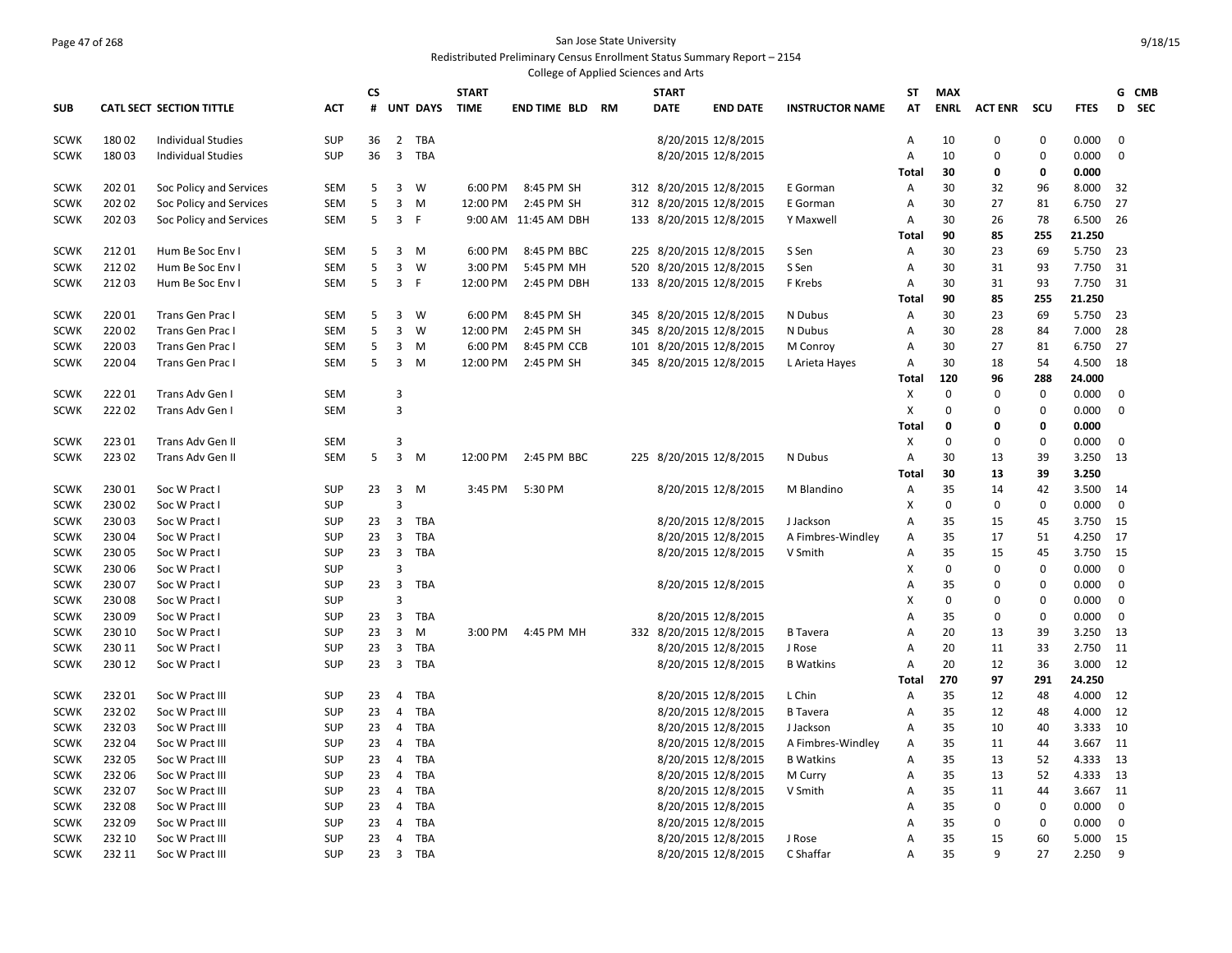#### Page 48 of 268 San Jose State University Redistributed Preliminary Census Enrollment Status Summary Report – 2154

|             |        |                                 |            |           |                |                 |              | College of Applied Sciences and Arts |           |     |              |                         |                        |           |             |                |             |             |                |              |                      |
|-------------|--------|---------------------------------|------------|-----------|----------------|-----------------|--------------|--------------------------------------|-----------|-----|--------------|-------------------------|------------------------|-----------|-------------|----------------|-------------|-------------|----------------|--------------|----------------------|
|             |        |                                 |            | <b>CS</b> |                |                 | <b>START</b> |                                      |           |     | <b>START</b> |                         |                        | <b>ST</b> | <b>MAX</b>  |                |             |             | G              | <b>CMB</b>   |                      |
| <b>SUB</b>  |        | <b>CATL SECT SECTION TITTLE</b> | ACT        | #         |                | <b>UNT DAYS</b> | <b>TIME</b>  | <b>END TIME BLD</b>                  | <b>RM</b> |     | <b>DATE</b>  | <b>END DATE</b>         | <b>INSTRUCTOR NAME</b> | AT        | <b>ENRL</b> | <b>ACT ENR</b> | scu         | <b>FTES</b> | D              | <b>SEC</b>   |                      |
| <b>SCWK</b> | 232 12 | Soc W Pract III                 | <b>SUP</b> |           | $\overline{4}$ |                 |              |                                      |           |     |              |                         |                        | X         | $\mathbf 0$ | $\mathbf 0$    | $\mathbf 0$ | 0.000       | $\mathbf 0$    |              |                      |
|             |        |                                 |            |           |                |                 |              |                                      |           |     |              |                         |                        | Total     | 385         | 106            | 415         | 34.583      |                |              |                      |
| <b>SCWK</b> | 240 01 | Res Method & Des                | <b>SEM</b> | 5         | 3              | W               |              | 9:00 AM 11:45 AM SH                  |           | 345 |              | 8/20/2015 12/8/2015     | E Cohen                | Α         | 30          | 30             | 90          | 7.500       | 30             |              |                      |
| <b>SCWK</b> | 240 02 | Res Method & Des                | SEM        | 5         | 3              | W               | 6:00 PM      | 8:45 PM CCB                          |           |     |              | 101 8/20/2015 12/8/2015 | M Crowe                | A         | 30          | 27             | 81          | 6.750       | 27             |              |                      |
| <b>SCWK</b> | 240 03 | Res Method & Des                | <b>SEM</b> | 5         | 3              | M               | 6:00 PM      | 8:45 PM BBC                          |           | 201 |              | 8/20/2015 12/8/2015     | M Crowe                | A         | 30          | 27             | 81          | 6.750       | 27             |              |                      |
| <b>SCWK</b> | 240 04 | Res Method & Des                | <b>SEM</b> | 5         | 3              | F               |              | 9:00 AM 11:45 AM CL                  |           |     |              | 234 8/20/2015 12/8/2015 | K Lemon Osterling      | Α         | 30          | 14             | 42          | 3.500       | 14             |              |                      |
|             |        |                                 |            |           |                |                 |              |                                      |           |     |              |                         |                        | Total     | 120         | 98             | 294         | 24.500      |                |              |                      |
| <b>SCWK</b> | 25101  | Soc Wk W Aging Pop              | <b>SEM</b> | 5         | 3              | M               | 6:00 PM      | 8:45 PM SH                           |           |     |              | 312 8/20/2015 12/8/2015 | S Diwan                | Α         | 30          | 17             | 51          | 4.250       | 17             | C            | $\ddot{\phantom{1}}$ |
| GERO        | 25101  | Soc Wk W Aging Pop              | <b>SEM</b> | 5         | 3              | M               | 6:00 PM      | 8:45 PM SH                           |           |     |              | 312 8/20/2015 12/8/2015 | S Diwan                | A         | $\mathbf 0$ | $\mathbf{0}$   | $\mathbf 0$ | 0.000       | $\Omega$       | $\mathsf{C}$ | $\ast$               |
|             |        |                                 |            |           |                |                 |              |                                      |           |     |              |                         |                        | Total     | 30          | 17             | 51          | 4.250       |                |              |                      |
| <b>SCWK</b> | 26101  | Dir Pract Children              | <b>SEM</b> | 5         | 3              | M               |              | 9:00 AM 11:45 AM SH                  |           |     |              | 345 8/20/2015 12/8/2015 | G Thomas               | Α         | 30          | 20             | 60          | 5.000       | -20            |              |                      |
|             |        |                                 |            |           |                |                 |              |                                      |           |     |              |                         |                        | Total     | 30          | 20             | 60          | 5.000       |                |              |                      |
| <b>SCWK</b> | 26201  | Soc W Prac Addles               | SEM        |           | 3              |                 |              |                                      |           |     |              |                         |                        | Х         | $\mathbf 0$ | 0              | 0           | 0.000       | $\mathbf 0$    |              |                      |
| <b>SCWK</b> | 26202  | Soc W Prac Addles               | <b>SEM</b> | 5         | $\overline{3}$ | M               | 6:00 PM      | 8:45 PM SH                           |           |     |              | 313 8/20/2015 12/8/2015 | <b>B</b> Goldman-Hall  | A         | 30          | 36             | 108         | 9.000       | 36             |              |                      |
|             |        |                                 |            |           |                |                 |              |                                      |           |     |              |                         |                        | Total     | 30          | 36             | 108         | 9.000       |                |              |                      |
| <b>SCWK</b> | 26301  | SW and Law                      | <b>SEM</b> | 5         | 3              | $\mathsf{T}$    | 6:00 PM      | 8:45 PM BBC                          |           |     |              | 225 8/20/2015 12/8/2015 | G Thomas               | Α         | 30          | 9              | 27          | 2.250       | 9              |              |                      |
| <b>SCWK</b> | 26302  | SW and Law                      | <b>SEM</b> | 5         | 3              | <b>TBA</b>      |              |                                      |           |     |              | 8/20/2015 11/16/2015    | F Prochaska            | A         | 30          | 31             | 93          | 7.750       | 31             |              |                      |
|             |        |                                 |            |           |                |                 |              |                                      |           |     |              |                         |                        | Total     | 60          | 40             | 120         | 10.000      |                |              |                      |
| <b>SCWK</b> | 28101  | Soc W in H/MH                   | <b>SEM</b> | 5         | 3              | M               | 12:00 PM     | 2:45 PM HB                           |           |     |              | 408 8/20/2015 12/8/2015 | M Conroy               | A         | 30          | 42             | 126         | 10.500 42   |                |              |                      |
| <b>SCWK</b> | 28102  | Soc W in H/MH                   | <b>SEM</b> | 5         | 3              | $\mathsf{T}$    | 6:00 PM      | 8:45 PM SH                           |           |     |              | 312 8/20/2015 12/8/2015 | M Conroy               | Α         | 30          | 29             | 87          | 7.250       | -29            |              |                      |
|             |        |                                 |            |           |                |                 |              |                                      |           |     |              |                         |                        | Total     | 60          | 71             | 213         | 17.750      |                |              |                      |
| <b>SCWK</b> | 28301  | <b>Pharmco for Scwkrs</b>       | <b>SEM</b> | 5         | 3              | $\mathsf{T}$    | 6:00 PM      | 8:45 PM HB                           |           |     |              | 408 8/20/2015 12/8/2015 | R Cresci               | Α         | 30          | 26             | 78          | 6.500       | -26            |              |                      |
|             |        |                                 |            |           |                |                 |              |                                      |           |     |              |                         |                        | Total     | 30          | 26             | 78          | 6.500       |                |              |                      |
| <b>SCWK</b> | 298 01 | Special Study                   | SUP        | 25        | 3              | M               | 3:00 PM      | 5:45 PM SH                           |           |     |              | 444 8/20/2015 12/8/2015 | S Diwan                | Α         | 18          | 15             | 45          | 3.750       | 15             |              |                      |
| <b>SCWK</b> | 298 02 | <b>Special Study</b>            | <b>SUP</b> | 25        | 3              |                 |              |                                      |           |     |              | 8/20/2015 12/8/2015     |                        | X         | $\mathbf 0$ | $\mathbf 0$    | 0           | 0.000       | $\mathbf 0$    |              |                      |
| <b>SCWK</b> | 298 03 | Special Study                   | <b>SUP</b> | 25        | 3 <sup>1</sup> | M               | 3:00 PM      | 5:45 PM BBC                          |           |     |              | 221 8/20/2015 12/8/2015 | M Han                  | A         | 15          | 15             | 45          | 3.750       | 15             |              |                      |
| <b>SCWK</b> | 298 04 | <b>Special Study</b>            | <b>SUP</b> | 25        | 3              | $\mathsf{T}$    | 3:00 PM      | 5:45 PM HGH                          |           | 225 |              | 8/20/2015 12/8/2015     | S Lee                  | A         | 18          | $\overline{7}$ | 21          | 1.750       | $\overline{7}$ |              |                      |
| <b>SCWK</b> | 298 05 | <b>Special Study</b>            | <b>SUP</b> | 25        | 3 <sub>T</sub> |                 | 3:00 PM      | 5:45 PM CL                           |           | 205 |              | 8/20/2015 12/8/2015     | E Bruce                | A         | 18          | 18             | 54          | 4.500       | 18             |              |                      |
| <b>SCWK</b> | 298 06 | Special Study                   | <b>SUP</b> | 25        | $\overline{3}$ | $\mathsf{T}$    | 3:00 PM      | 5:45 PM CCB                          |           |     |              | 101 8/20/2015 12/8/2015 | P Lee                  | Α         | 15          | 13             | 39          | 3.250       | 13             |              |                      |
| <b>SCWK</b> | 298 07 | <b>Special Study</b>            | <b>SUP</b> |           | 3              |                 |              |                                      |           |     |              |                         |                        | X         | $\Omega$    | $\mathbf 0$    | 0           | 0.000       | $\mathbf 0$    |              |                      |
| scwk        | 298 08 | Special Study                   | <b>SUP</b> |           | 3              |                 |              |                                      |           |     |              |                         |                        | X         | 0           | 0              | 0           | 0.000       | $\mathbf 0$    |              |                      |
| <b>SCWK</b> | 298 09 | <b>Special Study</b>            | <b>SUP</b> | 25        | 3              | M               | 3:00 PM      | 5:45 PM HGH                          |           |     |              | 120 8/20/2015 12/8/2015 | E Gorman               | A         | 18          | 13             | 39          | 3.250       | 13             |              |                      |
| <b>SCWK</b> | 298 10 | <b>Special Study</b>            | <b>SUP</b> | 25        | 3              | M               | 3:00 PM      | 5:45 PM HB                           |           |     |              | 405 8/20/2015 12/8/2015 | K Lemon Osterling      | A         | 18          | 16             | 48          | 4.000       | 16             |              |                      |
| <b>SCWK</b> | 298 11 | Special Study                   | <b>SUP</b> | 25        | 3              | $\top$          | 3:00 PM      | 5:45 PM                              |           |     |              | 8/20/2015 12/8/2015     | S Sen                  | Α         | 18          | 9              | 27          | 2.250       | 9              |              |                      |
|             |        |                                 |            |           |                |                 |              |                                      |           |     |              |                         |                        | Total     | 138         | 106            | 318         | 26.500      |                |              |                      |

**Social Work Total 2243 1367 4258 330.283**